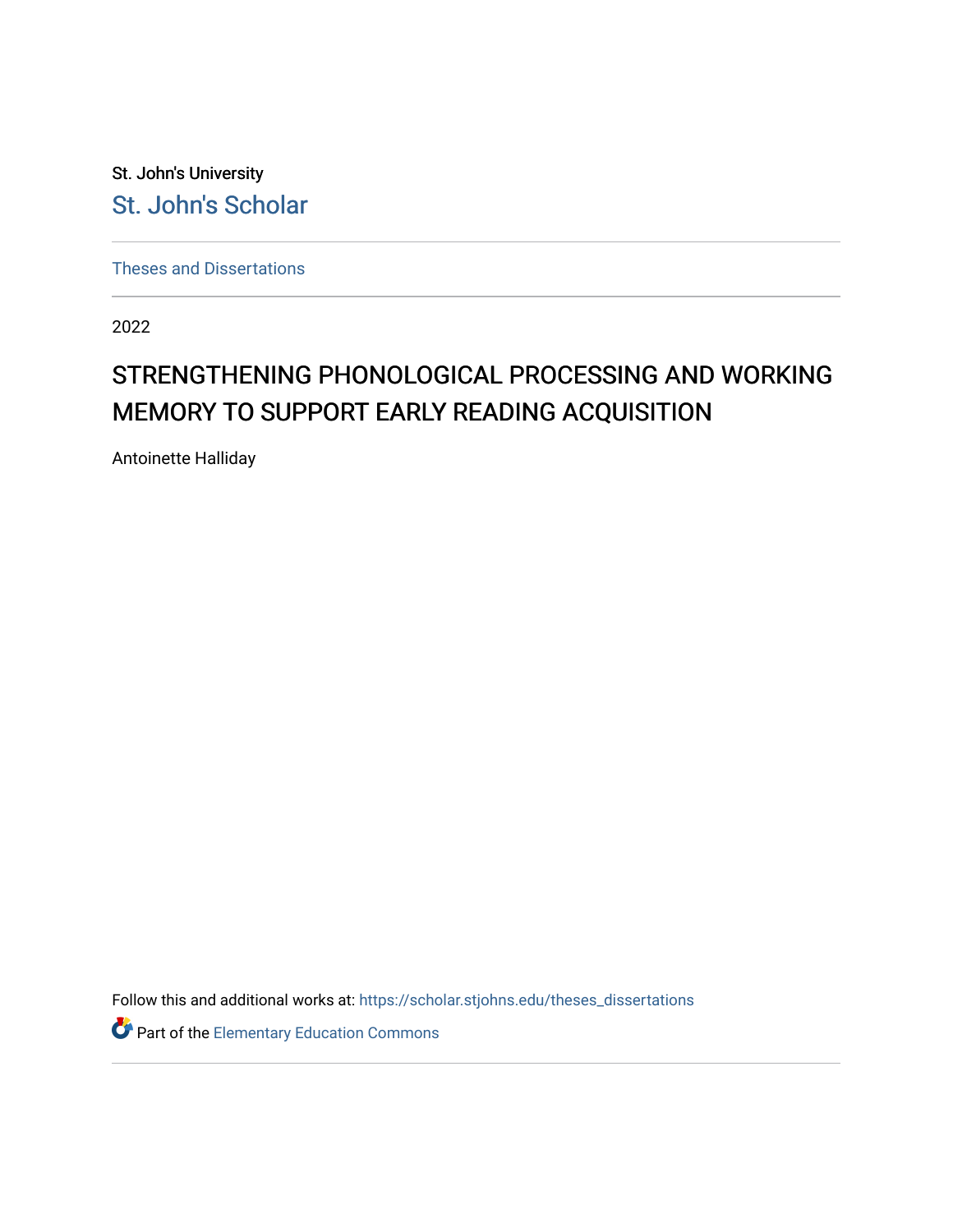# STRENGTHENING PHONOLOGICAL PROCESSING AND WORKING MEMORY TO SUPPORT EARLY READING ACQUISITION

A dissertation submitted in partial fulfillment

of the requirements for the degree of

DOCTOR OF PHILOSOPHY

to the faculty of the

# DEPARTMENT OF EDUCATION SPECIALTIES

of

# THE SCHOOL OF EDUCATION

at

ST. JOHN'S UNIVERSITY

New York

by

Antoinette C. Halliday

Date Submitted 11/8/2021 Date Approved 1/30/2022

Antoinette C. Halliday Dr. Clare Waterman Irwin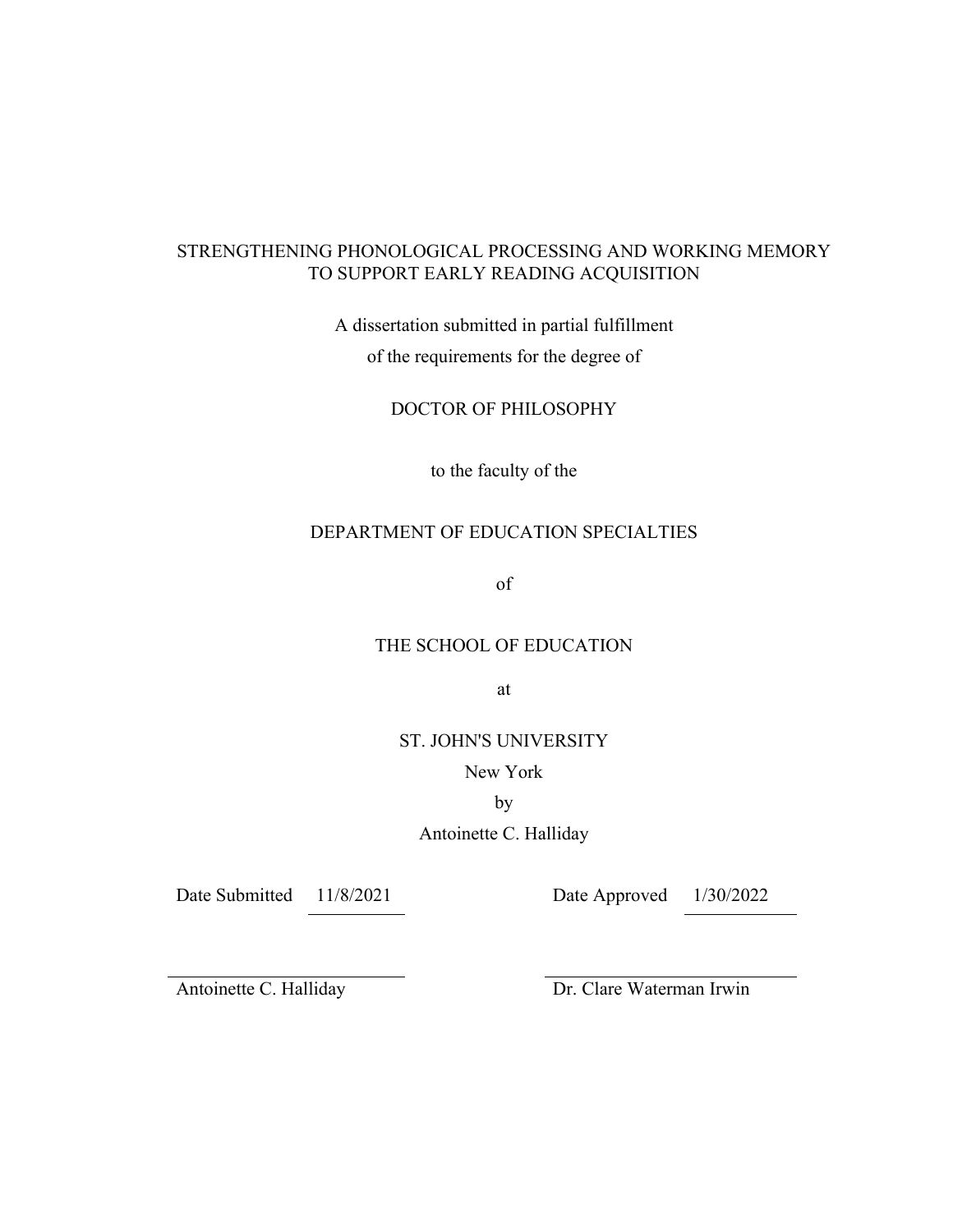**© Copyright by Antoinette C. Halliday 2022**

**All Rights Reserved**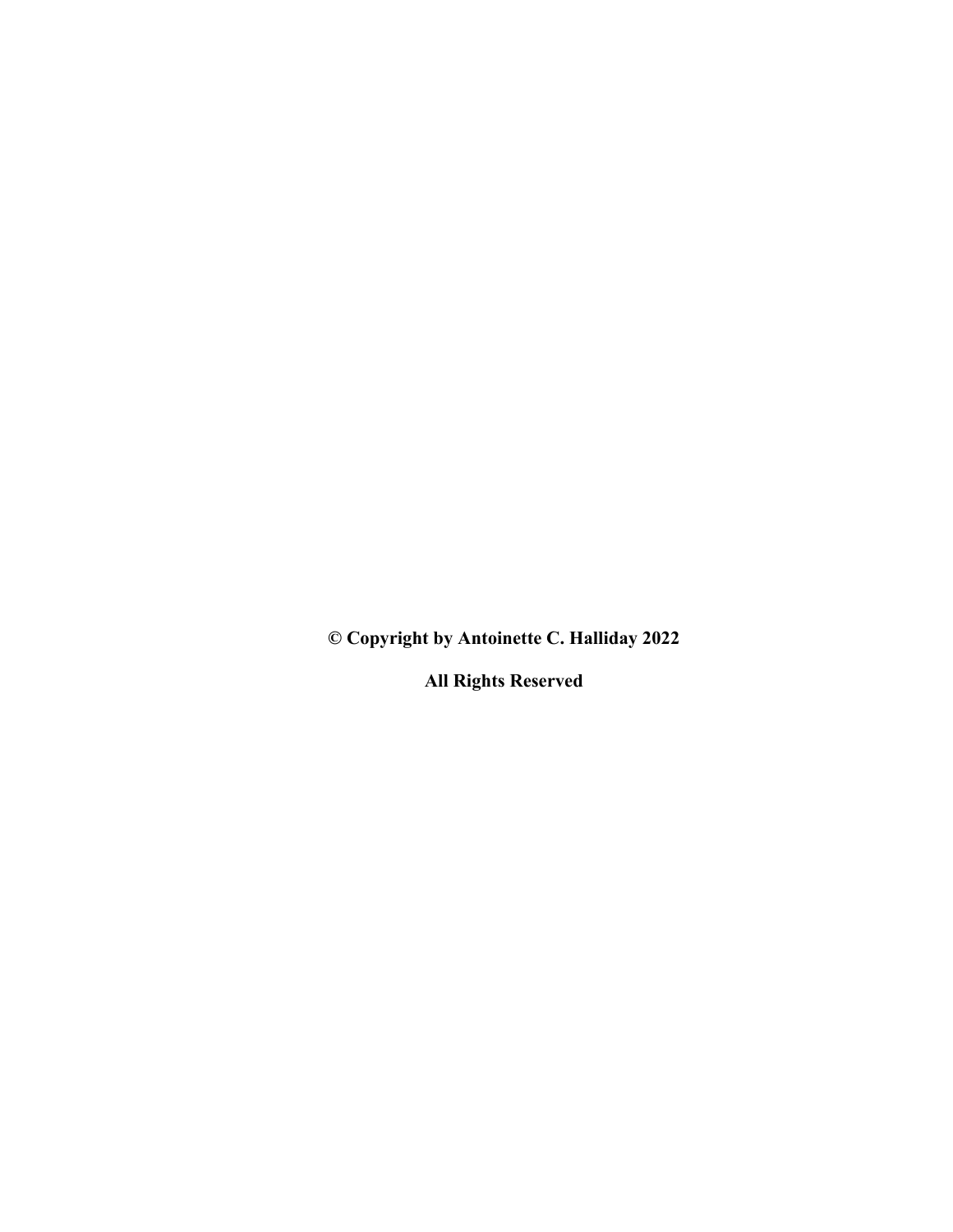#### **ABSTRACT**

# STRENGTHENING PHONOLOGICAL PROCESSING AND WORKING MEMORY TO SUPPORT EARLY READING ACQUISITION

Antoinette C. Halliday

The purpose of this research is to investigate the relationship between participating in an online software application focused on phonological processing and working memory and outcomes on foundational reading assessment measures. The online software application utilized was the Sound Reading Program. Students began the intervention working in Sound Reading's Hop, Skip, and Jump program, with a few progressing to the Boost program over the course of the nine-week intervention. A control group at each grade level read or listened to online leveled texts. There were 175 kindergarten and first-grade students included in the study. These students were enrolled in a rural, public elementary school in Central New York State. Student scores on Acadience Reading measures were compared with participation in the intervention. All kindergarten and first grade students at this school with scores available at the beginning of the year and the middle of the year were included in the study. Students were assigned to treatment groups based on the school's predetermined cohort model. This model was utilized at the beginning of the school year to assign students to one of two cohorts or a virtual model in relation to the COVID-19 pandemic. The scores for each cohort were further analyzed to examine the relationship of the number of activities completed in the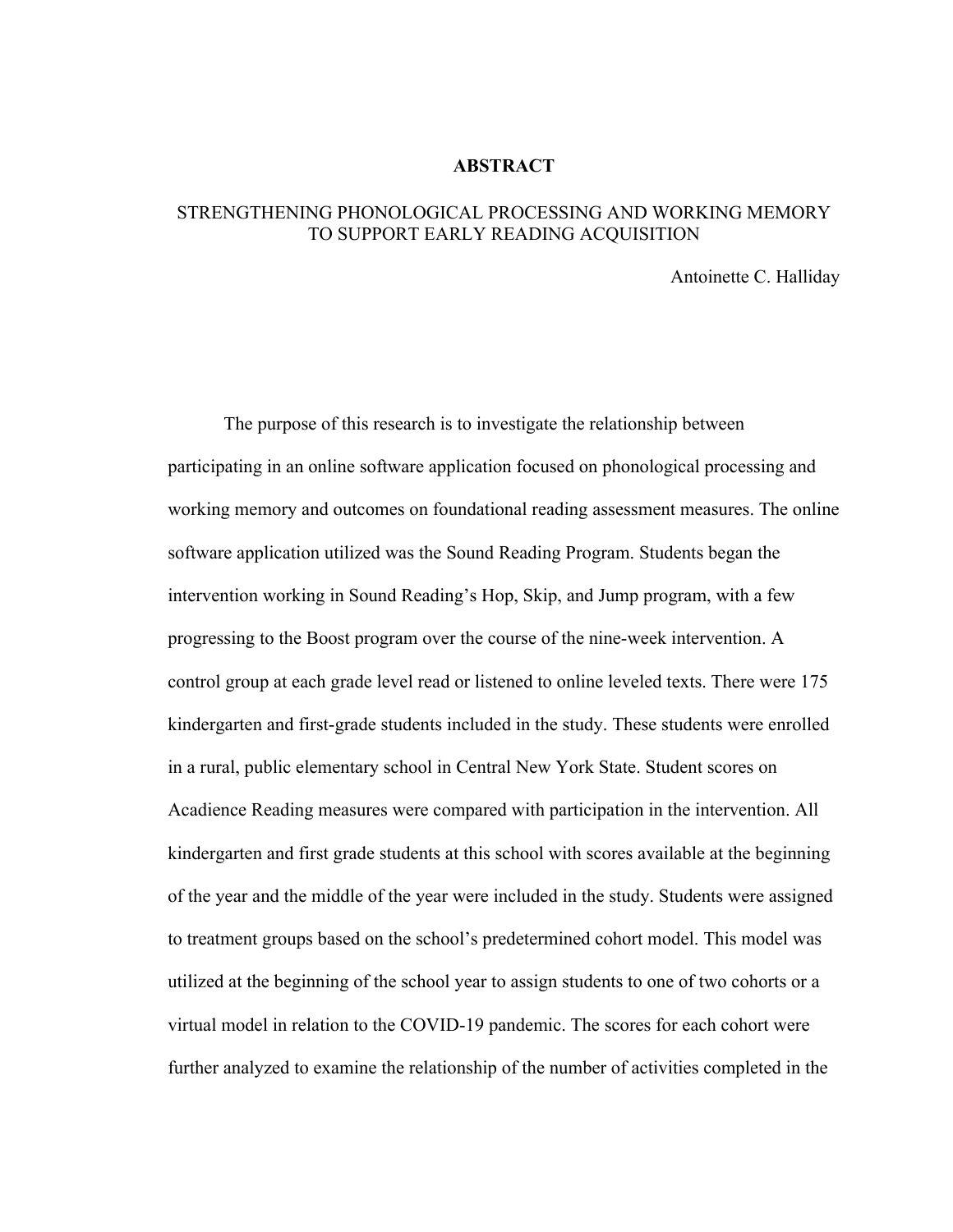intervention and scores on the reading measures. While the data didn't show significant increases in growth based on assignment to the intervention, significant results were documented based on the number of activities completed by students at the kindergarten level and performance on the following measures: Letter Naming Fluency, Nonsense Word Fluency - Correct Letter Sounds, and overall Reading Composite scores. The results indicate promise in the use of online applications to increase phonological processing and working memory skills, as well as the need for further research regarding such approaches.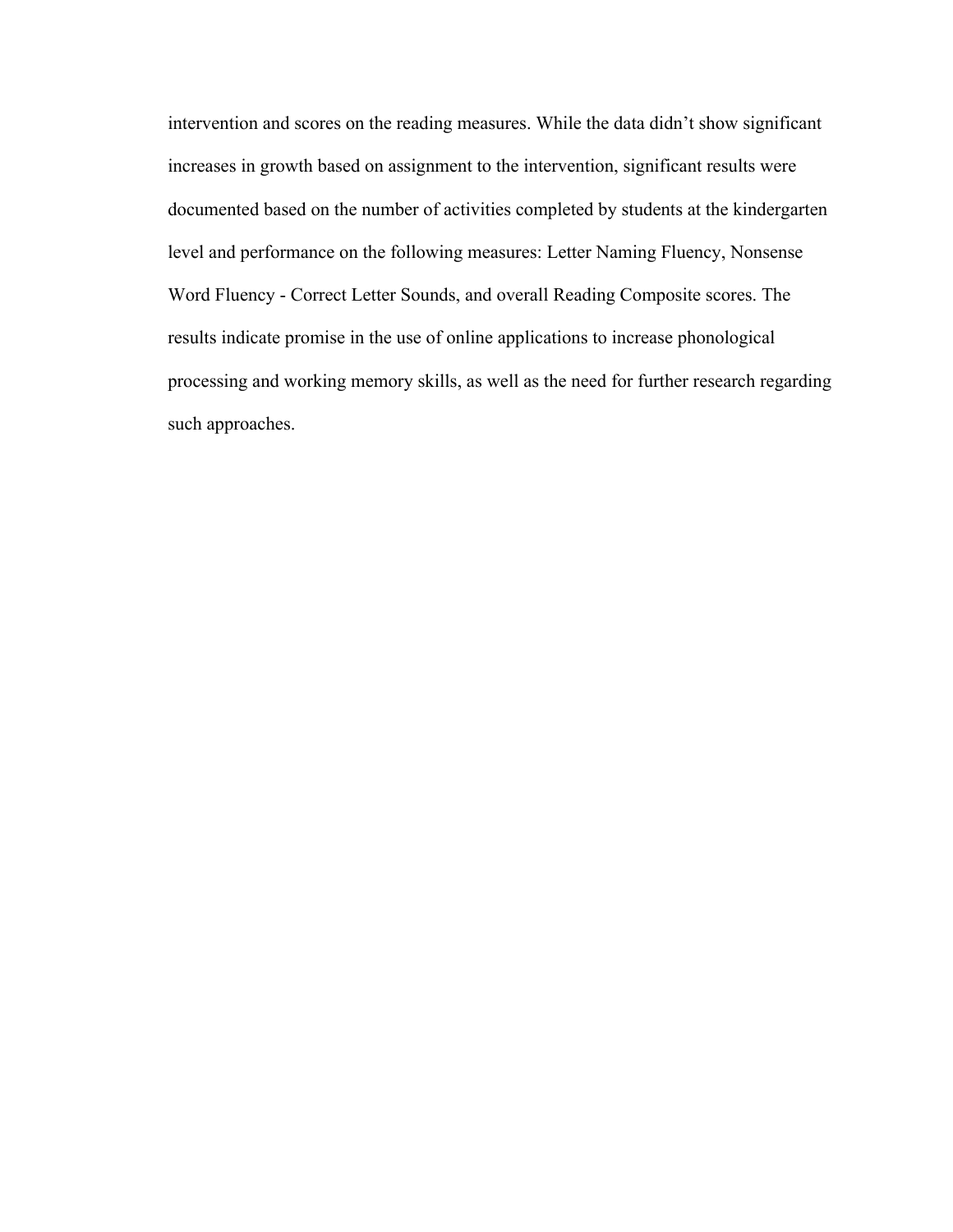# **DEDICATION**

I dedicate this dissertation to my daughter and my parents. Your encouragement and support have made this accomplishment possible.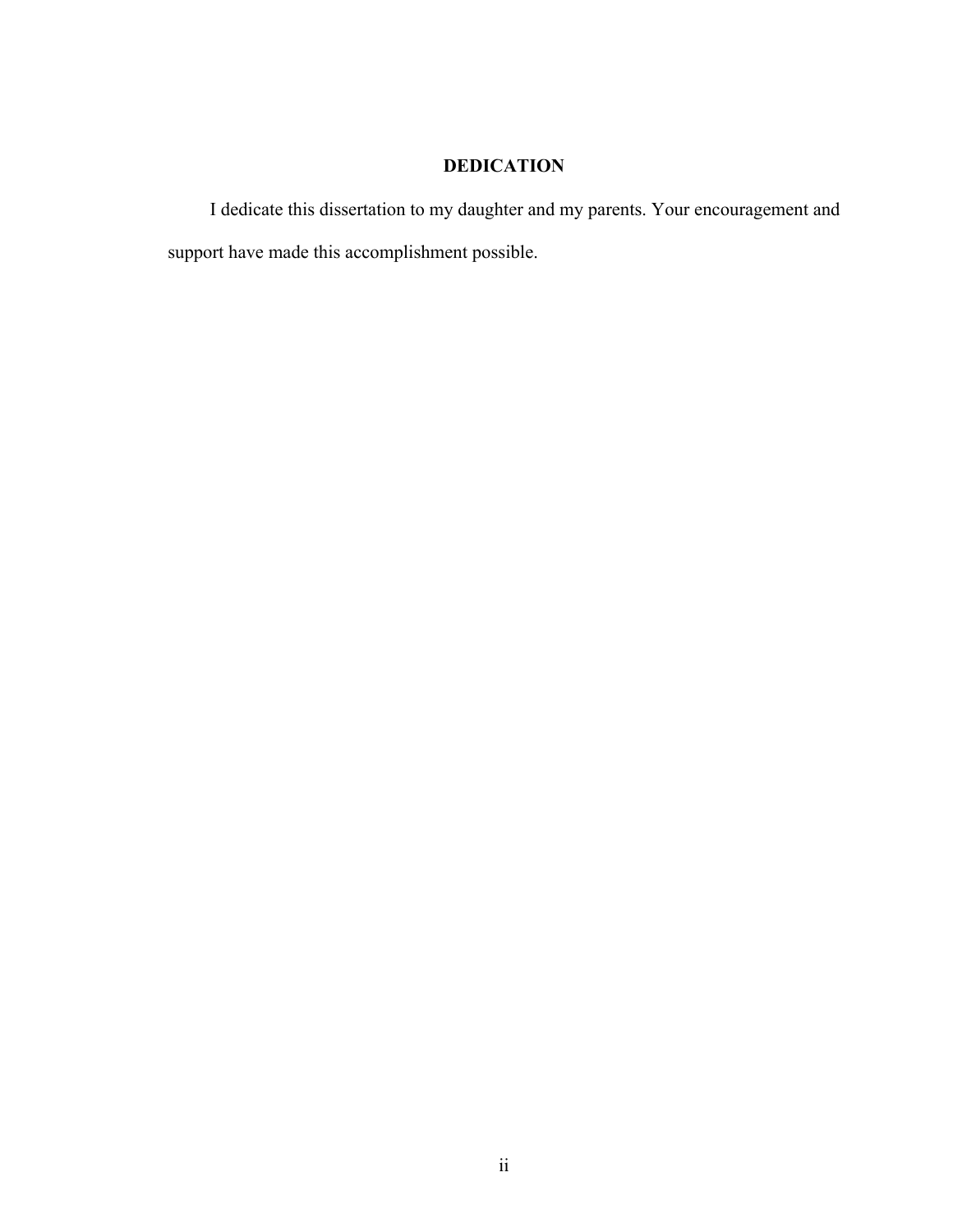#### **ACKNOWLEDGEMENTS**

I made the decision to pursue a doctoral degree after a great deal of deliberation. Ultimately, the desire to engage in intensive study about ways to help my students learn to read surpassed all other obstacles. I would like to acknowledge that this path is not one in which I've traveled alone. The first step was finding an institute of learning that would accommodate my research interests and my obligations as a school administrator. St. John's University has successfully provided this match, and I would like to thank my professors and fellow students for guiding and supporting my journey. I am appreciative of the support of Dr. Cook and my advisor, Dr. Waterman Irwin. The challenges of completing a dissertation, while serving as a school principal during a pandemic, could not have been met without Dr. Waterman Irwin's patience and gentle nudges to keep moving forward.

I would also like to thank the students, teachers, staff members, and administrators at the Sherburne-Earlville Central School District. I am fortunate to be surrounded by individuals who strive to learn and grow every day. I am blessed to have the continued support and guidance of administrators who served before me, and I treasure their wisdom, humor, and friendship. I am also appreciative of the coach who asked me to name one thing I have always wanted to do in my career and wondered aloud about what has kept me from this goal. That single conversation was a turning point for me.

This accomplishment could not have been achieved without the support of my family. My parents continue to model serving others through selfless acts and hard work, and this

iii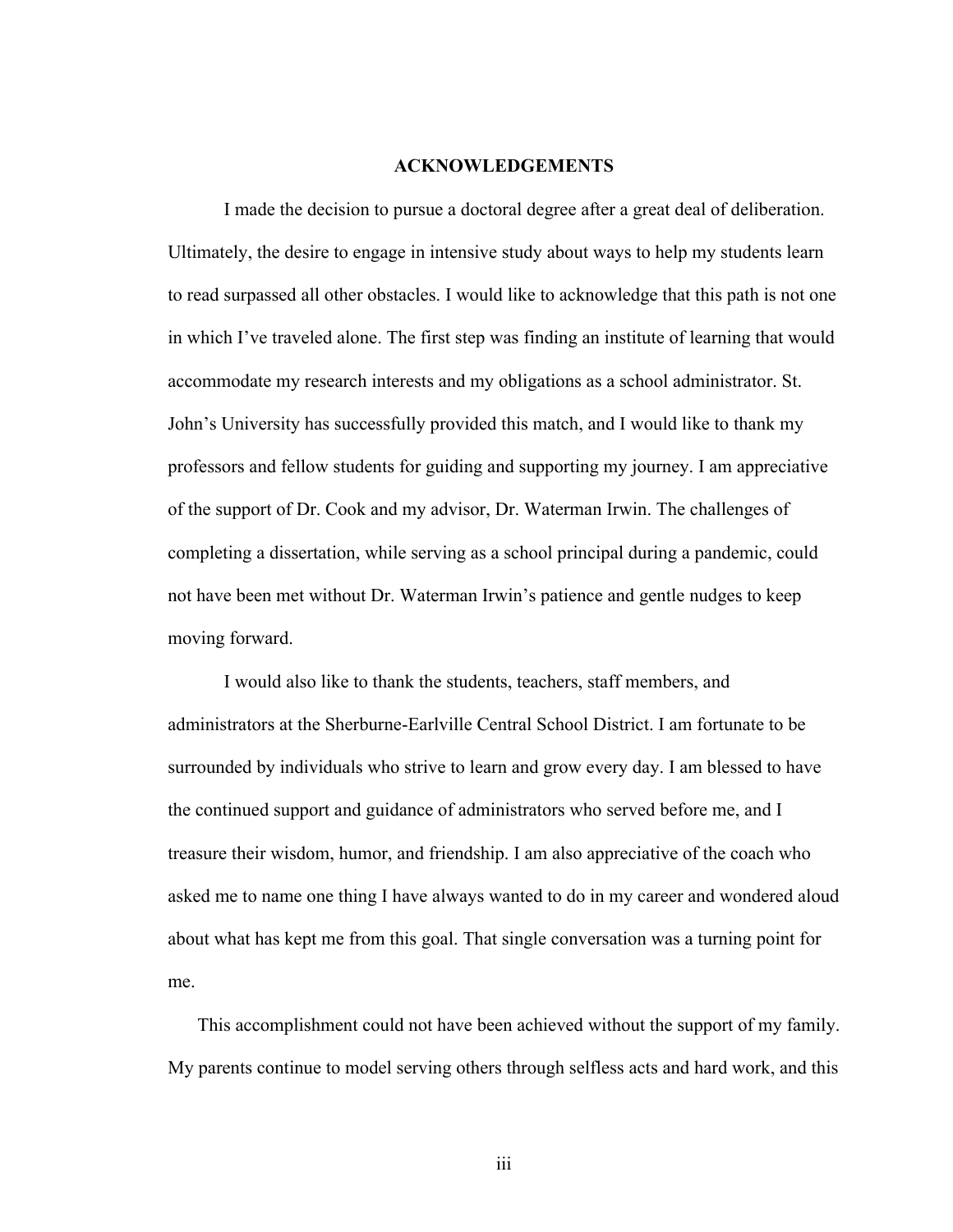has motivated me to be strong whenever I am faced with adversity. My daughter is the epitome of strength and inspires me to be a better person each day. Thank you for your patience during my virtual meetings, supporting me when I needed to bring research and a laptop to your events, sharing the table to do homework during the pandemic, and making me smile on the cloudiest of days.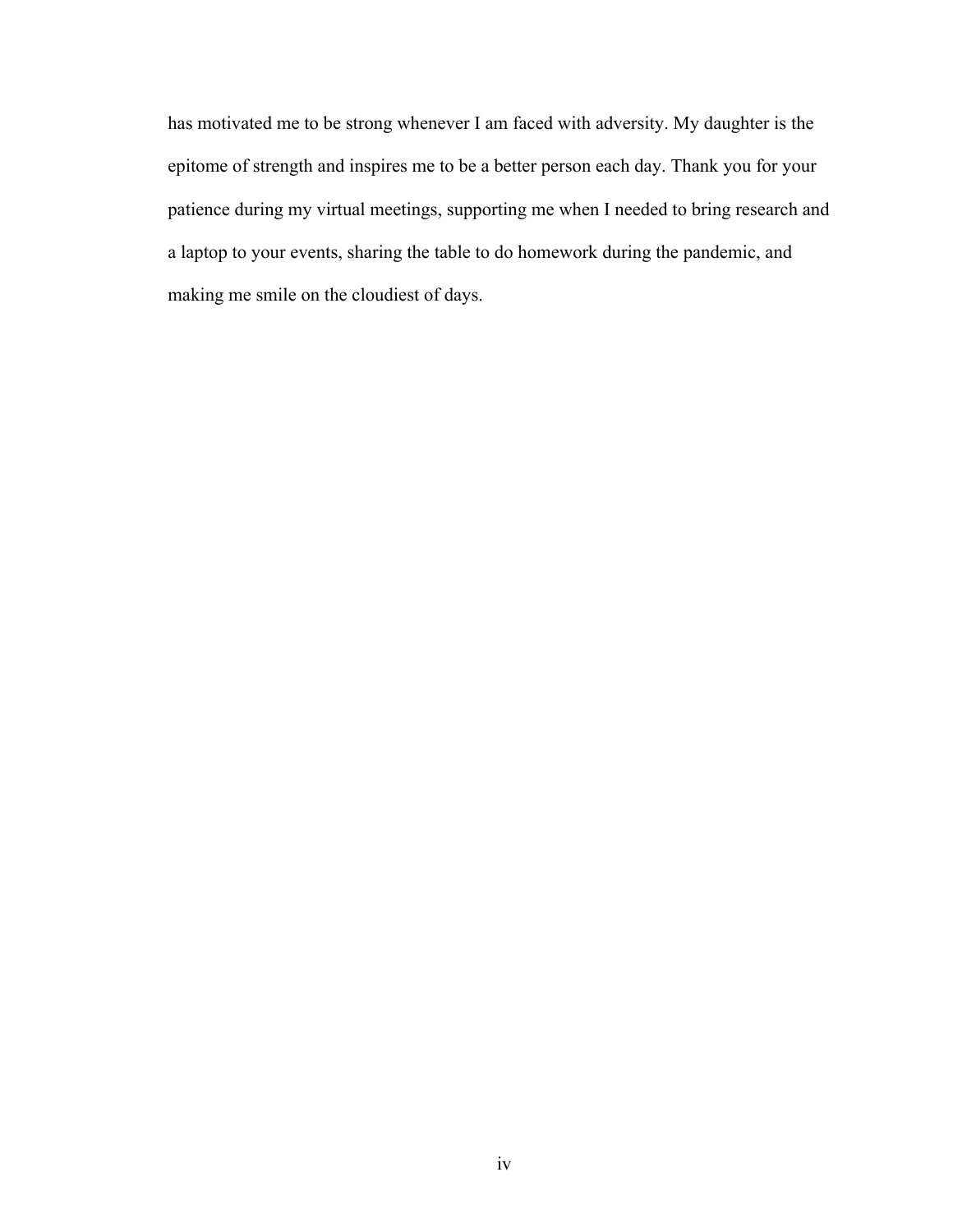# **TABLE OF CONTENTS**

| Research Questions | . 19 |
|--------------------|------|
|                    |      |
|                    |      |
|                    |      |
|                    |      |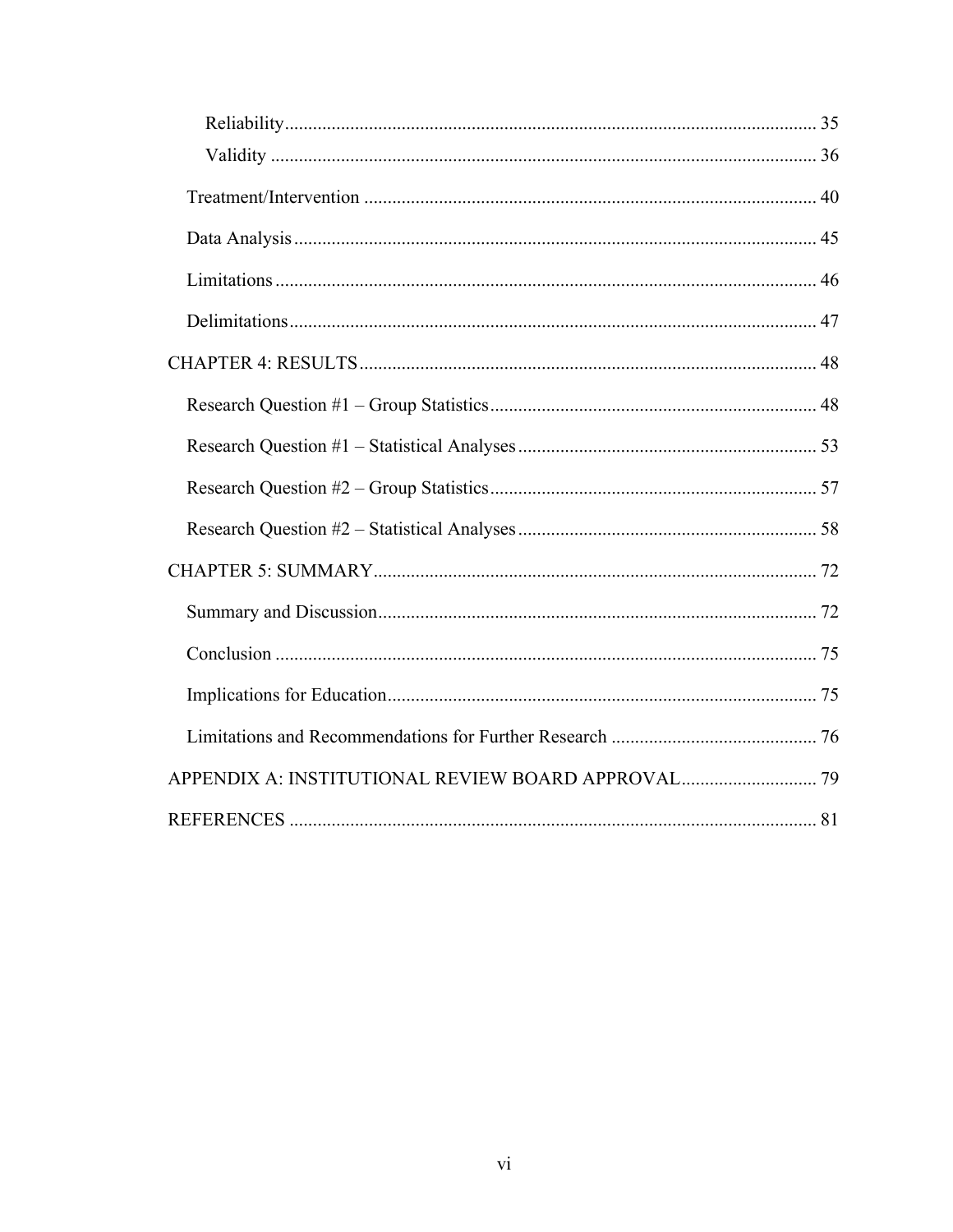# **LIST OF TABLES**

| Table 1  | Kindergarten: Distribution of Sex, Socioeconomic Status, Individual         |
|----------|-----------------------------------------------------------------------------|
|          |                                                                             |
| Table 2  | First Grade: Distribution of Sex, Socioeconomic Status, Individual          |
|          |                                                                             |
| Table 3  | Kindergarten Students Enrolled in the In-Person Model - Distribution of     |
|          | Sex, Socioeconomic Status, and Individual Education Plan Status Within      |
|          |                                                                             |
| Table 4  | First Grade Students Enrolled in the In-Person Model - Distribution of Sex, |
|          | Socioeconomic Status, and Individual Education Program Status Within        |
|          |                                                                             |
| Table 5  | Criterion-Related Validity for Acadience Reading Measures With Group        |
|          |                                                                             |
| Table 6  | Predictive Criterion-Related Validity for all Acadience Reading Measures    |
|          |                                                                             |
| Table 7  | Comparison of Percentage of Students Scoring at or Above the Benchmark      |
|          |                                                                             |
|          | Table 8 Number of Sound Reading Activities by Level - Hop, Skip, & Jump 42  |
| Table 9  |                                                                             |
| Table 10 |                                                                             |
|          |                                                                             |
|          | Table 12 Kindergarten Nonsense Word Fluency - Correct Letter Sounds (Group  |
|          |                                                                             |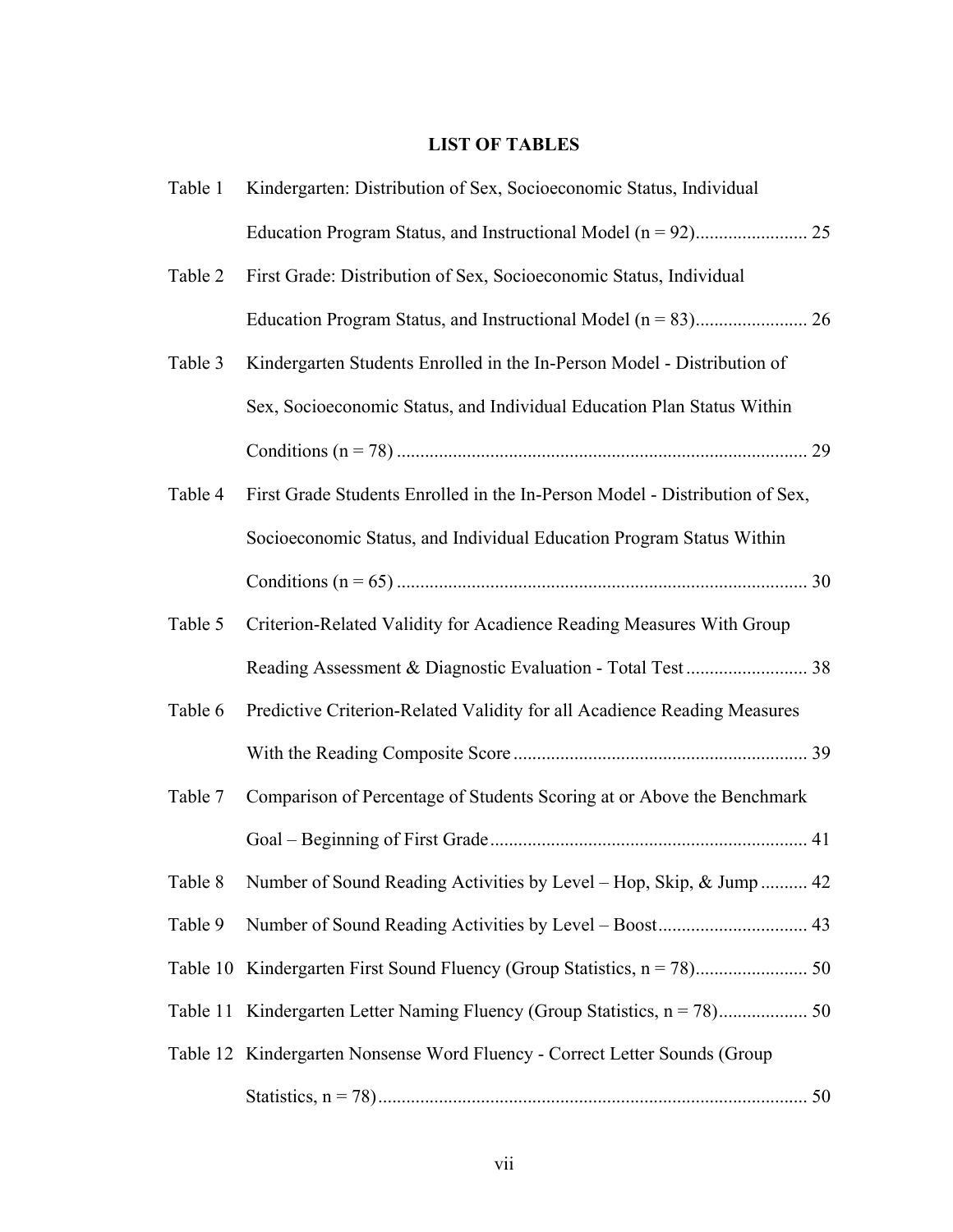| Table 13 Kindergarten Nonsense Word Fluency - Whole Words Read (Group Statistics,     |
|---------------------------------------------------------------------------------------|
|                                                                                       |
| Table 14 First Grade Nonsense Word Fluency - Correct Letter Sounds (Group Statistics, |
|                                                                                       |
| Table 15 First Grade Nonsense Word Fluency - Whole Words Read (Group Statistics,      |
|                                                                                       |
| Table 16 First Grade Oral Reading Fluency - Words Correct (Group Statistics,          |
|                                                                                       |
| Table 17 Kindergarten First Sound Fluency and Letter Naming Fluency Mean              |
|                                                                                       |
| Table 18 Kindergarten Nonsense Word Fluency - Correct Letter Sounds and Whole         |
|                                                                                       |
| Table 19 First Grade Nonsense Word Fluency - Correct Letter Sounds and Whole          |
|                                                                                       |
| Table 20 First Grade Oral Reading Fluency - Total Words (Independent Samples t-test,  |
|                                                                                       |
| Table 21 Activities Completed by Intervention Groups Over Nine Weeks (In-Person       |
|                                                                                       |
| Table 22 Activities Completed by Intervention Groups Over Nine Weeks (Virtual         |
|                                                                                       |
| Table 23 Multiple Regression Model Summaries Across Grades and Measures  59           |
| Table 24 Multiple Regression Results for Mid-Year First Sound Fluency                 |
|                                                                                       |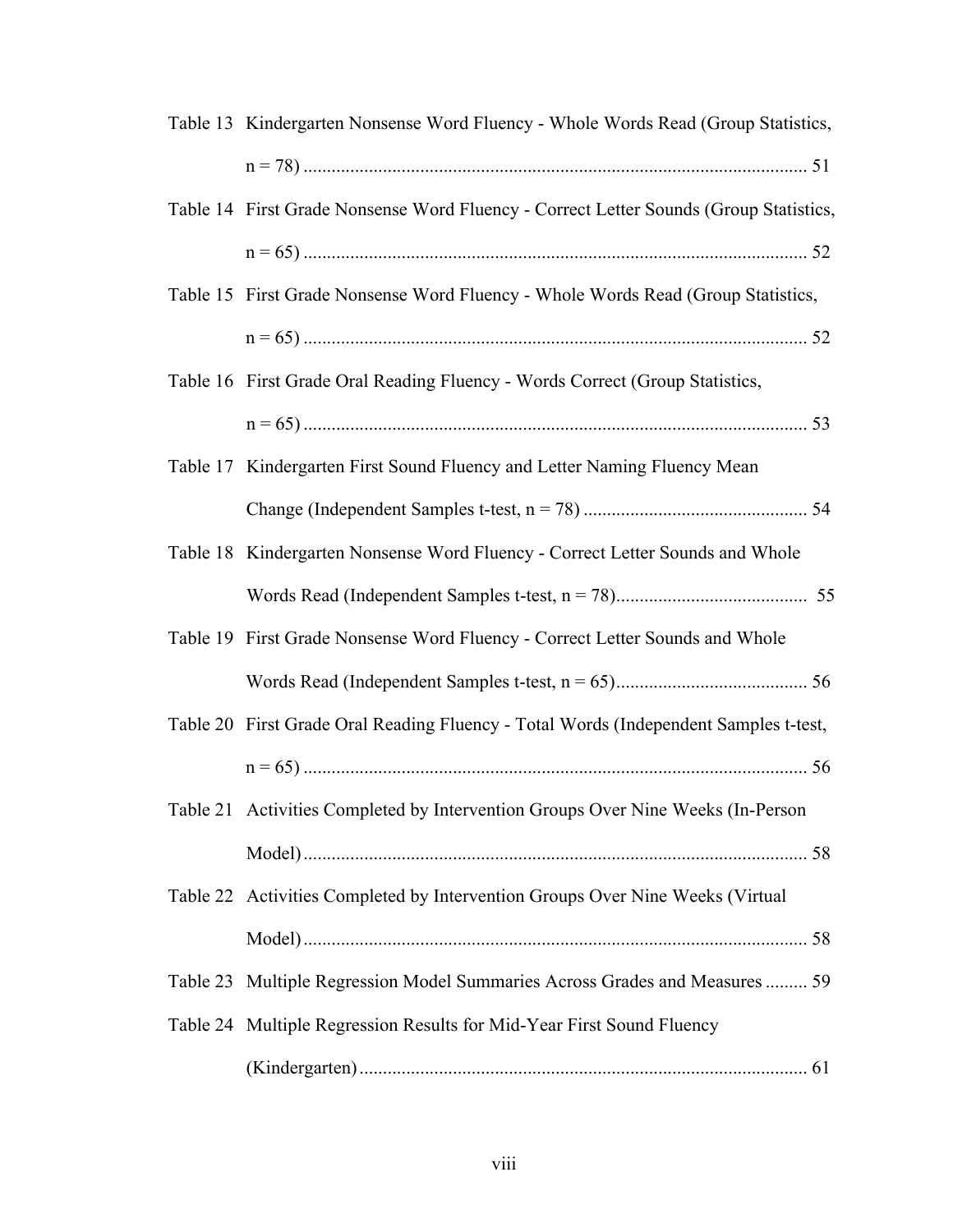| Table 25 Multiple Regression Results for Mid-Year Letter Naming Fluency           |
|-----------------------------------------------------------------------------------|
|                                                                                   |
| Table 26 Multiple Regression Results for Mid-Year Reading Composite               |
|                                                                                   |
| Table 27 Multiple Regression Results for Nonsense Word Fluency – Correct Letter   |
|                                                                                   |
| Table 28 Multiple Regression Results for Nonsense Word Fluency – Correct Letter   |
|                                                                                   |
| Table 29 Multiple Regression Results for Nonsense Word Fluency – Correct Letter   |
|                                                                                   |
| Table 30 Multiple Regression Results for Nonsense Word Fluency - Whole Words Read |
|                                                                                   |
| Table 31 Multiple Regression Results for Nonsense Word Fluency – Whole Words Read |
|                                                                                   |
| Table 32 Multiple Regression Results for Mid-Year Reading Composite Scores (First |
|                                                                                   |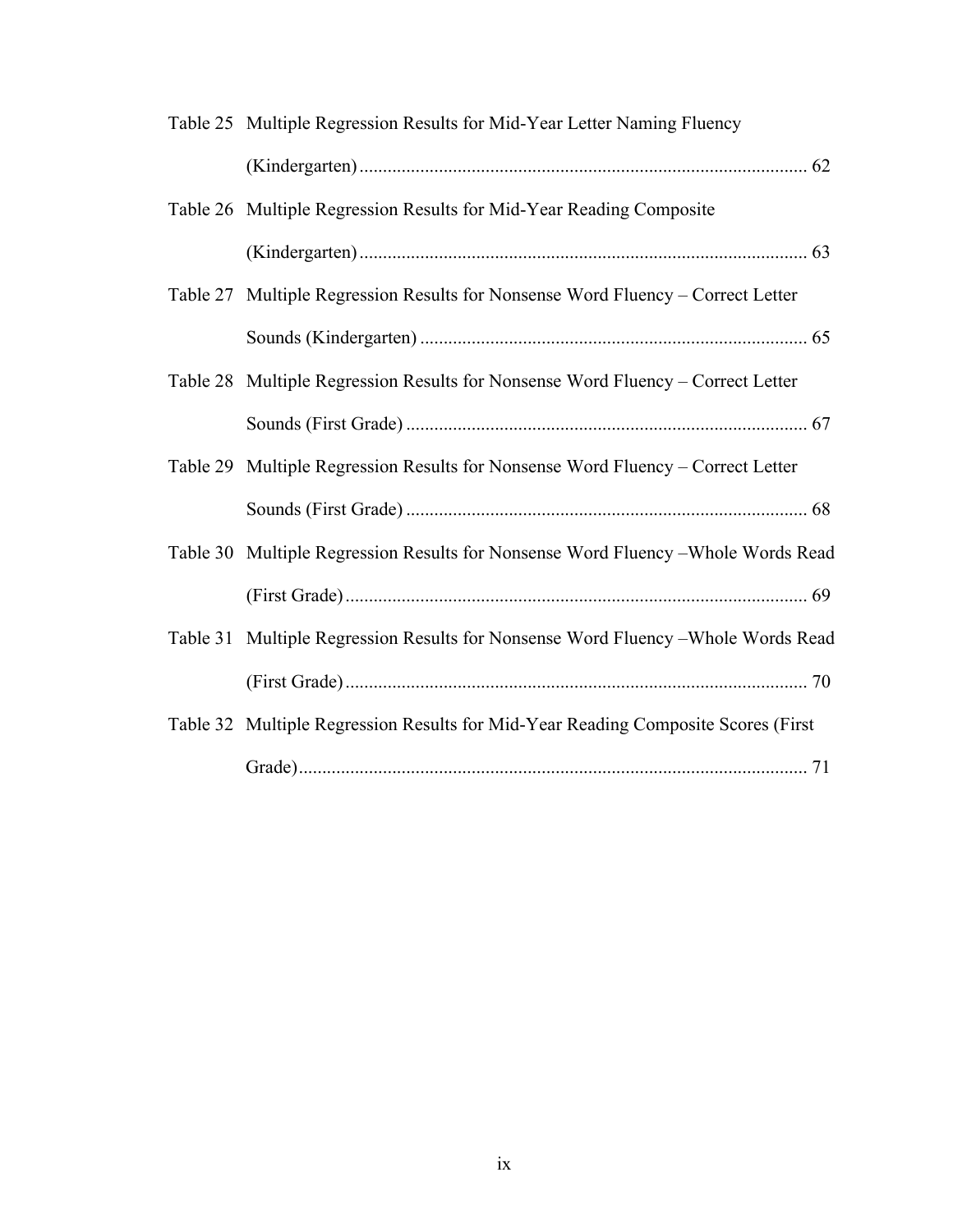# **LIST OF FIGURES**

| Figure 4 Kindergarten: Frequency of Students with Individual Educational Programs     |
|---------------------------------------------------------------------------------------|
|                                                                                       |
| Figure 5 First Grade: Frequency of Students with Individual Education Programs (IEPs) |
|                                                                                       |
| Figure 6 Kindergarten: Frequency of Socioeconomic Status Across Treatments 33         |
|                                                                                       |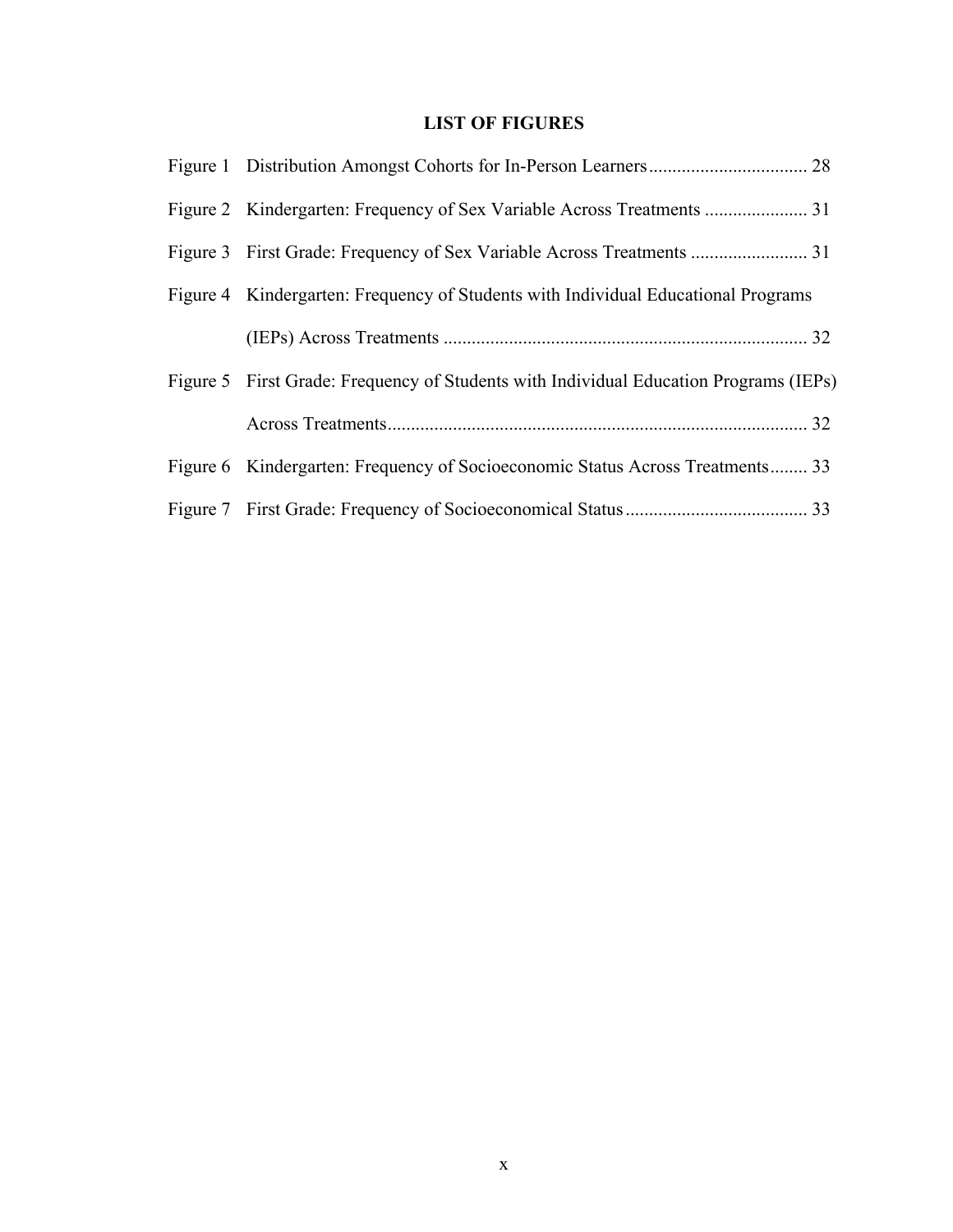## **CHAPTER 1: INTRODUCTION**

Developing reading proficiency to effectively and purposefully facilitate understanding is a significant theme in the Common Core Learning Standards (National Governors Association/Council of Chief State School Officers, 2010). The foundational skills required to reach this level of competency have remained key components of subsequent updates to these standards, including the Next Generation Learning Standards in New York State (New York State Education Department, n.d.). Mastery of these foundational reading skills, then, is essential for students at the primary level as they grow into proficient readers, and it is strongly predictive of further academic achievement and success (Annie E. Casey Foundation, 2010).

Building and strengthening the competencies needed to support sophisticated understanding is a complex undertaking involving many components and, as such, difficulties can arise at any stage that may significantly impact a student's trajectory of progress. Such challenges are widespread in our educational system. According to the National Center for Learning Disabilities (NCLD), an estimated 2.4 million students were identified with specific learning disabilities in the United States in 2014. Of these students, nearly 80 percent had difficulties in the areas of language and reading (Learning Disabilities Association of America, n.d.). While this accounts for the students formally identified for special education support, far more students likely have difficulties without this identification. Code-related skills, including letter name knowledge and phonological awareness, positively correlate with decoding skills at early reading stages (Paratore et al., 2011). Similar to building muscle strength to train for athletic pursuits, the strengthening of phonological processing and memory capacity and efficiency supports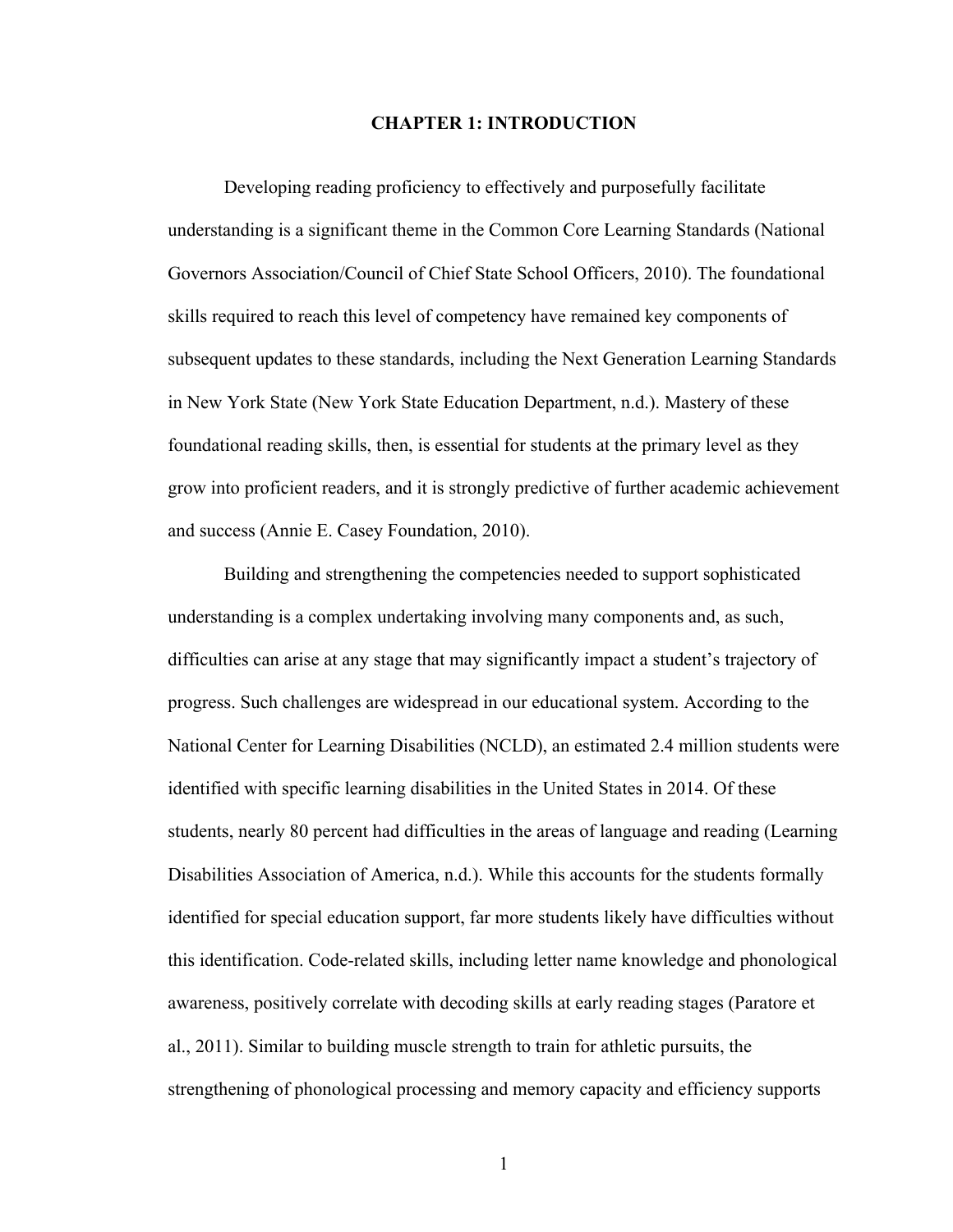further development and can help reduce the need for more intensive services later in a student's education.

## **Purpose of the Study**

This investigation examines the contribution of two foundational skills, phonological processing and working memory, operating together, to build a solid foundation for early reading success. Specifically, the purpose of the quasi-experiment was to determine the association between participating in an online learning intervention and foundational reading skills, including phonemic awareness, working memory, and beginning decoding skills. This intervention was presented to kindergarten and first-grade students within a teacher-directed blended learning environment, as well as in a completely virtual model (dependent on family choice). The intervention provided auditory processing and working memory skills practice through an application delivered on school-provided mobile devices. Fluency in foundational skills at the primary level is a strong predictor of high school outcomes, as well as students' overall interactions with print materials (Cunningham & Stanovich, 1997). Early achievement is especially critical for those students living in poverty, as graduation rates drop significantly for students who live in poverty for a year or more and are not reading proficiently by the end of third grade (Hernandez, 2012).

## **Background**

While literacy is a noun by grammatical standards, the underpinnings supporting literacy are active and complex. Much like a factory, output depends on both input and the strength and efficiency of the systems working within the structure. The role of educators in this process is critical. While they don't monopolize control of the input,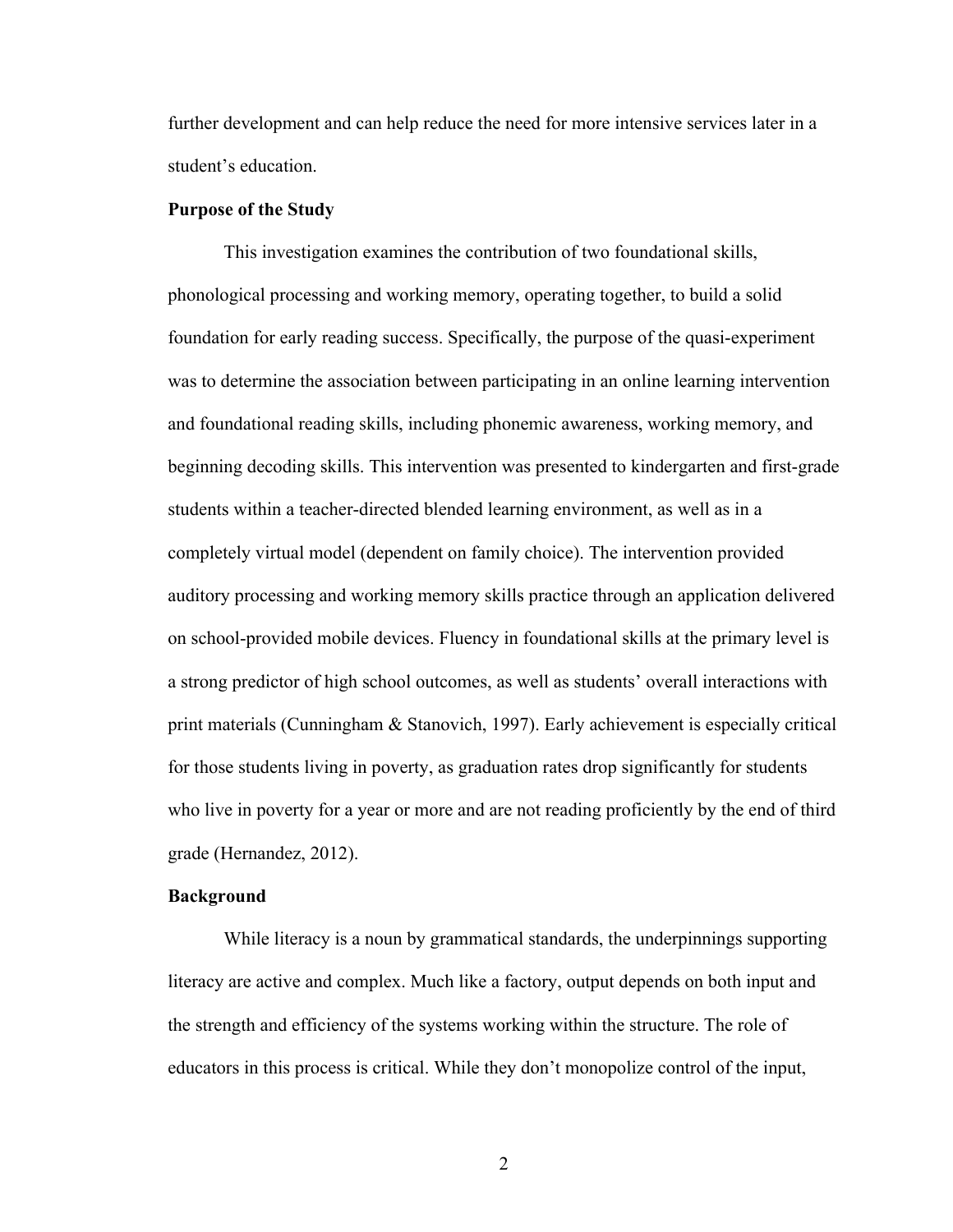they do influence a portion of the supply and can supplement and enhance to meet the needs of our learners. Educators also support the systems within, refining practice to provide the best educational approaches and strategies in efforts to support progress toward rigorous goals.

Language has been part of our composition for tens of thousands of years, but the process of becoming literate, developing fluency in the meaningful application of effective reading and writing skills, requires purposeful study. This dynamic undertaking is central to organized educational systems. Assuming infinite combinations of variables for each individual, outcomes toward this goal fall along a continuum. The challenge for those in pursuit of supporting an upward skew in this spectrum is the development and application of strategies to effectively support the diverse learning needs of all learners. Examining the parts, then, can lead to understandings that will impact the whole. Before students reach a level of synthesis with skills, certain foundational abilities must be acquired. Code-related skills, such as print awareness, phonological awareness, and alphabetic knowledge are predictors of beginning decoding skills (Paratore et al., 2011).

Returning to the analogy of a factory, investigations of internal systems are grounded in information processing theories, and this frame of reference provides an apt basis for the examination of strategies to strengthen such structures. While acknowledging that developing literacy skills involves a multitude of moving components of which research is warranted and advantageous, the exploration at hand narrows the focus to the systems involved when intaking aural stimuli and the immediate response of the brain as areas work to begin to process this information, specifically the phonological and working memory systems. This area of educational focus centers on the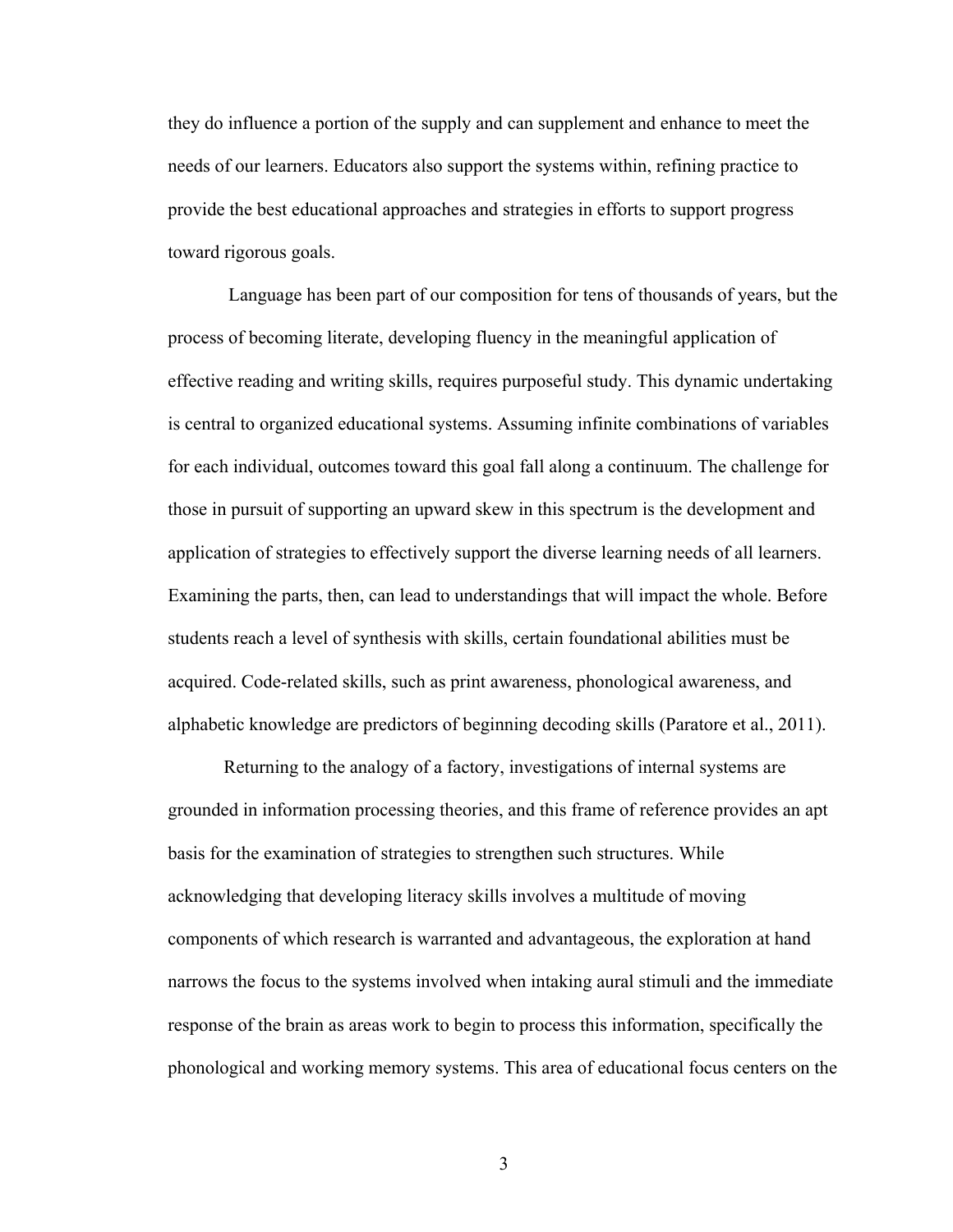ability of the brain to intake and process stimuli to support literacy endeavors, including decoding. Combining phonemic knowledge with adequate memory of associated symbols is essential in successfully decoding print (Wagner & Torgesen, 1987).

Working memory is necessary for many functions that require cognitive attention in our daily lives, including comprehension and planning. As children enter educational settings, a primary focus of the working memory areas of the brain is guiding cognitive literacy processes. Following a multi-component model described by Holmes et al. (2015), the central executive system controls attentional supports to hold information in the working memory area. Specialized areas store verbal and visual-spatial information. This verbal domain is also referred to as the phonological loop, while the visual-spatial domain is known as the visual-spatial sketchpad (Alloway, 2009). The working memory area, then, takes this information either through visual or auditory channels (or both), pulls needed information from long-term memory, and produces a response based on the representation first produced internally (Klingberg et al., 2005). Specifically, working memory supports decoding through the provision of temporary storage for incoming stimuli while sounds are manipulated to produce and combine recognizable phonemes (Knoop-van Campen et al., 2018).

Distinct research in auditory processing and working memory highlights the input and impact of each component. A meta-analysis conducted by the National Early Literacy Panel found that phonological awareness, a skill set requiring students to hear and manipulate the parts, or phonemes, that make up words in one's language, had a moderate relationship with later reading achievement. Interventions targeted at and/or including phonological awareness training were shown to likely positively impact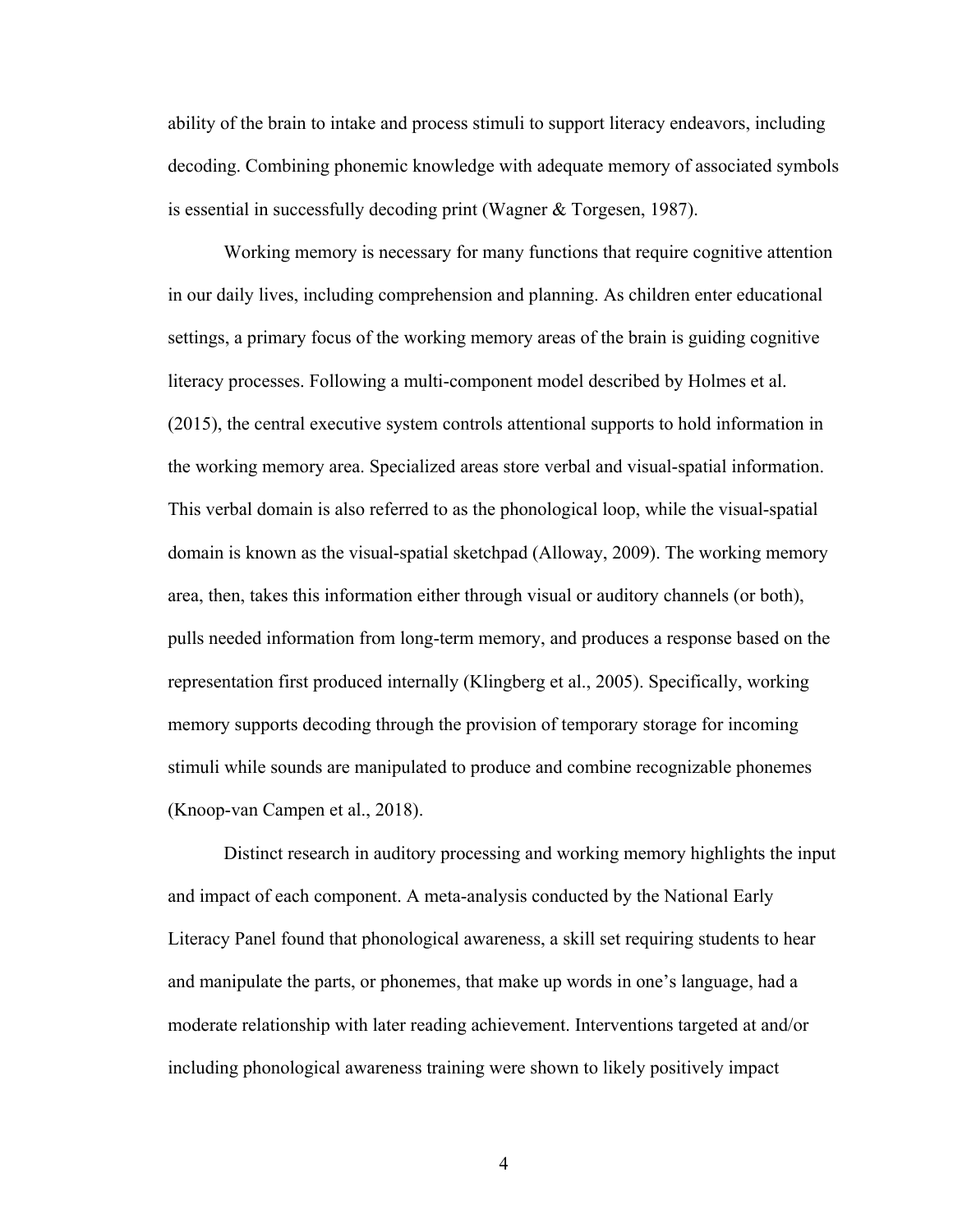students' later reading skills. Working memory, including visual and phonological systems, were also cited as predictors for subsequent decoding abilities. The predictive power of phonological short-term memory increases as the reading tasks get more complex and is shown to have a moderate relationship to reading comprehension (National Early Literacy Panel (U.S.) & National Center for Family Literacy (U.S.), 2008). Further, evidence has emerged regarding the symbiotic relationship of these two systems to support overall reading function (Knoop-van Campen et al., 2018).

## **Significance of the Study**

The NCLD (2017) asserts that one in five children present with learning and attention issues, while one in 16 receive support through an Individualized Education Program. These numbers contribute to grim realities for literacy rates in our country. According to the National Assessment of Educational Progress *Reading Report Card*, fourth grade average scale scores have remained within a 10-point range since 1992 and have stabilized within two points since 2007. Unfortunately, these scores fall below the cut-off standard, signifying that many of our students are not meeting grade level expectations in reading (U.S. Department of Education, 2017). Early success in reading is vitally important, as students must develop foundational skills in order to successfully engage with an expanding definition of literacy surfacing in educational, as well as realworld, contexts. Students are now required to apply reading and writing skills in new contexts including digital and disciplinary environments (Gunning, 2020). In order to prepare students to function as literate, contributing citizens, early educators must ensure that they have mastered the necessary prerequisite skills to support continued growth and progress. Reaching proficiency before entering intermediate school is imperative.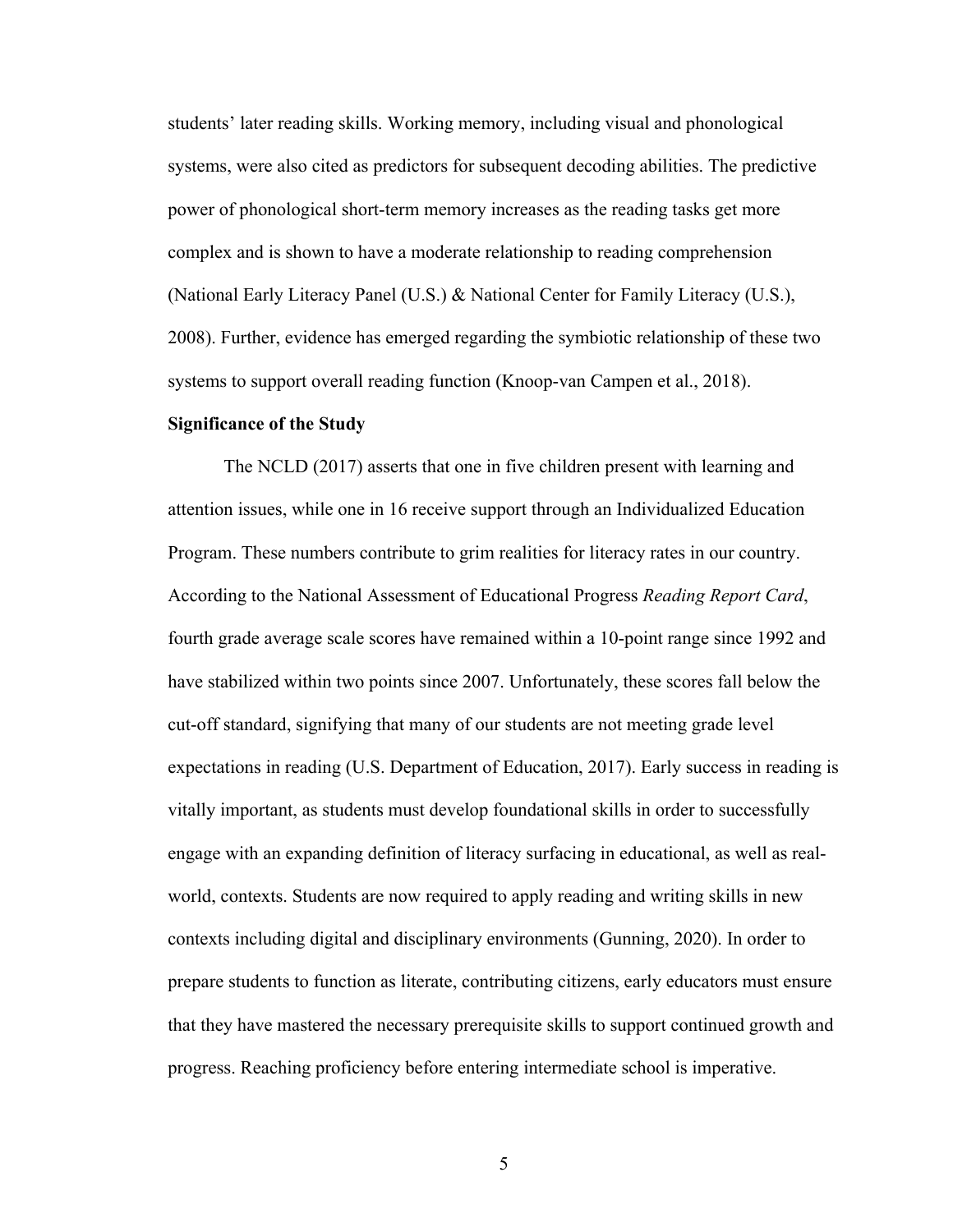Students not developing these skills are four times as likely to drop out of high school when compared to their peers (Annie E. Casey Foundation, 2010).

The timing and type of interventions presented to young children are fundamental considerations in the prevention of reading difficulties. In a meta-analysis of small-group reading interventions, Hall and Burns (2018) found that interventions that were focused on targeted skills were more effective than general interventions. In this study, groups of three or more with similar reading deficits were provided interventions on specific skills, focused on one of the five areas outlined in the National Reading Panel, according to their defined needs. In addition, further support for early intervention was presented, with larger effect sizes for elementary students than at later grade levels.

In relation to working memory, however, studies have predominately focused on older individuals. Significant gains on both trained measures and untrained tasks, including word reading, following a working memory training intervention was described by Loosli et al. (2012). The participants for this study were beyond the kindergarten and first grade age range, with the population drawn from 9 to 11-year-old students. Working memory training programs, such as Cogmed, have increased verbal and visuospatial working memory skills in adults (Dentz et al., 2017). With older populations, working memory training has also positively impacted complex reasoning skills (Klingberg, 2005). Providing this training parallel to emergent reading instruction could positively impact a student's ability to access text fluently.

This study examined the impact of a software application aimed at training phonological processing and verbal working memory skills in an effort to strengthen critical skills related to early reading development. Focusing on working memory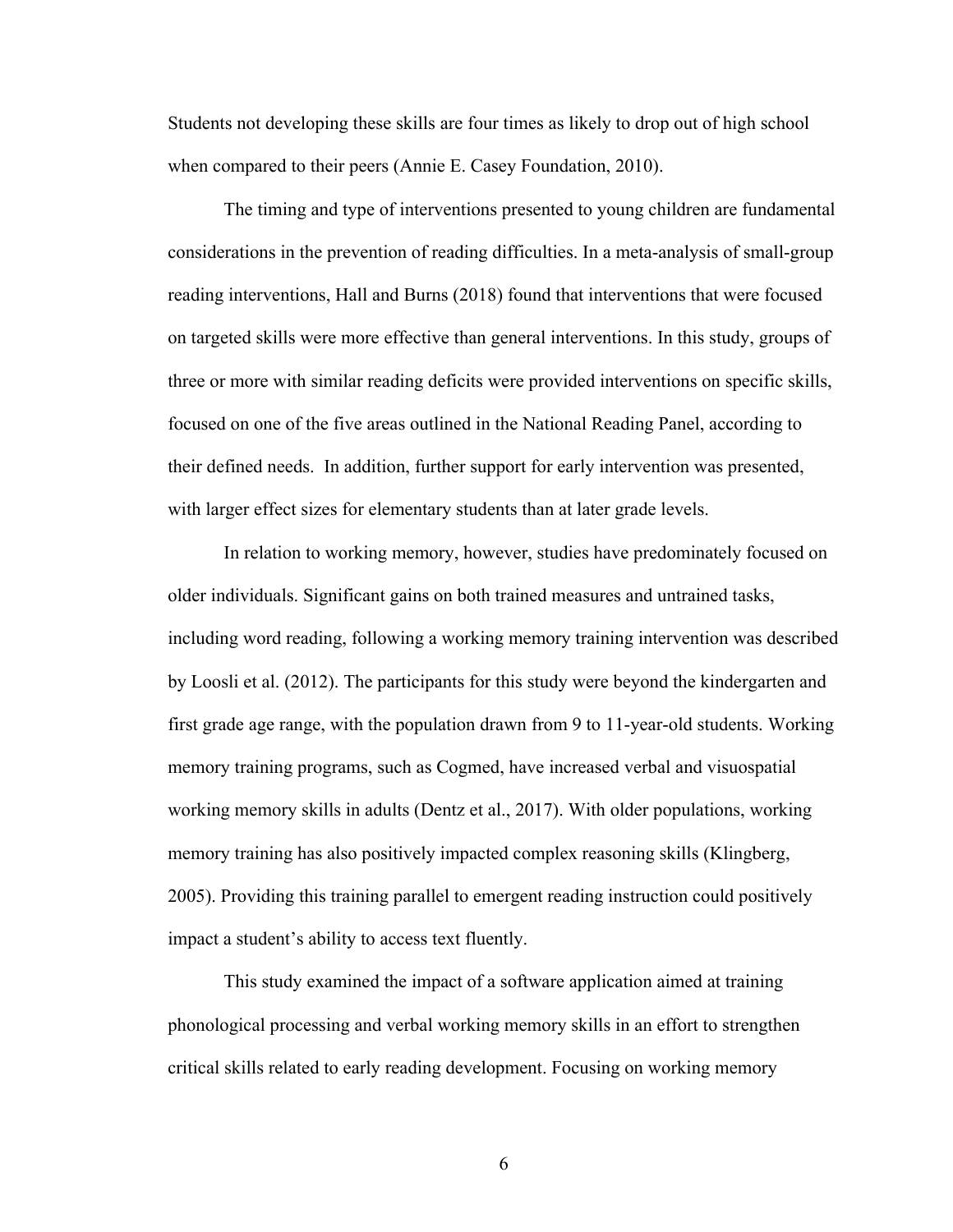interventions earlier in a child's reading development, as well as the connective power of addressing both systems, will add to the existing research of early interventions to prevent later reading difficulties. This investigation will serve to guide primary-level practitioners at the research site and beyond in the application of best practices in early literacy. The study is timely, as the use of online applications will need to be carefully considered in light of the COVID-19 crisis. Information about the efficacy of online learning interventions to support instruction is a critical need in this ever-changing environment.

## **Research Questions**

RQ 1: Is there a difference in the mean growth from the beginning of the year to the middle of year benchmark reading scores between the treatment group receiving an online intervention targeted at phonological processing and working memory and the control group?

RQ 2: Is the level of completion of an online intervention targeted at phonological processing and working memory at the primary level associated with foundational reading achievement scores on middle of year benchmark measures? Is the association the same across both models of instruction (blended and virtual)?

## **Definition of Terms**

**Auditory Processing.** Auditory processing is a physiological process often defined by deficits in individuals who have difficulty processing auditory information. Subskills of auditory processing include sound localization and lateralization, auditory discrimination, auditory pattern recognition, temporal aspects of audition, temporal discrimination,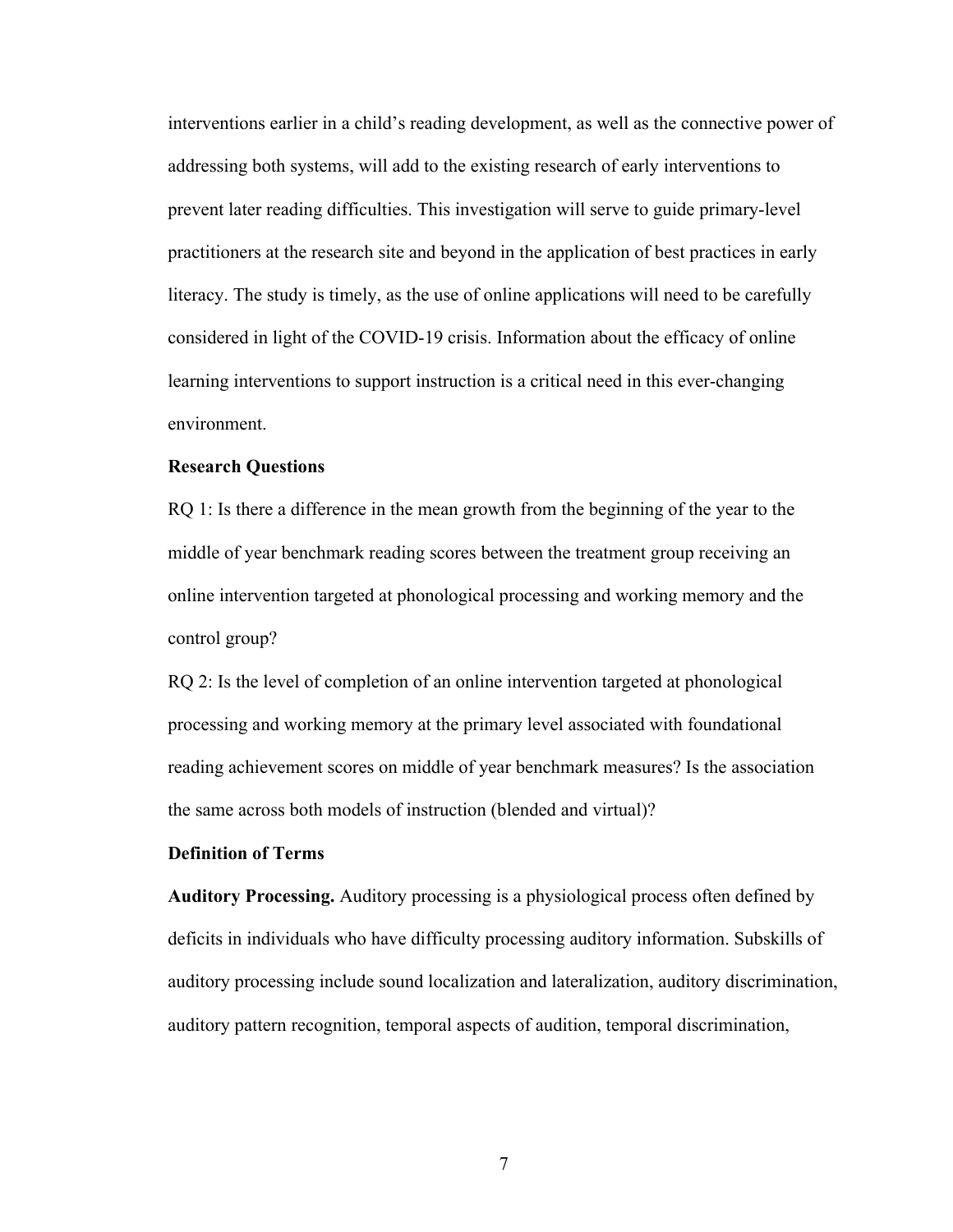temporal ordering and masking, auditory performance in competing acoustic signals, and auditory performance (American Speech-Language-Hearing Association, 2005).

**Blended Learning**. Instruction that is provided to students both in-person and through virtual mediums. In this setting, blended learners attended school two days per week and learned from home three days per week.

**Virtual Learning**. Instruction provided to students through the use of online technologies (Keengwe & Bhargava, 2013).

**Working Memory.** Prior to storage in long-term memory or removal, our brains hold information within interim storage areas. These areas are immediate memory and working memory. Sousa (2017) described immediate memory using the mental image of a clipboard, a place where we place information until our brain uses it.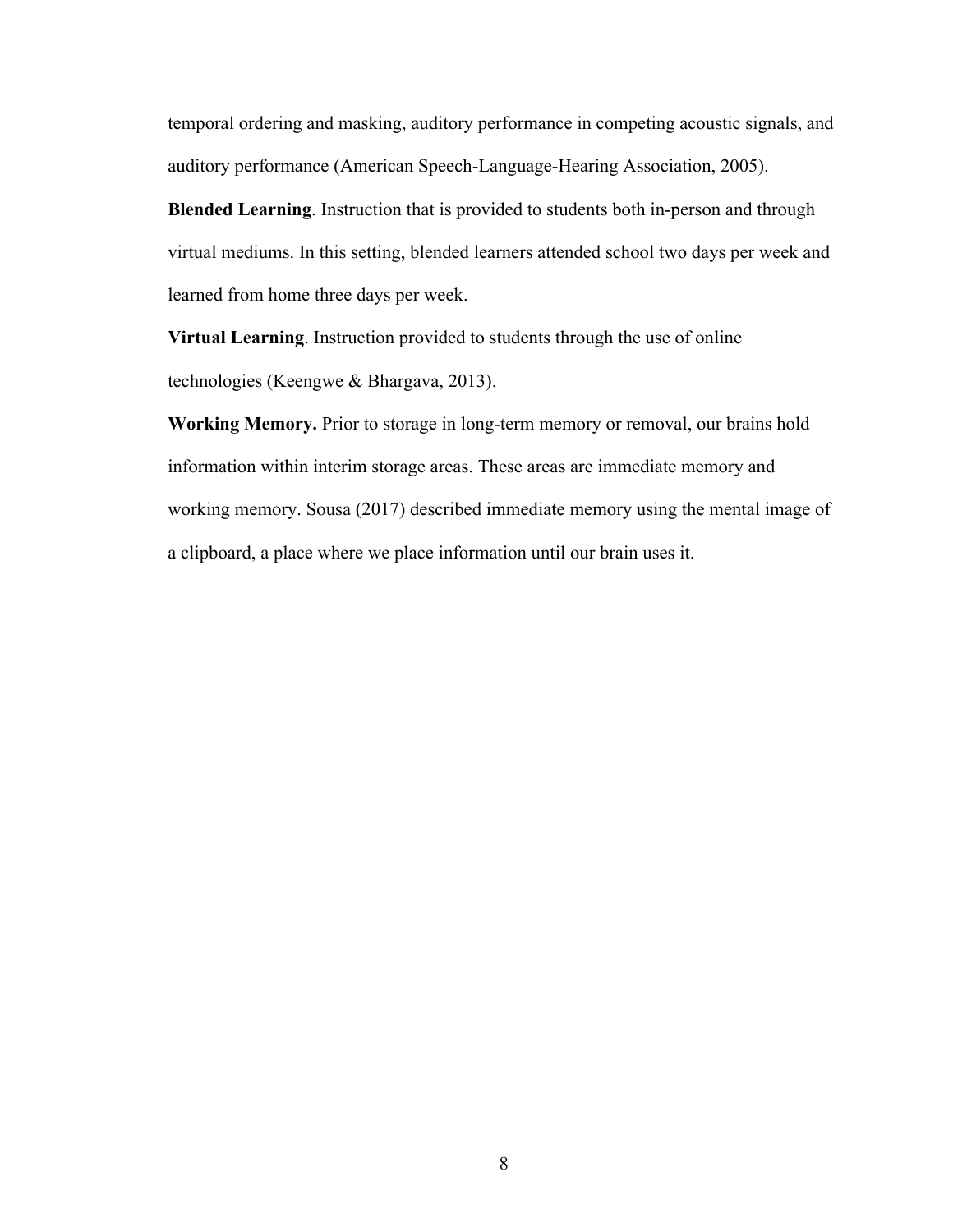#### **CHAPTER 2: REVIEW OF RELATED LITERATURE**

#### **Theoretical/Conceptual Framework**

Phonological processing and working memory are distinct physiological components of learning. The study of such elements has greatly expanded in the last halfcentury due to advances in technology. Beginning in the mid-1970s, conceptual models began to shift attention from naturalistic and behavioral perspectives to the study of the physiological workings of the brain. This work grew from Holmes' cognitive processing theory, with the identification of distinct variables supporting reading in the 1950s garnering further interest in the conceptualization and exploration of the specific components, including physical functions, influencing reading efficiency (Unrau & Alvermann, 2013). Gough's information processing model graphically delineated the steps employed during one second of reading (Rumelhart, 2013). While Gough later abandoned specific claims of the lockstep processing of each letter, he did feel that the approach of such examination was valid (Unrau & Alvermann, 2013). This "bottom-up" approach was also presented in Laberge and Samuel's theory of automatic information processing, which described the internal forces supporting automaticity in reading, including internal attention to incoming stimuli (Samuels, 2013). This model included three memory systems, including visual, phonological, and semantic areas (Rumelhart, 2013). The model purported that such functions need to be developed to an automatic level, so that cognitive attention can move to higher order skills, such as comprehension (Rasinski & Mraz, 2008).

Earlier models divided scholars into either top-down or bottom-up processing camps. Top-down proponents focused on what a reader brings to the text, such as context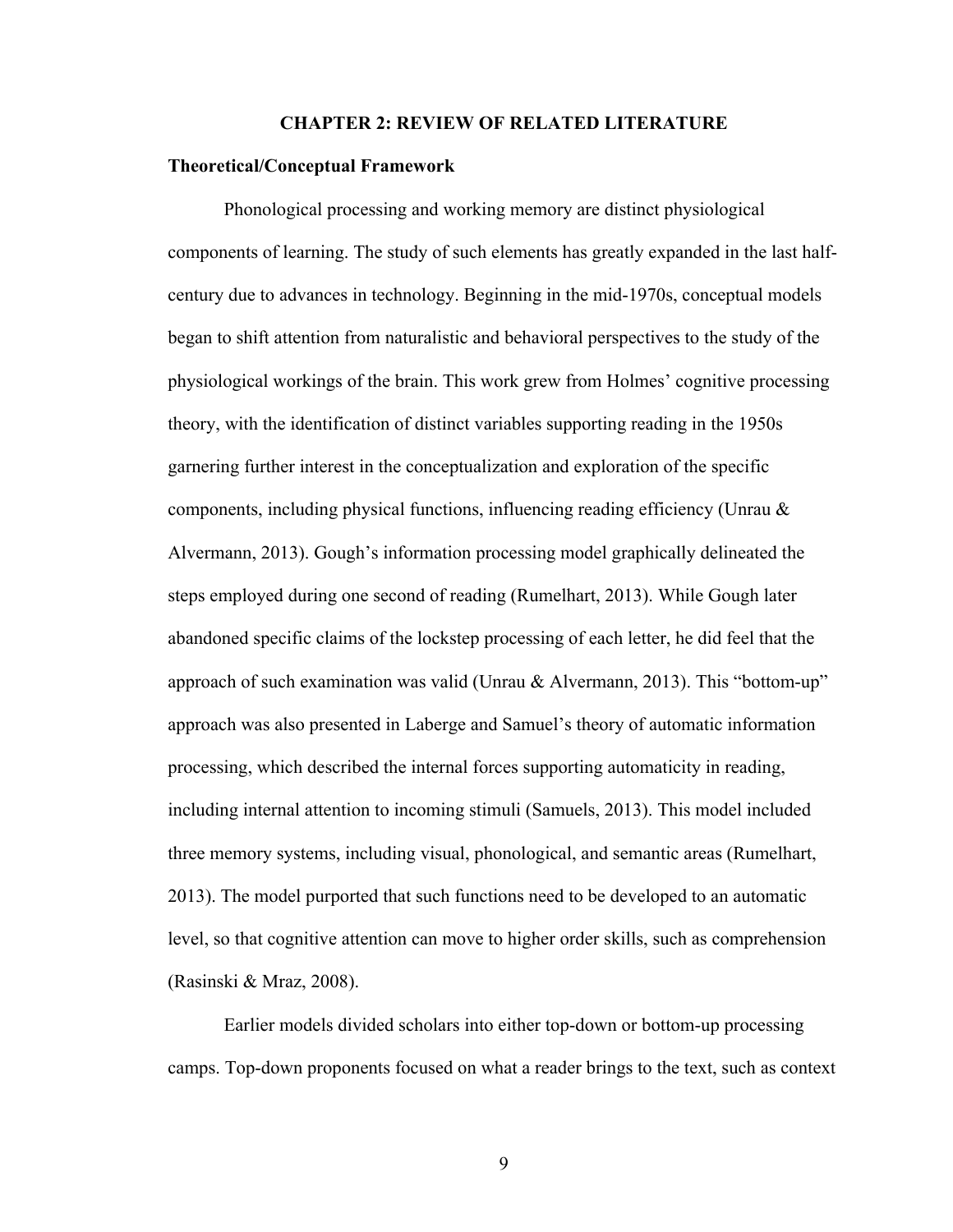and background knowledge, while bottom-up processing models focused on building meaning synthesizing the print on the page. Rumelhart's interactive model of reading includes components of both perspectives to paint a more complete, and more complex, landscape (Unrau & Alvermann, 2013). Rumelhart expanded on earlier, one-directional information processing models by acknowledging the interconnectedness and simultaneous processing of systems, working together, to enable literacy (Rumelhart, 2013). While this model goes well beyond perceptions that reading occurs letter by letter, it does assume that letter and sound knowledge needs to be developed to automaticity in order for the brain to apply this knowledge when such graphical representations appear in a variety of contexts.

Tightening our lens further, specific models of phonological awareness and working memory have evolved separately; yet, many connections between the two can be articulated, supporting Rumelhart's vision of systems moving separately, and together, to support reading and writing. Katz's Buffalo model for auditory processing emerged in the early 1990s. This multicomponent model included four divisions, all related to auditory processing abilities (decoding, tolerance fading memory, integration, and organization). The decoding portion of this model includes the identification and manipulation of phonemes, hallmarks of the phonological awareness training (Magimairaj & Nagaraj, 2018). The integration category also impacts students learning to read, as this area supports the integration of auditory information with visual information (Jutras et al., 2007). This model forms the basis for the Buffalo Battery, a multi-pronged assessment aimed at diagnosing and remediation of auditory processing disorders (Katz, 2007).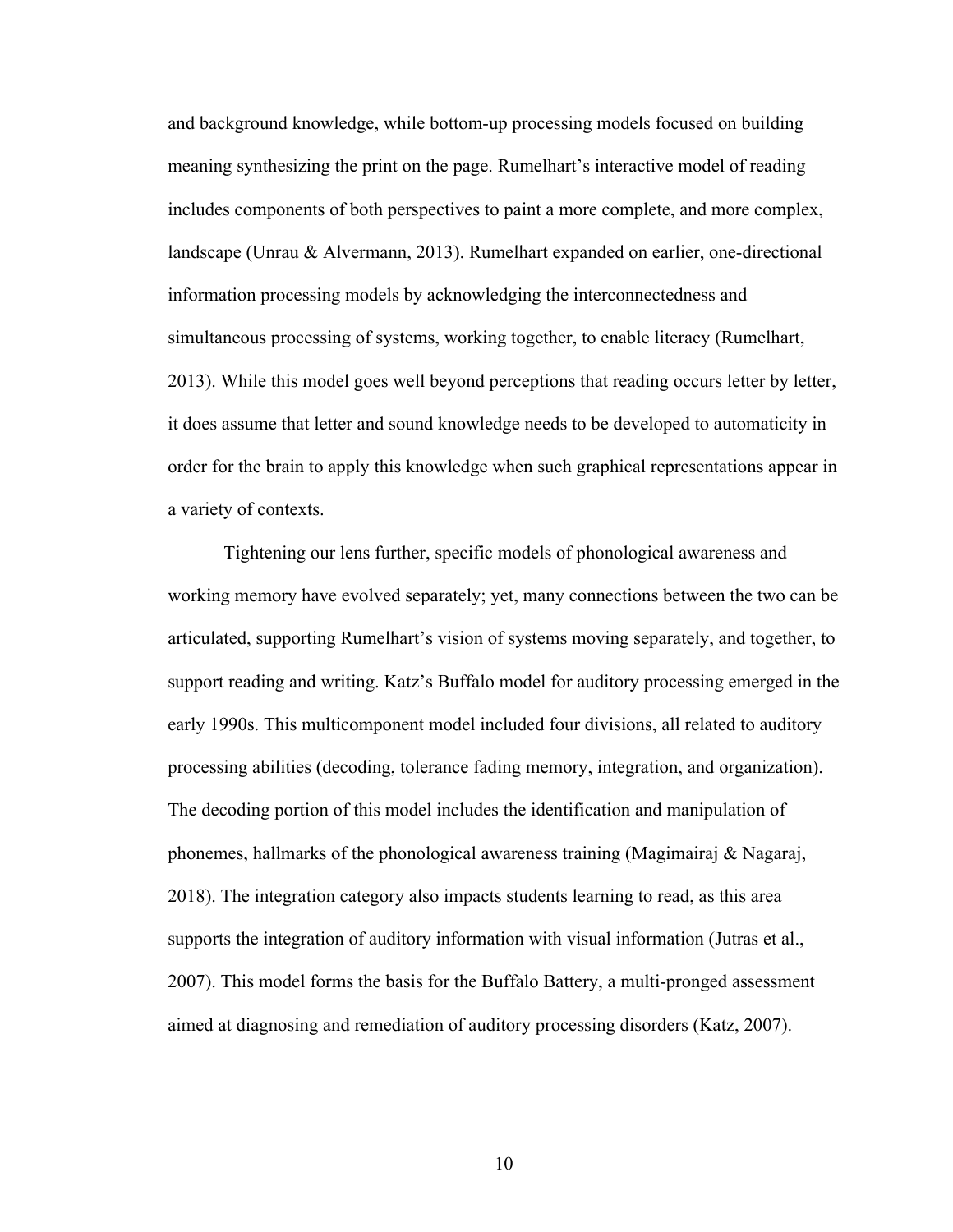Working memory has also been represented by multicomponent models. In 1968, Atkinson and Shiffrin presented a shifted paradigm, one where short-term memory was not merely an area where information is temporarily stored, but an active center where the brain controls and processes information. They called this area the 'working memory' center (Malmber et al., 2019). In 1974, Baddeley and Hitch further explored working memory through a three-component visualization. This model included the central executive system, viewed as the controller of attention and information flow, sifting through incoming information and directing pertinent data to the appropriate subsystems. Two other components, the visuo-spatial sketchpad and the phonological loop, serve to process specific types of information. The visuospatial sketchpad stores and processes in visual or spatial forms. The phonological loop processes and stores verbal information. The model was intended to provide a basis for further study and research, with the potential for each component to be further articulated and defined (Baddeley, 2017).

As one examines these key models, overlap in skills and functions are apparent. For instance, the short-term auditory memory required for auditory processing is also a critical component of the process utilized in the working memory model to move information through the phonological loop. Attention appears to be involved in both instances. In order to efficiently process information auditorily, one must be able to attend to the incoming sounds. In order for working memory to function successfully, attentional controls must be in place in order to hold information while it is synthesized with plans retrieved from long-term storage areas. While causal relationships have not been established, attentional concerns are noted in individuals with auditory processing and/or working memory difficulties (Gokula et al., 2019). The concurrent presence of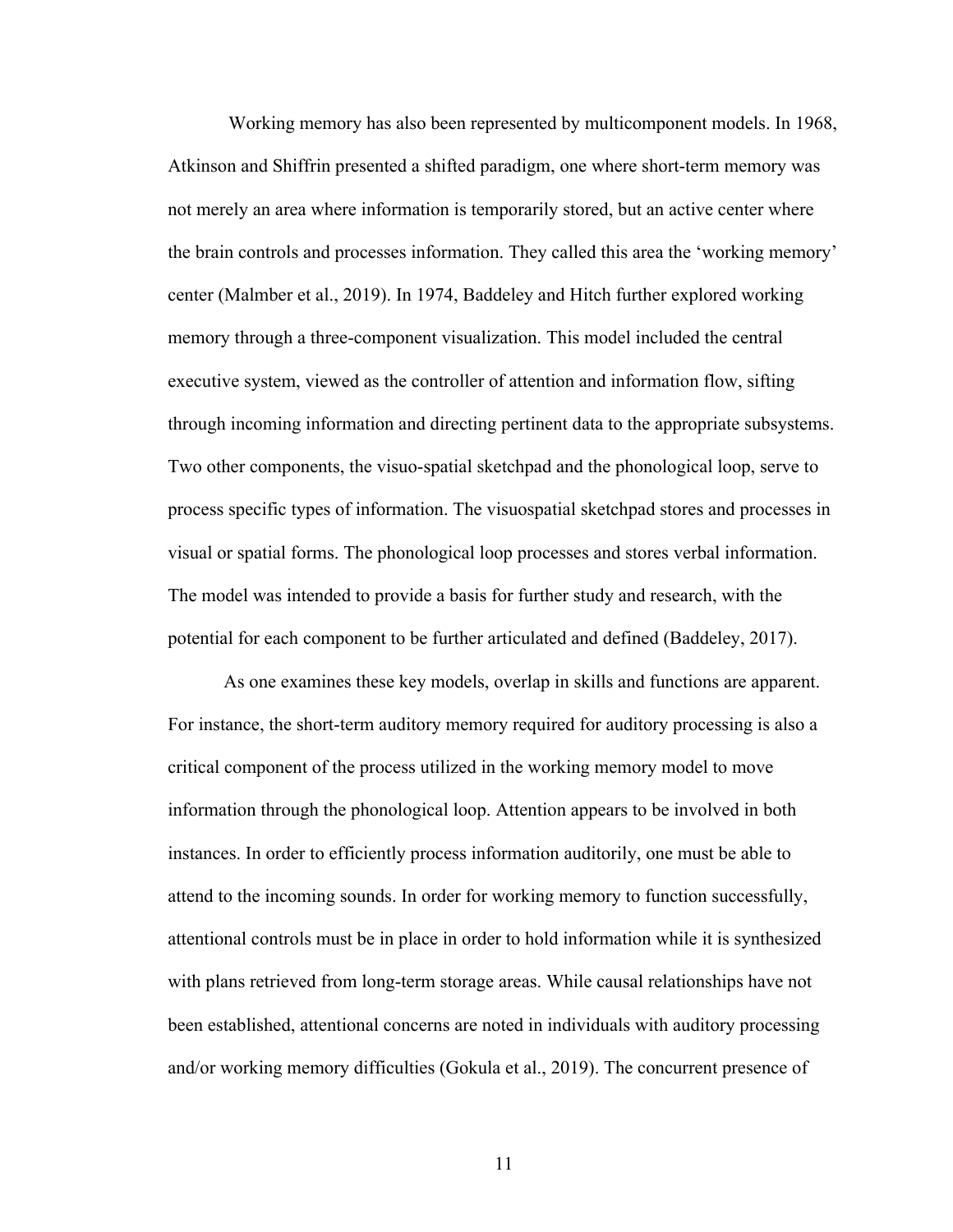difficulties in auditory processing, working memory, and attention further illustrates the intersection of these models.

The relationship between phonological processing and working memory is illustrated by Wagner and Torgesen's phonological processing model (1987), which includes phonological awareness, phonetic recoding in working memory, or the phonological loop, and phonological recoding in lexical access, a skill assessed through rapid automatic naming tasks (Brandenburg et al, 2017). Emergent and early readers must receive letters through visual input, store the sounds of these letters in temporary storage, and then blend the sounds together (Wagner & Torgesen, 1987). The strength of this complex memory process is correlated to later reading success (Nevo & Breznitz, 2011). The current investigation examines key components of Wagner and Torgesen's model, including phonological awareness and the ability to efficiently produce names of given stimuli.

#### **Review of Related Literature**

#### *Advances in the Study of Physiological Processes*

While interest in brain research as it relates to the acquisition of literacy skills has existed for over a century, advances in technology have increased our understanding of these physiological processes. Cerebral computed tomography (CT) scanning arose in the 1970s, providing a nonsurgical method for researchers to study brain functions. This supported a new horizon in the field of neuropsychology, as researchers sought to better diagnose and treat brain dysfunctions, including those related to literacy skills. Improving on the technological advances provided by CT scanning, magnetic resonance imaging (MRI) appeared in the 1980s, expanding researchers' ability to study brain activity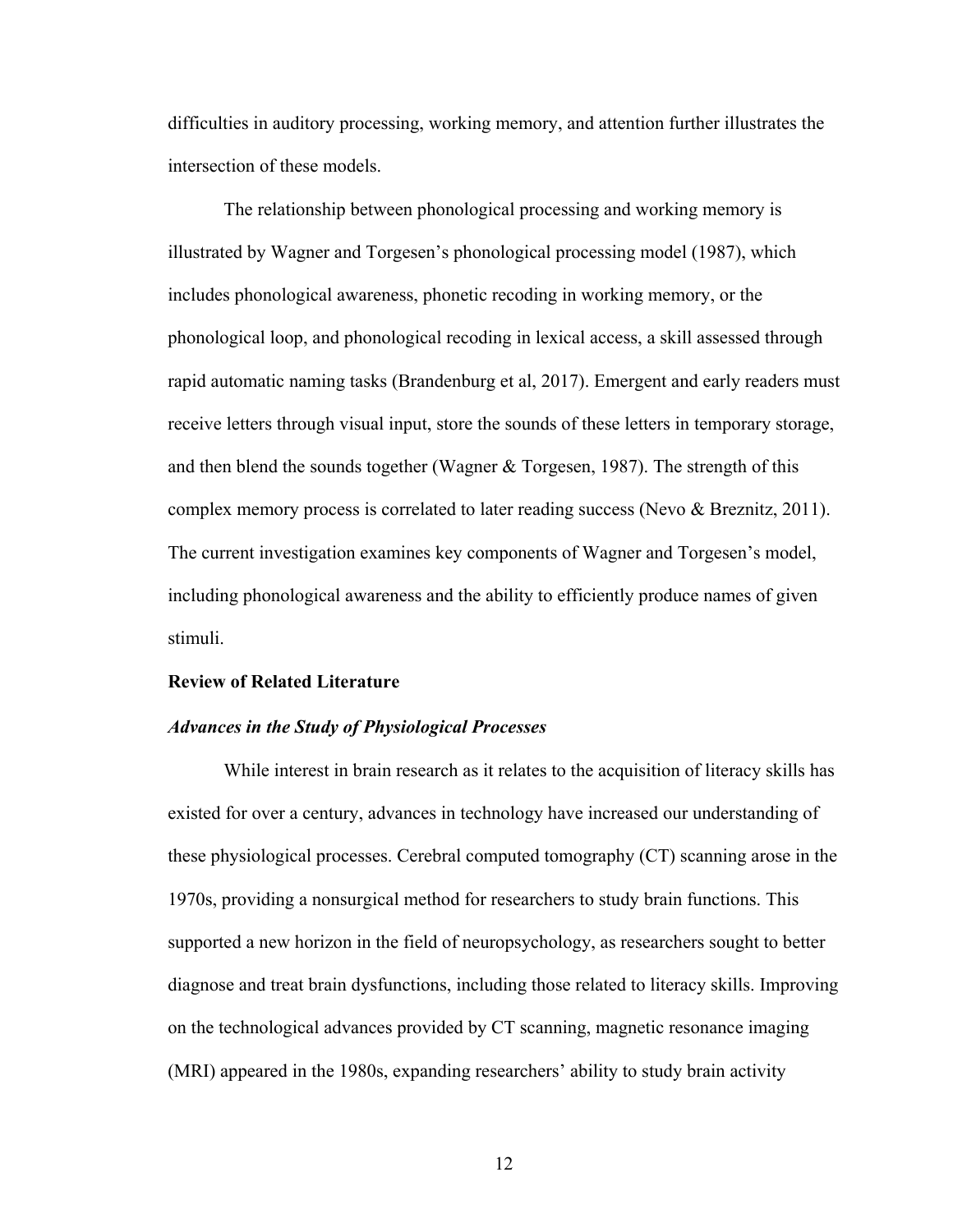without the need for radioactive substances to highlight the areas being studied (Fletcher et al., 2011). Using these new tools, researchers began to produce visual evidence supporting specific neural processes in the brain and their relationship to certain cognitive skills (Ludvik, 2018). Advances in technology, coupled with the establishment of the International Neuropsychological Society, supported innovative explorations into the neurobiological factors contributing to learning disabilities (Fletcher & Grigorenko, 2017).

In the 1990s, this brain study included functional neuroimaging. Scientists began to study the impact of experimental interventions aimed to improve neural pathways (Ward, 2013). While focus on auditory processing research arose from the study of individuals with diagnosed neurological conditions during the middle of the last century (Magimairaj & Nagaraj, 2018), advances in clinical study has expanded the ability of researchers to conduct intervention investigations with individuals presenting with difficulties in processing stimuli and compare these outcomes with those without known physical abnormalities.

Research in the educational field also began to focus on determining the impact of specific subskills on later reading development. Deficits in phonological processing were found to negatively influence progress in literacy development, specifically the areas of reading and spelling (American Speech-Language-Hearing Association, 2005). This impact is seen early in children's literacy development, as knowledge of the alphabetic principle and phonological code impact progress in initial reading acquisition (Paratore et al., 2011). Specifically, one's efficiency in attending to, and manipulating, auditory stimuli at the phoneme level is a strong predictor of reading success (Ehri et al., 2001).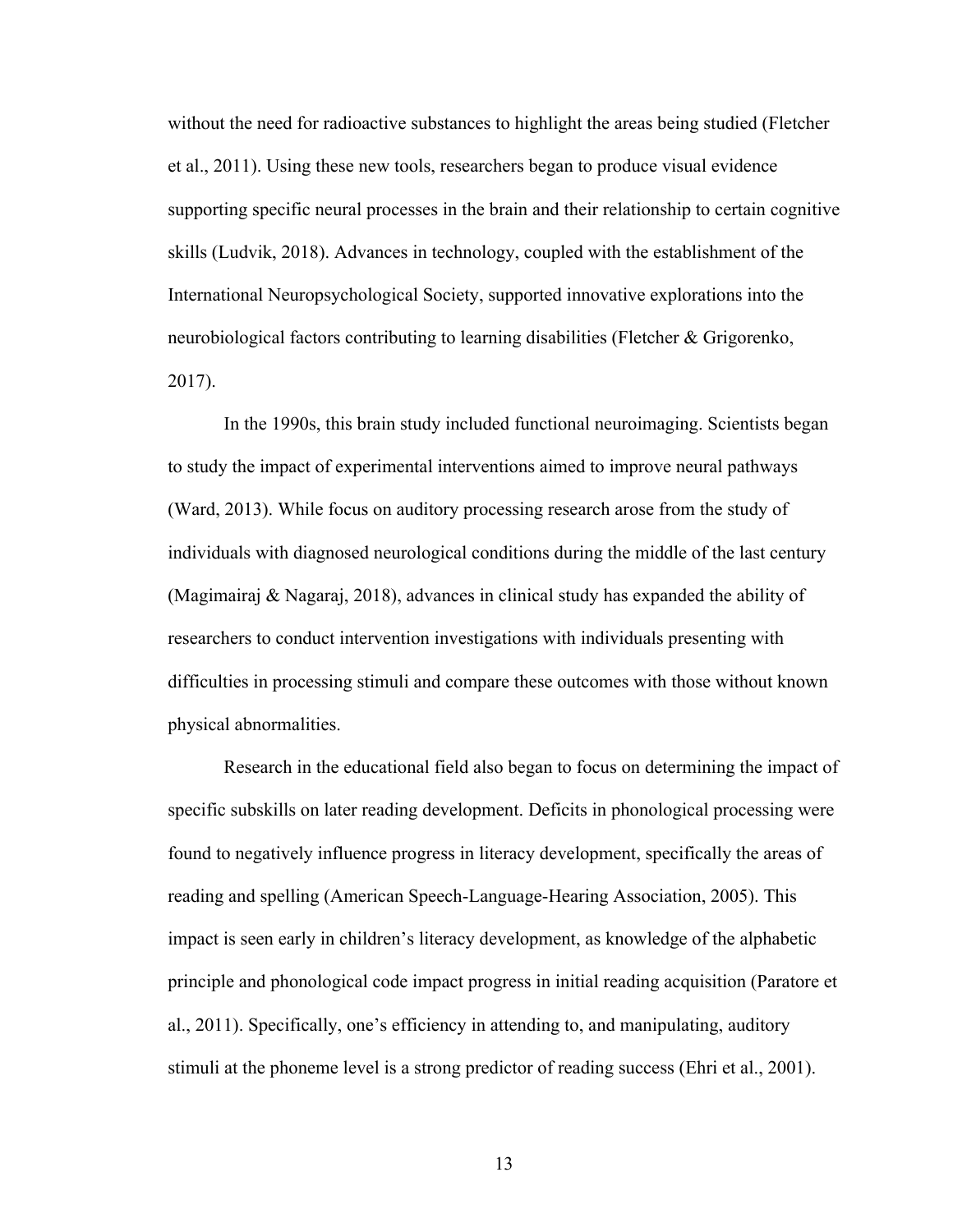Among the physiological areas activated during reading, the ability of the brain to hold information in working memory is another process correlated with reading achievement (Gathercole et al., 2016). Miller, Galanter, and Pribram introduced the term working memory in 1960, defining it as the brain's ability to quickly retrieve information from storage areas and utilize these plans to perform a function (Magimairaj & Nagaraj, 2018). In 2009, Alloway compared the predictive strength of working memory to intelligence. In this longitudinal study, Alloway found that working memory and domainspecific knowledge were predictors of learning outcomes two years later. In fact, once working memory and prior knowledge were accounted for, traditional intelligence ratings were not a significant predictor of later outcomes. This predictive capability provides great promise, as it refers to a skill that can be improved with training and practice. Gathercole et al. (2016) administered measures of working memory capacity with achievement tests to look for correlations. Associations were noted between verbal and visuo-spatial working memory tasks and reading, with a stronger association established on the verbal working memory tasks (digit span and backward digit span).

Another consideration in the study of working memory is the apparent diminishing working memory capacities of the human population. The ability of adults to effectively chunk pieces of information (such as phone numbers) has decreased over the last fifty years (Sousa, 2017). Although the exact cause of this decline is not fully understood, factors such as trauma (El-Hage et al., 2006) and the use of digital technologies have shown to impact memory capacity (Baumgartner et al., 2014). As this function remains central to learning to read, efforts to mediate weaknesses should be studied to determine best practices for reading instruction. Greater understanding of the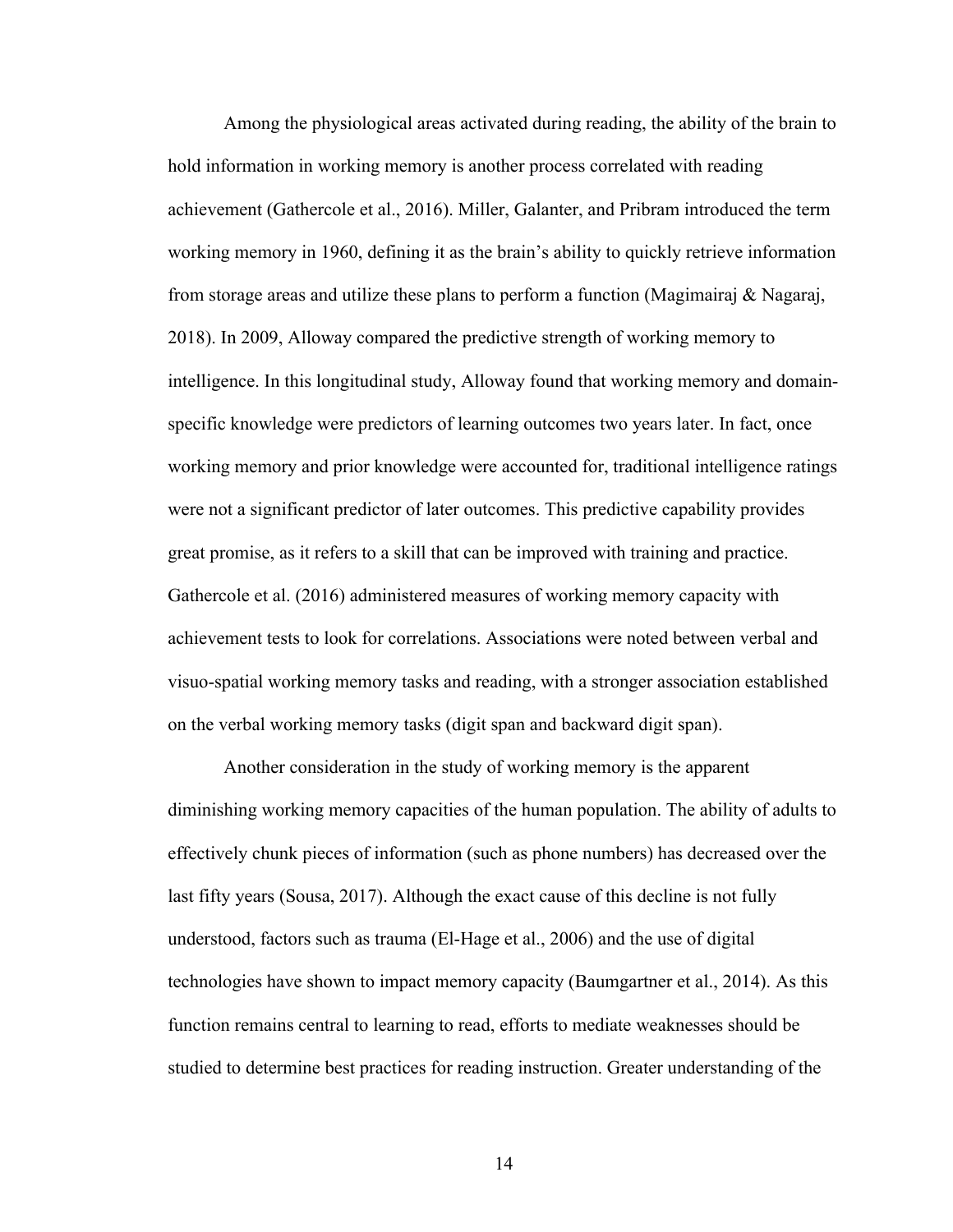physiological functions of the brain in relation to reading will likely be a continued area of significant interest to researchers and practitioners.

#### *Intervening Early*

Delivering supplemental, targeted instruction efficiently and effectively is a primary goal of a school's multi-tiered system of support. As skill deficits can be measured at the pre-kindergarten level, these areas can be strengthened by providing intervention at early stages. In a multiyear cluster-randomized controlled trial by Bailet et al. (2011), at-risk preschoolers received 30-minute lessons focusing on pre-reading skills in small groups of four or fewer students. A majority of the students moved from the below average range to the average range on early literacy markers. In addition, the gains persisted for two years post intervention, spanning a critical stage of literacy development. In another study by Goodrich et al. (2017), an early literacy intervention for preschool students focused on phonological awareness training, combined with a professional development program for teachers, significantly improved the phonological awareness skills and print knowledge for English Language Learners, broadening the conviction that educators can respond early to all at-risk learners, including those traditionally underserved.

The time required for these interventions is far less than would be required if gaps persist into later grades. Goldstein et al. (2017) found that just 36 scripted 10-minute lessons in a supplemental intervention produced significant gains on early reading measures. Early interventions are far more efficient than waiting to intervene after students show significant difficulties. Lovett et al. (2017) examined the impact of intervention timing. While a multicomponent intervention yielded positive correlations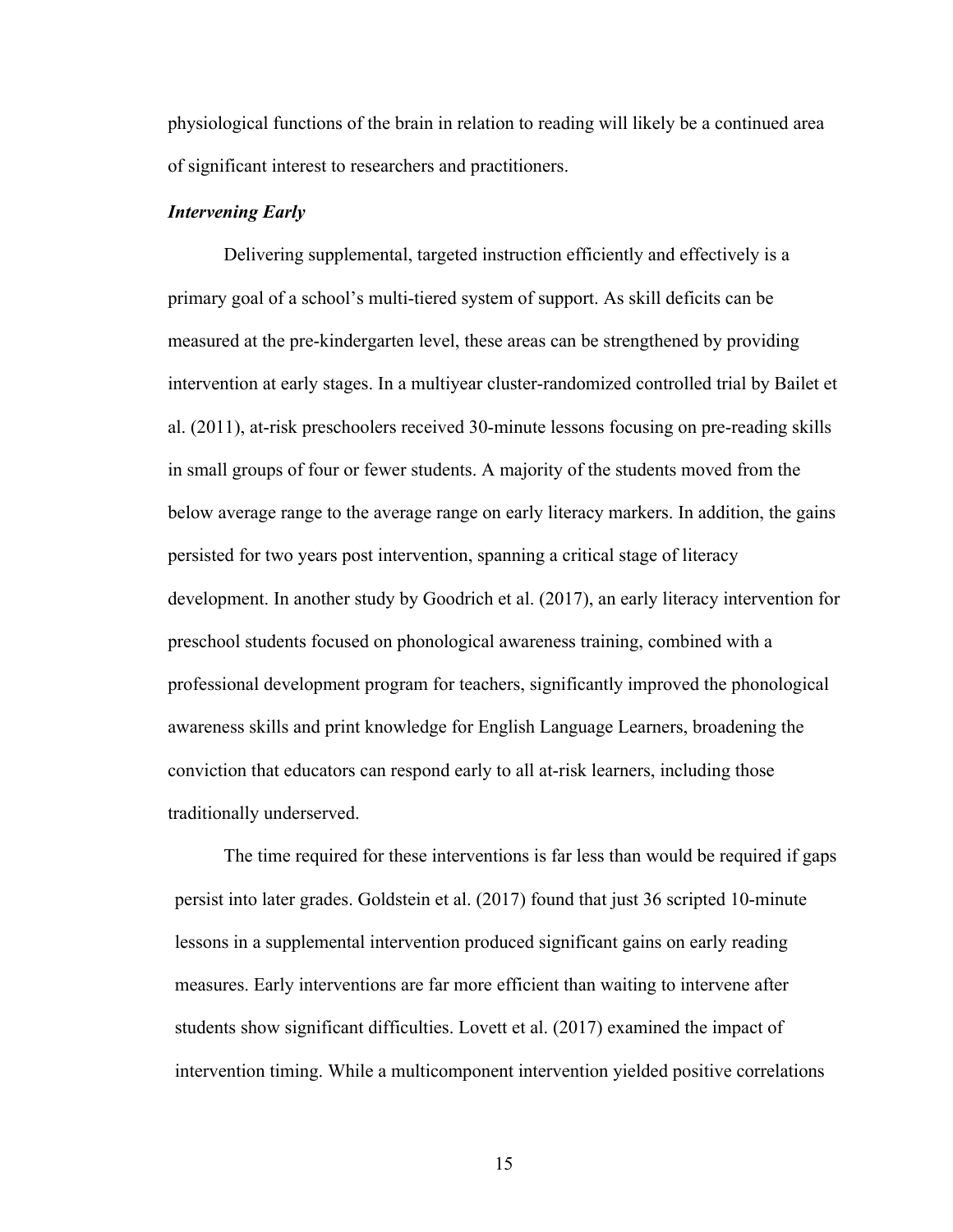with reading achievement at the first, second, and third grade levels, students who received the intervention at the first and second grade levels demonstrated significantly greater progress than when the intervention was presented at the third-grade level. In addition, the presentation of the intervention earlier in students' developmental progression had lasting benefits, as the younger students continued to grow at faster rates than their older peers.

In recent years, paradigms shift in how educators approach reading intervention and monitor progress have offered new hope for our struggling students. This transformation was spurred by changes in the identification procedures for students with disabilities. Flexibility to explore alternatives to long-standing identification practices was granted through the reauthorization of the Individuals with Disabilities Act of 2004 (Spear-Swerling, 2004). Schools are no longer required to utilize the IQ-achievement discrepancy model to make such determinations (Council for Exceptional Children, n.d.). This model, often viewed as a "wait to fail" approach, has been supplanted in many states by the adoption of Response to Intervention (RtI) frameworks, especially in regard to primary reading instruction (Slentz, 2013). One of the principal components of an effective RtI approach is intervening before gaps widen to extremes unlikely to be remediated.

## *Intervening through Technology*

Consistency and efficiency are vital factors when choosing interventions for young children. In addition, intervening in reading difficulties through online or blended learning formats is likely to garner greater attention in light of the current crisis prompting school closures in an effort to slow the spread of COVID-19. As this study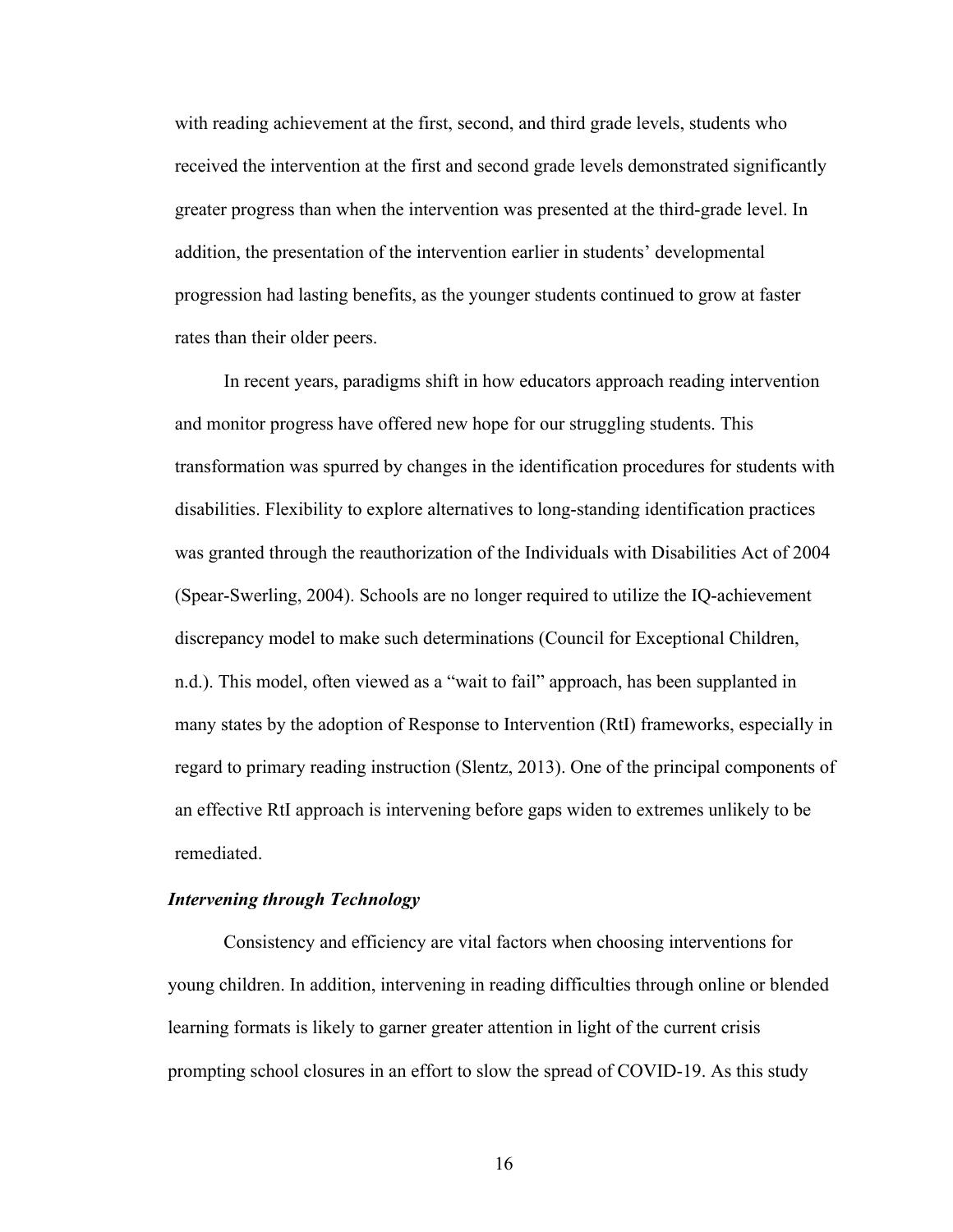commenced, other research was being initiated to address concerns of probable deepening gaps due to the closures. The loss of early childcare and education impacted our youngest learners across the globe. While the long-term effects of this disruption remain unknown, a considerable increase of at-risk students was both predicted (McCoy et al., 2021) and being actualized (Engzell et al., 2021). In addition, Engzell et al.'s examination of the learning impact in the Netherlands, a country that experienced relatively shorter school closures and had the advantage of robust internet connectivity, revealed greater loss in students from lower socioeconomic backgrounds (2021). The impact to those with longer disruptions and less internet availability, then, could well surpass this documented loss.

During the school closures, presenting learning opportunities online included the use of educational applications to bolster foundational skills. Studies were initiated to address early concerns of the deepening gaps, such as using gaming formats to support literacy acquisition (Hathaway, 2020). Evidence for the use of such formats has already been established. Applications, such as those developed by the GraphoLearn initiative, have increased the early reading skills of students across the globe (Mehringer et al., 2020; Patel et al., 2018).

Variables within such investigations are important to consider. In 2019, McTigue et al. completed a meta-analysis of 28 studies regarding GraphoGame, a computerassisted game focused on the acquisition of sound-symbol skills. Their findings suggest that further attention must be given to the relationship between the adult teacher moderator, student, and computer-assisted learning medium. Implementing computer-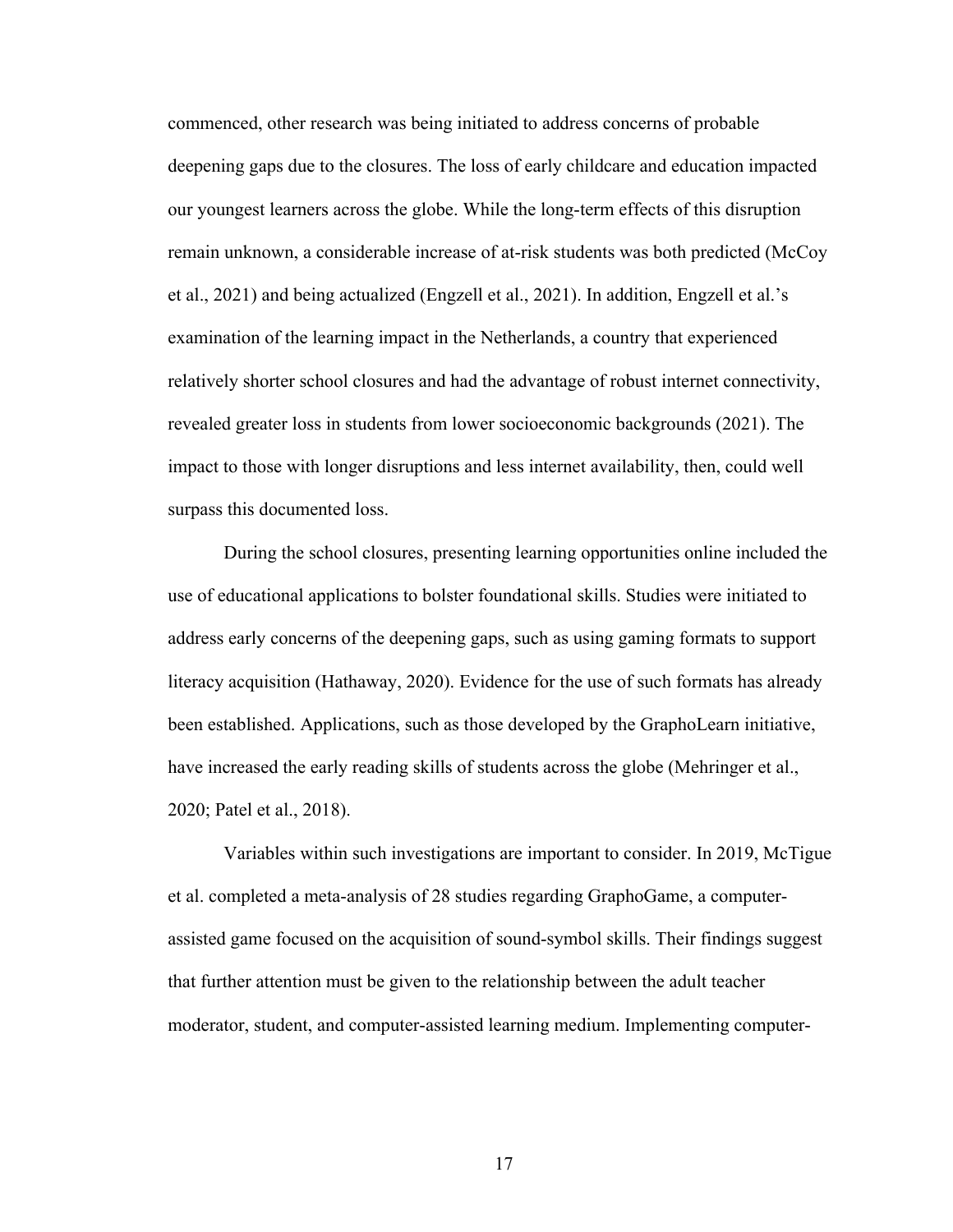assisted tools without the influence of a teacher moderator weakened their effects, although teachers still report their value as vehicles to assist in classroom management.

As our current educational landscaping evolves in response to external factors, the potential of mobile learning remediation with teacher oversight for foundational skills should be explored, including phonological processing and working memory. This study explored the effectiveness of an early working memory and phonological processing intervention provided through an online environment. Supported by McTigue et al.'s findings (2019), this environment included an online learning application, as well as teacher interaction to consolidate learning.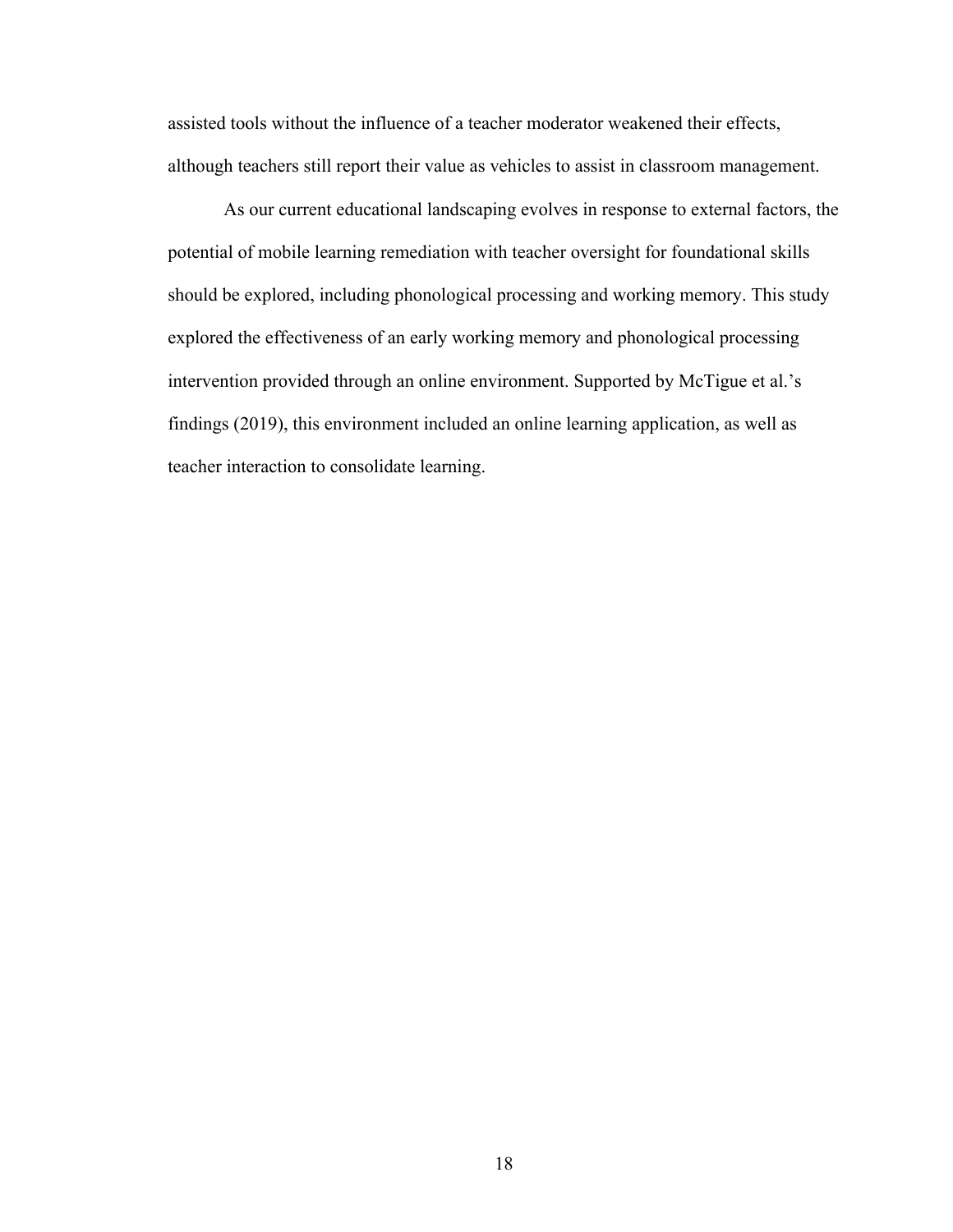#### **CHAPTER 3: METHODS AND PROCEDURES**

The purpose of this study is to examine the effectiveness of an online intervention focused on fundamental reading skills (i.e. working memory and phonological processing). This chapter is divided into sections addressing the methods and procedures utilized in this study: research questions, research design, sample, participants, instruments, a description of the treatment, and data analysis. In addition, specific limitations will be addressed.

#### **Research Questions**

RQ 1: Is there a difference in the mean growth from the beginning of the year to the middle of year benchmark reading scores between the treatment group receiving an online intervention targeted at phonological processing and working memory and the control group?

RQ 2: Is the level of completion of an online intervention targeted at phonological processing and working memory at the primary level associated with foundational reading achievement scores on middle of year benchmark measures? Is the association the same across both models of instruction (blended and virtual)?

#### **Hypotheses**

H1: Students receiving an auditory processing and working memory intervention in kindergarten and first grade will show significantly more growth in foundational reading skills than students who do not receive such intervention. Auditory working memory and phonological awareness skills are associated with efficient reading (Knoop-van Campen et al., 2018), and, hence, remediating these isolated skills will support the acquisition of beginning reading skills.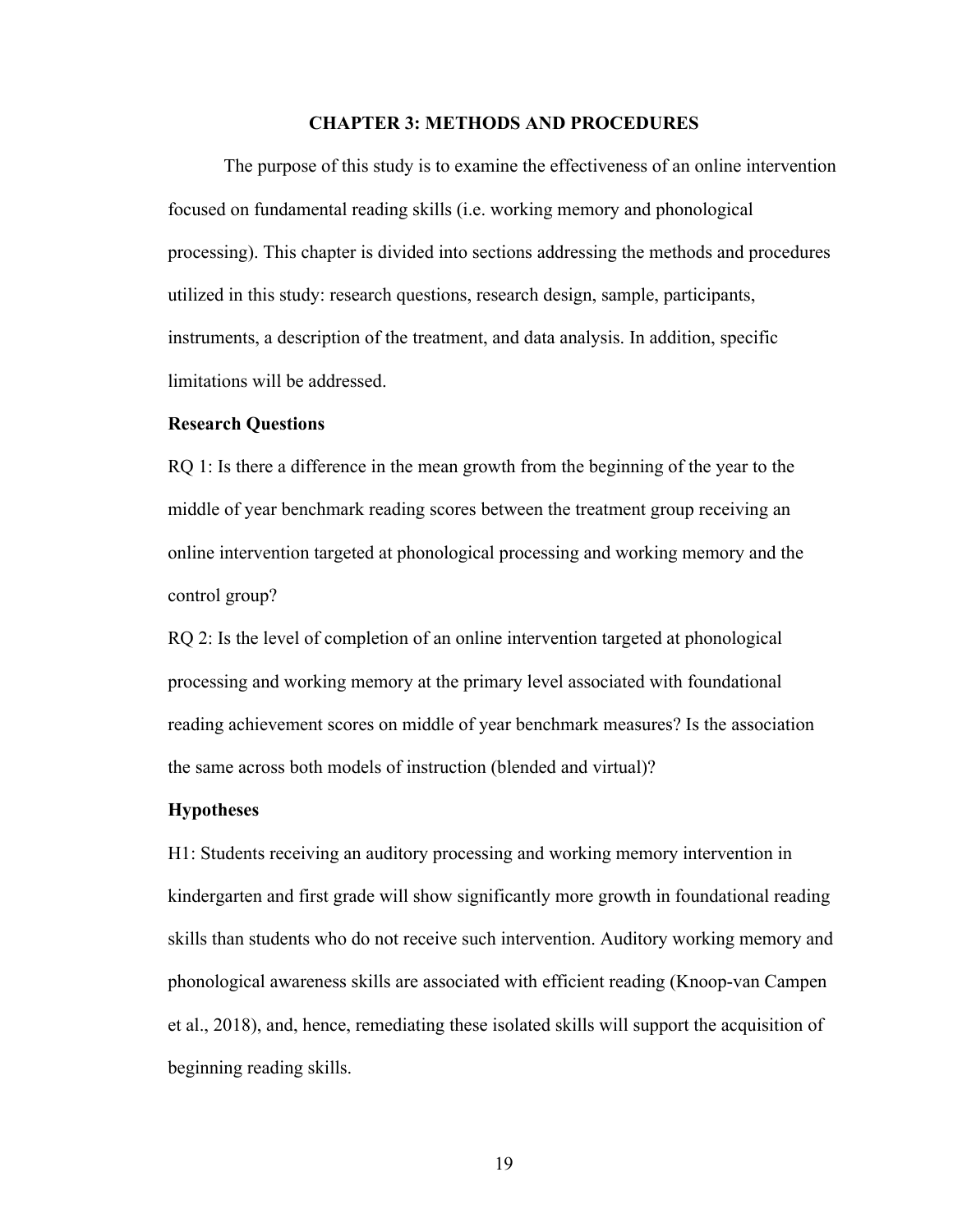Null: There will be no significant difference in the achievement growth between students who receive an auditory processing and working memory intervention and those who do not receive such an intervention.

H2a: The level of completion in an online intervention targeted at phonological processing and working memory at the primary level will be associated with foundational reading achievement scores on middle of year benchmark measures

Null: The foundational reading achievement scores at the middle of the year will not be associated with the level of completion in an online intervention focused on phonological awareness and working memory.

H2b: The association between the level of completion in an online intervention targeted at phonological processing and working memory at the primary level will be the same across instructional models (virtual and in-person).

Null: The association between the level of completion in an online intervention targeted at phonological processing and working memory at the primary level will not be the same across instructional models (virtual and in-person).

## **Research Design**

A quasi-experimental design framework was applied in this study. Due to the health and safety requirements imposed during the 2020-2021 school year, the researcher worked with the school to implement the study within the structures established by the district. Students' health and well-being were priorities throughout the study, as well as throughout their entire educational programming. For instance, the district had provided an iPad to each kindergarten and first-grade student for the last two years. While using devices was part of the established program of the school prior to the study, student use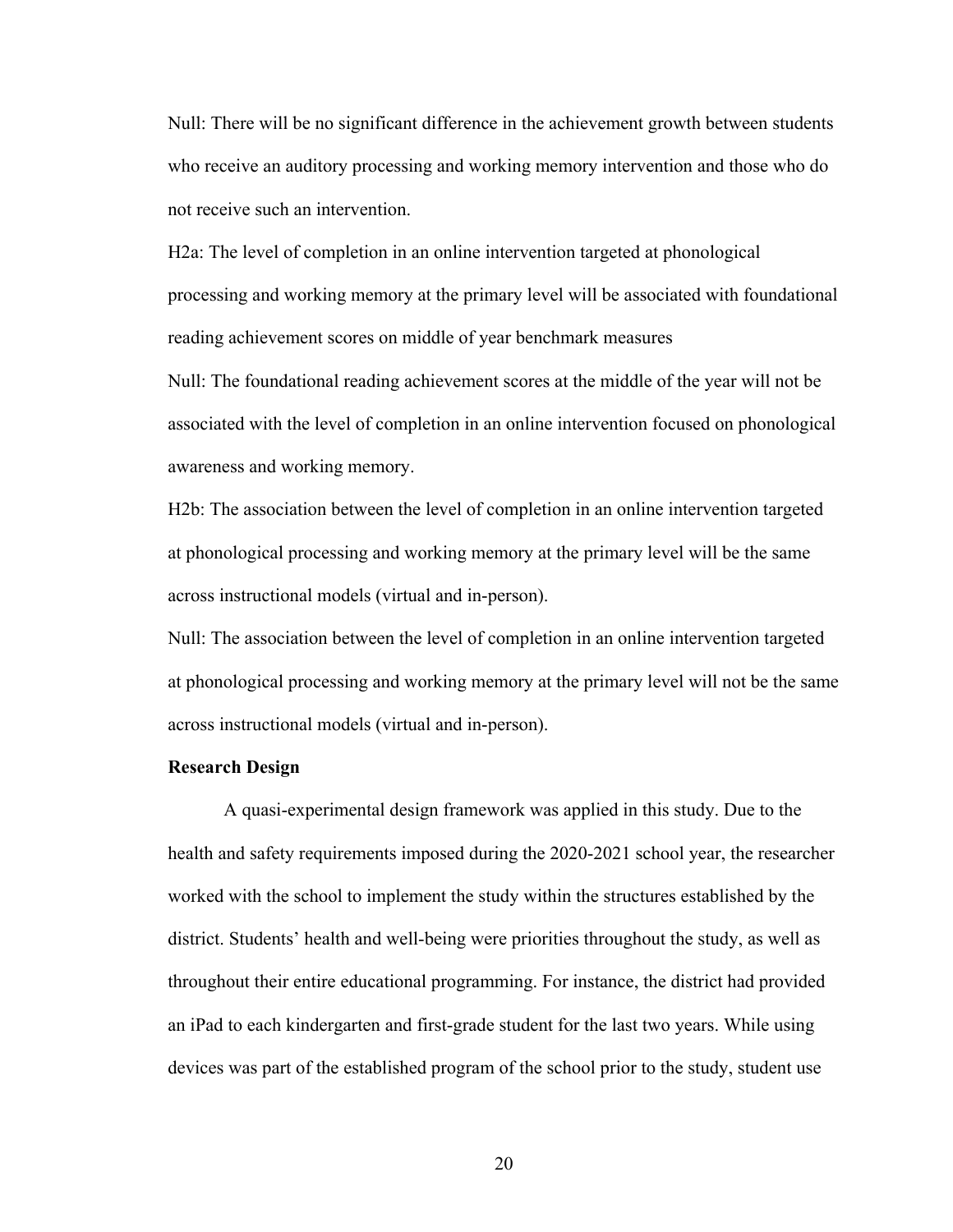and familiarity with the devices grew during the COVID-19 crisis due to the increased reliance on the technology as a medium for teaching and learning. This allowed the intervention to be presented in their classrooms without the need for contact with other outside individuals. It was hoped that the online format would not greatly increase the teachers' workloads, as these professionals were already taxed by the challenges presented by the pandemic.

Information collected during the investigation, including student demographic data and benchmarking scores, was part of established data collection processes at the school. The researcher gained permission from the Superintendent to analyze relevant data in order to gain an understanding of the effectiveness of the intervention. The intervention was part of an ongoing search at the school for software applications to target foundational reading skills at the early primary level. Once the nine-week intervention period concluded, all students at these two grade levels had access to the intervention.

## **Sample**

Kindergarten and first grade students enrolled in an elementary school in one rural, upstate New York school district were included in this study. With an overall district enrollment of approximately 1,300 students, the only elementary school in the district serves approximately 660 of these students. While it was anticipated that approximately 100 kindergarteners and 100 first graders would be enrolled at the time of the study, numbers were slightly lower as several families chose to home school or send their students to private schools during the pandemic. At the onset of the study period, 98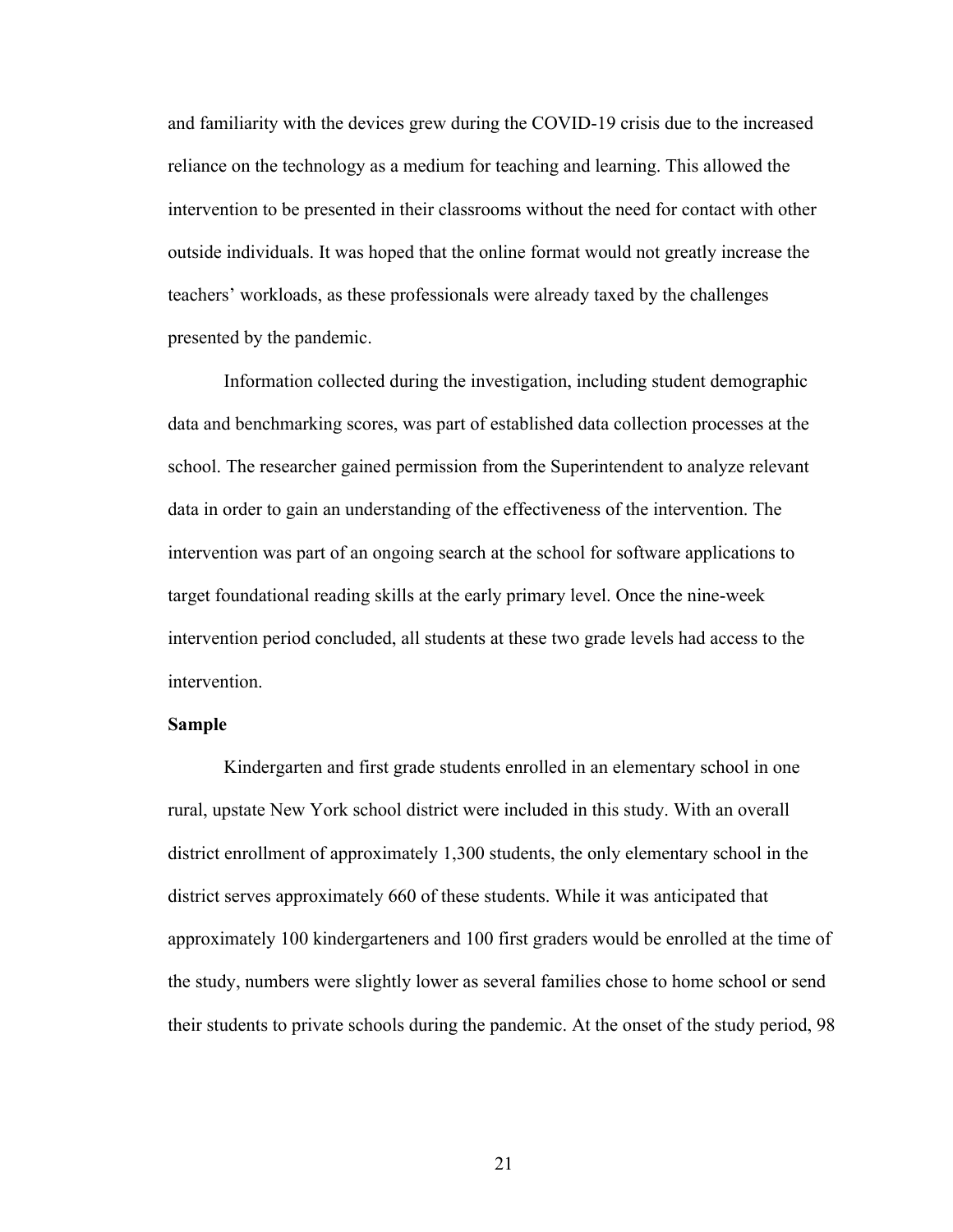students were enrolled at the kindergarten level, and 85 students were enrolled in the first-grade cohort.

The district includes one elementary school and one combined middle and high school. According to the most recent School Report Card available through the New York State Education Department (2019-2020), 96% of the students were White, 1% were Black or African American, 1% were Hispanic or Latino, 1% were Asian or Native Hawaiian/Other Pacific Islander, and 1% were multiracial. Sixty-one percent of the population was identified as economically disadvantaged, while 22% of the population received special education services under IDEA. It was anticipated that the sample would reflect these statistics.

Parents were able to choose the educational model for their children. Enrolled students could attend school in-person or participate in the school's virtual academy. Of the total cohort of students, 28% of the kindergartners and 21% of the first graders were enrolled in the school's virtual academy during the fall of 2020. These students were taught virtually each day, Monday through Friday, by dedicated virtual instructors. The rest of the students began the school year in the school's blended model. During the summer, school officials assigned students to one of two cohorts. Cohort A attended school in person on Tuesdays and Thursdays and attended virtually on Mondays, Wednesdays, and Fridays. Cohort B attended school in person on Wednesdays and Fridays and attended virtually on Mondays, Tuesdays, and Thursdays.

While this school often considers multiple factors when developing classroom configurations, pandemic protocols required cohorts to be assigned according to transportation needs. The seating chart of each bus run, serving students in preschool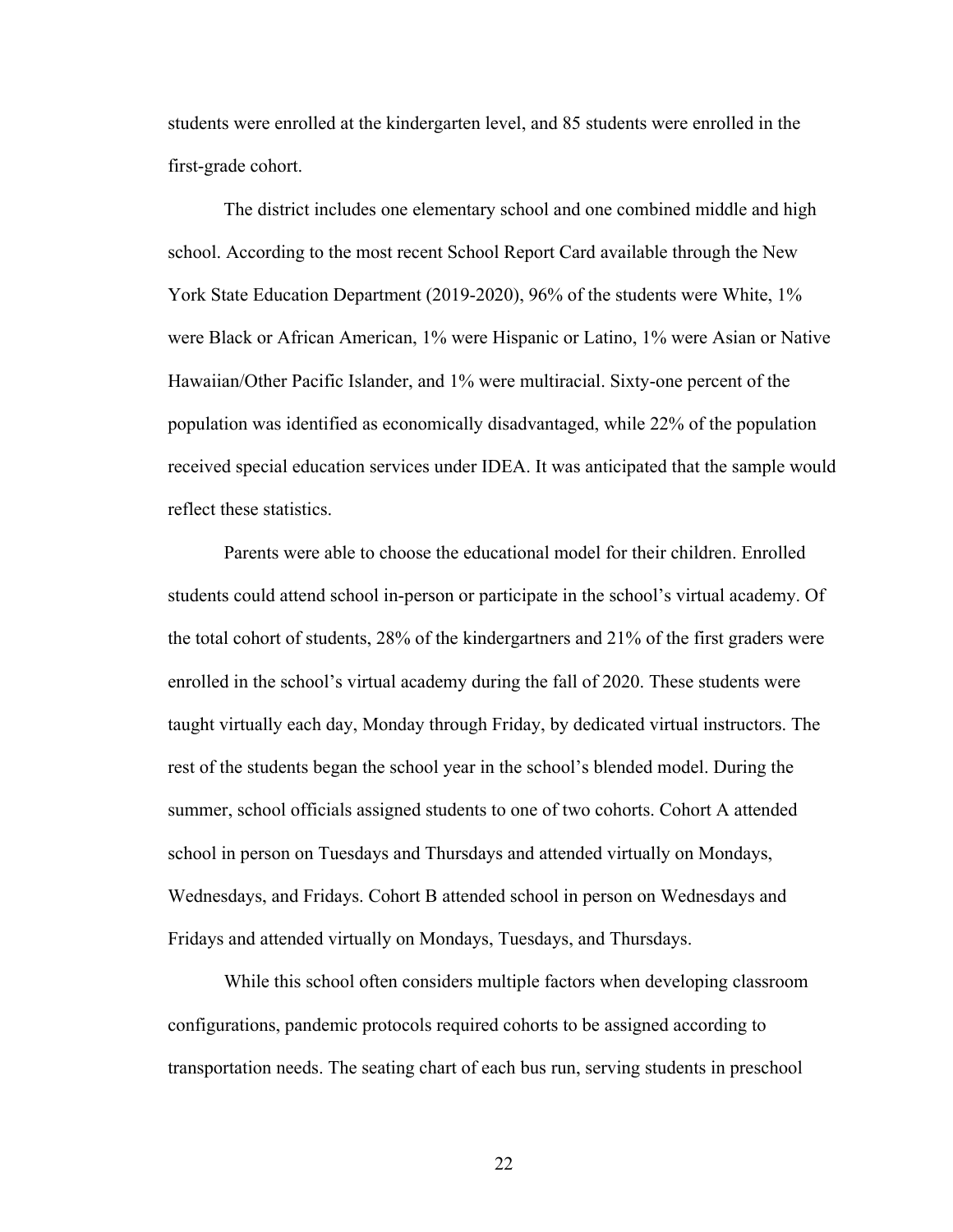through twelfth grade, had to be carefully analyzed to ensure social distancing requirements were met. As a result of this analysis, bus runs were divided into two groups, Cohort A and Cohort B. Individual classes were then created by combining subsets of the A and B Cohorts.

This marked a dramatic change in the process of establishing class lists. At this elementary school in the past, teachers and administrators worked to create balanced classroom environments across grade levels, considering students' academic and socialemotional needs. The pandemic impacting the 2020-2021 school year required focus on distance and space over other considerations. In addition, the school transitioned to more in-person learning mid-fall and prior to the start of this intervention. In this new model, Cohorts A and B attended school in person on Tuesday through Friday. Monday was still a virtual learning day for all students. As the need to return to a blended model was still probable, this researcher decided to continue treatment conditions based on cohort assignments. This model would help to support the teachers in managing the in-person and virtual assignments simultaneously for each group should the need arise.

#### **Participants**

Of the 183 students enrolled at the commencement of the intervention, 92 kindergartners and 83 first graders were ultimately included in the study. Students eliminated from the final analysis were those who were missing either beginning or middle benchmark scores. In kindergarten, six enrolled students were not included in the study because of missing scores. Two enrolled first graders were not included under the same circumstance.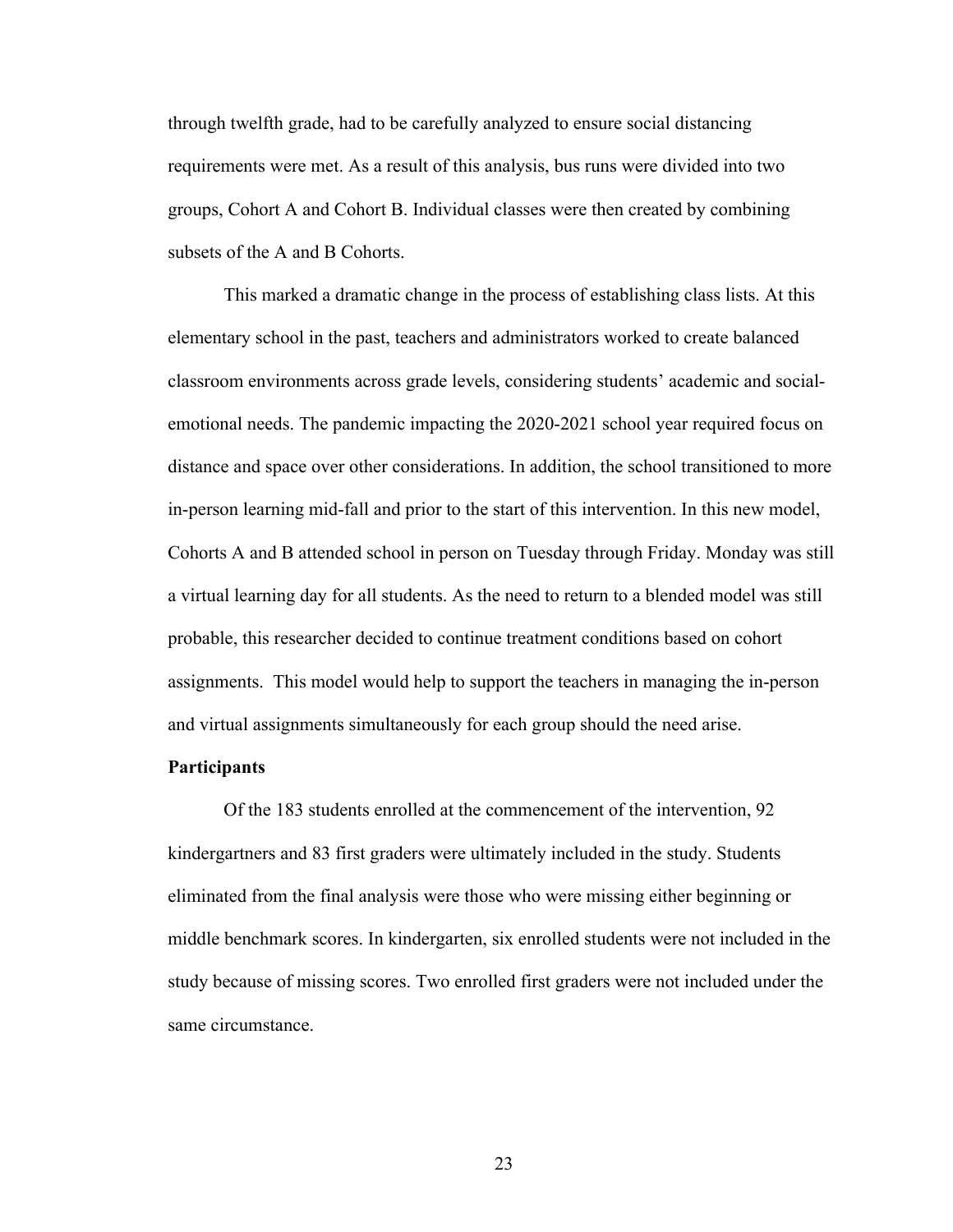Tables 1 and 2 describe the sample in terms of sex, socioeconomic status, IEP status, instructional model and treatment. The socioeconomic status was determined by the number of students who applied and qualified for free or reduced lunch status. As defined by the United States Department of Agriculture, students in families who are between 130 and 185 percent of the Federal poverty line are eligible for reduced-price lunches, while students in families who fall at or below 130 percent of the Federal poverty level are eligible for the free lunch program (United States Department of Agriculture, 2021). While the socioeconomic status reflects numbers reported by the district as those eligible for the free or reduced lunch program, it is important to note that this school offers free meals to all students through the Community Eligibility Provision (CEP). This provision is available to high-poverty schools, defined as those schools in which 40 percent or more of the students receive benefits from the Supplemental Nutrition Assistance Program (Rogus et al, 2018). As all students receive free meals regardless of whether the forms are completed for the free or reduced meal program, the numbers reported may underrepresent this subgroup, especially at the kindergarten level.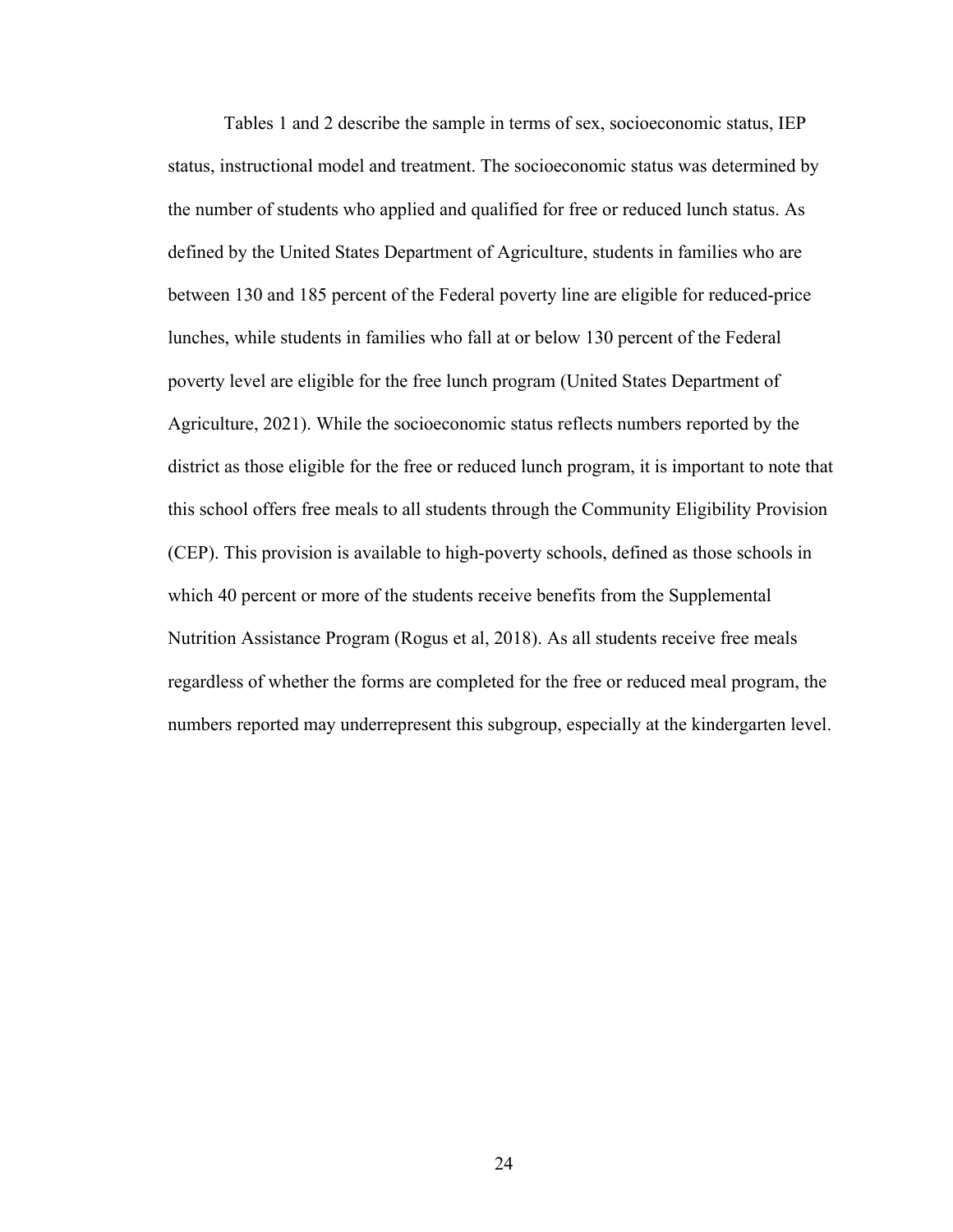# *Kindergarten: Distribution of Sex, Socioeconomic Status, Individual Education*

| Variables                                  | Frequency | $\frac{0}{0}$ |
|--------------------------------------------|-----------|---------------|
| <b>Sex</b>                                 |           |               |
| Female                                     | 49        | 53.3          |
| Male                                       | 43        | 46.7          |
| Socioeconomic Status                       |           |               |
| Eligible for free or reduced lunch         | 30        | 32.6          |
| Non-eligible for free or reduced lunch     | 62        | 67.4          |
| <b>Individual Education Program Status</b> |           |               |
| <b>Individual Education Program</b>        | 11        | 12            |
| No Individual Education Program            | 81        | 88            |
| <b>Instructional Model</b>                 |           |               |
| In-person                                  | 78        | 84.8          |
| Virtual                                    | 14        | 15.2          |

*Program Status, and Instructional Model (n = 92)*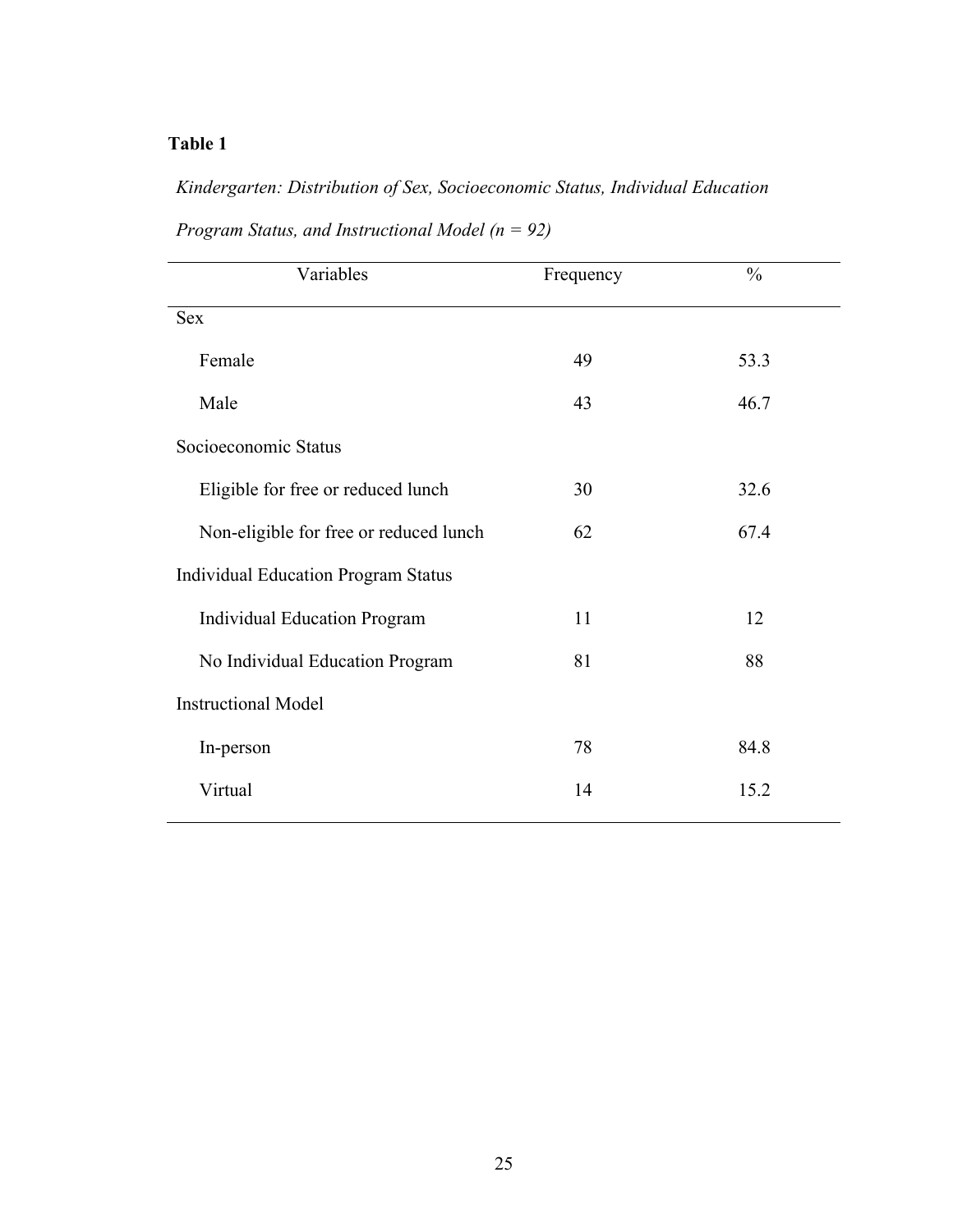*First Grade: Distribution of Sex, Socioeconomic Status, Individual Education Program Status, and Instructional Model (n = 83)*

| Variables                                  | Frequency | $\frac{0}{0}$ |
|--------------------------------------------|-----------|---------------|
| <b>Sex</b>                                 |           |               |
| Female                                     | 34        | 41            |
| Male                                       | 49        | 59            |
| Socioeconomic Status                       |           |               |
| Eligible for free or reduced lunch         | 45        | 54.2          |
| Non-eligible for free or reduced lunch     | 38        | 45.8          |
| <b>Individual Education Program Status</b> |           |               |
| <b>Individual Education Program</b>        | 6         | 7.2           |
| No Individual Education Program            | 77        | 92.8          |
| <b>Instructional Model</b>                 |           |               |
| In-person                                  | 65        | 78.3          |
| Virtual                                    | 18        | 21.7          |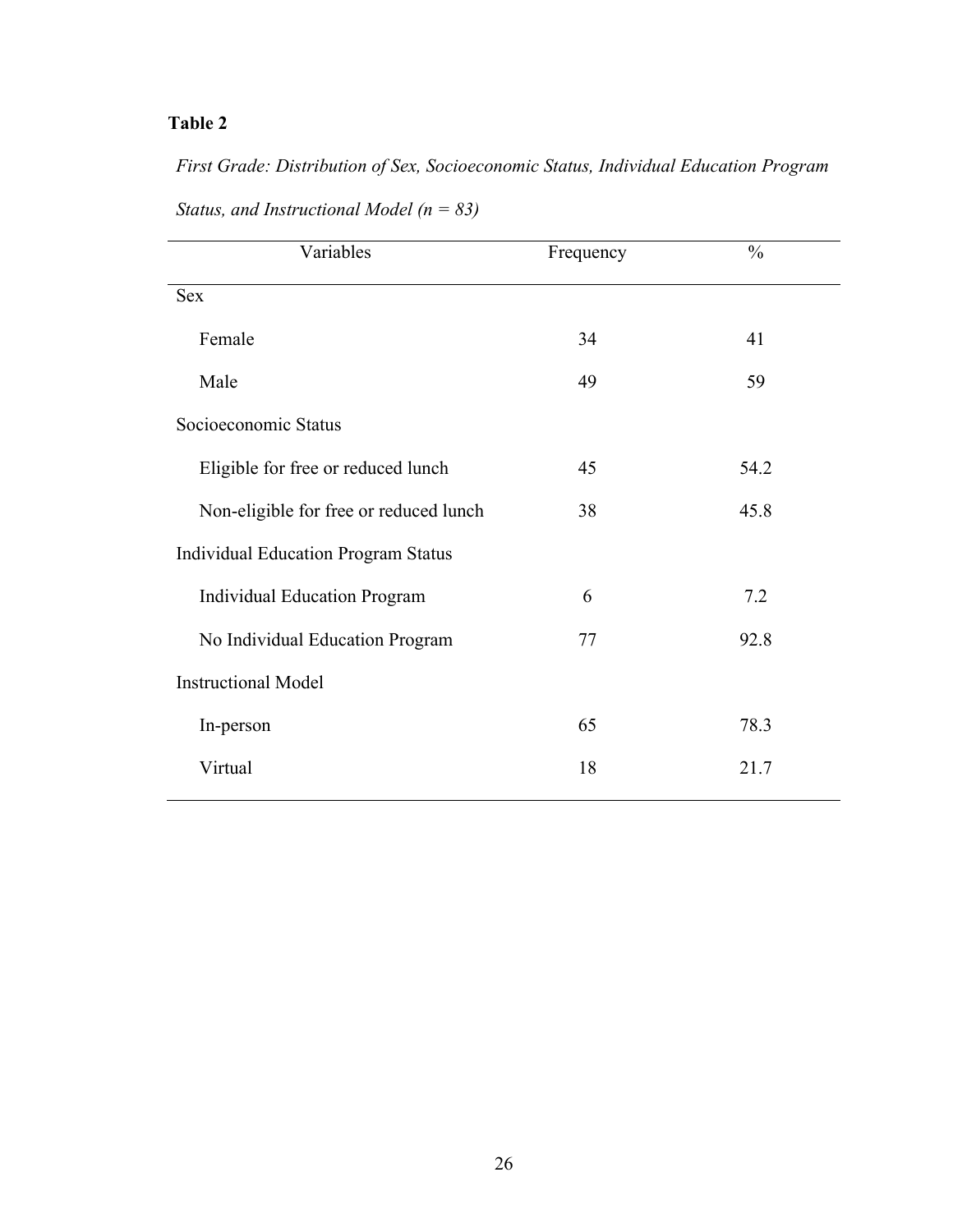Students who were in enrolled in the virtual learning model were extracted from the totals in the analysis related to the first research question. Due to the nature of virtual instruction, it was difficult for teachers to set up A and B cohorts within this model. Students were presented the same curricular activities, including this intervention to complete at home. In addition, the link for the application was pushed out to all the virtual cohorts' iPads making it difficult to maintain a non-treatment group. The virtual students' results were analyzed separately to address Research Question #2, as completion levels were available for all students, both virtual and in-person.

In both grade levels, the treatment was implemented with students in Cohort A. Figure 1 provides a visual display of the distribution of students assigned to each of the in-person cohorts. In kindergarten, a total of 78 students were enrolled in the in-person instructional model. Of those, 37 (47.4%) were identified by the school as Cohort A and 41 (52.6%) were identified by the school as Cohort B. In first grade, 65 students were enrolled in the in-person instructional model. Of those, 28 (43.1%) were identified by the school as Cohort A and 37 (56.9%) were identified by the school as Cohort B.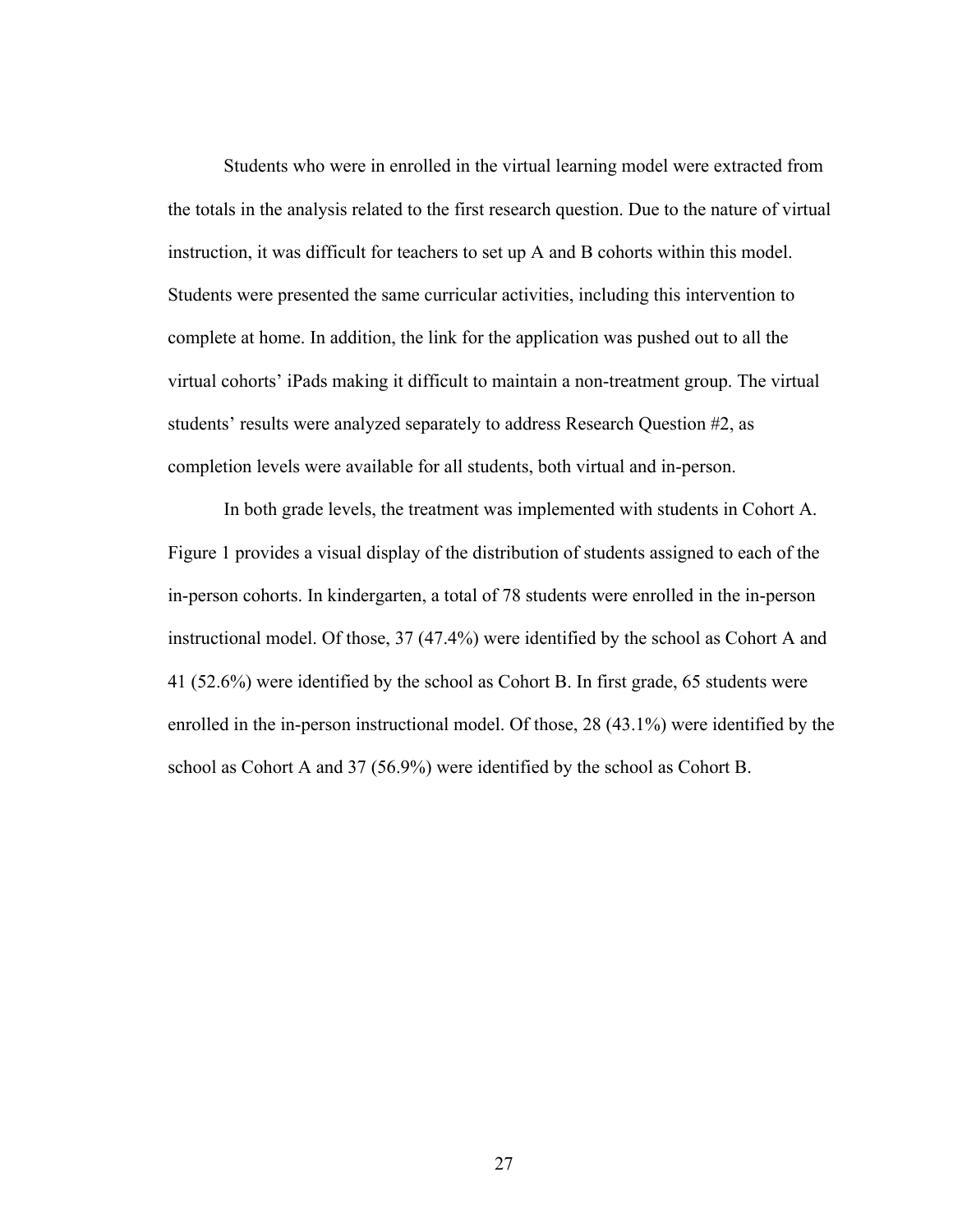

*Distribution Amongst Cohorts for In-Person Learners*

Data reflecting the in-person cohort only is further outlined in Tables 3 and 4. In kindergarten, the majority of students in the treatment group were female (62.2%). Twenty-seven percent were eligible for free or reduced lunches, and 8.1% had an Individual Educational Program (IEP). In the control group, the majority of students were male (53.7%). Thirty-four percent were eligible for free or reduced lunches, and 19.5% had an Individual Educational Program (IEP).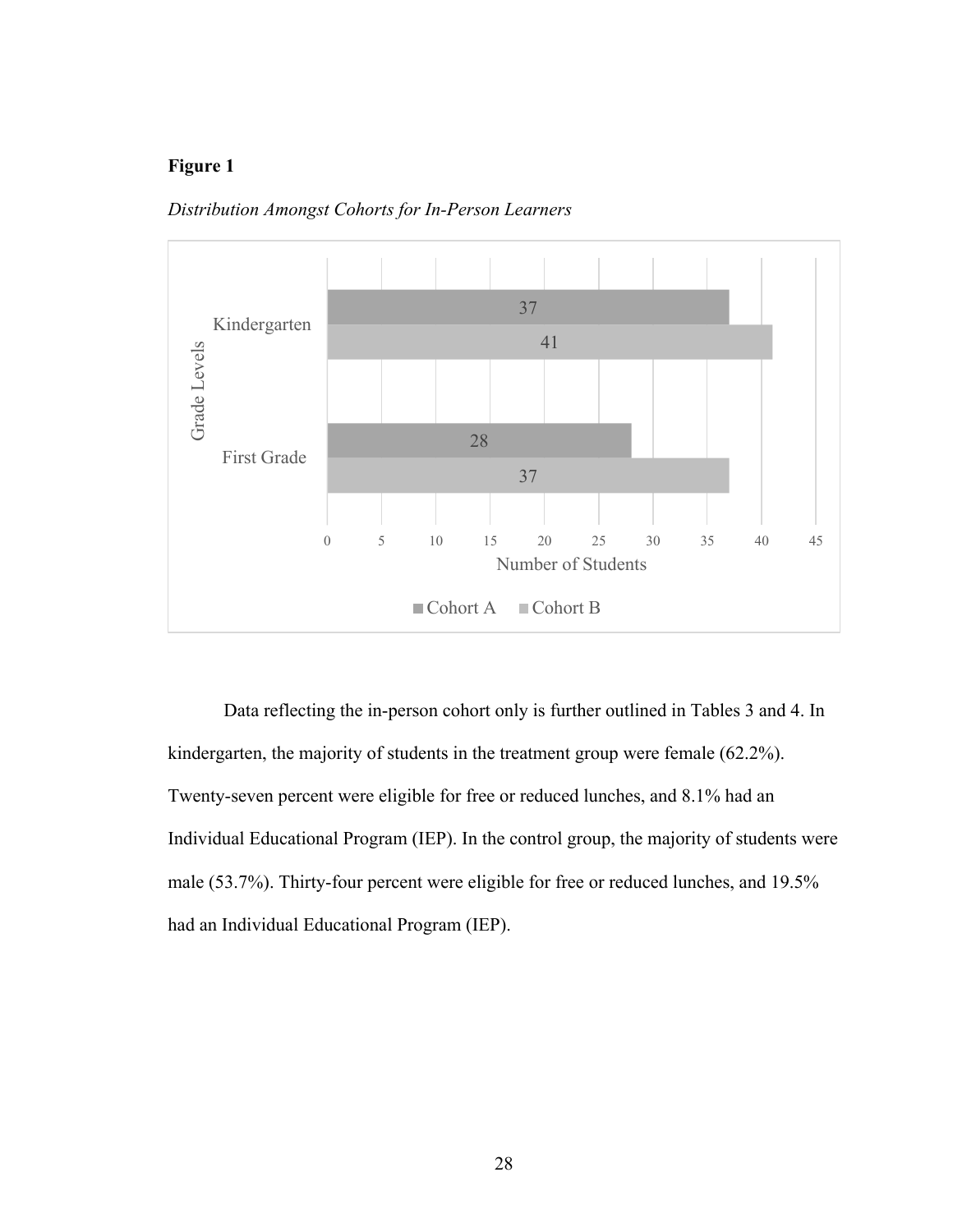### *Kindergarten Students Enrolled in the In-Person Model - Distribution of Sex,*

|                                                      | Cohort A<br>Treatment ( $n = 37$ ) |               | Cohort B           |               |
|------------------------------------------------------|------------------------------------|---------------|--------------------|---------------|
|                                                      |                                    |               | Control $(n = 41)$ |               |
| Variable                                             | Frequency                          | $\frac{0}{0}$ | Frequency          | $\frac{0}{0}$ |
| <b>Sex</b>                                           |                                    |               |                    |               |
| Female                                               | 23                                 | 62.2          | 19                 | 46.3          |
| Male                                                 | 14                                 | 37.8          | 22                 | 53.7          |
| Socioeconomic Status                                 |                                    |               |                    |               |
| Eligible for free or reduced<br>lunch                | 10                                 | 27.0          | 14                 | 34.1          |
| Non-eligible for free or<br>reduced lunch            | 27                                 | 73.0          | 27                 | 65.9          |
| <b>Individual Education Program</b><br><b>Status</b> |                                    |               |                    |               |
| <b>Individual Education Program</b>                  | 3                                  | 8.1           | 8                  | 19.5          |
| No Individual Education<br>Program                   | 34                                 | 91.9          | 33                 | 80.5          |

*Socioeconomic Status, and Individual Education Plan Status Within Conditions (n=78)*

In first grade, the majority of students in the treatment group were male (60.7%). Approximately 61% were eligible for free or reduced lunches and 7.1% had an Individual Educational Program (IEP). In the control group, the majority of students were also male (59.5%). Of those, 40.5% were eligible for free or reduced lunches, and 10.8% had an Individual Educational Program (IEP). This information is presented in Table 4.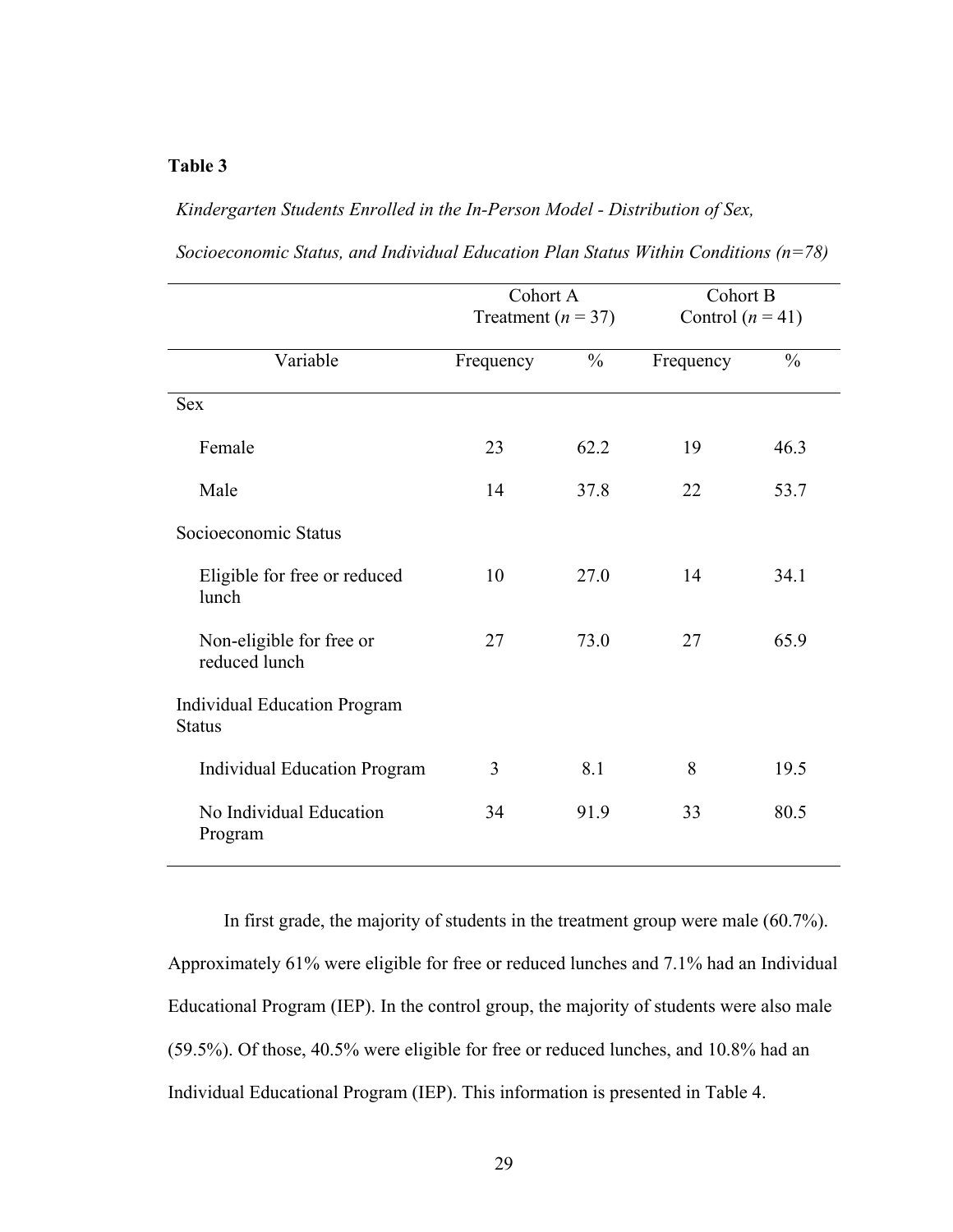*First Grade Students Enrolled in the In-Person Model - Distribution of Sex,* 

*Socioeconomic Status, and Individual Education Program Status Within Conditions*

*(n=65)*

|                                                      |                | Cohort A<br>Treatment ( $n = 28$ ) |           | Cohort B             |
|------------------------------------------------------|----------------|------------------------------------|-----------|----------------------|
|                                                      |                |                                    |           | Control ( $n = 37$ ) |
| Variable                                             | Frequency      | $\frac{0}{0}$                      | Frequency | $\frac{0}{0}$        |
| Sex                                                  |                |                                    |           |                      |
| Female                                               | 11             | 39.3                               | 15        | 40.5                 |
| Male                                                 | 17             | 60.7                               | 22        | 59.5                 |
| Socioeconomic Status                                 |                |                                    |           |                      |
| Eligible for free or reduced<br>lunch                | 17             | 60.7                               | 15        | 40.5                 |
| Non-eligible for free or reduced<br>lunch            | 11             | 39.3                               | 22        | 59.5                 |
| <b>Individual Education Program</b><br><b>Status</b> |                |                                    |           |                      |
| <b>Individual Education Program</b>                  | $\overline{2}$ | 7.1                                | 4         | 10.8                 |
| No Individual Education<br>Program                   | 26             | 92.9                               | 33        | 89.2                 |

Groups, then, were not perfectly balanced, exposing a limitation of the quasiexperimental design. Multiple regression was applied in the data analysis for Research Question #2 to account for these differences. Distributions of variables for each cohort is presented in Figure 2 through Figure 7.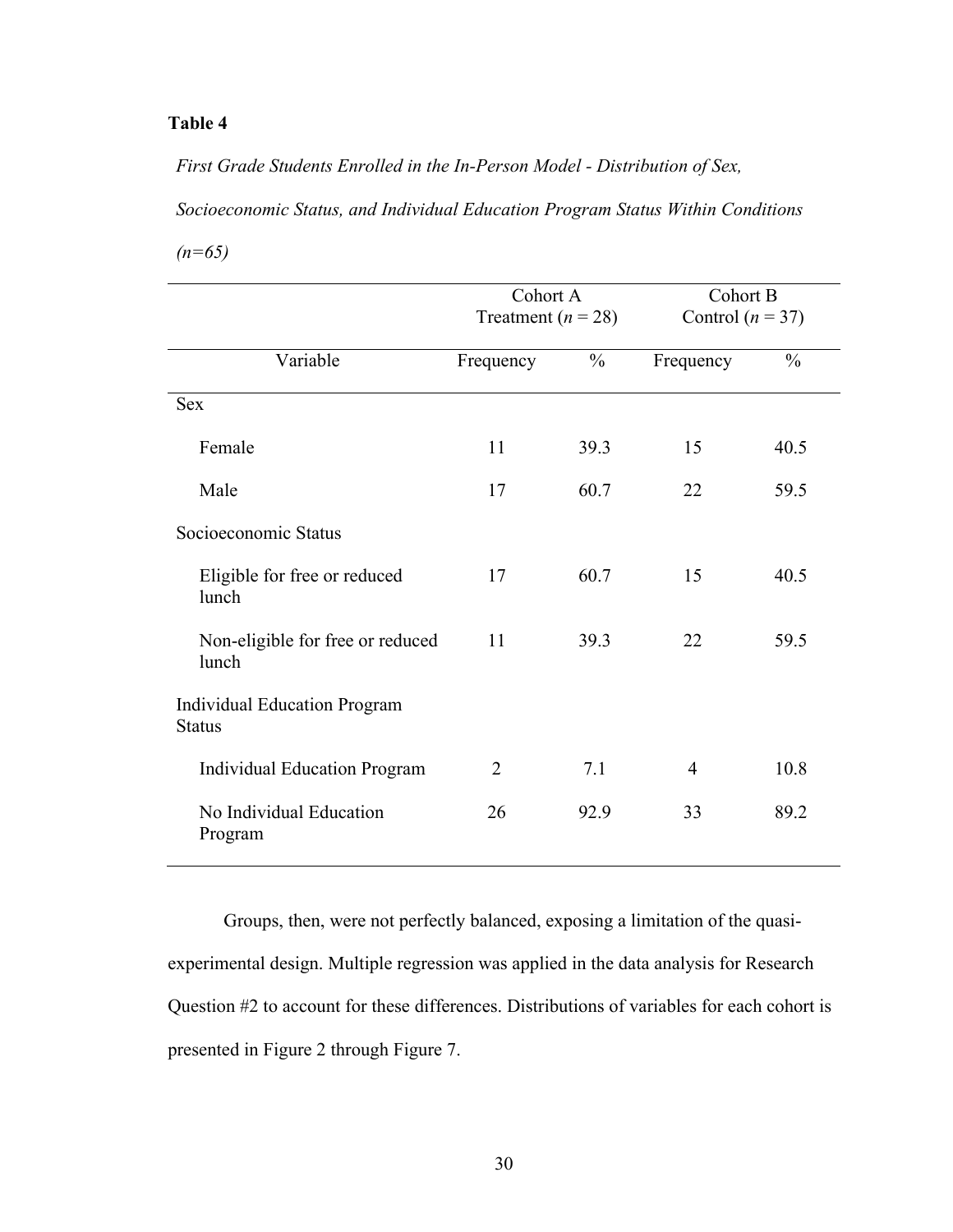



## **Figure 3**



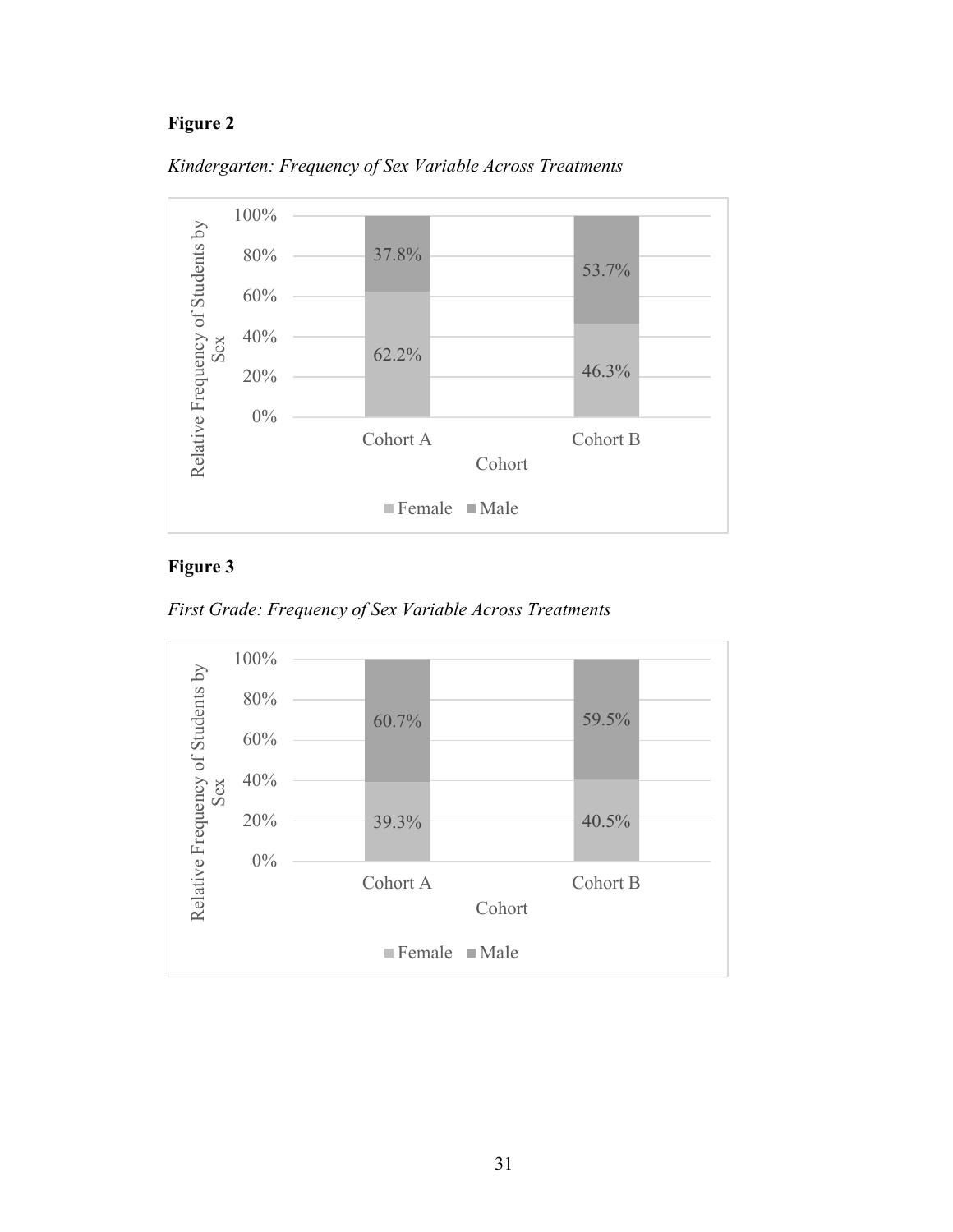*Kindergarten: Frequency of Students with Individual Educational Programs (IEPs)* 



### *Across Treatments*

## **Figure 5**

*First Grade: Frequency of Students with Individual Education Programs (IEPs) Across* 



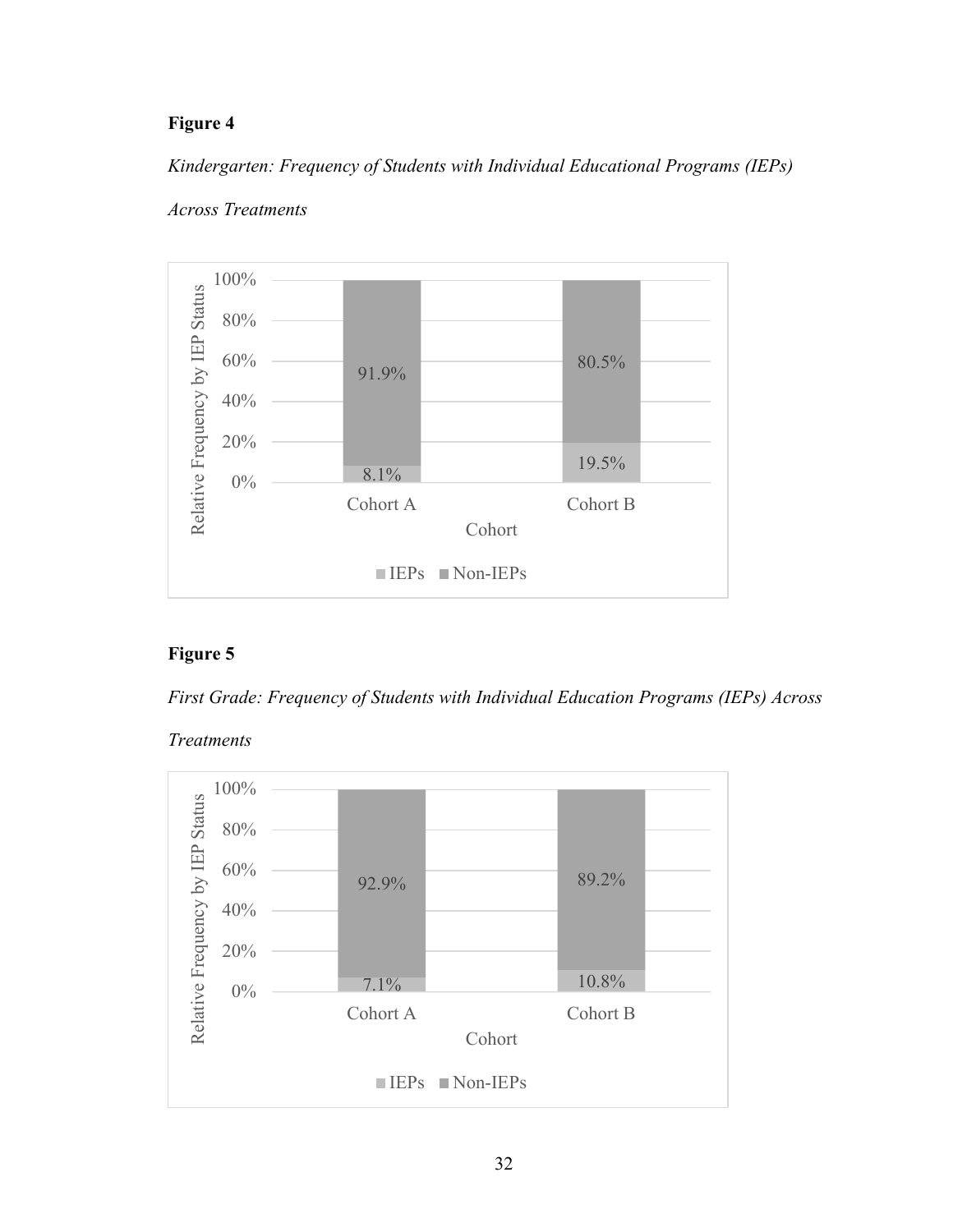



## **Figure 7**



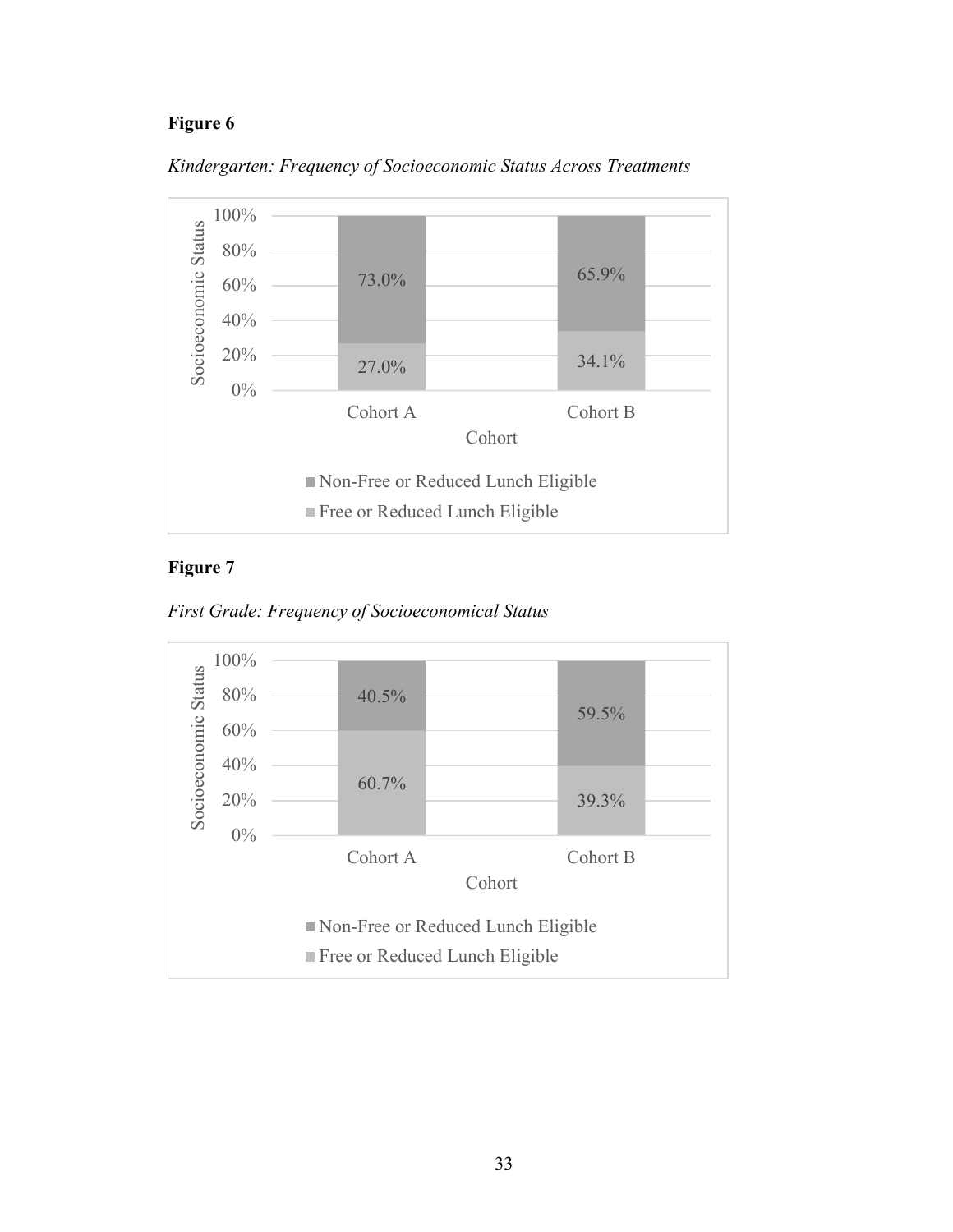### **Instruments**

This school has used the DIBELS Next Benchmarking Measures since 2011 to assess the growth of all students three times per year, as well as to progress monitor students who are at risk of not reaching standards. The DIBELS Next measures have recently been renamed to Acadience Reading (University of Oregon Center on Teaching and Learning, n.d.). The school is using these measures, as well as entering and analyzing data through the Acadience Data Management platform. These short fluency measures are used for universal screening, benchmarking and progress monitoring in kindergarten through fifth grade at this school and provide relevant data to help support the school's Multi-Tiered Systems of Support initiatives.

At the kindergarten level, students were administered two Acadience Reading measures at the beginning of the school year: First Sound Fluency and Letter Naming Fluency. Both measures were administered individually. First Sound Fluency assesses a student's ability to produce the initial sounds in words. Students receive full credit for producing an isolated sound and partial credit for producing a correct initial blend. This measure addresses phonological awareness. Letter Naming Fluency requires students to produce the name of a letter presented in a random order. While this measure does not address one of the five core components identified by the report from the National Reading Panel (National Reading Panel (U.S.) & National Institute of Child Health and Human Development (U.S.), 2000), it serves as an unique supporter of growth in other areas of reading, such as letter sound fluency, and is predictive of later reading success (Clemens, 2017). As a measure of rapid automatic naming, deficits in this area can indicate further difficulties in word reading, both as an independent factor, as well as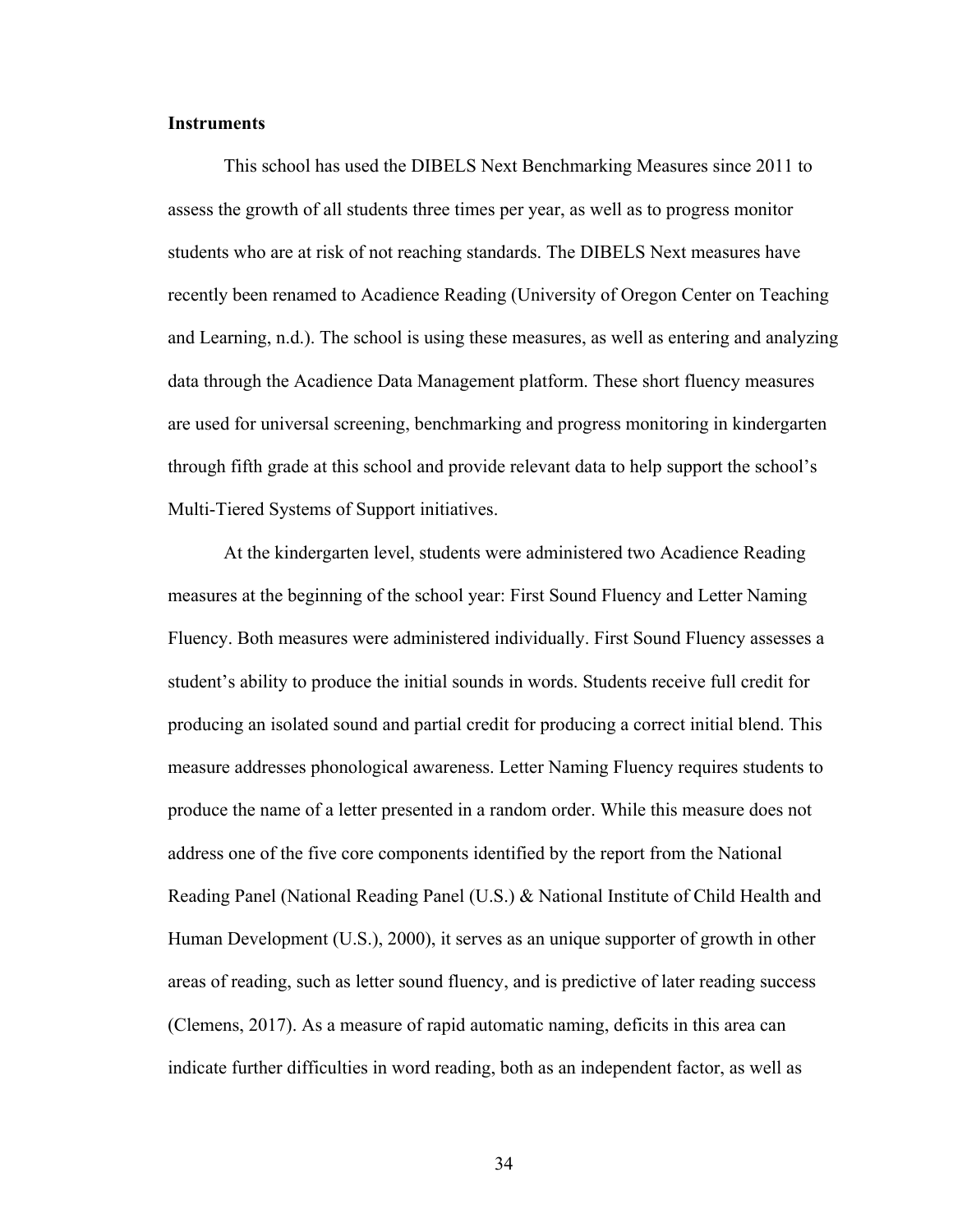serving as part of a double deficit for those with difficulties in rapid naming and phonological awareness (Vander Stappen, C. & Van Reybroeck, M., 2018).

At mid-year, kindergarten students were assessed with the First Sound Fluency and Letter Naming Fluency measures, as well as two additional measures. While Phoneme Segmentation Fluency is added to the composite battery at this point, it was not utilized in this study due to concerns with its reliability coefficients. The areas of alphabetic principles and phonics are also assessed through the Nonsense Word Fluency measure, and this measure was analyzed. This measure requires the students to apply skills to produce and blend sounds to decode unfamiliar words.

First graders were assessed in the beginning of the year with the Nonsense Word Fluency measure. These students are expected to more efficiently produce a whole word, rather than the production of sound by sound. At the mid-year point, this measure was repeated and Oral Reading Fluency, a measure of decoding, was added. In this measure, real words are given in the context of a short reading passage. Students apply skills to read the passage (University of Oregon Center on Teaching & Learning, n.d.).

### *Reliability*

The DIBELS Next measures, written by Dr. Roland Good and Dr. Ruth Kaminski, are now being offered through Acadience Reading. Acadience Reading has presented the reliability of its measures in the Acadience Reading K-6 Technical Manual (Good et al., 2019). At the kindergarten level, measures were analyzed for alternate form and inter-rater reliability. Based on their studies, the First Sound Fluency reliability estimate for a single form was .82, Letter Naming Fluency was .86. Nonsense Word Fluency – Correct Letter Sounds was .71, and Nonsense Word Fluency was .92. All inter-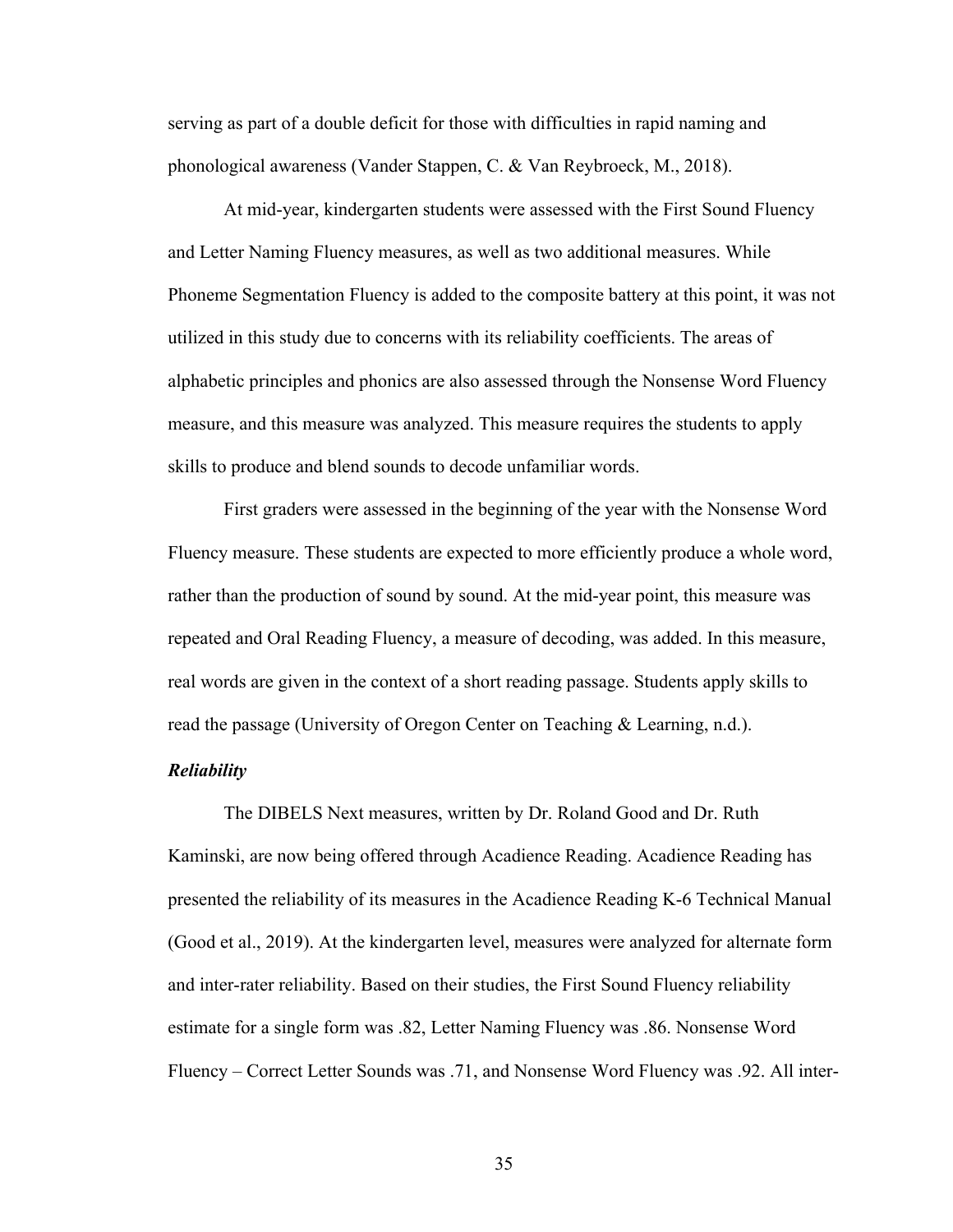rater reliability estimates were greater than .90. At the first-grade level, Nonsense Word Fluency (both Correct Letter Sounds and Whole Words Read) coefficients were above .84. Oral Reading Fluency was .95. Inter-rater reliability estimates for first grade were also greater than .90. In addition, the authors reported that test-retest reliability for Nonsense Word Fluency – Correct Letter Sounds was .76 and Nonsense Word Fluency – Whole Words Read was .70. Overall, coefficients are high across these reliability measures.

### *Validity*

As reported in the Acadience Reading K-6 Technical Manual (Good et al., 2019), validity was analyzed with data from four separate studies examining content validity, criterion-related validity, and discriminant validity. Content validity is the assurance that the assessment tasks are representative of the skills developers purport the assessments to measure. The Acadience Reading measures were designed to test foundational reading skills outlined by the National Reading Panel (National Reading Panel (U.S.) & National Institute of Child Health and Human Development (U.S.), 2000). Specifically, kindergarten and beginning first grade measures focus on Phonemic Awareness (First Sound Fluency and Phoneme Segmentation Fluency), the Alphabetic Principle, and Basic Phonics (Nonsense Word Fluency, Correct Letter Sounds and Whole Words Read). At the mid-year point in first grade, oral reading fluency is added, expanding the skills assessed to Basic Phonics and Word Attack Skills, Accurate and Fluent Reading of Connected Text, and Reading Comprehension.

Criterion-related validity, the ability of a measure to be significantly correlated to another measure, was examined utilizing comparisons with the Group Reading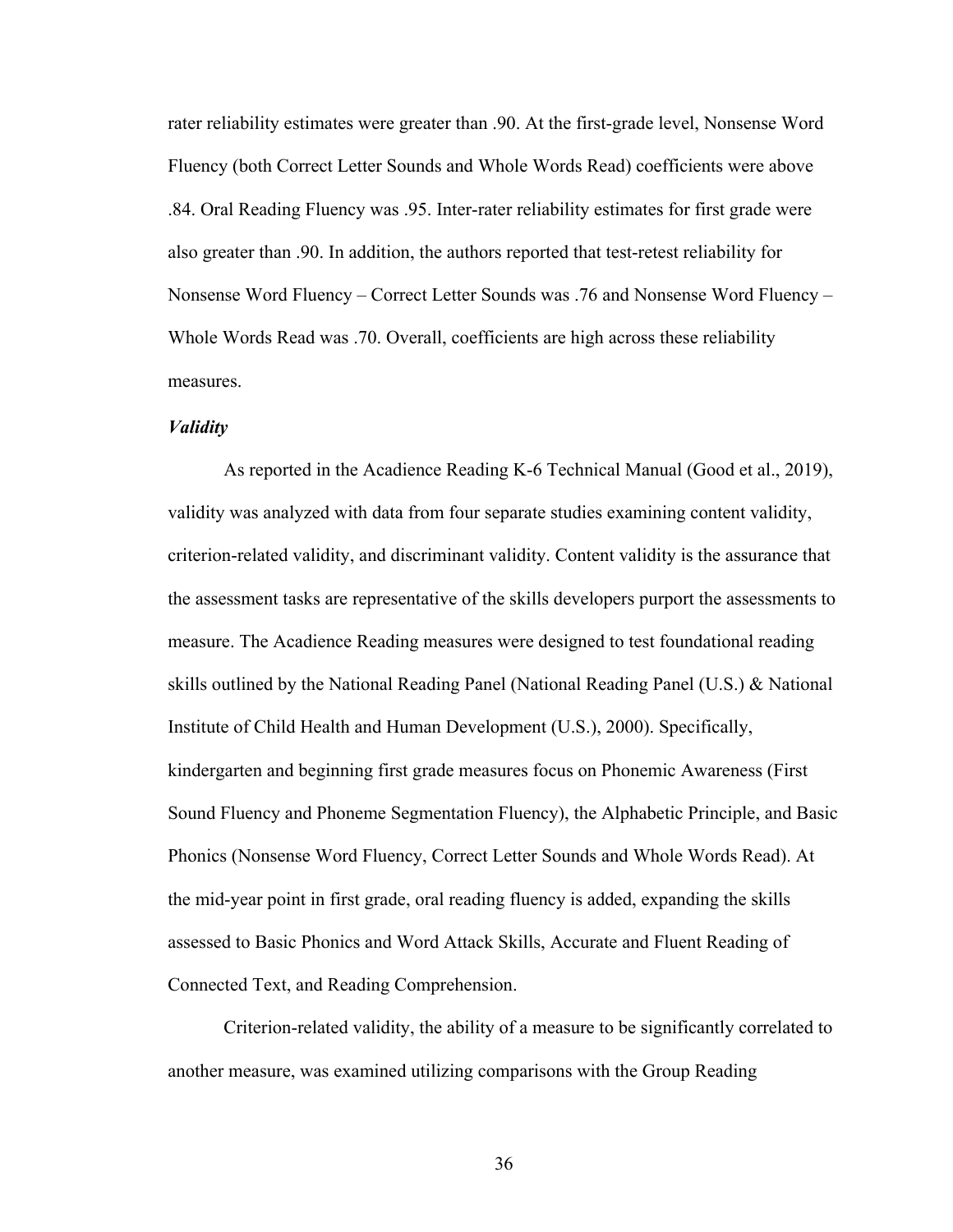Assessment and Diagnostic Evaluation (GRADE) and the Comprehensive Test of Phonological Processing (CTOPP) at the early levels. Validity was also examined in comparison to other Acadience Reading measures. When compared to the GRADE, the beginning of the year and middle of the year measures at kindergarten and first grade were positively correlated to Spring GRADE measures at the moderate to moderatestrong range, except for Nonsense Word Fluency, Whole Words Read at the mid-year point in kindergarten (see Table 5).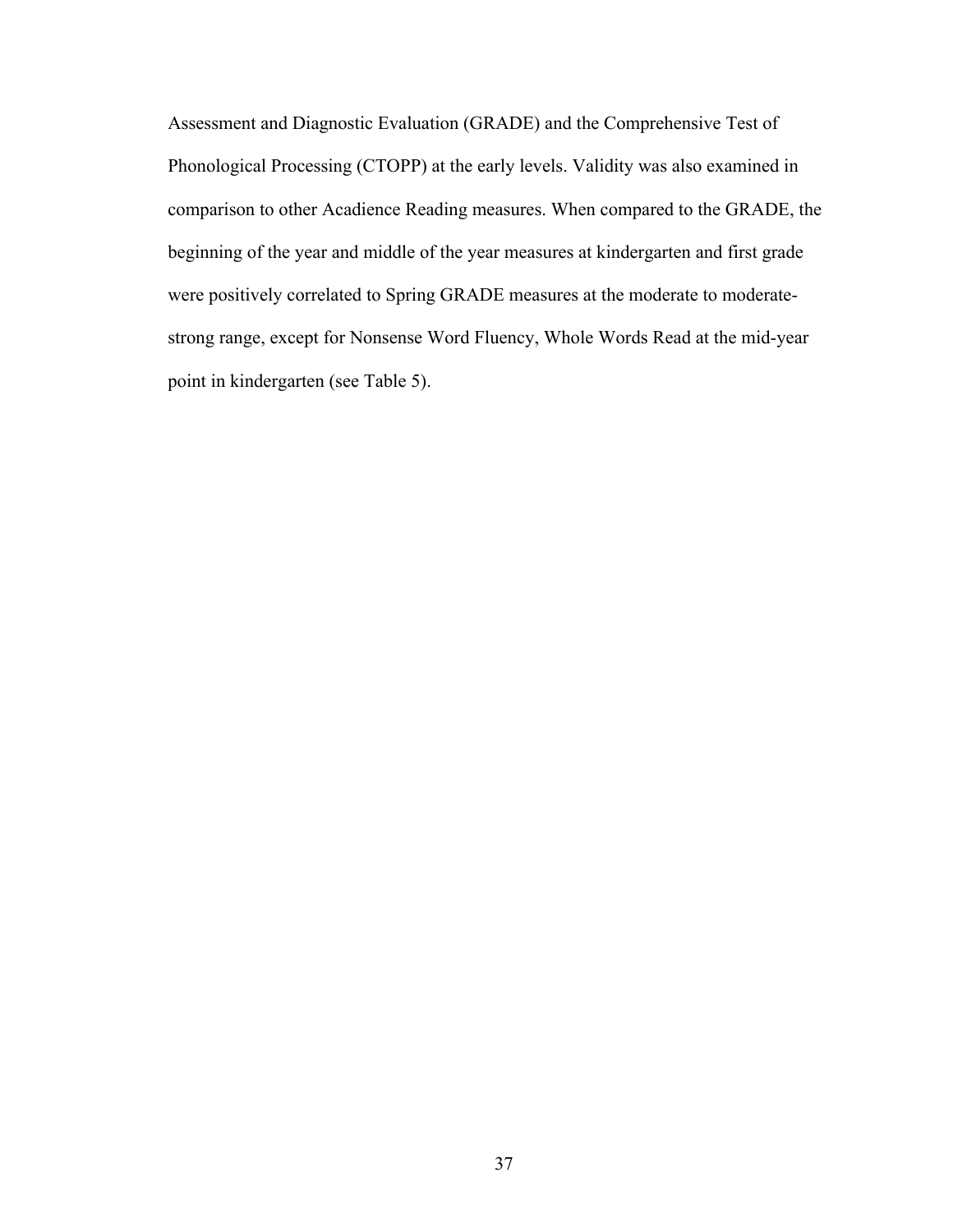# *Criterion-Related Validity for Acadience Reading Measures With Group Reading*

*Assessment & Diagnostic Evaluation - Total Test*

|                                                         | Grade Level  |                       |  |  |
|---------------------------------------------------------|--------------|-----------------------|--|--|
| Beginning of Year Measure                               | Kindergarten | 1 <sup>st</sup> Grade |  |  |
| <b>First Sound Fluency</b>                              | .52          |                       |  |  |
| Letter Naming Fluency                                   | .39          | .54                   |  |  |
| Nonsense Word Fluency - Correct<br><b>Letter Sounds</b> |              | .43                   |  |  |
| Nonsense Word Fluency - Correct<br>Letter Sounds        |              | .39                   |  |  |
| Middle of Year Measure                                  | Kindergarten | $1st$ Grade           |  |  |
| <b>First Sound Fluency</b>                              | .40          |                       |  |  |
| Letter Naming Fluency                                   | .35          |                       |  |  |
| Nonsense Word Fluency - Correct<br><b>Letter Sounds</b> | .47          | .51                   |  |  |
| Nonsense Word Fluency - Correct<br><b>Letter Sounds</b> | $.19*$       | .52                   |  |  |

*p* < .001; \* *p* < .05.

(Good et al., 2019)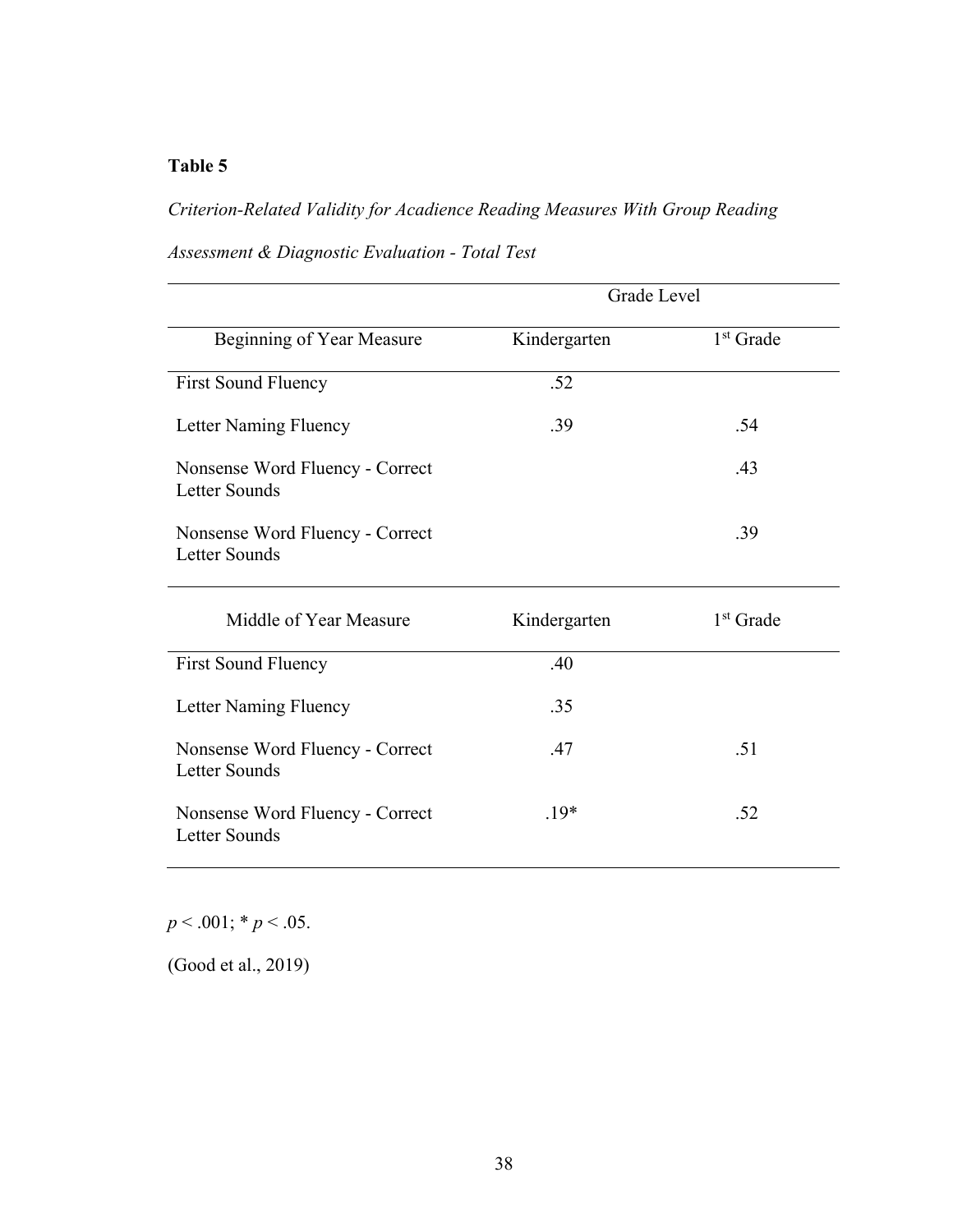Moderate to strong concurrent validity was also established when comparing Acadience and GRADE measures administered at the end of the school year. Concurrent validity was moderate when comparing First Sound Fluency to selected subtests of the CTOPP (.45 for the Phonemic Awareness Composite and .49 for the Elision Subtest). As displayed in Table 6, all the measures were also positively correlated to later scores of Acadience Reading Measures at the moderate to strong range, with the highest predictability being Nonsense Word Fluency - Correct Letter Sounds and Nonsense Word Fluency - Whole Words Read at mid-year first grade (.82 and .79).

### **Table 6**

*Predictive Criterion-Related Validity for all Acadience Reading Measures With the* 

*Reading Composite Score*

|                                                  | Grade Level  |                       |  |  |
|--------------------------------------------------|--------------|-----------------------|--|--|
| Middle of Year                                   | Kindergarten | 1 <sup>st</sup> Grade |  |  |
| <b>First Sound Fluency</b>                       | .57          |                       |  |  |
| Letter Naming Fluency                            | .60          | .65                   |  |  |
| Nonsense Word Fluency -<br>Correct Letter Sounds |              | .82                   |  |  |
| Nonsense Word Fluency -<br>Correct Letter Sounds |              | .79                   |  |  |

All correlations significant,  $p < .001$ .

(Good et al., 2019)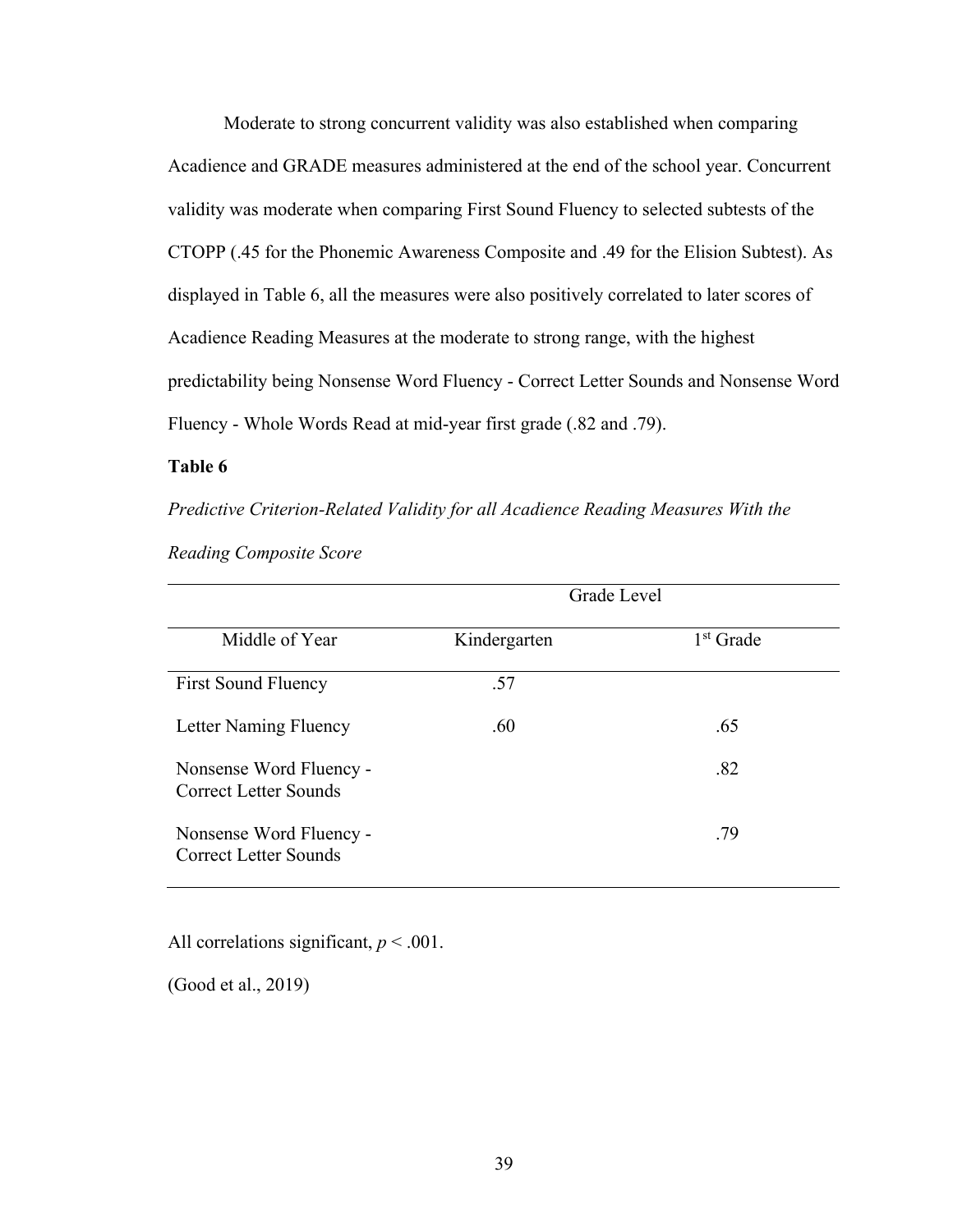To examine discriminant validity, researchers analyzed Acadience Reading Composite scores when divided into two groups by their scores on the GRADE assessments, those who fell below the  $40<sup>th</sup>$  percentile and those who scored at or above the 40th percentile. Cohen's *d* effect sizes were large at the kindergarten level (1.03 at the beginning of the year, 0.94 at the middle of the year, and 0.62 at the end of the year) and first grade (1.11 at the beginning of the year, 1.58 at the middle of the year, and 1.85 at the end of the year). The large effect size indicated that the Acadience Reading scores significantly distinguished students who scored below the  $40<sup>th</sup>$  percentile on the GRADE to those who scored at or above the  $40<sup>th</sup>$  percentile on the Acadience Reading measures (Good et al., 2019).

#### **Treatment/Intervention**

The intervention provided to students served as the treatment variable. Other variables analyzed for Research Question 2 included student characteristic variables, including sex, socioeconomic status, and Individual Education Program status. Students in the treatment group utilized software focused on auditory processing and working memory. The software is produced by Sound Reading Solutions, Inc. Specifically, the Hop, Skip & Jump and Boost applications were utilized. While the Hop, Skip, & Jump application is targeted to Pre-K and K students, it was also utilized with  $1<sup>st</sup>$  grade students. The rationale behind this decision was constructed through dialogue with the teachers, who described how kindergartners were greatly impacted by the school closure the previous semester. These teachers voiced strong concerns about gaps in critical foundational knowledge. The pre-test data substantiated this concern.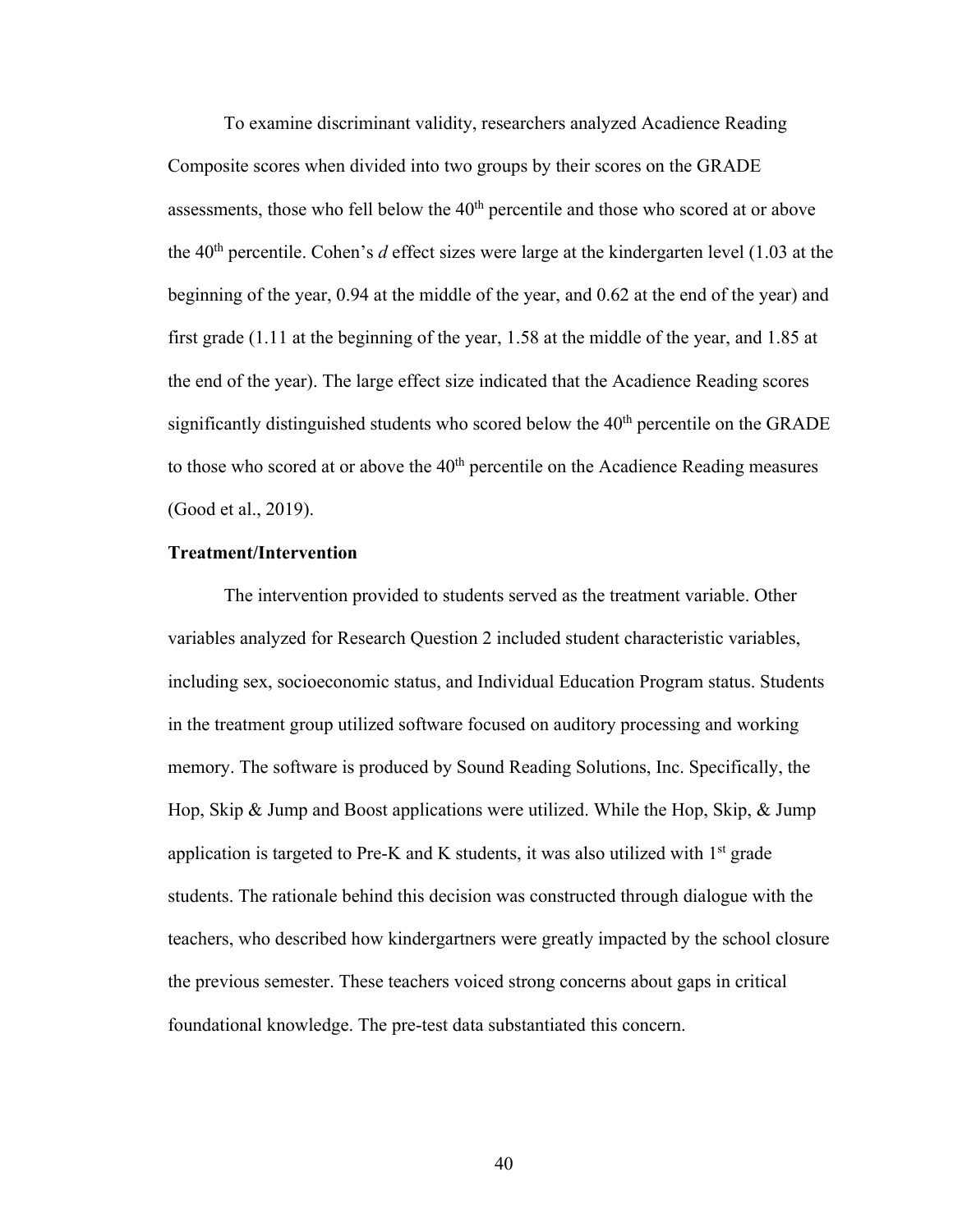Table 7 presents the beginning of the year historical scores for First Sound Fluency and Nonsense Word Fluency - Correct Letter Sounds at this particular school. The numbers reflect the percentage of students identified as meeting the benchmark goal for each measure. During the 2019-2020 school year, the District switched to another platform for benchmarking, and there was no evidence of concurrent predictability with the DIBELS Next measures. Therefore, this year was omitted from the table. The District made the decision to switch back to the Acadience Data Management system in 2020- 2021, returning to the measures formally known as DIBELS Next.

#### **Table 7**

*Comparison of Percentage of Students Scoring at or Above the Benchmark Goal –*

| Year | Phoneme Segmentation<br>Fluency | Nonsense Word Fluency –<br><b>Correct Letter Sounds</b> |
|------|---------------------------------|---------------------------------------------------------|
| 2015 | 73%                             | 41%                                                     |
| 2016 | 68%                             | 45%                                                     |
| 2017 | 74%                             | 41%                                                     |
| 2018 | 69%                             | 36%                                                     |
| 2020 | 39%                             | 30%                                                     |

*Beginning of First Grade* 

The Hop, Skip, & Jump and Boost interventions are interactive, online platforms focused on the development of auditory processing skills. In this game-like environment, students are asked to discriminate phonemes, identify rhyming words, and count the sounds in words. Working memory tasks are also featured, including automatic naming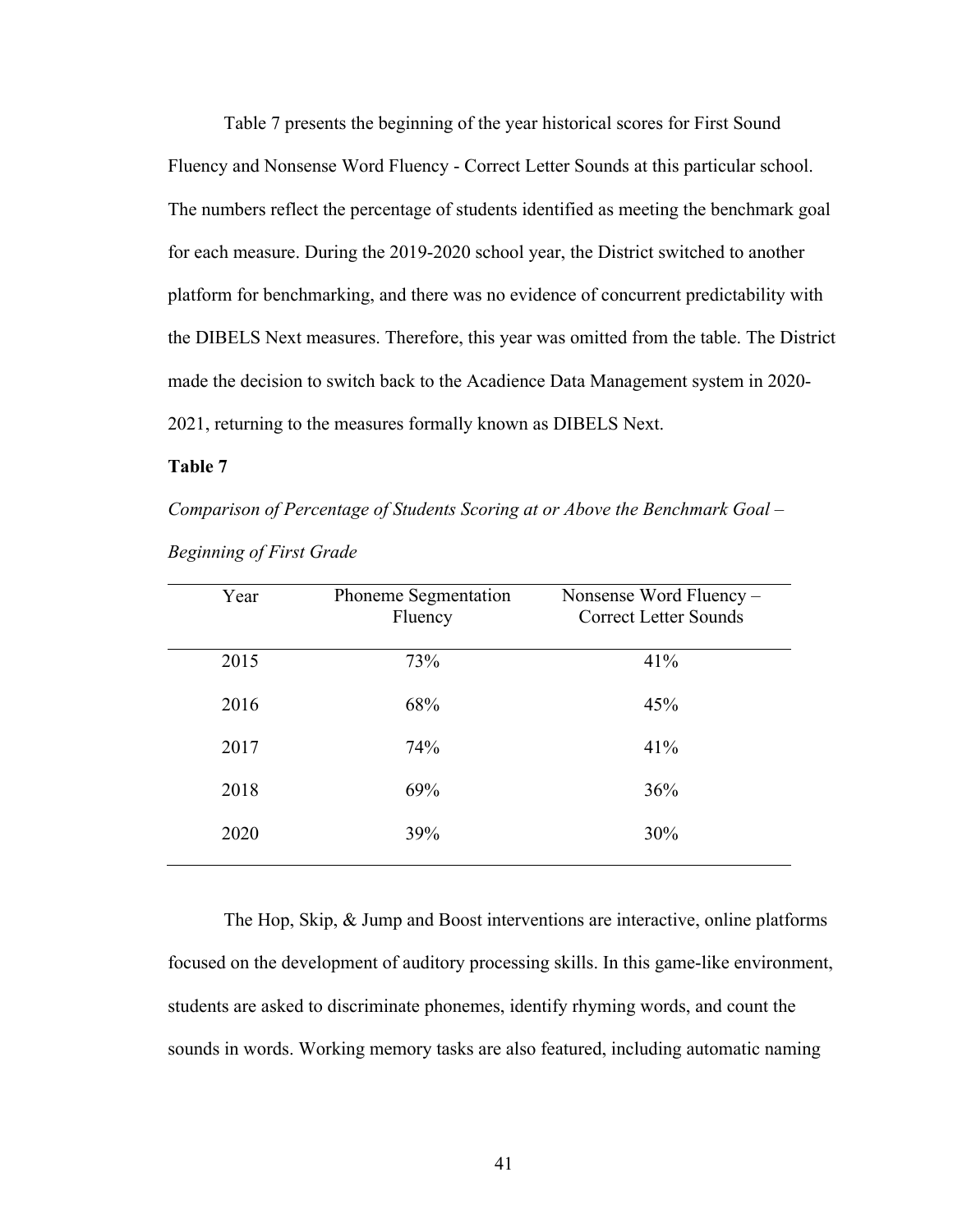exercises (Sound Reading, n.d.). The activities for each application are outlined in Tables 8 and 9.

## **Table 8**

*Number of Sound Reading Activities by Level – Hop, Skip, & Jump*

|                | Number of Activities for Each Skill Addressed |                       |                             |                                 |                          |  |  |
|----------------|-----------------------------------------------|-----------------------|-----------------------------|---------------------------------|--------------------------|--|--|
| Level          | Comprehen-<br>sion                            | Phonemic<br>Awareness | Word<br>Reading<br>Accuracy | Auditory<br>Discrimina-<br>tion | Automaticity/<br>Fluency |  |  |
| $\mathbf{1}$   | $\overline{1}$                                | 13                    | $\overline{2}$              | $\overline{1}$                  | $\overline{3}$           |  |  |
| $\overline{2}$ | $\boldsymbol{0}$                              | $11\,$                | $\mathfrak{Z}$              | $\mathbf{1}$                    | 5                        |  |  |
| $\overline{3}$ | $\mathbf{0}$                                  | 13                    | $\overline{2}$              | $\mathbf{1}$                    | $\overline{4}$           |  |  |
| $\overline{4}$ | $\boldsymbol{0}$                              | 10                    | $\boldsymbol{0}$            | $\overline{2}$                  | 8                        |  |  |
| 5              | $\boldsymbol{0}$                              | $11\,$                | $\overline{2}$              | $\overline{3}$                  | $\overline{4}$           |  |  |
| 6              | $\boldsymbol{0}$                              | 15                    | $\mathbf{1}$                | $\mathbf{1}$                    | $\overline{3}$           |  |  |
| $\overline{7}$ | $\mathbf{0}$                                  | 10                    | $\mathbf{1}$                | 6                               | $\overline{3}$           |  |  |
| $8\,$          | $\boldsymbol{0}$                              | $10\,$                | $\overline{2}$              | $\overline{4}$                  | $\overline{4}$           |  |  |
| 9              | $\boldsymbol{0}$                              | 11                    | $\mathbf{1}$                | 5                               | $\overline{3}$           |  |  |
| 10             | $\boldsymbol{0}$                              | $8\,$                 | $\overline{2}$              | $\boldsymbol{7}$                | $\overline{3}$           |  |  |
| 11             | $\boldsymbol{0}$                              | $\,8\,$               | 6                           | 5                               | $\mathbf{1}$             |  |  |
| 12             | $\boldsymbol{0}$                              | 11                    | $\overline{2}$              | 6                               | $\mathbf{1}$             |  |  |
| 13             | $\boldsymbol{0}$                              | 9                     | $\overline{2}$              | $\boldsymbol{7}$                | $\overline{2}$           |  |  |
| 14             | $\boldsymbol{0}$                              | $11\,$                | $\mathbf{1}$                | 5                               | $\overline{3}$           |  |  |
| 15             | $\boldsymbol{0}$                              | 10                    | $\mathbf{1}$                | 3                               | 6                        |  |  |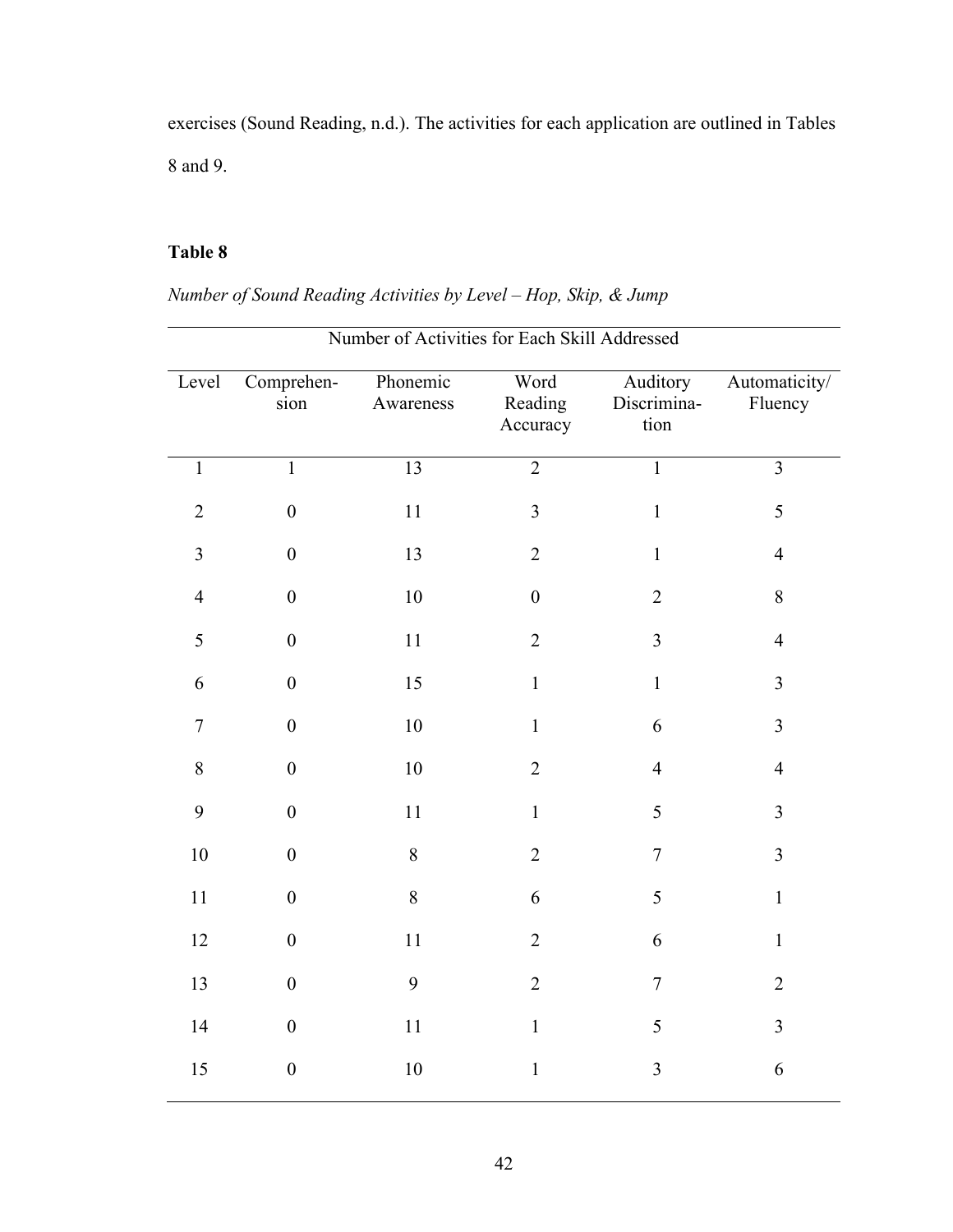| Number of Activities for Each Skill Addressed |                    |                       |                             |                                 |                          |  |  |
|-----------------------------------------------|--------------------|-----------------------|-----------------------------|---------------------------------|--------------------------|--|--|
| Level                                         | Comprehen-<br>sion | Phonemic<br>Awareness | Word<br>Reading<br>Accuracy | Auditory<br>Discrimina-<br>tion | Automaticity/<br>Fluency |  |  |
| $\mathbf{1}$                                  | $\mathbf{1}$       | $\overline{6}$        | $\overline{6}$              | $\overline{2}$                  | $\overline{5}$           |  |  |
| $\sqrt{2}$                                    | $\overline{2}$     | $\overline{7}$        | 6                           | $\overline{2}$                  | $\overline{3}$           |  |  |
| 3                                             | $\overline{3}$     | $\boldsymbol{7}$      | $\overline{4}$              | $\overline{3}$                  | $\overline{3}$           |  |  |
| $\overline{4}$                                | 5                  | $\boldsymbol{7}$      | $\boldsymbol{0}$            | $\sqrt{2}$                      | 6                        |  |  |
| 5                                             | $\mathbf{1}$       | 9                     | $\mathbf{1}$                | $\overline{4}$                  | 5                        |  |  |
| 6                                             | $\overline{3}$     | $\overline{7}$        | $\overline{4}$              | $\mathfrak{Z}$                  | $\overline{3}$           |  |  |
| $\boldsymbol{7}$                              | $\mathbf{1}$       | 5                     | $\overline{2}$              | 9                               | $\overline{3}$           |  |  |
| $\,8\,$                                       | $\overline{3}$     | $\boldsymbol{7}$      | $\overline{2}$              | $\overline{4}$                  | $\overline{\mathbf{4}}$  |  |  |
| 9                                             | $\mathbf{1}$       | 12                    | $\overline{2}$              | $\sqrt{2}$                      | $\overline{3}$           |  |  |
| 10                                            | $\mathbf{1}$       | 9                     | $\overline{7}$              | $\boldsymbol{0}$                | $\overline{3}$           |  |  |
| 11                                            | $\overline{2}$     | 5                     | $\boldsymbol{7}$            | $\sqrt{2}$                      | $\overline{4}$           |  |  |
| 12                                            | $\overline{2}$     | $\overline{7}$        | 5                           | $\overline{2}$                  | $\overline{4}$           |  |  |
| 13                                            | $\mathbf{1}$       | 8                     | 5                           | $\overline{2}$                  | $\overline{4}$           |  |  |
| 14                                            | 5                  | 6                     | $\mathfrak{Z}$              | $\overline{2}$                  | $\overline{4}$           |  |  |
| 15                                            | 5                  | $\overline{7}$        | 3                           | $\mathbf{1}$                    | $\overline{4}$           |  |  |
| 16                                            | $\overline{4}$     | $\overline{7}$        | $\overline{4}$              | $\boldsymbol{0}$                | 5                        |  |  |

# *Number of Sound Reading Activities by Level – Boost*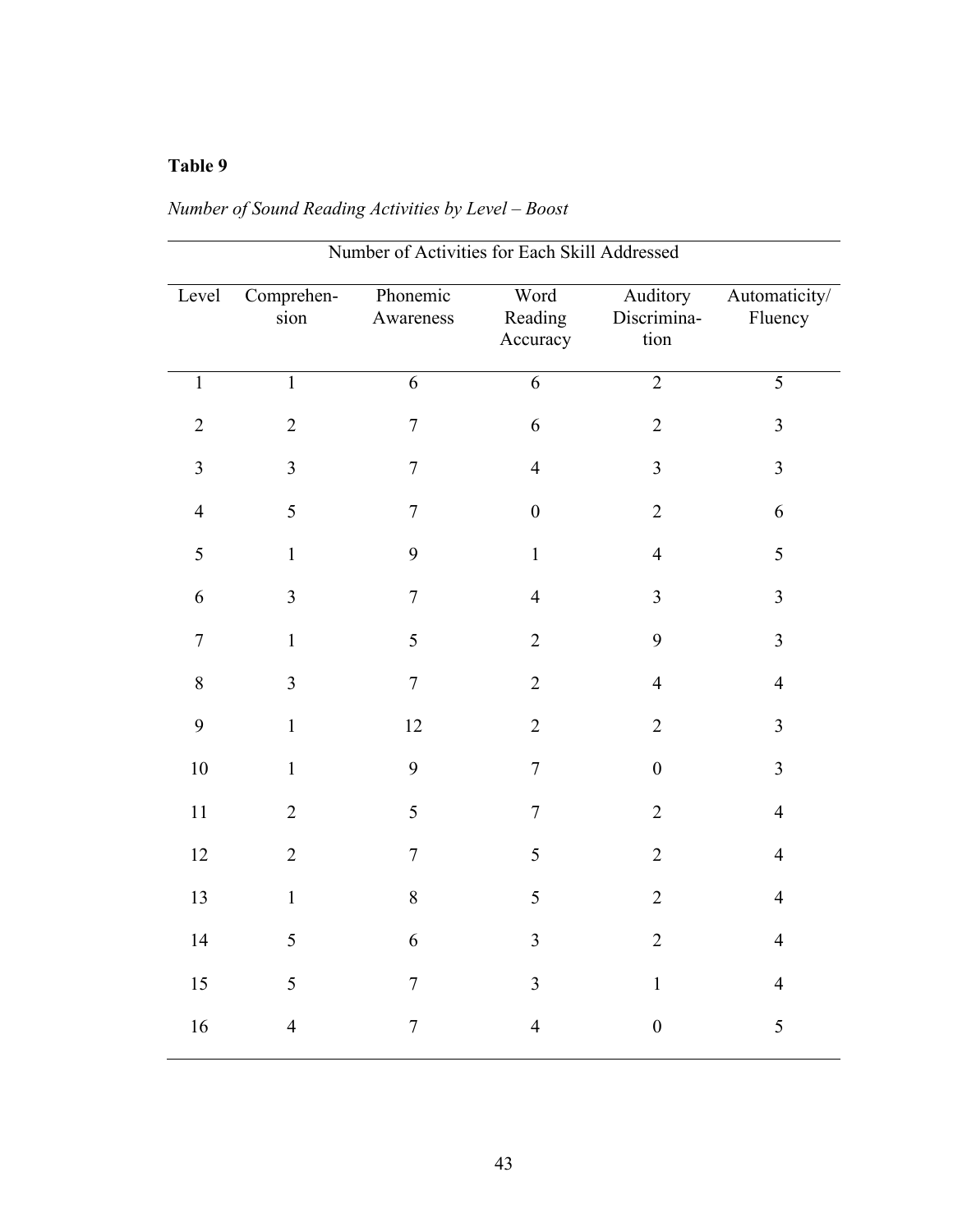While the Sound Reading program has a placement assessment, it was determined that all kindergarten and first-grade students would begin with Hop, Skip, & Jump to address the deficits previously reported. Once students had completed Hop, Skip, & Jump, they were moved to the Boost application. Students are assigned school-issued iPads to use throughout the school year and used these devices to access the program. A kindergarten interventionist and a first-grade interventionist participated in training with an educational consultant from the company. In addition, a follow-up training was held for all teachers implementing the intervention. The interventionists, teachers, and support staff managed the rollout of the program, including supporting students in bookmarking the webpage on the internet browser on their iPad and guiding them in the login process.

The intervention occurred over a nine-week period between the fall and the winter benchmarks (September and January). One week encompassed the winter break, and no expectation for participation was communicated for this week. Each student in the treatment group had time in their schedule to access the applications in their classroom. Initially, the intervention was planned to be delivered in a blended learning model, where this intervention would be accessed from home two times per week. Students, then, would complete four sessions of 15 minutes, two at home and two at school. Health data was favorable to bring students back together four days per week prior to the beginning of the intervention. Cohorts A and B were combined in this in-person model. While many factors, including health and safety protocols, weighed heavily on teachers' minds, the original goal of Cohort A engaging in the intervention four days per week, for at least fifteen minutes per session, remained. The time allocated to this activity in many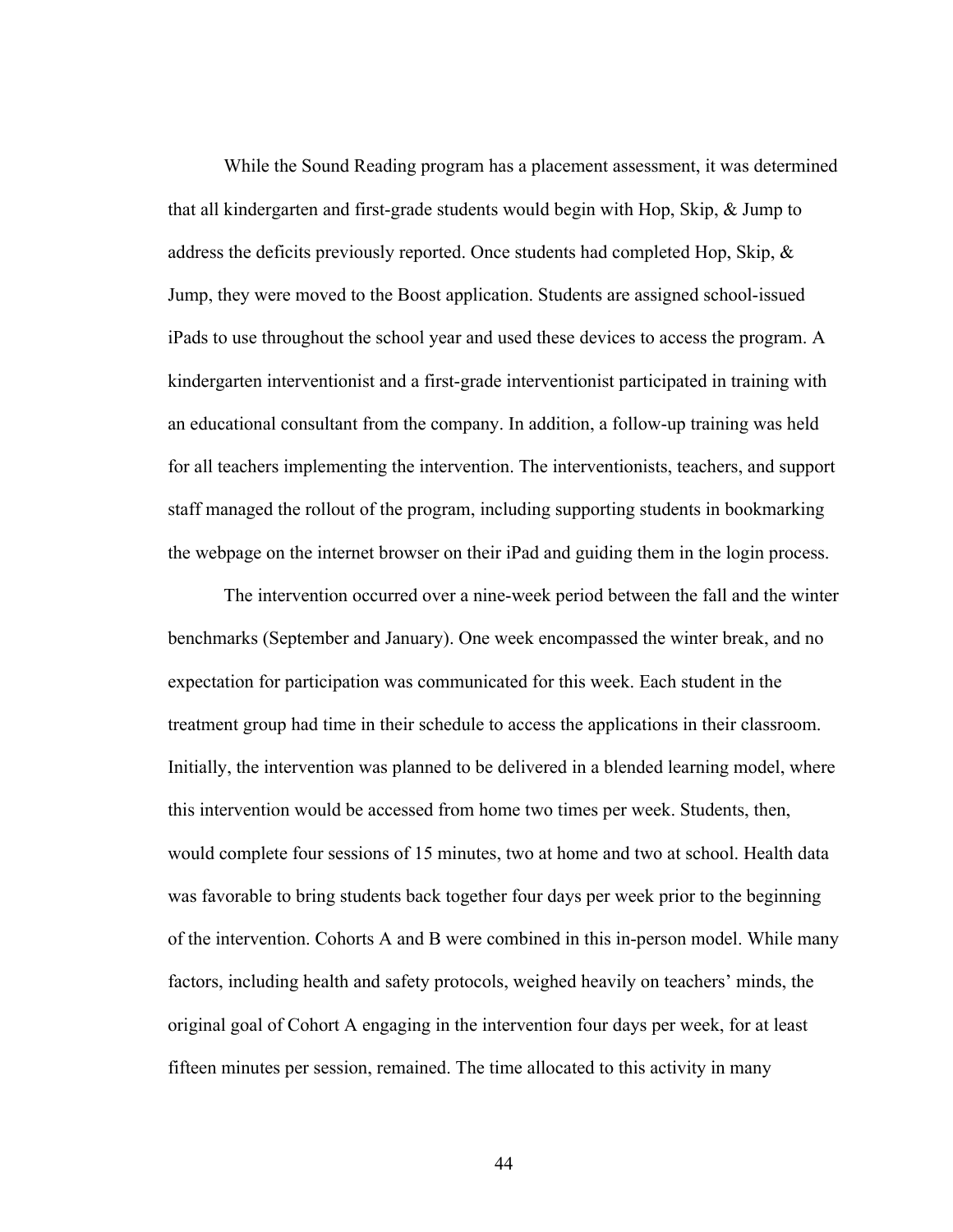classrooms occurred as a rotation during small group reading time. Teacher aides were available to support students with technical issues. For students enrolled in the virtual academy, teachers described and supported the implementation of the program remotely.

Students in the control group utilized other software already available to students at this school. This software, Raz-Kids, has been used at the primary level for the last three years to support its reading program. Students were given an equivalent amount of time to listen and/or read e-books and answer comprehension questions presented by this software. All students have access to this software on their iPads. As with the treatment group, time was allocated as a rotation during small group reading time for many students, with the support of teacher aides for technological and task-related concerns. Following the intervention period, the Sound Reading application was made available to students in both conditions.

#### **Data Analysis**

Student progress was measured with specific assessments of the Acadience Reading measures. Resulting data was analyzed with IBM Statistical Package for the Social Sciences (Version 27) software. To address Research Question #1, mean growth was calculated for each group (treatment and control) for measures with two data points. For measures only presented at the middle of the year, means were compared. Independent t-tests were applied to determine if the differences between the means, or change in means, were statistically significant. As there are multiple independent variables (treatment/level of exposure, sex, socioeconomic status, and Individual Education Program status) and one dependent variable (outcomes on mid-year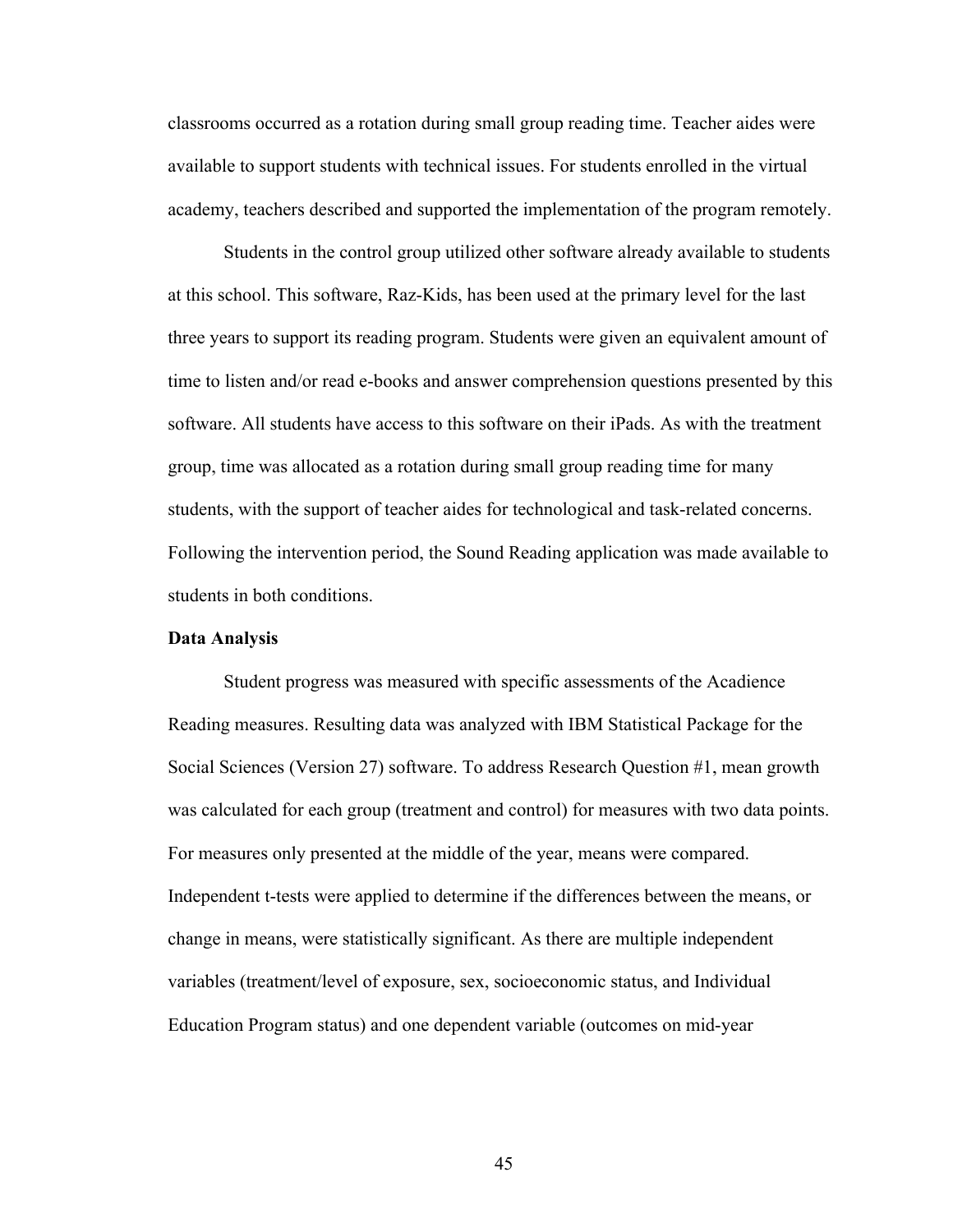assessments), multiple regression analysis was applied to determine the impact of the intervention across variables for Research Question #2.

#### **Limitations**

As this study was planned to occur during a partial school closure, efforts were made to ensure that students were utilizing the software on a consistent basis. However, the unique challenges of the pandemic did tax the consistency of the intervention. For instance, as need arose, students were placed in quarantine with differing levels of home support to maintain classwork. Time and activity logs were accessed from the application, however, so that results could be reviewed relative to the levels completed for each student in the treatment group.

The results of this study should be considered through a correlational lens, not causal, as participants were not randomly assigned to groups. Overall instructional models were determined through family decisions (virtual vs. blended). Students in the virtual model were assigned to virtual class and instructor. Blended, in-person classes were developed by combining A and B cohorts to form balanced class lists. Cohort A was assigned to the treatment group, and Cohort B was assigned to the control group. The decision to assign a cohort to the intervention, as opposed to random selection, was made in order to support the teachers in the event that the school returned to an instructional model that included only one cohort present at school at a time. For this quasiexperiment, all virtual students were removed from the data analysis for Research Question #1 and assigned as a separate treatment group for Research Question #2, as all virtual students had access to the intervention and activity completion logs were available for each of these students.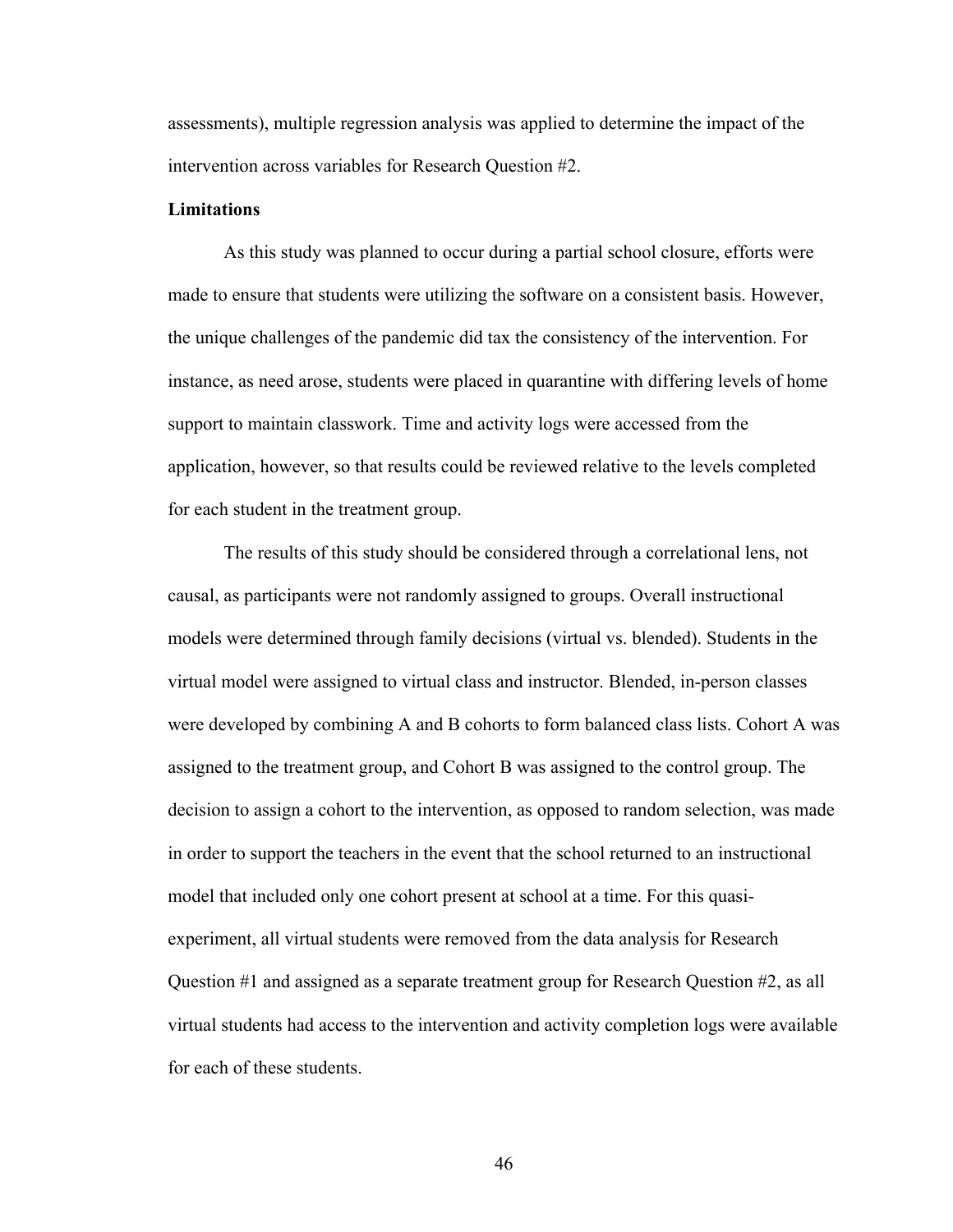## **Delimitations**

This study confined itself to kindergarten and first grade students and teachers during a small portion of their school day or work-at-home time. For both scenarios, the intervention was part of the students' independent practice time.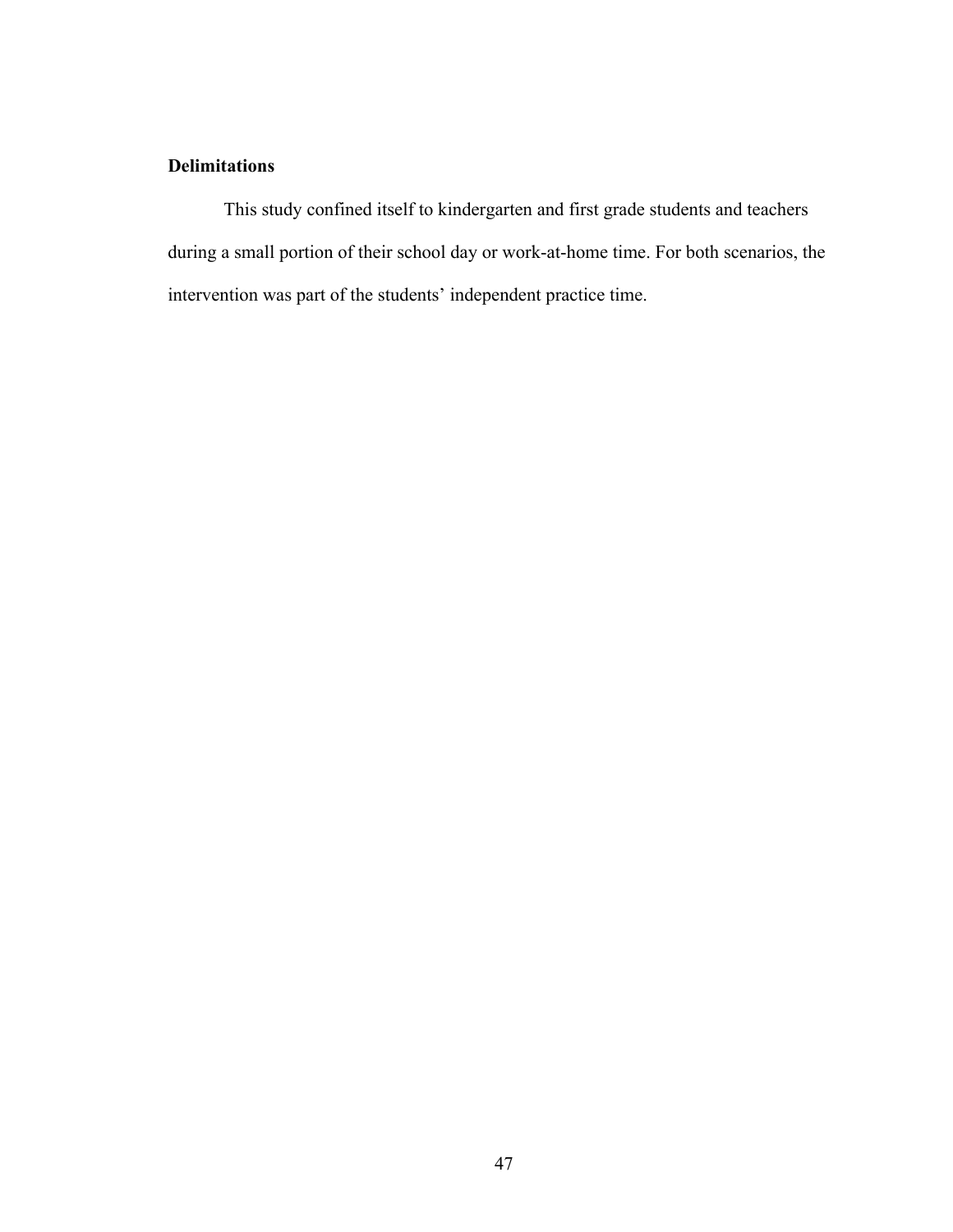#### **CHAPTER 4: RESULTS**

The results of the research questions are presented in this chapter. This quasiexperimental study focused on the beginning of the year and middle of the year benchmark reading scores of kindergarteners and first graders. While the study included 175 students, Research Question 1 focused on students learning in-person. The total for this cohort of students was 143. Research Question 2 also includes students enrolled in the school's virtual academy. This additional group of 32 students will be presented separately, as instruction outside of the intervention differed for in-person and virtual learners.

This study was conducted to determine if an online application supporting phonological processing and working memory would have an effect on the mid-year reading scores of kindergartners and first graders. The independent variable was the treatment condition, while dependent variables included changes in scores for measures that were presented at the beginning and middle of the year or middle of the year scores for those measures only presented at this time. The chapter presents the group and statistical test analyses for each research question. Group mean differences and statistical test analyses were computed using SPSS (Version 27).

#### **Research Question #1 – Group Statistics**

*Is there a difference in the mean growth from the beginning of the year to the middle of year benchmark reading scores between the treatment group receiving an online intervention targeted at phonological processing and working memory and the control group?*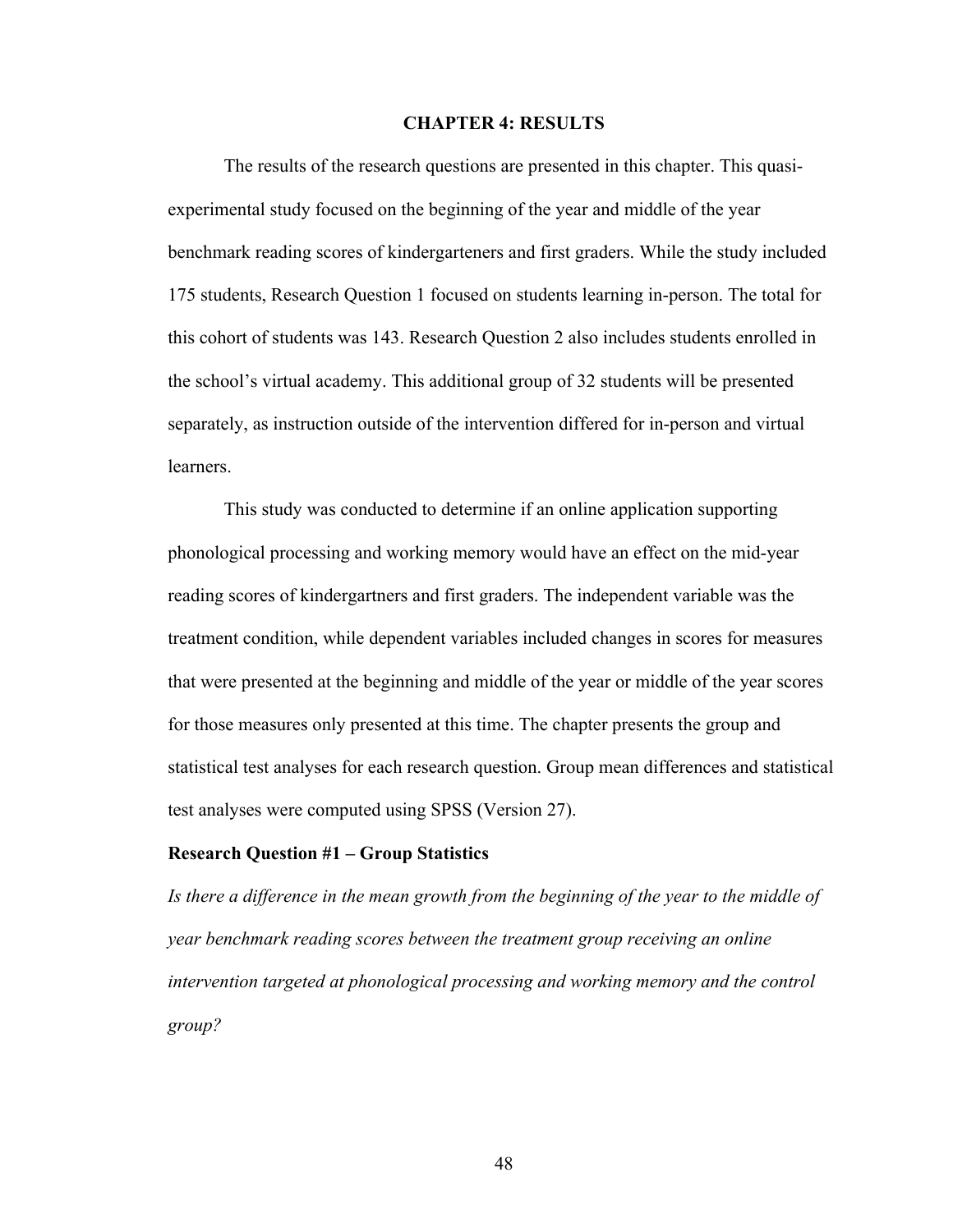The mean growth from the beginning of the year to the middle of year benchmark reading scores for each treatment was determined by comparing the means of each group for each subtest included in the study. For kindergarten, beginning of the year and middle of the year scores were available for First Sound Fluency, Letter Naming Fluency, Nonsense Word Fluency, and the overall Reading Composite Score. While Phoneme Segmentation Fluency is included in the Reading Composite Score at the mid-year point, it was not analyzed individually due to its decreased reliability coefficients. Focus on the individual areas of First Sound Fluency, Letter Naming Fluency, and Nonsense Word Fluency is reviewed.

Of the 78 in-person kindergarten students included in the study, 37 were part of the treatment group and 41 were part of the control group. Little difference between group means was evidenced in First Sound Fluency from the beginning of the year to the middle of the year (Table 10). The mean difference of the treatment group was higher for the control group in Letter Naming Fluency (Table 11). Nonsense Word Fluency - Correct Letter Sounds and Nonsense Word Fluency - Whole Words Read are first presented at the mid-year assessment in kindergarten. In this area, the control group had a higher mean difference than the treatment group (Table 12) in Correct Letter Sounds, while the treatment group had a slighter higher mean in Whole Words Read (Table 13).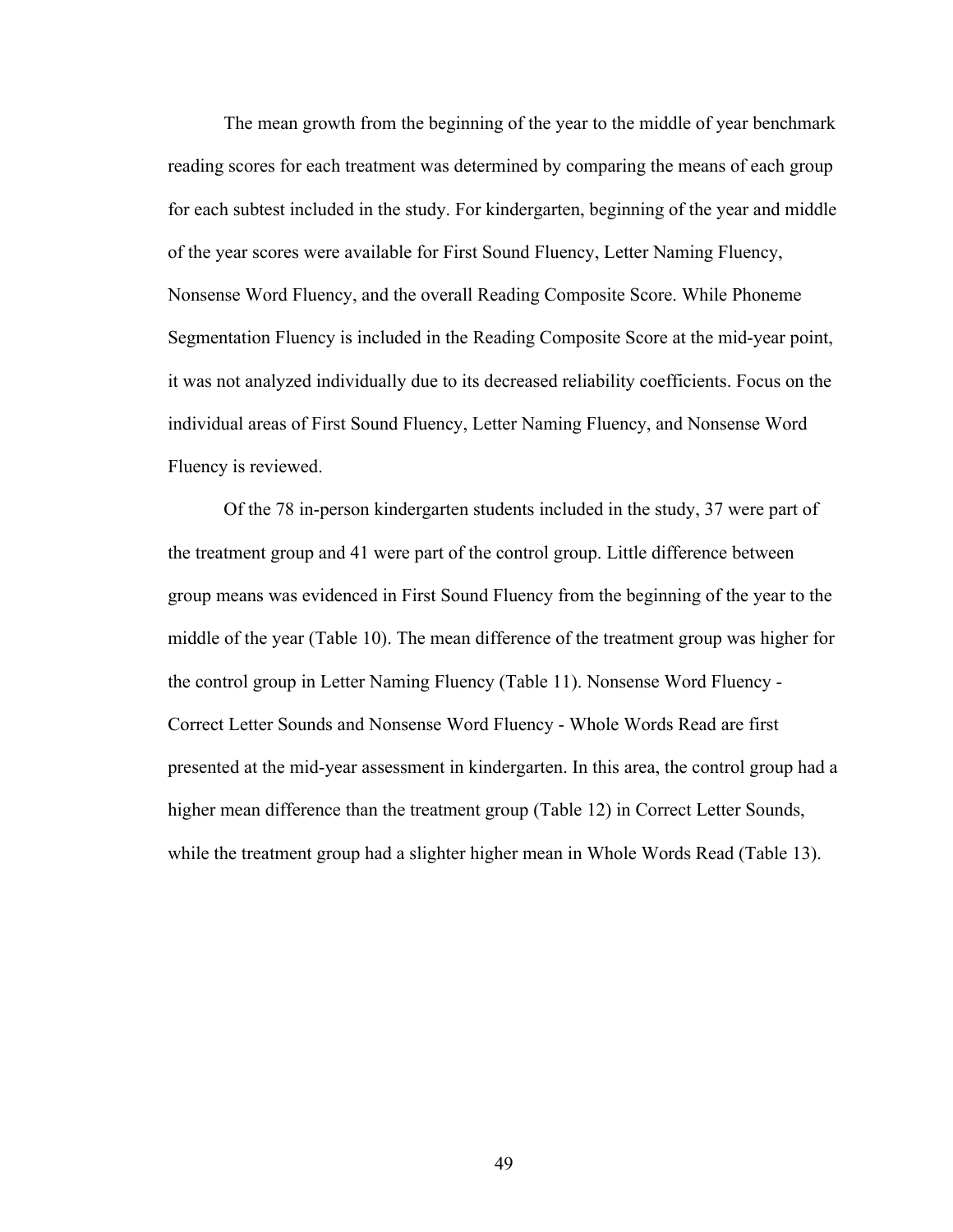|                          | Beginning |           |       | Middle    |       |
|--------------------------|-----------|-----------|-------|-----------|-------|
| Cohort                   | Mean      | <b>SD</b> | Mean  | <b>SD</b> |       |
| Treatment ( $n =$<br>37) | 12.22     | 15.55     | 40.57 | 11.64     | 28.35 |
| Control $(n=41)$         | 8.85      | 10.65     | 37.54 | 14.74     | 28.69 |

*Kindergarten First Sound Fluency (Group Statistics, n = 78)*

### **Table 11**

*Kindergarten Letter Naming Fluency (Group Statistics, n = 78)*

|                          | Beginning |           |       | Middle    |       |
|--------------------------|-----------|-----------|-------|-----------|-------|
| Cohort                   | Mean      | <b>SD</b> | Mean  | <b>SD</b> |       |
| Treatment ( $n =$<br>37) | 13.41     | 11.89     | 32.41 | 14.25     | 19.00 |
| Control $(n=41)$         | 11.59     | 8.80      | 27.59 | 14.93     | 16.00 |

## **Table 12**

*Kindergarten Nonsense Word Fluency - Correct Letter Sounds (Group Statistics, n =* 

*78)*

|                          | Beginning |           | Middle |           | Gain |
|--------------------------|-----------|-----------|--------|-----------|------|
| Cohort                   | Mean      | <b>SD</b> | Mean   | <b>SD</b> |      |
| Treatment ( $n =$<br>37) |           |           | 20.92  | 11.94     |      |
| Control $(n=41)$         |           |           | 20.66  | 13.77     |      |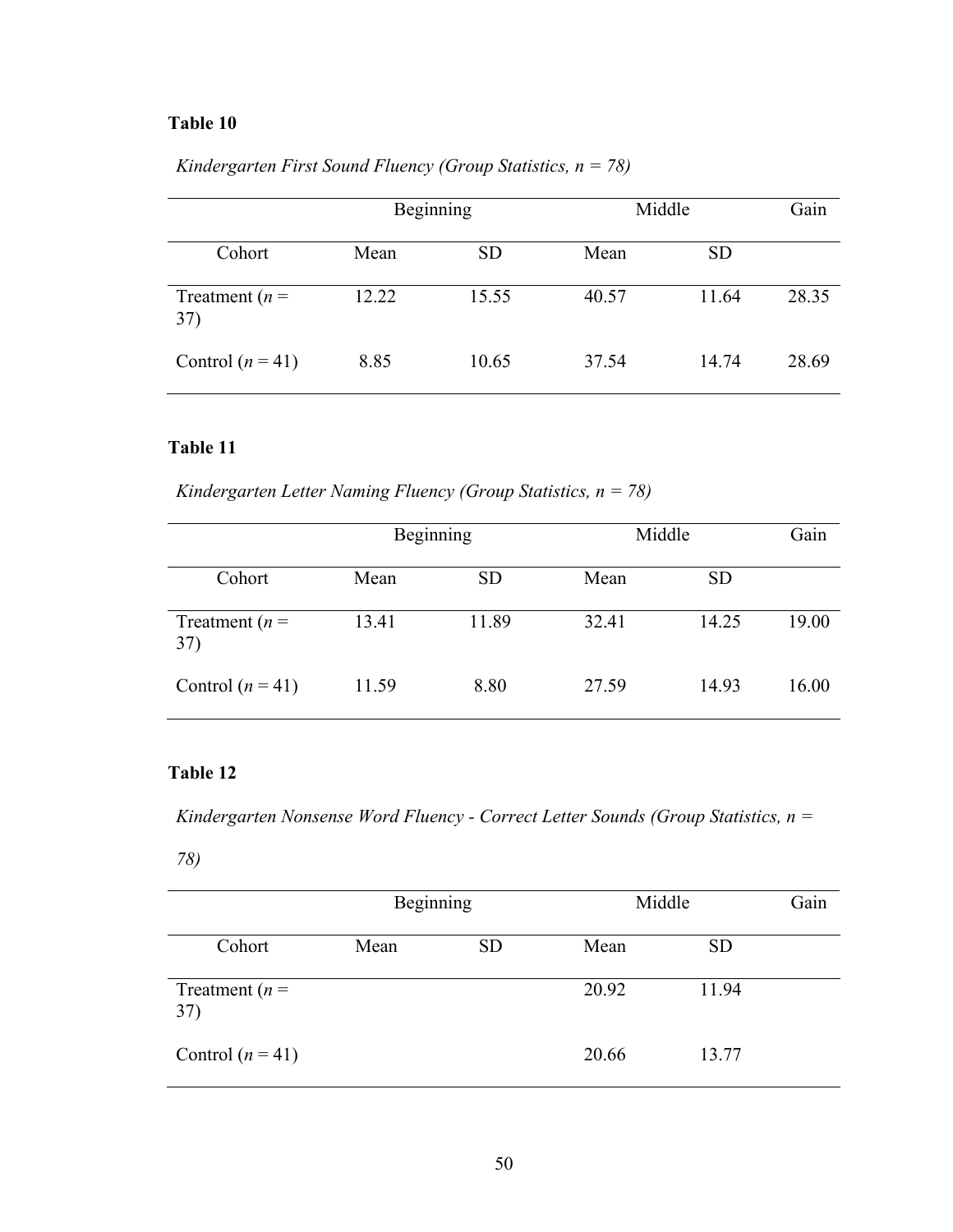*Note:* Nonsense Word Fluency - Correct Letter Sounds is not part of the assessment battery at the beginning of the year.

#### **Table 13**

*Kindergarten Nonsense Word Fluency - Whole Words Read (Group Statistics, n = 78)*

|                          | Beginning |           | Middle | Gain      |  |
|--------------------------|-----------|-----------|--------|-----------|--|
| Cohort                   | Mean      | <b>SD</b> | Mean   | <b>SD</b> |  |
| Treatment ( $n =$<br>37) |           |           | 1.00   | 3.24      |  |
| Control $(n=41)$         |           |           | 41.00  | 2.87      |  |

*Note:* Nonsense Word Fluency, Whole Words Read is not part of the assessment battery at the beginning of the year.

In first grade, 65 in-person students were included in the analysis for Research Question #1. Of these students, 28 were part of the treatment group and 37 were part of the control group. At the first-grade level, mean differences were calculated for Nonsense Word Fluency - Correct Letter Sounds and Nonsense Word Fluency - Whole Words Read. The Acadience Reading Assessment Battery also introduces Oral Reading Fluency - Words Correct at the mid-year point, and the mean differences for each group are also presented for this measure. The treatment group had a higher mean gain for Nonsense Word Fluency - Correct Letter Sounds (Table 14), but a decreased gain in comparison with the control group for Nonsense Word Fluency, Whole Words Read (Table 15). The mean score at the mid-year assessment for Oral Reading Fluency - Words Correct was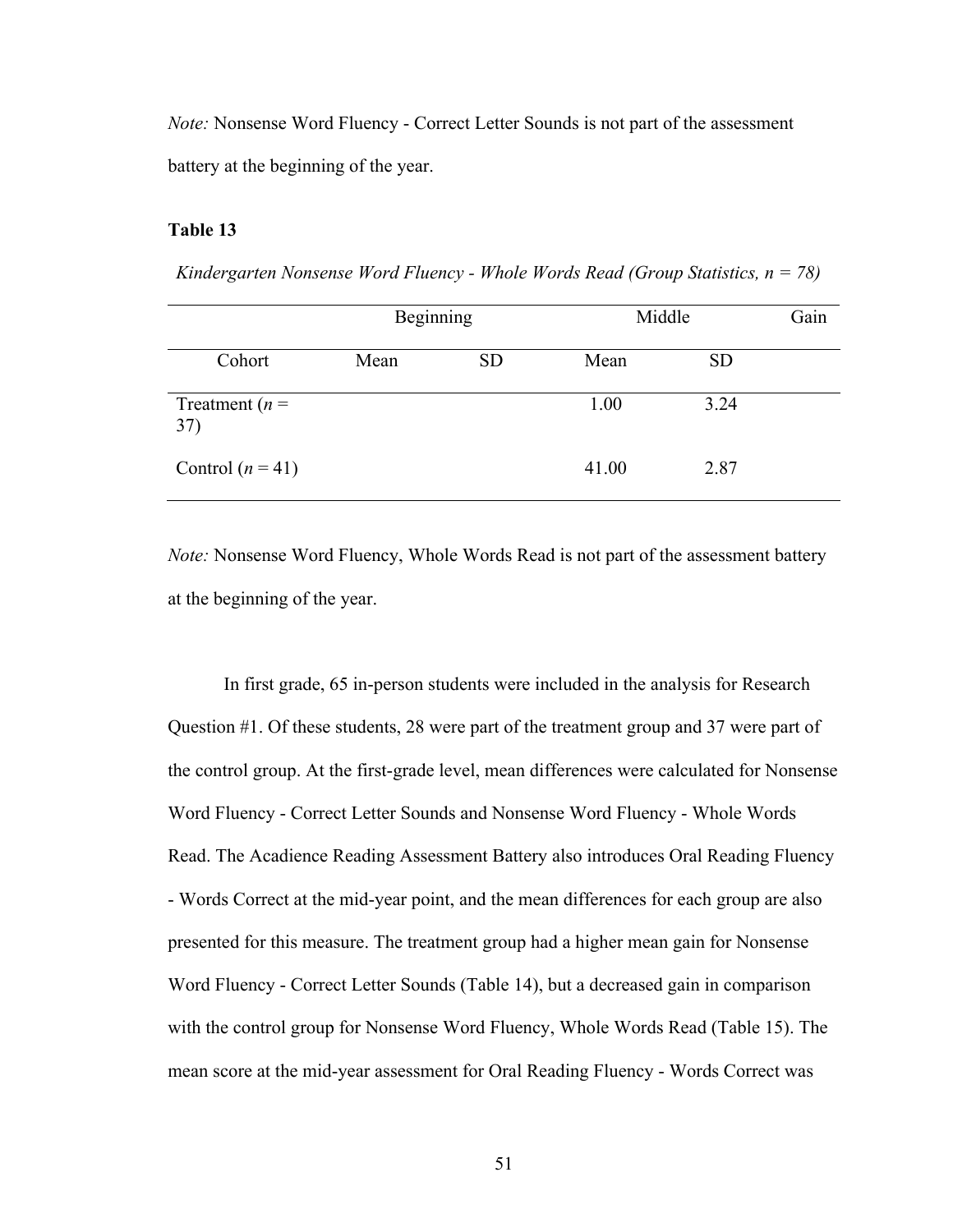slightly higher for the treatment group (Table 16).

## **Table 14**

*First Grade Nonsense Word Fluency - Correct Letter Sounds (Group Statistics, n = 65)*

|                         |       | Beginning |       | Middle    |       |  |
|-------------------------|-------|-----------|-------|-----------|-------|--|
| Cohort                  | Mean  | <b>SD</b> | Mean  | <b>SD</b> |       |  |
| Treatment $(n =$<br>28) | 18.96 | 13.45     | 45.25 | 20.79     | 26.29 |  |
| Control $(n = 37)$      | 23.49 | 18.06     | 44.68 | 25.66     | 21.19 |  |

## **Table 15**

*First Grade* N*onsense Word Fluency - Whole Words Read (Group Statistics, n = 65)*

|                         | Beginning |           |       | Middle    |      |  |
|-------------------------|-----------|-----------|-------|-----------|------|--|
| Cohort                  | Mean      | <b>SD</b> | Mean  | <b>SD</b> |      |  |
| Treatment $(n =$<br>28) | 1.36      | 3.77      | 8.82  | 9.36      | 7.46 |  |
| Control $(n = 37)$      | 1.24      | 5.30      | 10.05 | 9.82      | 8.81 |  |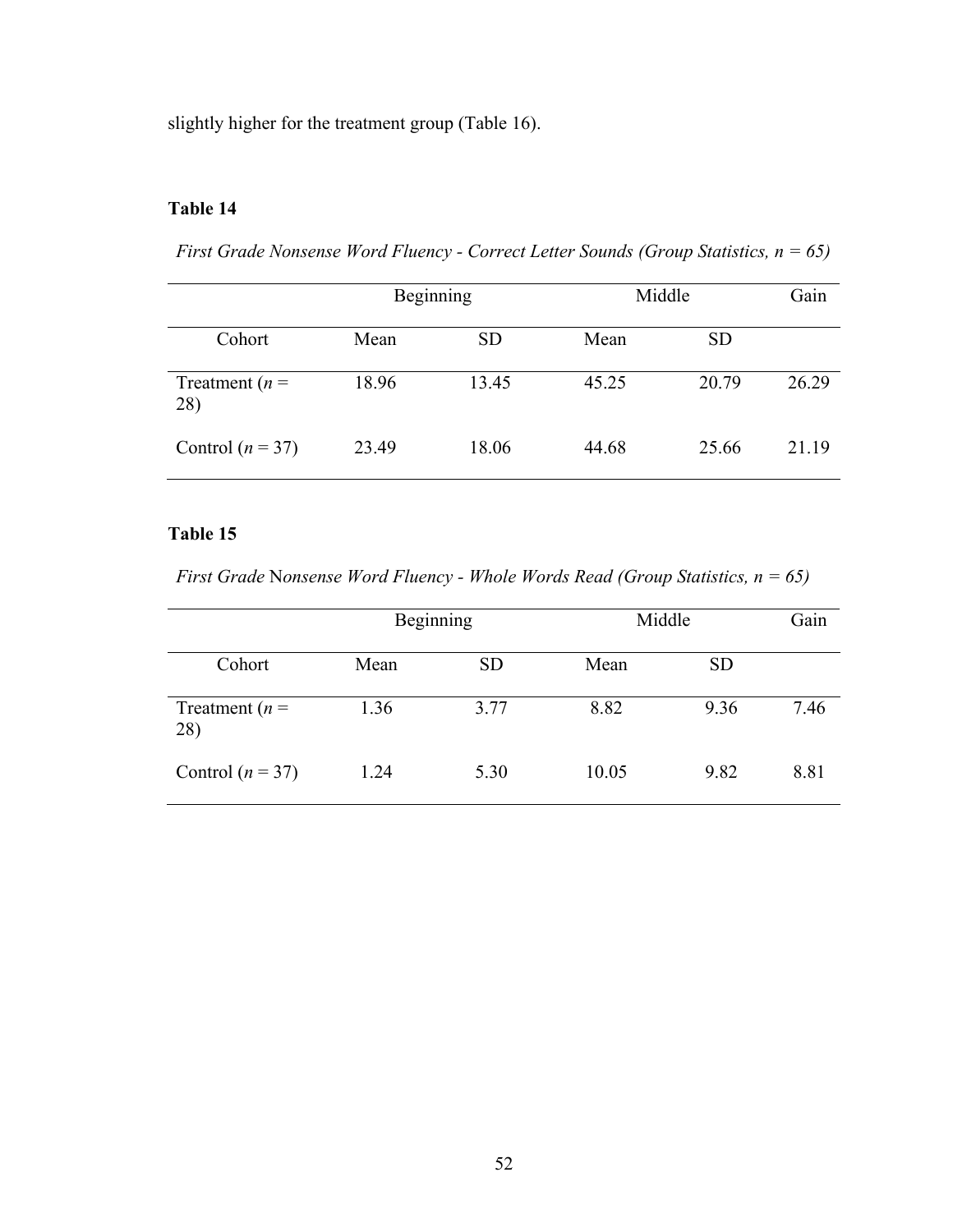|                         | Beginning |           |       | Middle    |  |
|-------------------------|-----------|-----------|-------|-----------|--|
| Cohort                  | Mean      | <b>SD</b> | Mean  | <b>SD</b> |  |
| Treatment $(n =$<br>28) |           |           | 19.43 | 21.01     |  |
| Control ( $n = 37$ )    |           |           | 20.22 | 20.30     |  |

*First Grade Oral Reading Fluency - Words Correct (Group Statistics, n = 65)*

*Note:* Oral Reading Fluency - Words Correct is not part of the assessment battery at the beginning of the year.

#### **Research Question #1 – Statistical Analyses**

Independent t-tests were utilized to analyze the means of the separate groups (treatment and control) to determine significance. At the kindergarten level, this process was applied using the mean differences of the control and treatment groups measures with two data points: First Sound Fluency and Letter Naming Fluency, as displayed in Table 17. As the significance for both of these measures is greater than .05, the null hypothesis is accepted. There was no significant difference between the mean change scores for the treatment and control groups for First Sound Fluency and Letter Naming Fluency at the kindergarten level.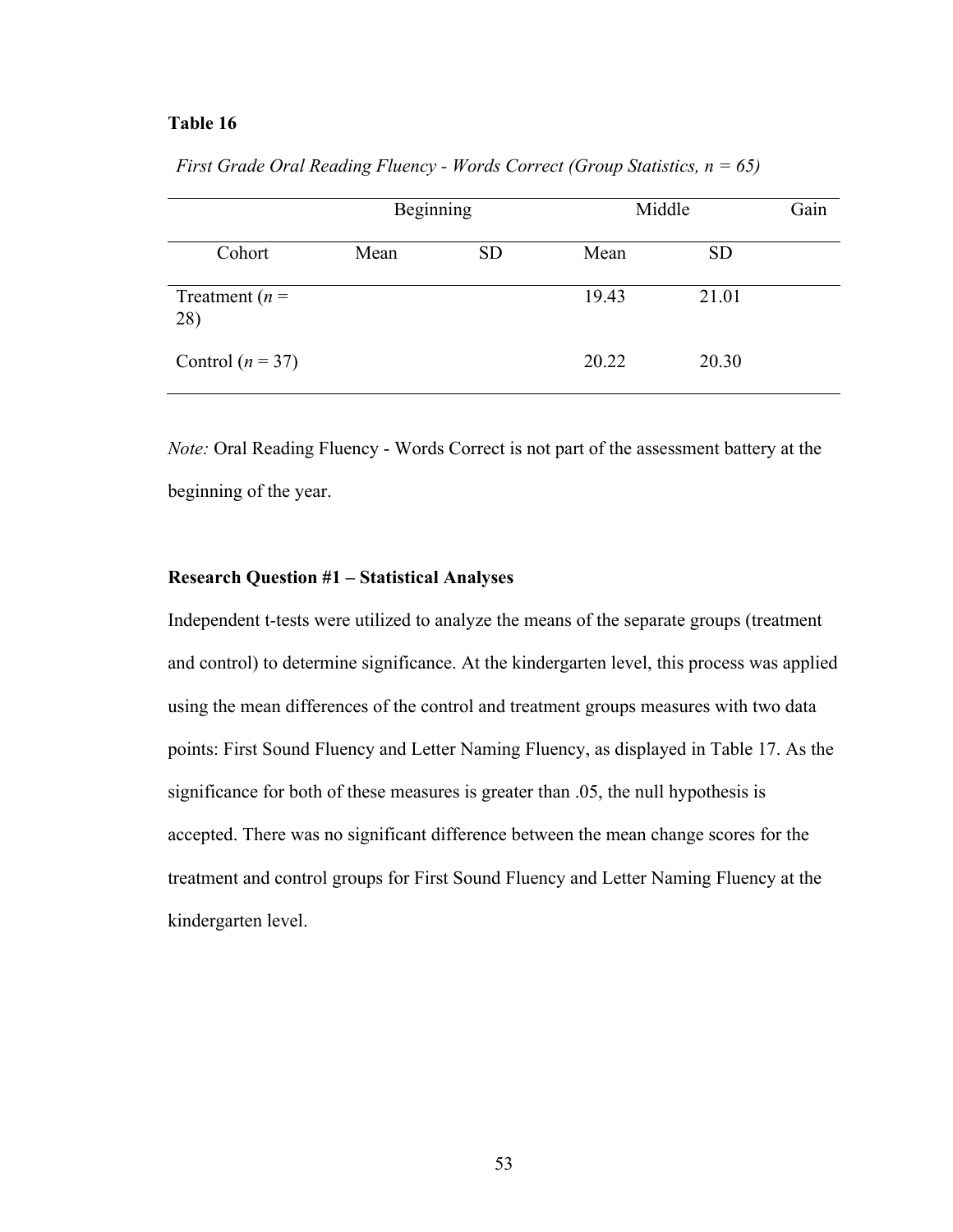*Kindergarten First Sound Fluency and Letter Naming Fluency Mean Change* 

| Measure                     | F    | Sig. | T       | df | Sig. $(2-$<br>tailed) | <b>MD</b> | <b>SED</b> |
|-----------------------------|------|------|---------|----|-----------------------|-----------|------------|
| First<br>Sound<br>Fluency   | 1.65 | .203 | $-.111$ | 76 | .912                  | $-.33$    | 3.00       |
| Letter<br>Naming<br>Fluency | 0.06 | .810 | 1.25    | 76 | .215                  | 3.00      | 2.40       |

*(Independent Samples t-test, n = 78)*

The mean differences between the control and treatment groups for Nonsense Word Fluency - Correct Letter Sounds and Nonsense Word Fluency, Whole Words Read was also analyzed utilizing mid-year scores. As these scores were only collected once, the means were analyzed between the two groups utilizing the mid-year scores (Table 18).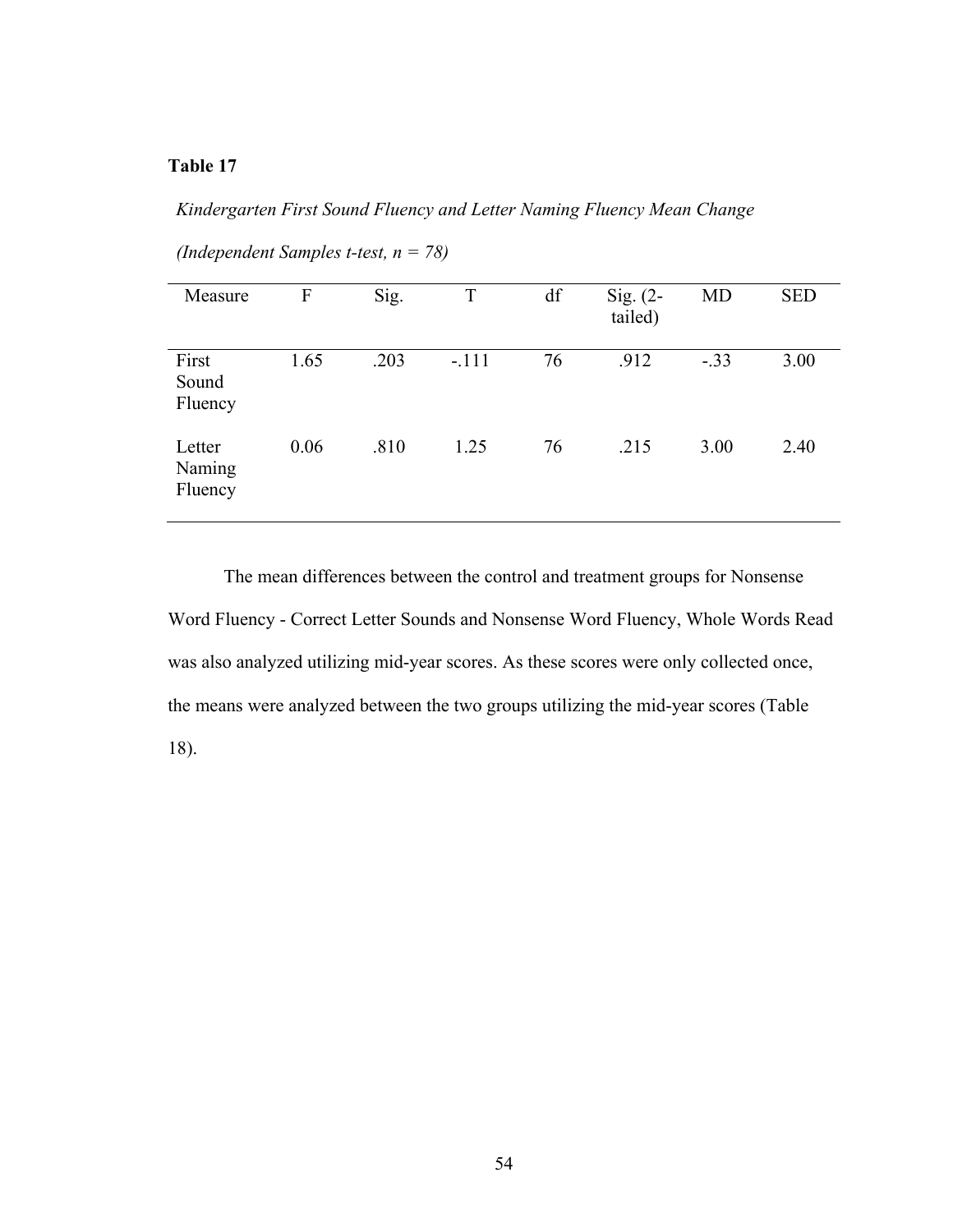*Kindergarten Nonsense Word Fluency - Correct Letter Sounds and Whole Words Read*

| (Independent Samples t-test, $n = 78$ ) |  |  |  |
|-----------------------------------------|--|--|--|
|-----------------------------------------|--|--|--|

| Measure                                                        | $\overline{F}$ | Sig. | T    | df | Sig. $(2-$<br>tailed) | <b>MD</b> | <b>SED</b> |
|----------------------------------------------------------------|----------------|------|------|----|-----------------------|-----------|------------|
| Nonsense<br>Word<br>$Fluency -$<br>Correct<br>Letter<br>Sounds | .53            | .471 | .089 | 76 | .930                  | .26       | 2.93       |
| Nonsense<br>Word<br>$Fluency -$<br>Whole<br>Words Read         | .55            | .460 | .385 | 76 | .699                  | .27       | 0.70       |

Analyses of both Nonsense Word Fluency measures at the mid-year point for kindergarten also support the null hypothesis, as there is no significant difference between the control and treatments groups. While the other scores were far from reaching significance, the change in Letter Naming Fluency was the closest to reaching a significant level, with a p value of .215.

First grade measures include: Nonsense Word Fluency - Correct Letter Sounds and Whole Words Read and Oral Reading Fluency - Total Words. The significance of the change from beginning to middle of the year for Nonsense Word Fluency for both the treatment and control group are presented in Table 19. As presented, both measures did not reach a level of significance between the control and treatment groups.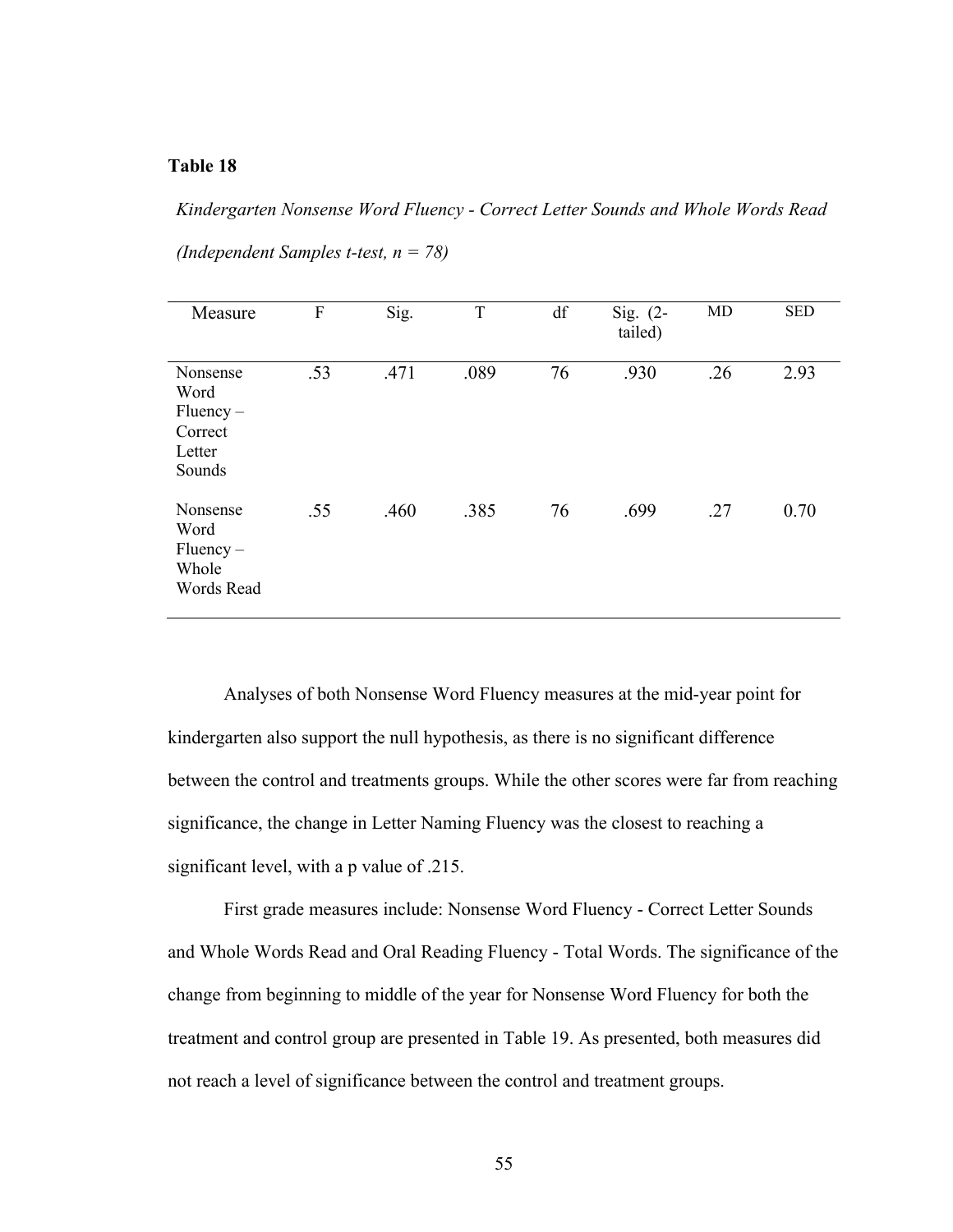*First Grade Nonsense Word Fluency - Correct Letter Sounds and Whole Words Read* 

| Measure                                                  | F    | Sig. | T       | df | Sig. $(2-$<br>tailed) | MD      | <b>SED</b> |
|----------------------------------------------------------|------|------|---------|----|-----------------------|---------|------------|
| Nonsense<br>Word Fluency<br>$-$ Correct<br>Letter Sounds | 0.76 | .386 | 1.291   | 63 | .201                  | 5.10    | 3.95       |
| Nonsense<br>Word Fluency<br>– Whole Words<br>Read        | .008 | .929 | $-.695$ | 63 | .490                  | $-1.35$ | 1.94       |

*(Independent Samples t-test, n = 65)*

Oral Reading Fluency, Total Words is presented for the first time at the mid-year point as part of Acadience Reading. The significance in the difference in means between these two scores is presented in Table 20.

### **Table 20**

*First Grade Oral Reading Fluency - Total Words*

*(Independent Samples t-test, n = 65)*

| Measure                                  |      | Sig. |         | df | Sig. $(2-$<br>tailed) | MD      | <b>SED</b> |
|------------------------------------------|------|------|---------|----|-----------------------|---------|------------|
| Oral Reading<br>Fluency - Total<br>Words | .172 | .680 | $-.153$ | 63 | .879                  | $-.788$ | 5.162      |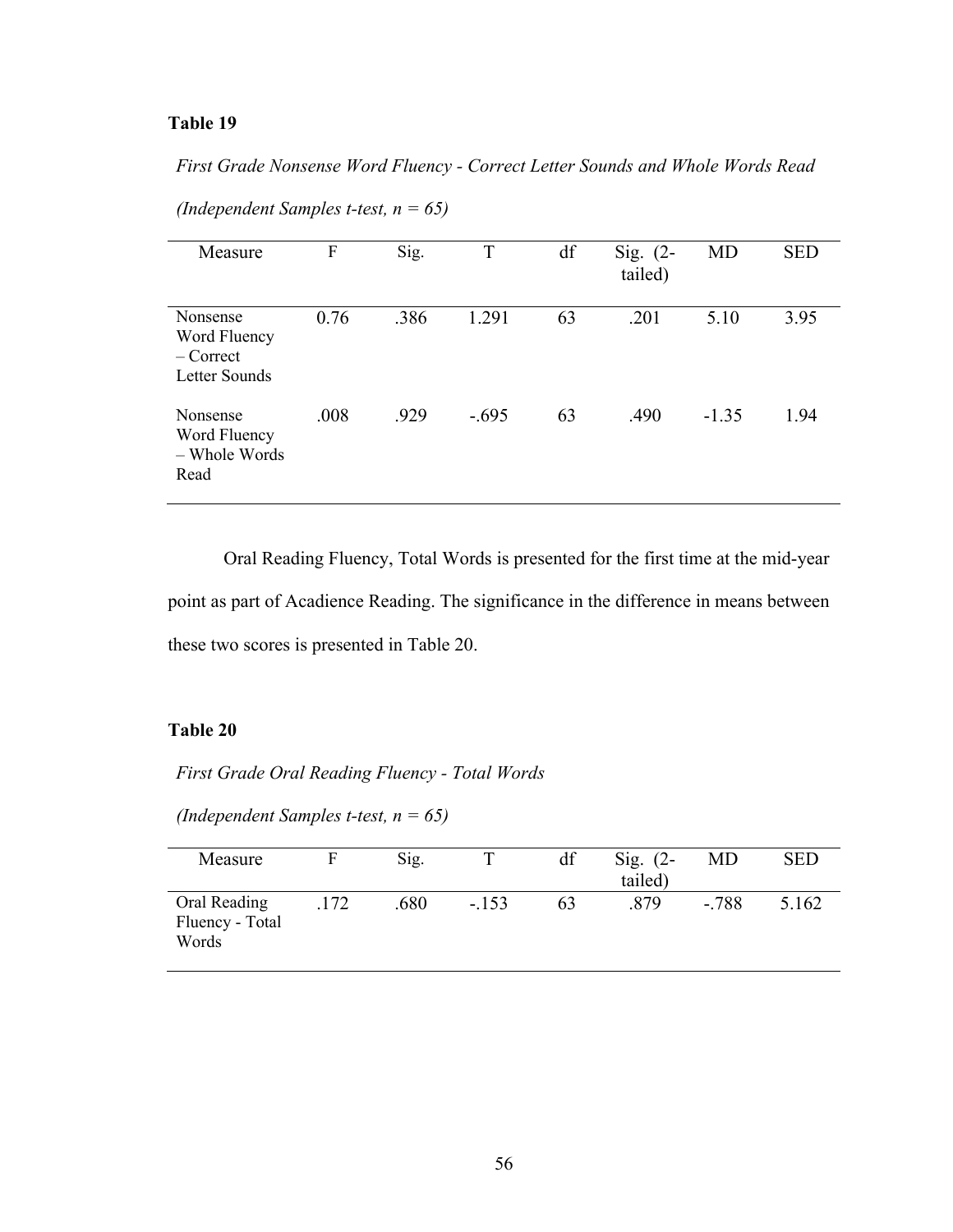As presented, the null hypothesis was accepted for all the measures across both kindergarten and first grade. There was no significant difference between the outcomes for the control and the treatment group. As described in the limitations section, however, the nature of the school year and challenges with the pandemic resulted in consistency issues with time spent on the application for the treatment group. In Research Question #2, more attention to results in relation to levels of interaction with the application are explored.

#### **Research Question #2 – Group Statistics**

*Is the level of completion of an online intervention targeted at phonological processing and working memory at the primary level associated with foundational reading achievement scores on middle of year benchmark measures?*

The treatment intervention, Sound Reading, offers data regarding the amount of time, as well as the activities completed, for each student that accesses the program. After a review of this data with the teachers, it was determined that the activities completed more closely reflected the level of interaction with the program. The Hop, Skip, and Jump and Boost programs from Sound Reading Solutions presents 20 activities at each level. Hop, Skip, and Jump includes 15 levels, while 16 levels are presented in Boost. Activities get progressively harder as students move up levels. The amount of activities completed was added as an independent variable. Sex, socioeconomic status, and IEP status were also analyzed as independent variables.

Students in the intervention group completed a range of activities. While the expectation was communicated that students were to engage in the Sound Reading application for 15 minutes per day for at least four days per week, teachers reported a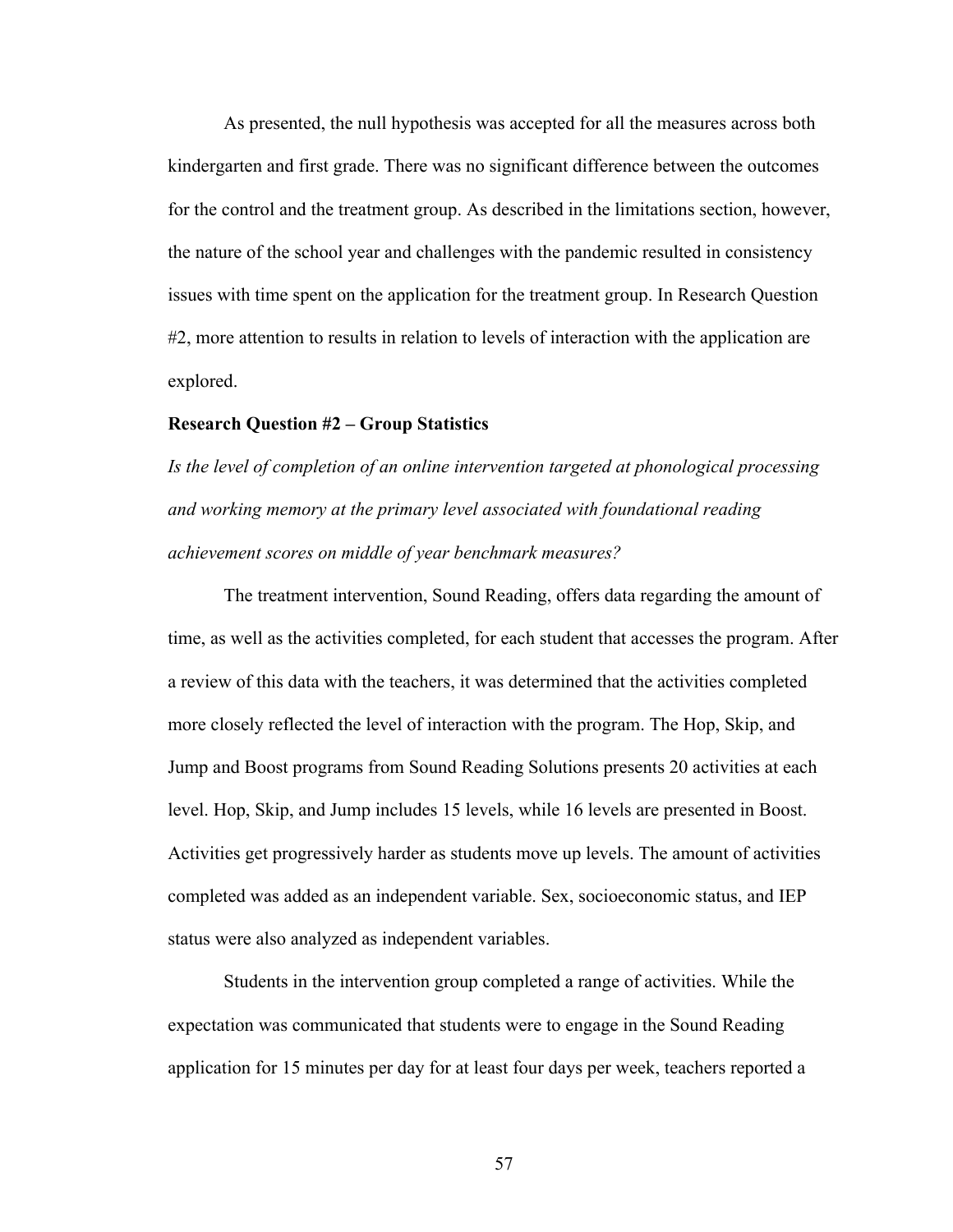number of obstacles for this assumption. Namely, the impact of the pandemic was a primary factor. Quarantines and altered schedules due to staffing shortages were reported. Sound Reading could be assigned to be completed at home during an absence or quarantine, but making up missed sessions was difficult, as teachers used available time to provide direct teaching when students returned. Table 21 and Table 22 present the mean and range of activities completed by the intervention group.

### **Table 21**

*Activities Completed by Intervention Groups Over Nine Weeks (In-Person Model)*

| Grade Level               | Minimum | Maximum | Mean   | <b>SD</b> |
|---------------------------|---------|---------|--------|-----------|
| Kindergarten ( $n = 37$ ) | 40.00   | 280.00  | 157.30 | 60.95     |
| First Grade ( $n = 28$ )  | 40.00   | 300.00  | 177.86 | 71.25     |

#### **Table 22**

*Activities Completed by Intervention Groups Over Nine Weeks (Virtual Model)*

| Grade Level               | Minimum | Maximum | Mean   | SD.    |
|---------------------------|---------|---------|--------|--------|
| Kindergarten ( $n = 14$ ) | 40.00   | 280.00  | 157.30 | 60.95  |
| First Grade ( $n = 18$ )  | 20.00   | 560.00  | 207.14 | 153.64 |

#### **Research Question #2 – Statistical Analyses**

Multiple regressions were run to predict mid-year reading scores from the following independent variables: sex, IEP status, SES status, total activities completed, and beginning of the year scores related to each specific measure. An analysis was applied to each measure administered and included in the study. In addition, this question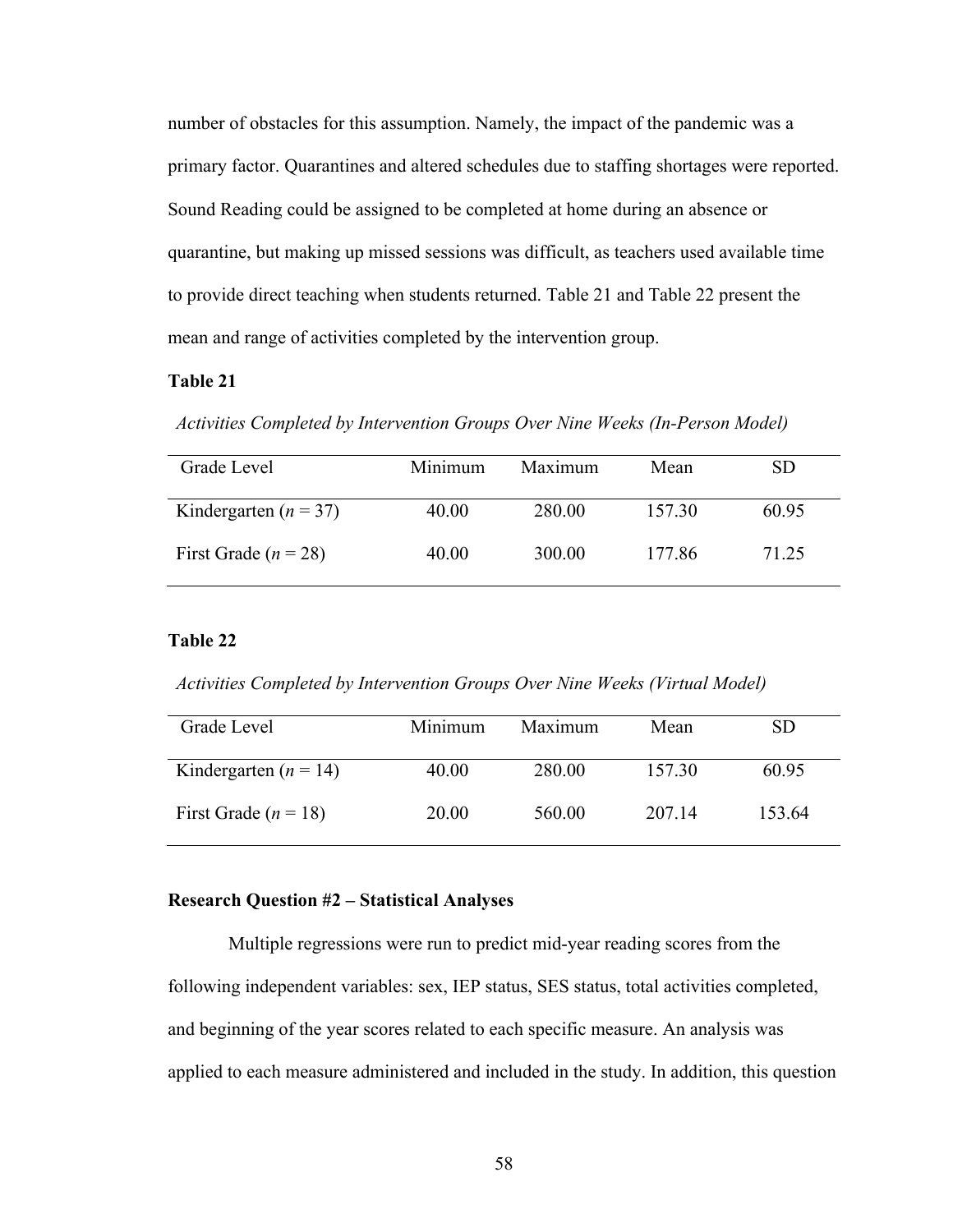addressed the virtual learners. This group of participants were omitted from Research Question #1, as there wasn't a control group for comparison in this instructional approach. The multiple regression model statistically significantly predicted mid-year benchmark scores across grades and measures, as displayed in Table 23.

#### **Table 23**

| Grade        | Model |                                                         | $\boldsymbol{n}$ | ${\bf F}$ | Sig.   | $\Delta R^2$ |
|--------------|-------|---------------------------------------------------------|------------------|-----------|--------|--------------|
| K            | IP    | <b>First Sound Fluency</b>                              | 37               | 5.96      | .001   | .41          |
| K            | V     | <b>First Sound Fluency</b>                              | 14               | 4.56      | .027   | .52          |
| K            | IP    | Letter Naming Fluency                                   | 37               | 6.63      | .001   | .44          |
| K            | V     | Letter Naming Fluency                                   | 14               | 4.52      | .028   | .52          |
| K            | IP    | <b>Reading Composite Score</b>                          | 37               | 13.16     | < 0.01 | .63          |
| K            | V     | <b>Reading Composite Score</b>                          | 14               | 5.08      | .020   | .56          |
| $\mathbf{1}$ | IP    | Nonsense Word Fluency -<br><b>Correct Letter Sounds</b> | 28               | 6.08      | .001   | .49          |
| $\mathbf{1}$ | V     | Nonsense Word Fluency -<br><b>Correct Letter Sounds</b> | 18               | 15.76     | < 0.01 | .78          |
| $\mathbf{1}$ | IP    | Nonsense Word Fluency -<br><b>Whole Words Read</b>      | 28               | 4.28      | .007   | .38          |
| $\mathbf{1}$ | V     | Nonsense Word Fluency -<br><b>Whole Words Read</b>      | 18               | 6.55      | .004   | .57          |
| $\mathbf{1}$ | IP    | Reading Composite Score                                 | 28               | 5.97      | .001   | .48          |
| $\mathbf{1}$ | V     | <b>Reading Composite Score</b>                          | 18               | 13.00     | < 0.01 | .78          |

*Multiple Regression Model Summaries Across Grades and Measures*

*Note.* IP = in-person model; V = virtual model;  $\Delta R^2$  = adjusted  $R^2$ .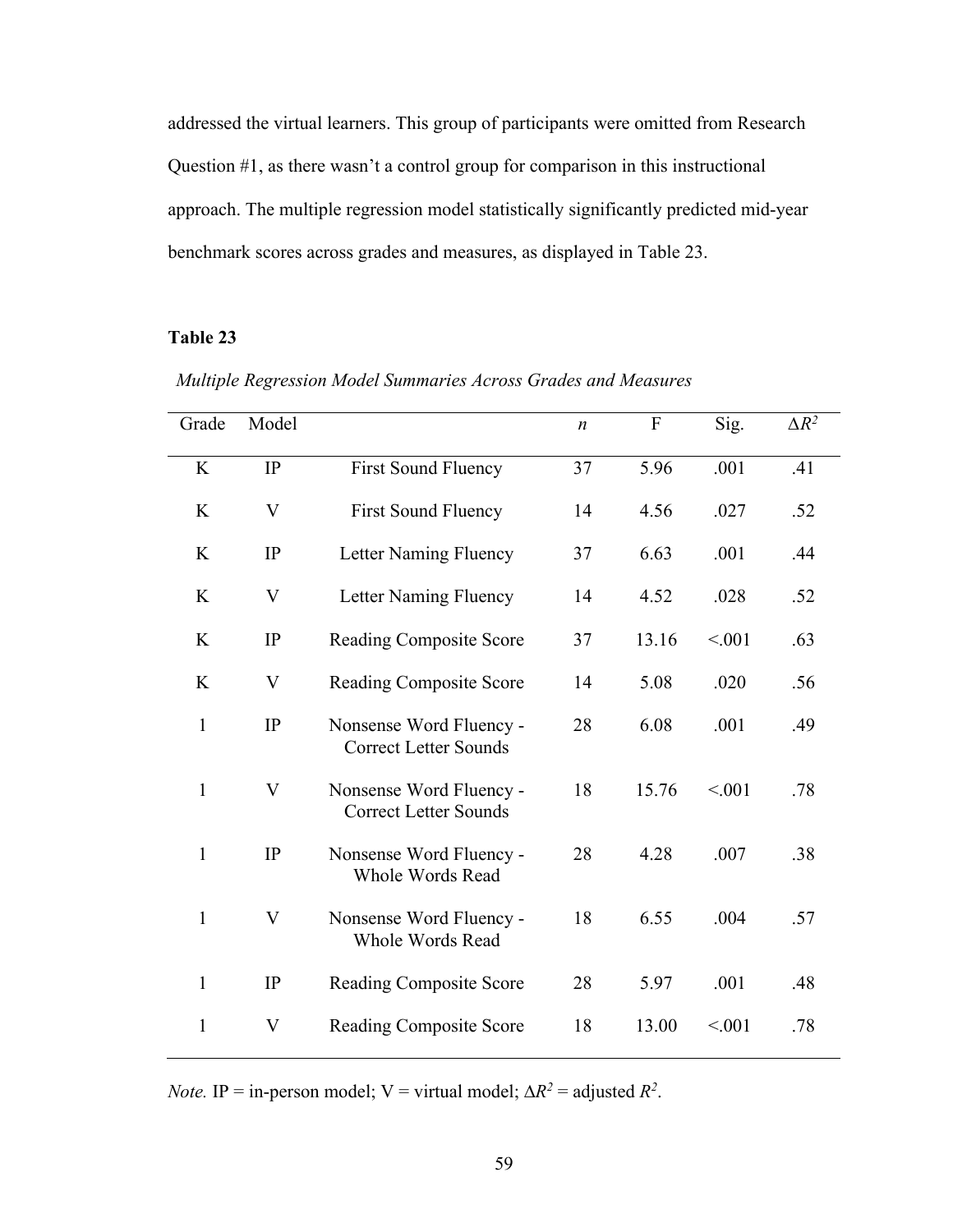Regression coefficients and standard errors can be found for each measure, grade level, and instructional model, beginning with Table 24. In kindergarten, no single factor was statistically significant for the First Sound Fluency measure (see Table 24). The Letter Naming Fluency score at the beginning of the year did show statistical significance, however, across both the in-person and virtual models, as displayed in Table 25. For in-person learners, the number of activities completed in Sound Reading was also a significant predictor variable for mid-year scores on Letter Naming Fluency. Analysis of Reading Composite (overall battery) scores at the kindergarten level show that beginning scores in this area were significant for both in-person and virtual learners, as presented in Table 26. The number of activities completed in the Sound Reading Program was also a significant predictor of mid-year Reading Composite scores for in-person kindergarten students.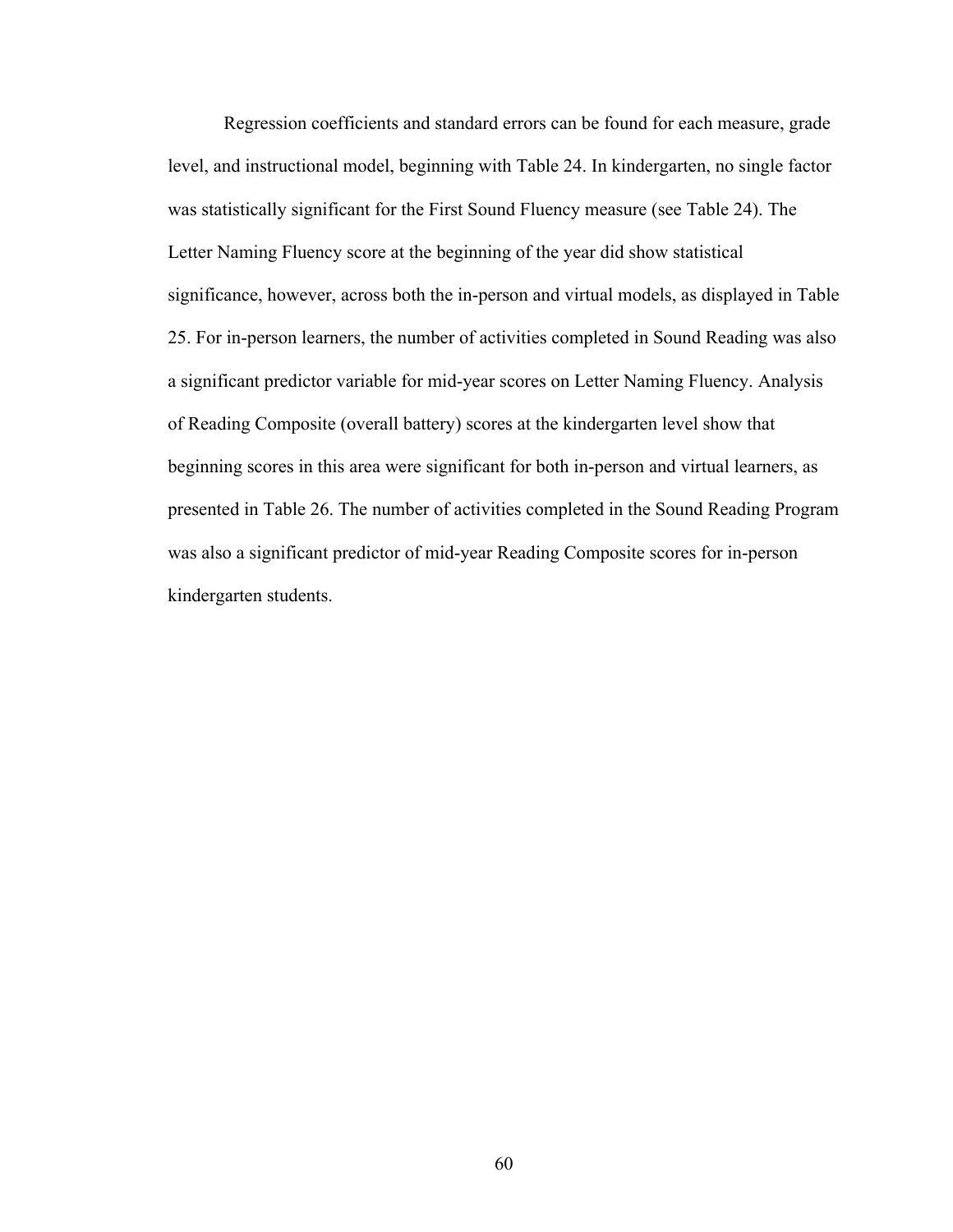| Variable                                             | $\boldsymbol{B}$                                                 | SE   | $\boldsymbol{t}$ | $\boldsymbol{p}$ | 95% CI           |
|------------------------------------------------------|------------------------------------------------------------------|------|------------------|------------------|------------------|
|                                                      | Mid-Year Achievement on First Sound Fluency<br>(In-Person Model) |      |                  |                  |                  |
| Constant                                             | 32.27                                                            | 5.52 | 5.84             | .001             | [21.01, 43.53]   |
| <b>Sex</b>                                           | 5.21                                                             | 3.47 | 1.50             | .143             | $[-1.86, 12.27]$ |
| Individual Educational<br>Program Status             | $-5.23$                                                          | 6.07 | $-.86$           | .396             | $[-17.60, 7.15]$ |
| Socioeconomic Status                                 | .83                                                              | 3.49 | .24              | .814             | $[-6.29, 7.94]$  |
| <b>Beginning First Sound</b><br><b>Fluency Score</b> | .43                                                              | .11  | 4.10             | .216             | [.22, .64]       |
| <b>Activities Completed</b>                          | .00                                                              | .03  | .004             | .997             | $[-.05, .05]$    |
|                                                      | Mid-Year Achievement on First Sound Fluency<br>(Virtual Model)   |      |                  |                  |                  |
| Constant                                             | 17.38                                                            | 5.38 | 3.23             | .010             | [5.22, 29.54]    |
| <b>Sex</b>                                           | $-4.3$                                                           | 5.64 | $-.761$          | .47              | $[-17.05, 8.46]$ |
| Socioeconomic Status                                 | $-7.51$                                                          | 6.29 | $-1.20$          | .263             | $[-21.73, 6.71]$ |
| <b>Beginning First Sound</b><br><b>Fluency Score</b> | .39                                                              | .26  | 1.48             | .174             | [.208, .988]     |
| <b>Activities Completed</b>                          | .04                                                              | .02  | 1.59             | .180             | $[-.02, .09]$    |

#### *Multiple Regression Results for Mid-Year First Sound Fluency (Kindergarten)*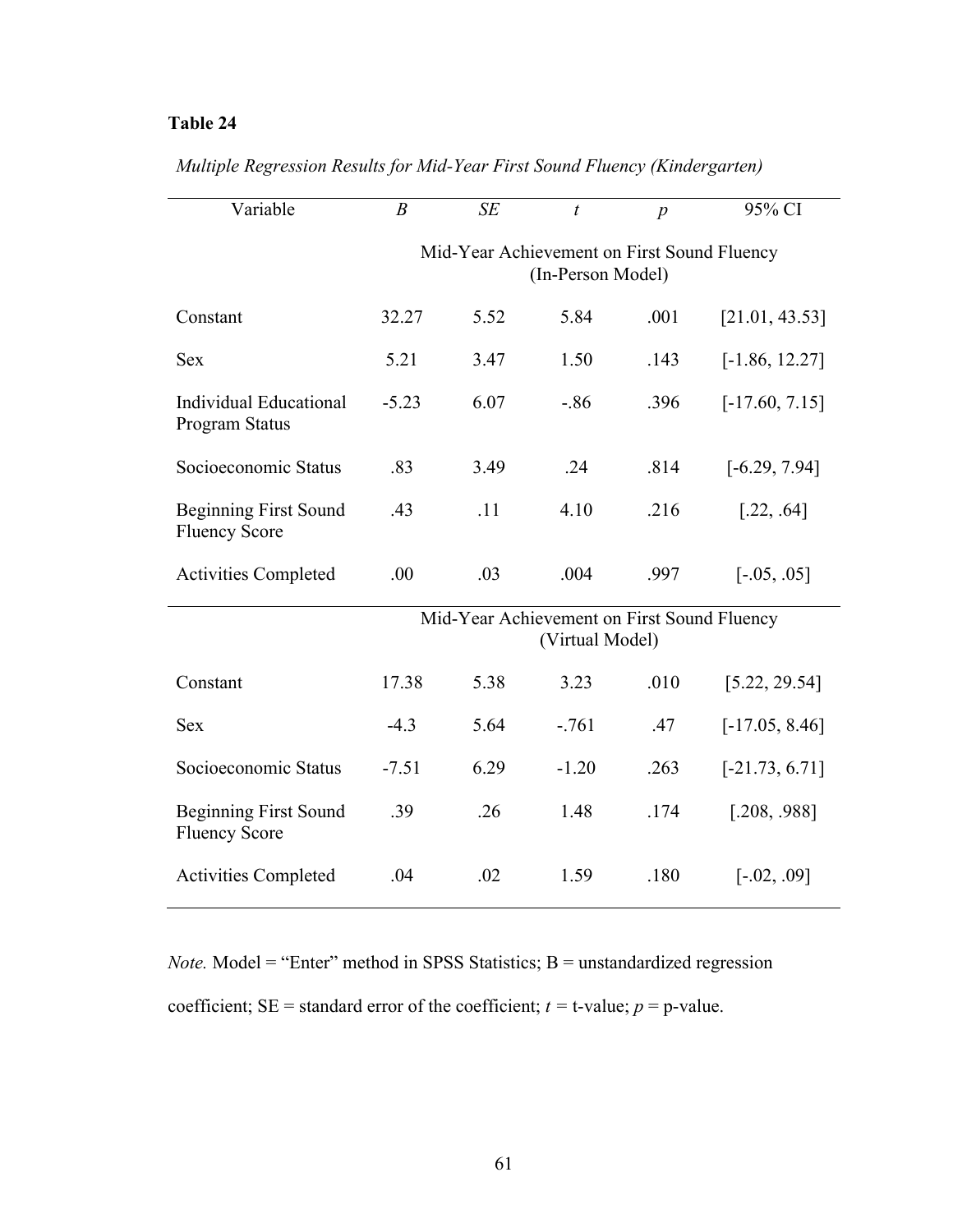| Variable                                        | $\boldsymbol{B}$                                                   | SE   | $\boldsymbol{t}$ | $\boldsymbol{p}$ | 95% CI                                        |
|-------------------------------------------------|--------------------------------------------------------------------|------|------------------|------------------|-----------------------------------------------|
|                                                 | Mid-Year Achievement on Letter Naming Fluency<br>(In-Person Model) |      |                  |                  |                                               |
| Constant                                        | 6.73                                                               | 6.57 | 1.02             | .314             | $[-6.68, 20.14]$                              |
| <b>Sex</b>                                      | 5.95                                                               | 4.15 | 1.43             | .162             | $[-2.52, 14.41]$                              |
| <b>Individual Educational</b><br>Program Status | 10.17                                                              | 7.17 | 1.42             | .166             | $[-4.56, 24.80]$                              |
| Socioeconomic Status                            | 4.92                                                               | 4.06 | 1.21             | .234             | $[-3.36, 13.20]$                              |
| <b>Beginning Letter</b><br>Naming Fluency Score | .70                                                                | .16  | 4.35             | .001             | [.37, 1.02]                                   |
| <b>Activities Completed</b>                     | .07                                                                | .03  | 2.09             | .045             | [.002, .13]                                   |
|                                                 |                                                                    |      | (Virtual Model)  |                  | Mid-Year Achievement on Letter Naming Fluency |
| Constant                                        | 10.74                                                              | 5.87 | 1.83             | .101             | $[-2.54, 24.02]$                              |
| <b>Sex</b>                                      | 1.81                                                               | 6.01 | .30              | .769             | $[-11.78, 15.42]$                             |
| Socioeconomic Status                            | .60                                                                | 6.25 | .10              | .926             | $[-13.54, 14.74]$                             |
| <b>Beginning Letter</b><br>Naming Fluency Score | .80                                                                | .23  | 3.46             | .007             | [.28, 1.32]                                   |
| <b>Activities Completed</b>                     | .004                                                               | .02  | .158             | .878             | $[-.05, .05]$                                 |

*Multiple Regression Results for Mid-Year Letter Naming Fluency (Kindergarten)*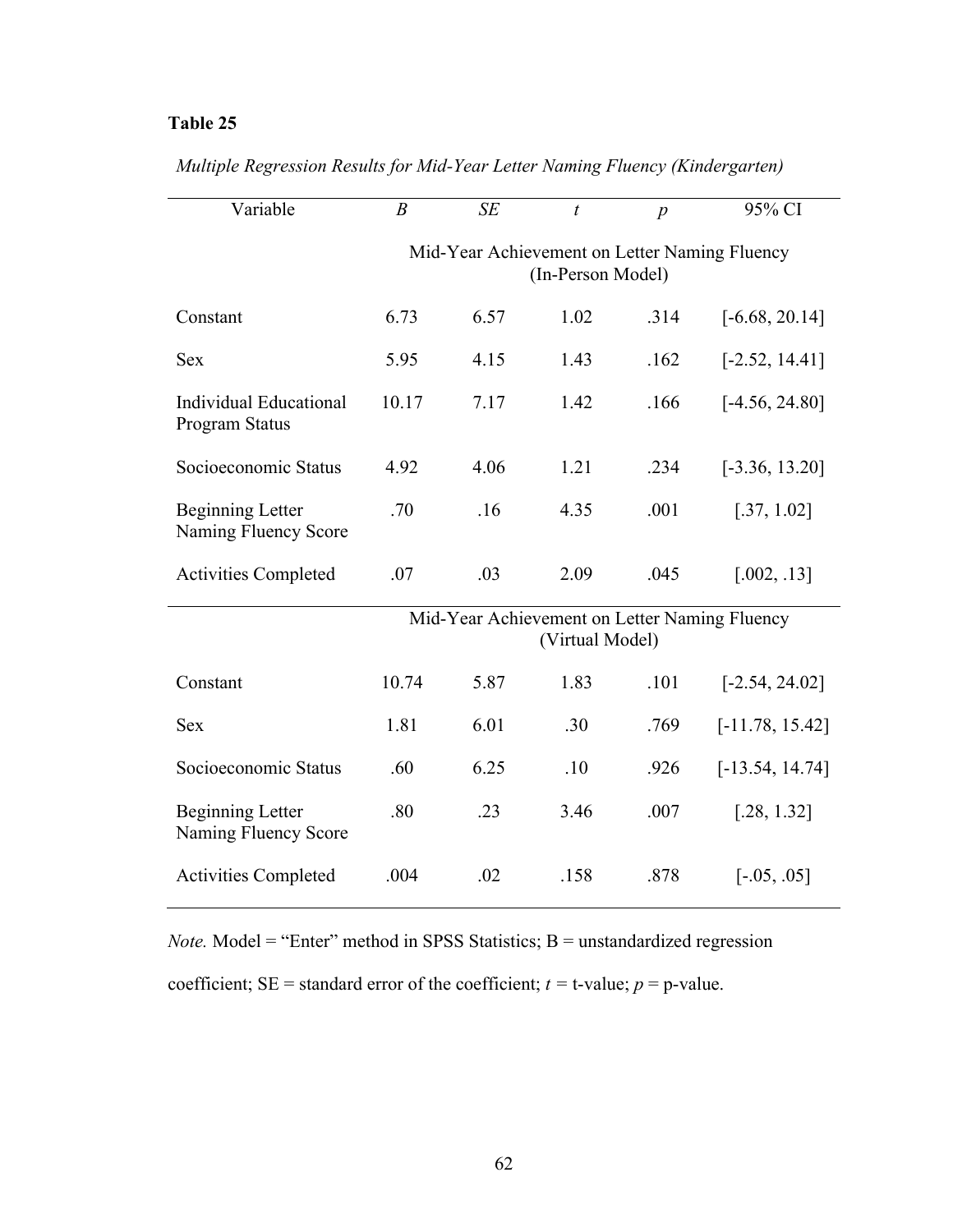| Variable                                           | $\boldsymbol{B}$                                                     | SE    | t               | $\overline{p}$ | 95% CI                                          |
|----------------------------------------------------|----------------------------------------------------------------------|-------|-----------------|----------------|-------------------------------------------------|
|                                                    | Mid-Year Achievement on Reading Composite Score<br>(In-Person Model) |       |                 |                |                                                 |
| Constant                                           | 50.74                                                                | 17.85 | 2.84            | .008           | [14.34, 87.14]                                  |
| <b>Sex</b>                                         | 22.34                                                                | 11.24 | 1.99            | .056           | $[-.59, 45, 27]$                                |
| Individual Educational<br><b>Program Status</b>    | $-7.56$                                                              | 19.52 | $-.39$          | .701           | [47.39, 32.26]                                  |
| Socioeconomic Status                               | 3.04                                                                 | 11.17 | .27             | .787           | [119.74, 25.82]                                 |
| <b>Beginning Reading</b><br><b>Composite Score</b> | 1.21                                                                 | .20   | 6.01            | < .001         | [.80, 1.62]                                     |
| <b>Activities Completed</b>                        | 0.20                                                                 | .09   | 2.29            | .029           | [.02, .37]                                      |
|                                                    |                                                                      |       | (Virtual Model) |                | Mid-Year Achievement on Reading Composite Score |
| Constant                                           | 49.68                                                                | 20.04 | 2.48            | .035           | [4.34, 95.02]                                   |
| <b>Sex</b>                                         | $-9.61$                                                              | 20.77 | $-.46$          | .655           | $[-56.59, 37.38]$                               |
| Socioeconomic Status                               | $-7.74$                                                              | 22.50 | $-.34$          | .739           | [58.64, 43.15]                                  |
| <b>Beginning Reading</b><br>Composite Score        | 1.20                                                                 | .49   | 2.43            | .038           | [.084, 2.31]                                    |
| <b>Activities Completed</b>                        | 0.11                                                                 | .09   | 1.25            | .242           | $[-.09, .30]$                                   |

#### *Multiple Regression Results for Mid-Year Reading Composite (Kindergarten)*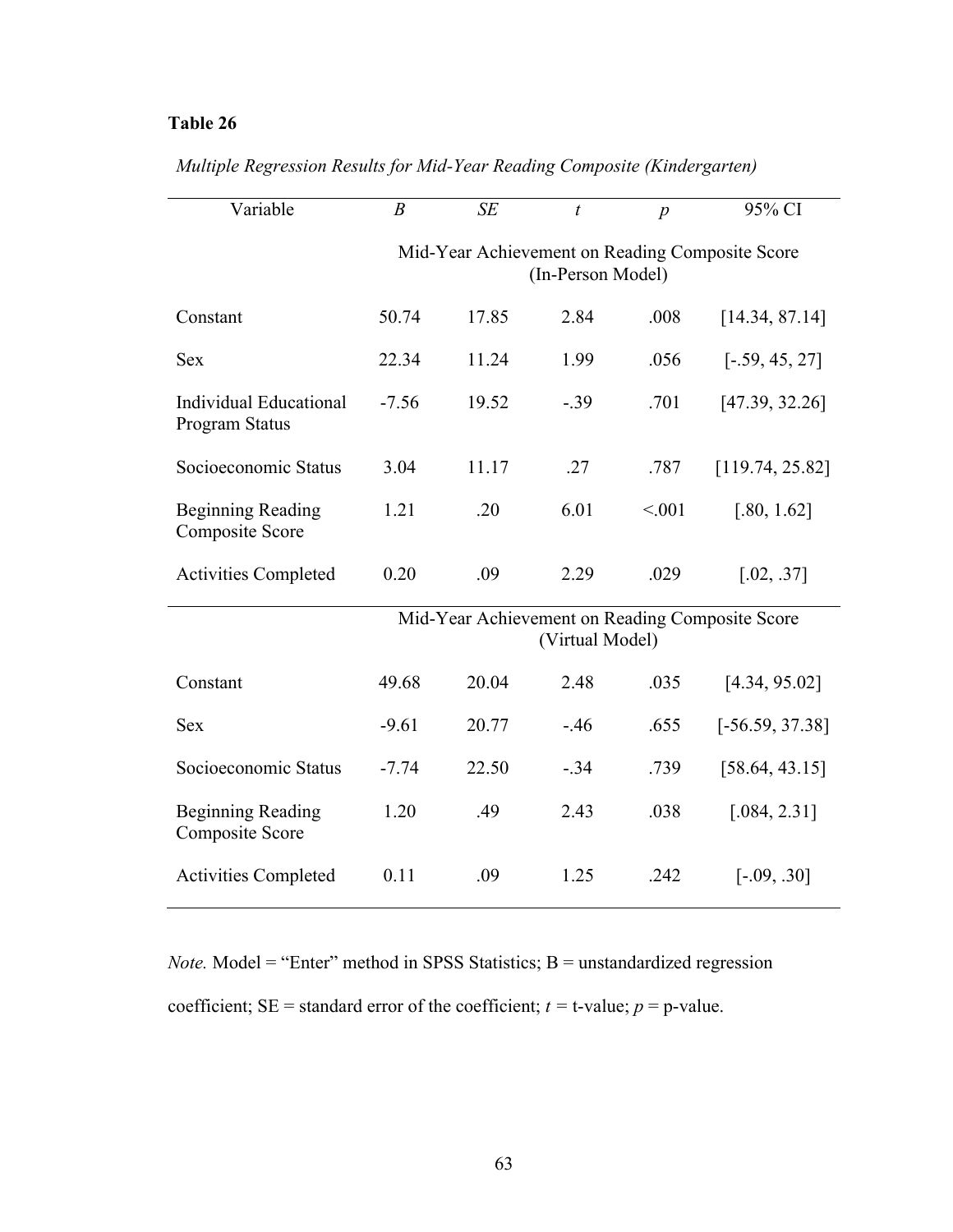Although the beginning-of-the-year assessment set in kindergarten did not include a measure of letter-sound fluency, Nonsense Word Fluency - Correct Letter Sounds did measure this construct at the mid-year benchmark administration. For this regression model, sex, Individual Educational Program status, socioeconomic status, and letter naming fluency scores from the beginning of the year explained the outcomes on the midyear Correct Letter Sounds score at a moderate level (*∆R2* = .734) for in-person learners. Total activities completed significantly impacted this model for this cohort, as shown in Table 27.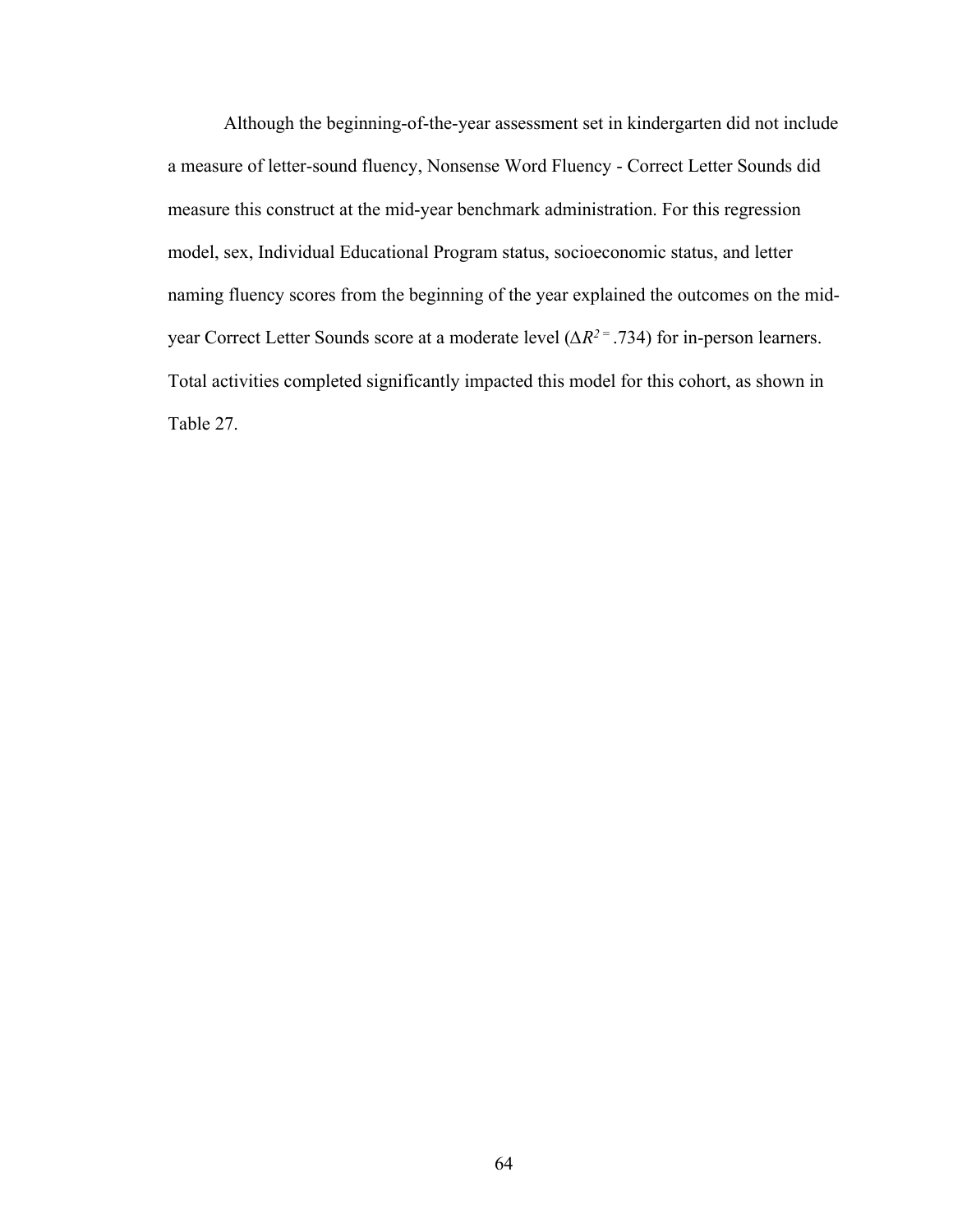# *Multiple Regression Results for Nonsense Word Fluency – Correct Letter Sounds*

| (Kindergarten) |  |  |  |
|----------------|--|--|--|
|----------------|--|--|--|

| Variable                                           | $\boldsymbol{B}$                                                                           | SE   | $\boldsymbol{t}$                      | $\boldsymbol{p}$ | 95% CI                                                  |  |  |
|----------------------------------------------------|--------------------------------------------------------------------------------------------|------|---------------------------------------|------------------|---------------------------------------------------------|--|--|
|                                                    | Mid-year achievement on Nonsense Word Fluency - Correct<br>Letter Sounds (In-Person Model) |      |                                       |                  |                                                         |  |  |
| Constant                                           | 0.05                                                                                       | 3.79 | 0.01                                  | .989             | $[-7.68, 7.78]$                                         |  |  |
| <b>Sex</b>                                         | 8.83                                                                                       | 2.39 | 3.69                                  | < 0.01           | [3.95, 13.71]                                           |  |  |
| Individual<br>Educational<br>Program Status        | $-2.12$                                                                                    | 4.13 | $-0.51$                               | .612             | $[-10.55, 6.32]$                                        |  |  |
| Socioeconomic<br><b>Status</b>                     | $-0.36$                                                                                    | 2.34 | $-0.15$                               | .879             | $[-5.13, 4.41]$                                         |  |  |
| <b>Beginning Letter</b><br>Naming Fluency<br>Score | 0.67                                                                                       | 0.09 | 7.23                                  | < 0.01           | [0.48, 0.85]                                            |  |  |
| Activities<br>Completed                            | 0.43                                                                                       | 0.02 | 2.32                                  | .027             | [0.01, 0.08]                                            |  |  |
|                                                    |                                                                                            |      |                                       |                  | Mid-Year Achievement on Nonsense Word Fluency – Correct |  |  |
| Constant                                           | 8.18                                                                                       | 7.67 | Letter Sounds (Virtual Model)<br>1.07 | .314             | $[-9.17, 25.53]$                                        |  |  |
| <b>Sex</b>                                         | $-3.79$                                                                                    | 7.85 | $-0.48$                               | .641             | $[-21.56, 13.98]$                                       |  |  |
| Socioeconomic<br><b>Status</b>                     | $-0.46$                                                                                    | 8.16 | $-0.06$                               | .957             | $[-18.93, 18.01]$                                       |  |  |
| <b>Beginning Letter</b><br>Naming Fluency<br>Score | 0.34                                                                                       | 0.30 | 1.12                                  | .290             | $[-0.34, 1.02)$                                         |  |  |
| Activities<br>Completed                            | 0.04                                                                                       | 0.03 | 1.47                                  | .176             | $[-0.02, 0.11]$                                         |  |  |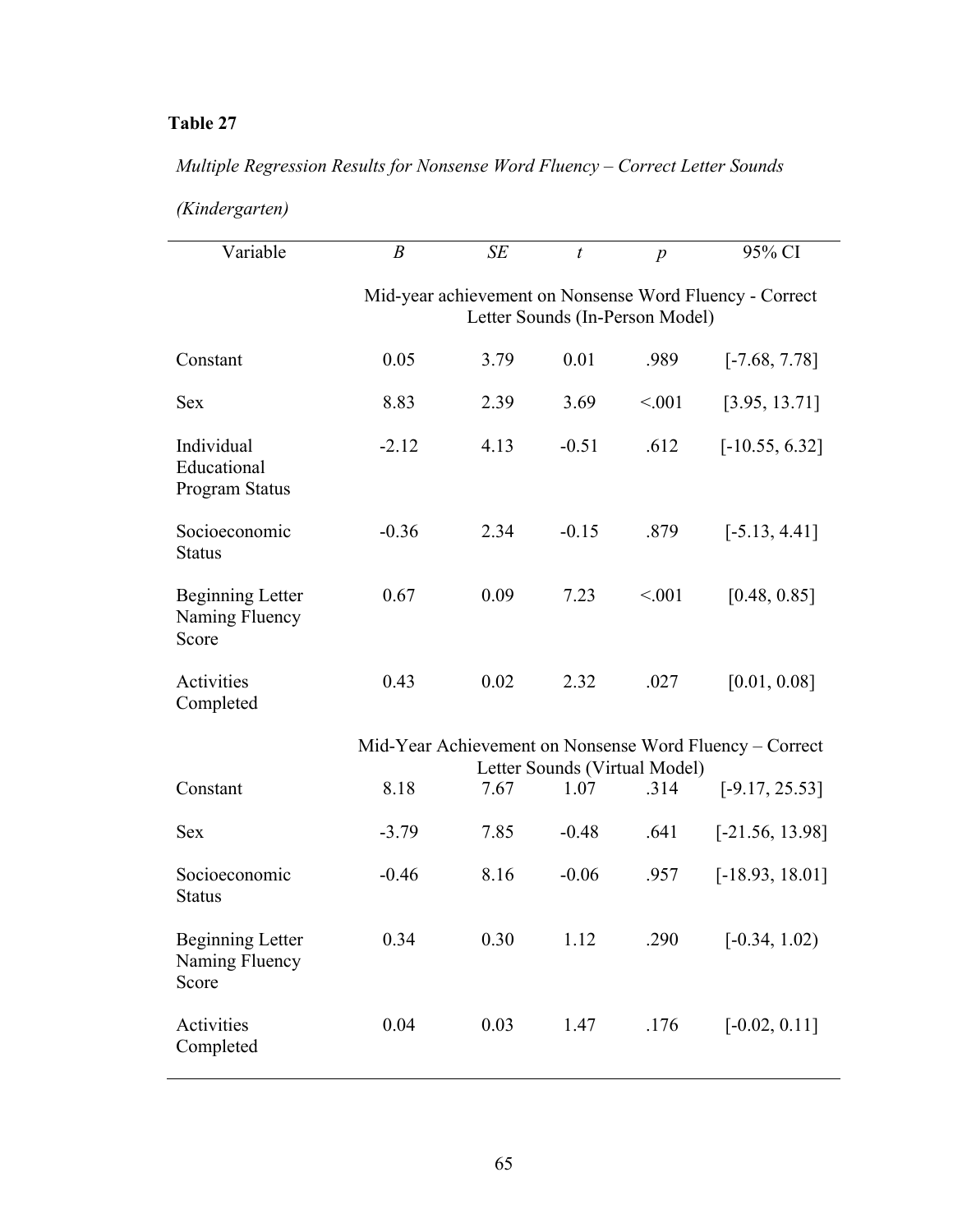The results of the multiple regression analyses for the first-grade cohort are displayed in Table 28 through Table 32. At this level, beginning scores on both Nonsense Word Fluency - Correct Letter Sounds (Tables 28 and 29) and Nonsense Word Fluency - Whole Words Read (Tables 30 and 31) contributed to the model at significant levels. The Activities Completed variable for Nonsense Word Fluency, Whole Words Read was not statistically significant. Table 32 displays the scores for middle of the year for the overall battery (Reading Composite), which were significantly explained by beginning of the year scores for the same measure for both in-person and virtual learners. Activities completed did not significantly impact the model.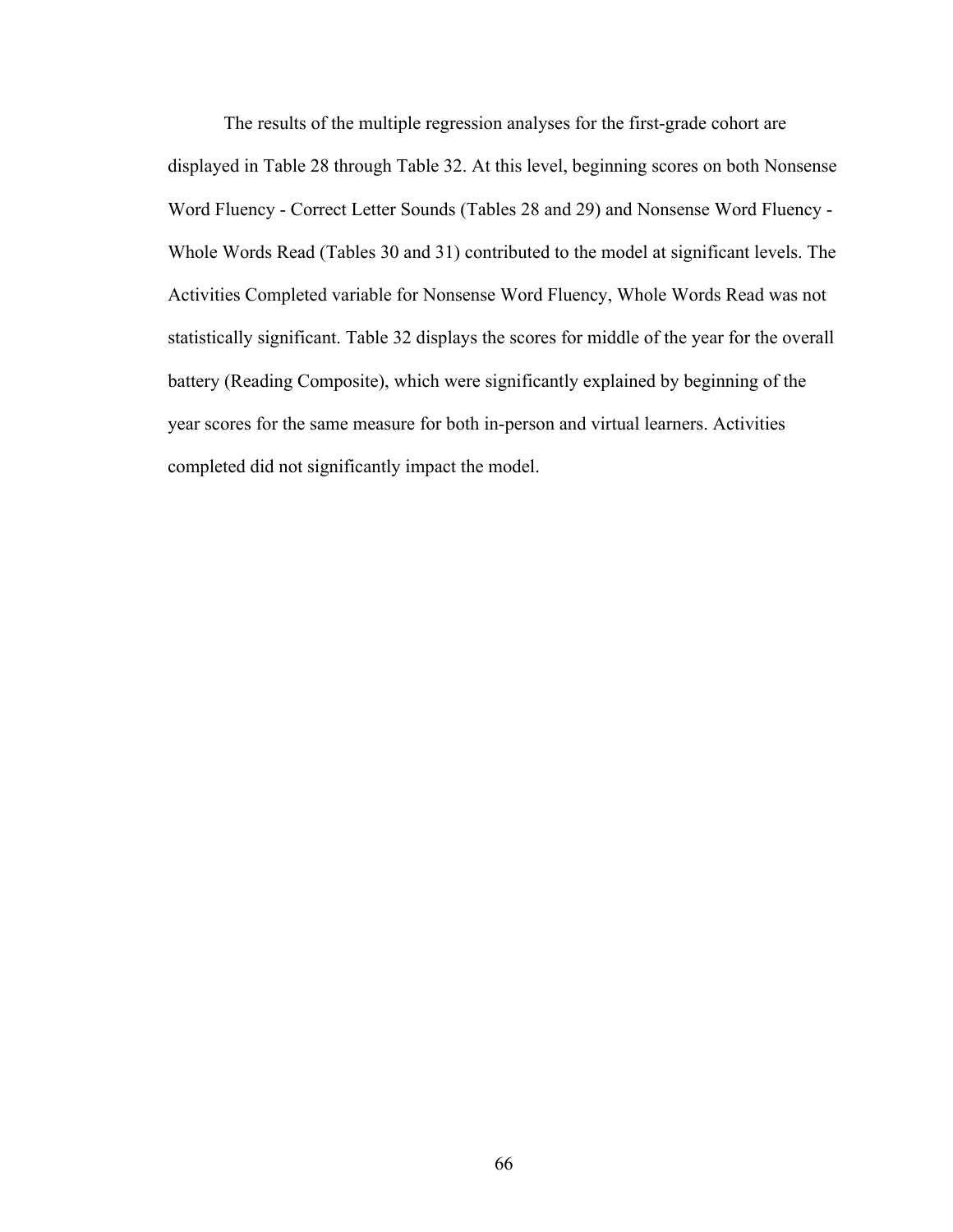### *Multiple Regression Results for Nonsense Word Fluency – Correct Letter Sounds*

| (First Grade) |
|---------------|

| Variable                                                                  | $\boldsymbol{B}$                                                                           | SE    | $\boldsymbol{t}$ | $\boldsymbol{p}$ | 95% CI            |  |  |  |
|---------------------------------------------------------------------------|--------------------------------------------------------------------------------------------|-------|------------------|------------------|-------------------|--|--|--|
|                                                                           | Mid-year achievement on Nonsense Word Fluency - Correct<br>Letter Sounds (In-Person Model) |       |                  |                  |                   |  |  |  |
| Constant                                                                  | 11.65                                                                                      | 11.19 | 1.04             | .309             | $[-11.55, 34.84]$ |  |  |  |
| <b>Sex</b>                                                                | 3.98                                                                                       | 6.13  | 0.65             | .523             | $[-8.73, 16.68]$  |  |  |  |
| Individual<br>Educational<br>Program Status                               | 7.04                                                                                       | 11.94 | 0.59             | .562             | $[-17.73, 31.81]$ |  |  |  |
| Socioeconomic<br><b>Status</b>                                            | 3.61                                                                                       | 6.23  | 0.58             | .568             | $[-9.31, 16.54]$  |  |  |  |
| Beginning<br>Nonsense Word<br>Fluency - Correct<br>Letter Sounds<br>Score | 1.24                                                                                       | 0.24  | 5.28             | .001             | [.75, 1.73]       |  |  |  |
| Activities<br>Completed                                                   | 0.03                                                                                       | 0.04  | 0.80             | .433             | $[-.05, .12]$     |  |  |  |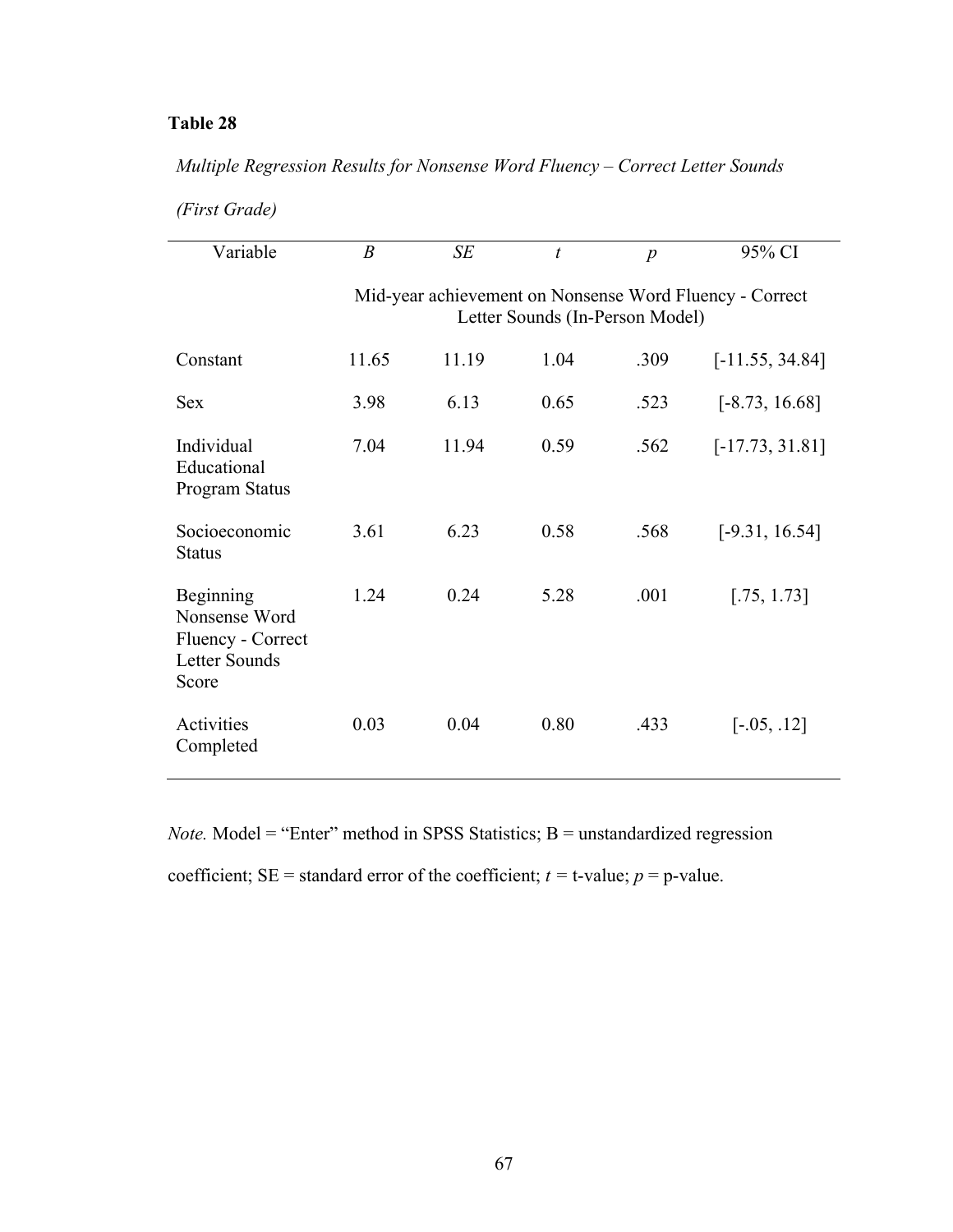*Multiple Regression Results for Nonsense Word Fluency – Correct Letter Sounds* 

|  | (First Grade) |
|--|---------------|
|--|---------------|

| Variable                                                                  | $\boldsymbol{B}$                                                                         | SE   | t       | $\boldsymbol{p}$ | 95% CI           |  |  |
|---------------------------------------------------------------------------|------------------------------------------------------------------------------------------|------|---------|------------------|------------------|--|--|
|                                                                           | Mid-Year Achievement on Nonsense Word Fluency - Correct<br>Letter Sounds (Virtual Model) |      |         |                  |                  |  |  |
| Constant                                                                  | 38.71                                                                                    | 8.24 | 4.70    | < 0.01           | [20.90, 56.52]   |  |  |
| <b>Sex</b>                                                                | $-11.10$                                                                                 | 6.32 | $-1.76$ | .103             | $[-24.75, 2.55]$ |  |  |
| Socioeconomic<br><b>Status</b>                                            | $-13.90$                                                                                 | 6.94 | $-2.00$ | .067             | $[-28.89, 1.10]$ |  |  |
| Beginning<br>Nonsense Word<br>Fluency - Correct<br>Letter Sounds<br>Score | 0.93                                                                                     | 0.14 | 6.68    | < 0.01           | $[-.03, .10]$    |  |  |
| Activities<br>Completed                                                   | 0.04                                                                                     | 0.03 | 1.23    | .242             | [.03, .10]       |  |  |

*Note.* Model = "Enter" method in SPSS Statistics; B = unstandardized regression

coefficient;  $SE =$  standard error of the coefficient;  $t =$  t-value;  $p =$  p-value.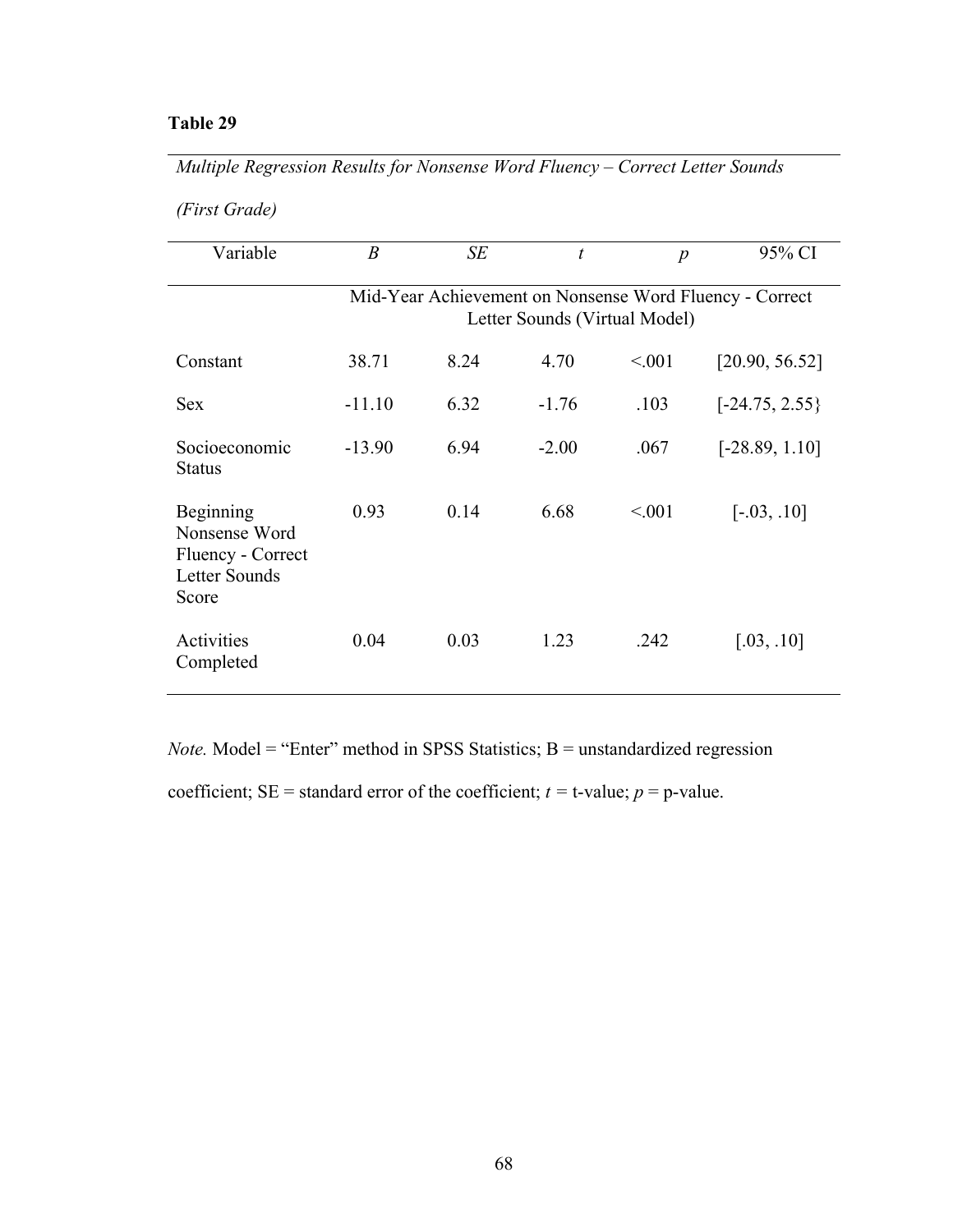*Multiple Regression Results for Nonsense Word Fluency –Whole Words Read*

|  | (First Grade) |
|--|---------------|
|  |               |

| Variable                                                            | $\boldsymbol{B}$                                                                     | SE    | $\boldsymbol{t}$ | $\boldsymbol{p}$ | 95% CI           |  |  |  |  |
|---------------------------------------------------------------------|--------------------------------------------------------------------------------------|-------|------------------|------------------|------------------|--|--|--|--|
|                                                                     | Mid-Year Achievement on Nonsense Word Fluency: Whole<br>Words Read (In-Person Model) |       |                  |                  |                  |  |  |  |  |
| Constant                                                            | $-2.11$                                                                              | 5.30  | $-.40$           | .695             | $[-13.10, 8.89]$ |  |  |  |  |
| <b>Sex</b>                                                          | 2.16                                                                                 | 23.00 | .73              | .475             | $[-4.02, 8.34]$  |  |  |  |  |
| Individual<br>Educational<br>Program Status                         | $-5.28$                                                                              | 5.77  | $-.92$           | .370             | $[-17.25, 6.69]$ |  |  |  |  |
| Socioeconomic<br><b>Status</b>                                      | 1.13                                                                                 | 3.14  | .36              | .723             | $[-.003, .09]$   |  |  |  |  |
| Beginning<br>Nonsense Word<br>Fluency, Whole<br>Words Read<br>Score | 1.73                                                                                 | .42   | 4.09             | .001             | [.85, 2.61]      |  |  |  |  |
| Activities<br>Completed                                             | 0.04                                                                                 | 0.02  | 1.95             | .065             | $[-.003, .09]$   |  |  |  |  |

*Note.* Model = "Enter" method in SPSS Statistics; B = unstandardized regression

coefficient;  $SE =$  standard error of the coefficient;  $t =$  t-value;  $p =$  p-value.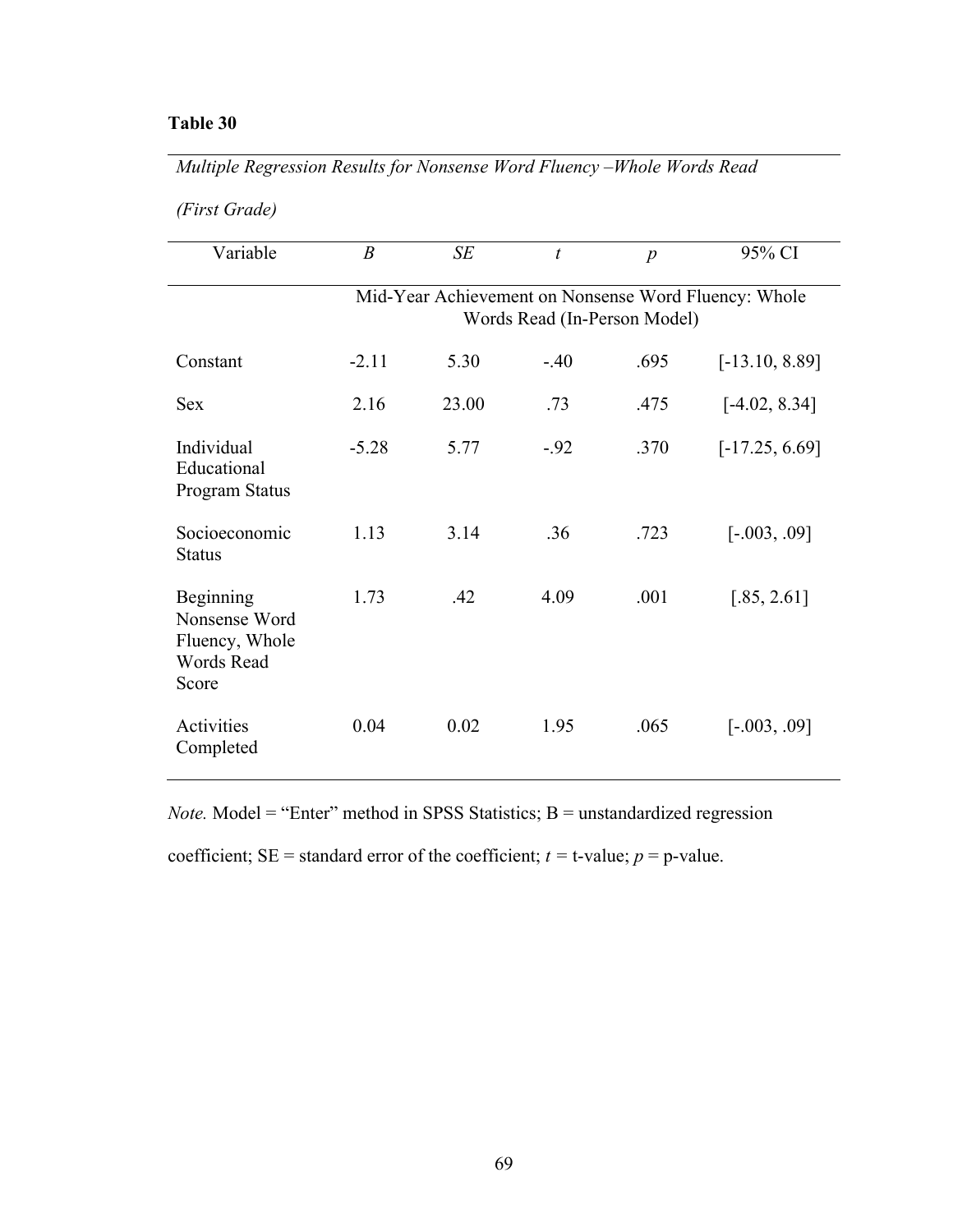*Multiple Regression Results for Nonsense Word Fluency –Whole Words Read*

| (First Grade) |  |  |  |  |
|---------------|--|--|--|--|
|---------------|--|--|--|--|

| Variable                                                                   | $\boldsymbol{B}$ | SE   | $\mathfrak{t}$             | $\boldsymbol{p}$ | 95% CI                                               |
|----------------------------------------------------------------------------|------------------|------|----------------------------|------------------|------------------------------------------------------|
|                                                                            |                  |      |                            |                  |                                                      |
|                                                                            |                  |      |                            |                  | Mid-Year Achievement on Nonsense Word Fluency: Whole |
|                                                                            |                  |      | Words Read (Virtual Model) |                  |                                                      |
| Constant                                                                   | 16.94            | 5.20 | 3.26                       | .006             | [5.72, 28.20]                                        |
| <b>Sex</b>                                                                 | $-4.18$          | 4.06 | $-1.03$                    | .321             | $[-12.95, 4.58]$                                     |
| Socioeconomic<br><b>Status</b>                                             | $-11.08$         | 4.61 | $-2.40$                    | .032             | $[-21.04, -1.11]$                                    |
| Beginning<br>Nonsense Word<br>Fluency, Whole<br><b>Words Read</b><br>Score | 1.16             | .27  | 4.26                       | < 0.001          | [.57, 1.74]                                          |
| Activities<br>Completed                                                    | 0.01             | 0.02 | 0.77                       | .456             | $[-.03, .06]$                                        |

*Note.* Model = "Enter" method in SPSS Statistics; B = unstandardized regression

coefficient;  $SE =$  standard error of the coefficient;  $t =$  t-value;  $p =$  p-value.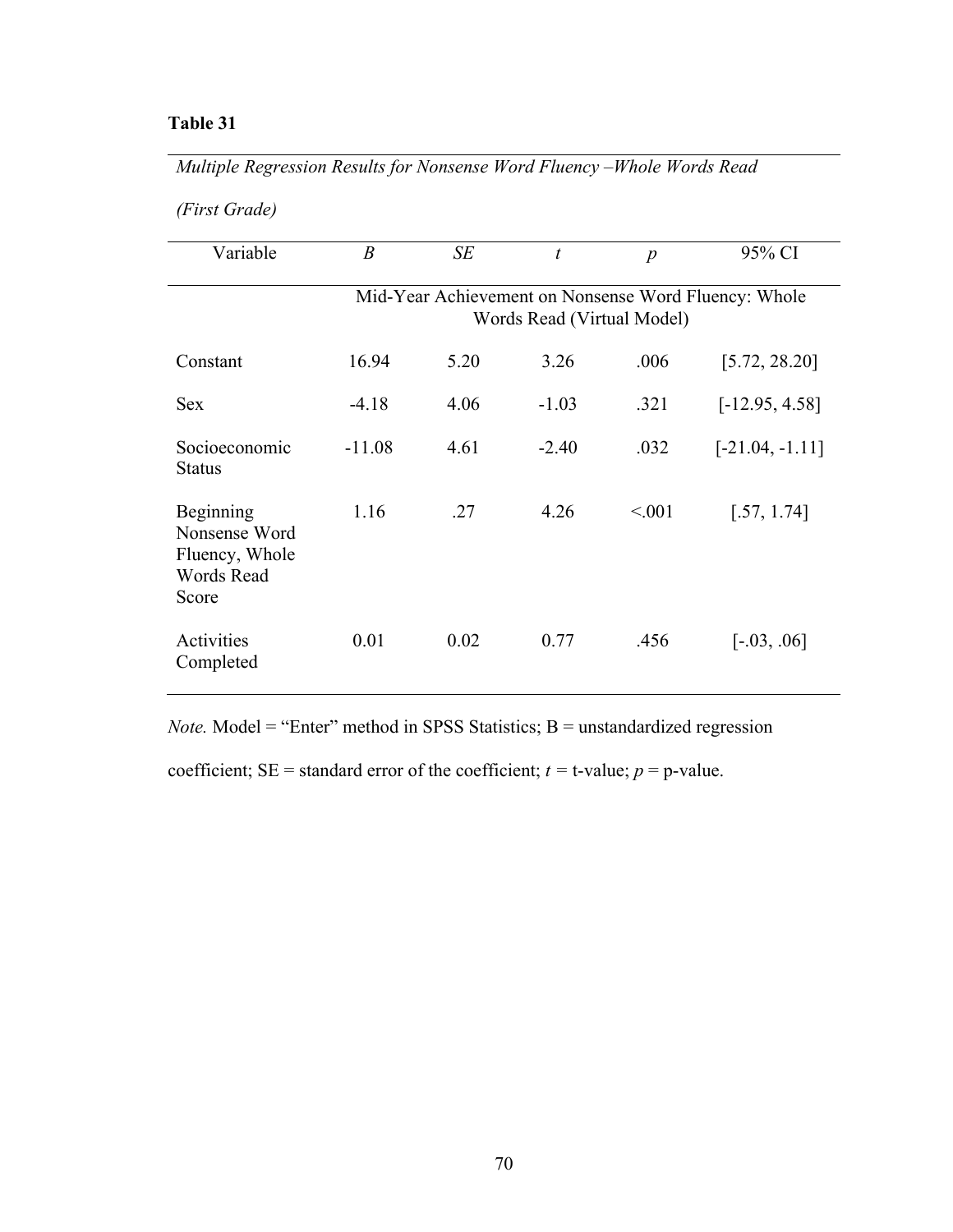| Variable                                                  | $\boldsymbol{B}$ | SE    | $\boldsymbol{t}$  | $\overline{p}$ | 95% CI                                          |
|-----------------------------------------------------------|------------------|-------|-------------------|----------------|-------------------------------------------------|
|                                                           |                  |       | (In-Person Model) |                | Mid-Year Achievement on Reading Composite Score |
| Constant                                                  | $-26.13$         | 48.07 | $-.54$            | .592           | $[-125.82, 73.56]$                              |
| <b>Sex</b>                                                | $-8.78$          | 21.26 | $-.39$            | .704           | $[-52.26, 35.91]$                               |
| Individual<br><b>Educational Program</b><br><b>Status</b> | 30.69            | 44.89 | .68               | .501           | [62.40, 123.78]                                 |
| Socioeconomic<br><b>Status</b>                            | 8.66             | 23.51 | .37               | .716           | $[-40.10, 57.41]$                               |
| <b>Beginning Reading</b><br><b>Composite Score</b>        | 1.60             | .33   | 4.84              | < 0.01         | [.91, 2.28]                                     |
| <b>Activities Completed</b>                               | $-0.05$          | 0.15  | $-0.34$           | .739           | $[-.35, .25]$                                   |
|                                                           |                  |       | (Virtual Model)   |                | Mid-year achievement on Reading Composite Score |
| Constant                                                  | 13.76            | 35.92 | .38               | .708           | $[-63.84, 91.37]$                               |
| <b>Sex</b>                                                | $-42.72$         | 24.22 | $-1.76$           | .101           | $[-95.03, 9.60]$                                |
| Socioeconomic<br><b>Status</b>                            | $-24.72$         | 26.79 | $-0.92$           | .373           | $[-82.59, 33.15]$                               |
| <b>Beginning Reading</b><br><b>Composite Score</b>        | 1.72             | .26   | 6.53              | < 0.01         | [1.15, 2.29]                                    |
| <b>Activities Completed</b>                               | 0.10             | 0.12  | 0.85              | .410           | $[-.15, .35]$                                   |

*Multiple Regression Results for Mid-Year Reading Composite Scores (First Grade)*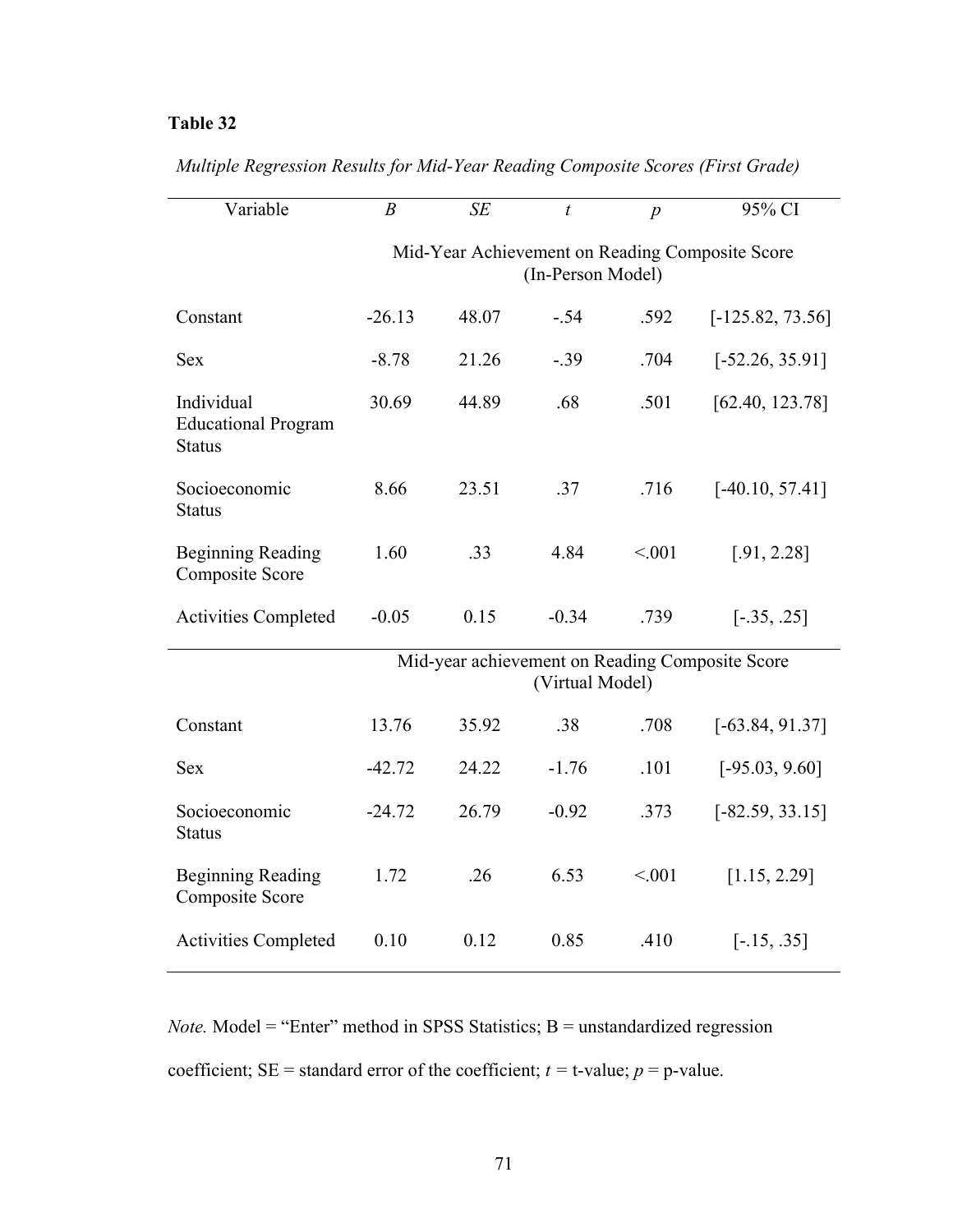#### **CHAPTER 5: SUMMARY**

While phonological awareness and working memory have been studied in other contexts, this study sought to examine the correlation of an online intervention directly focused on these skills with foundational reading achievement scores. As a wide range of applications are being deployed to support learning during the COVID-19 crisis (Crompton et al., 2021), it is critical to examine the effectiveness of such platforms. This chapter provides a summary of the study's findings as related to the research questions, as well as a discussion of implications for the current and future educational context, limitations, and recommendations for further research.

#### **Summary and Discussion**

The purpose of this study was to determine if completing activities in an online application specifically targeting phonological awareness and working memory would impact the foundational reading scores of kindergartners and first graders after nine weeks of participation. Further, the study examined the relationship of the number of activities completed with outcome scores for students learning both at school and remotely at home. Results revealed specific relationships for treatment groups.

This quasi-experimental study included 175 participants in kindergarten and first grade at one elementary school in Upstate New York. Of the 175 participants, 92 were enrolled in the kindergarten program, while 83 were enrolled in first grade. Of the 92 kindergartners, 14 participated in the school's virtual academy, while 18 of the 83 first graders were enrolled in this model. Progress was measured at the beginning of the year and at the middle of the year (following treatment) with the Acadience Reading measures. All recommended measures are reported to yield adequate reliability and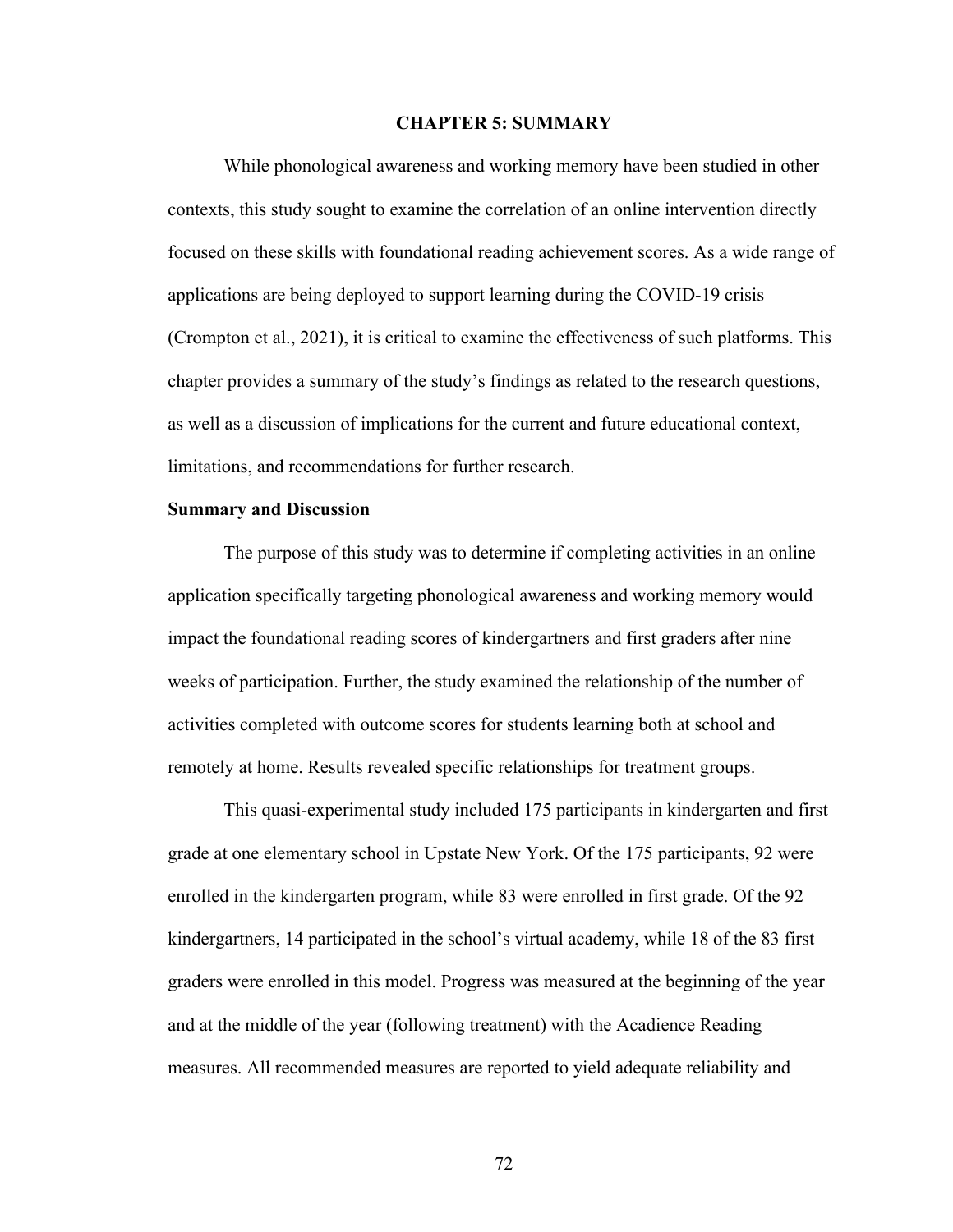validity, except for Phoneme Segmentation Fluency. As such, this measure was not analyzed separately, although this score is included in the overall Reading Composite Score at the middle of the year for kindergartners, as well as at the beginning of the year in first grade.

Multiple, independent t-tests were applied to compare the mean growth exhibited by students in the control and treatments groups to address the first research question. While higher mean growth was exhibited by kindergarten students in the treatment group for Letter Naming Fluency and first-grade students in the treatment group for Nonsense Word Fluency - Correct Letter Sounds, gains did not reach a significant level. It was intended for those in the treatment group to have a similar level of interaction with the platform, as the direction at the onset was for students to be logged in and working in the application for 15 minutes, four days per week. Upon analysis of the output data provided by Sound Reading, however, it was revealed that this objective was not consistently met. Implementing a new intervention in the uncertain and changing parameters of the 2019- 2020 school year resulted in a wide variation in the time on-task for individual students. The range of completed activities across conditions was 20 to 560. Many factors impacted this scenario, including a shortage of staff members, technology and connectivity issues, and irregular student attendance.

The second research question, then, is useful when analyzing the results of the intervention. This question focused on the treatment groups, both in-person and virtual, at both grade levels. Multiple regression analysis was applied to determine the impact of the number of activities completed in relation to outcomes. Variables loaded into the model included sex, Individual Educational Program status, socioeconomic status, beginning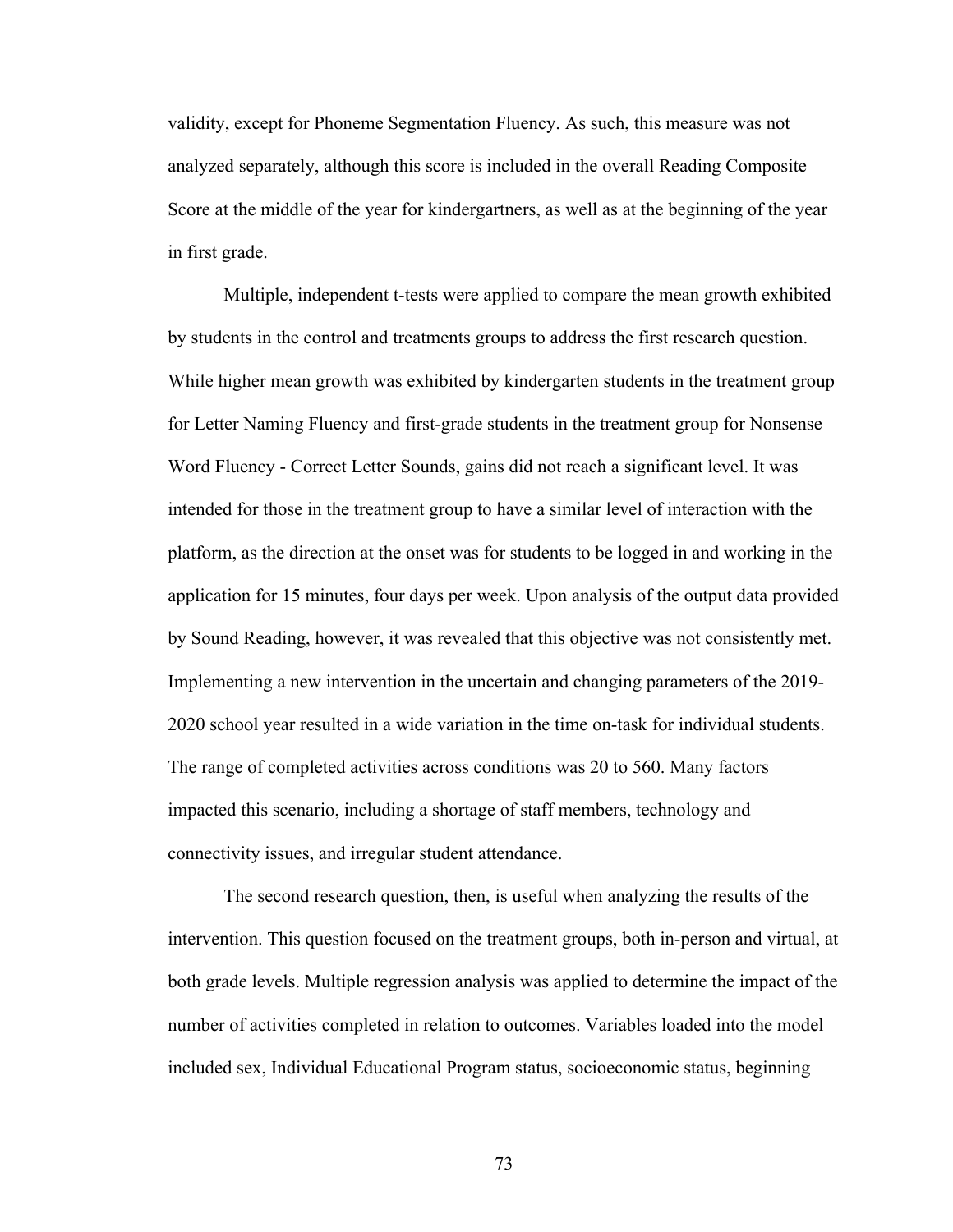scores (where applicable), and the number of activities completed. These factors explained each model at a significant model with the adjusted  $R^2$  scores spanning from .38 to .78. In addition, the in-person treatment group was analyzed separately from the virtual learning group. As the presentation of instruction outside the intervention was much different for these discreet groups, they were not analyzed together.

In kindergarten, activities completed positively and significantly correlated with higher scores on Letter Naming Fluency at the mid-year benchmark for in-person learners  $(p = .045)$ , indicating that students with higher completion rates in the Sound Reading application had higher scores on the Letter Naming Fluency measure. While students come into kindergarten with a range of fluency levels in letter naming, the growth in this skill, along with letter sound fluency, between the fall and spring of a child's kindergarten year is a critical indicator of later reading efficiency (Clemens, 2017). Letter sound fluency is measured at the mid-year point of kindergarten with the Nonsense Word Fluency - Correct Letter Sound assessment. Activities completed significantly impacted this model ( $p = .027$ ) for the in-person group with the beginning Letter Naming Fluency score loaded as an independent variable. Overall, activities completed significantly impacted mid-year achievement on the Reading Composite Score in kindergarten for inperson learners ( $p = .029$ ). Significance was not attained by the smaller cohort of virtual learners.

In first grade, none of the models were significantly impacted by the number of activities completed. This result may have been influenced by the decision to begin all first graders in the Hop, Skip, & Jump program due to perceived and documented gaps in phonemic awareness unique to this cohort. While the Acadience Reading measures are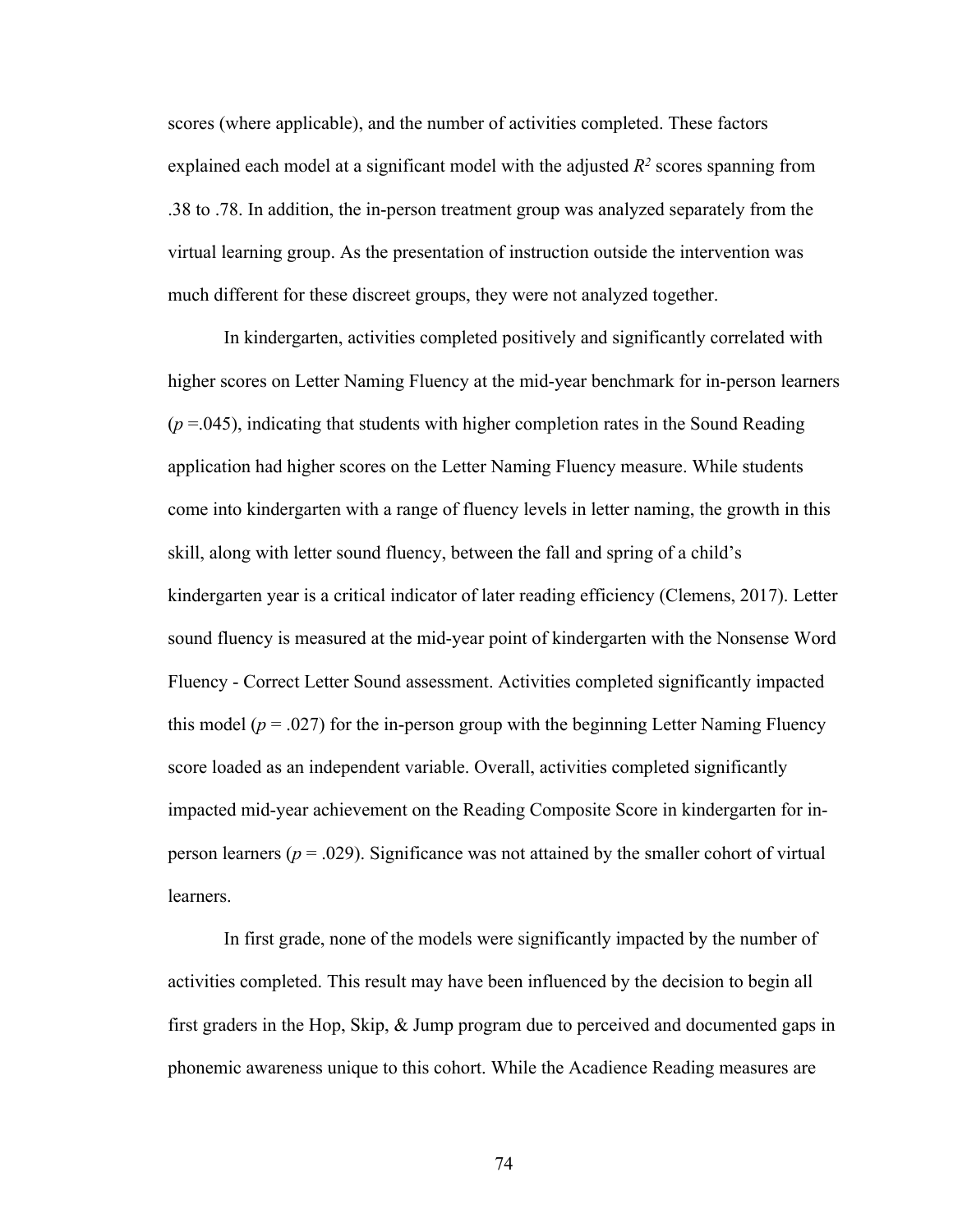more heavily weighted in the application of phonemic awareness and phonics at the firstgrade level, the activities in Hop, Skip, & Jump focus on skills measured more directly by the kindergarten Acadience measures. Although this decision seemed sound with the evidence the teachers had on the students in front of them, less effect may have been shown because of the distance between the skills practiced and the level of the assessment at this grade level.

#### **Conclusion**

This quantitative analysis of data provided by the treatment application, Sound Reading, and the scores on foundational reading measures, Acadience, revealed significant findings in the following areas:

- 1. The number of completed Sound Reading activities significantly added to the regression model to impact mid-year achievement on Letter Naming Fluency and Nonsense Word Fluency - Correct Letter Sounds for kindergarteners participating in the in-person learning model.
- 2. The number of completed Sound Reading activities significantly added to the regression model to impact mid-year achievement on Reading Composite scores for kindergartners learning in school.

#### **Implications for Education**

Theoretically, gaining better understanding of the effectiveness of online applications to support foundational reading skills has several implications for researchers. The use of technology will likely grow as a response to availability and environmental factors. This study provided evidence of significant gains from engagement in an online application for specific skills at the kindergarten level, including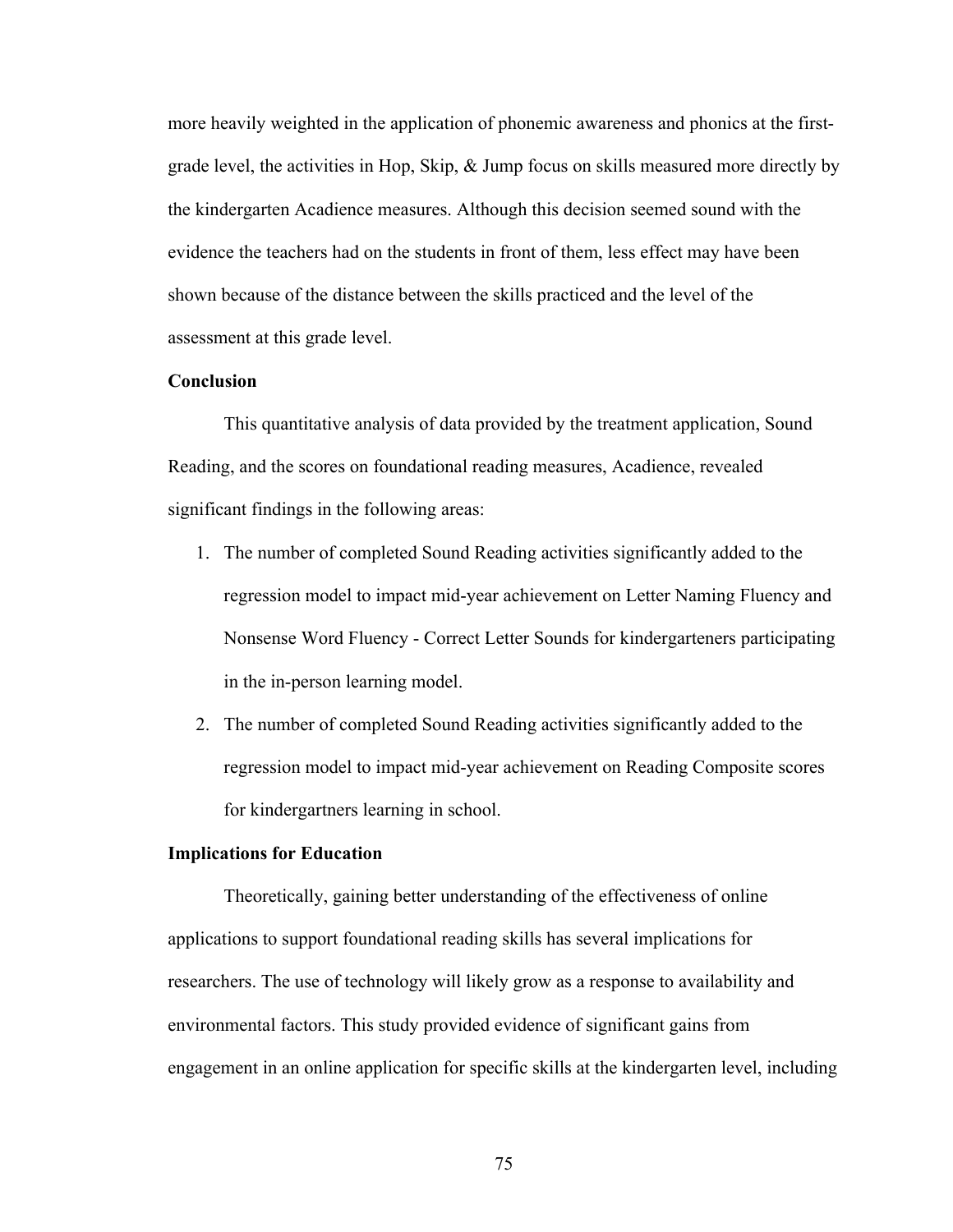an increase in letter naming fluency. Online interventions to impact rapid naming have also had positive findings with older groups of students, however, the research on students at this early level is limited. As technological advances increase the attractiveness of online formats, it is essential that researchers continue to evaluate the learning potentials of such mediums, especially for the emergent reading population.

Results of this study indicate that gains in foundational skills can be made if the online intervention is closely aligned to the target skills. This has practical implications for educators and parents. With a plethora of online technologies available, careful selection must be employed when choosing materials to address student learning. In this study, an increase of task completion positively correlated with scores in kindergarten in rapid letter identification and the production of letter sounds, as well as the overall composite score at the mid-year point. While the software is available at a cost, no additional staff were needed to provide this intervention to students. Utilizing online applications, then, could support efficiency in the remediation of specific skills.

#### **Limitations and Recommendations for Further Research**

Future research into online applications to increase foundational reading skills is warranted. A major limitation of this study was the lack of a randomized control group. Due to the pandemic, the treatment and control groups were based on a capricious variable for a research study on foundational reading skills – the number of students allowed to ride a given school bus at one time as per local and state requirements. This constraint necessitated the formation of two cohorts, which were used as the treatment and control group. As such, the groups were not randomized. Descriptive statistics revealed that there was a discrepancy in students with Individualized Educational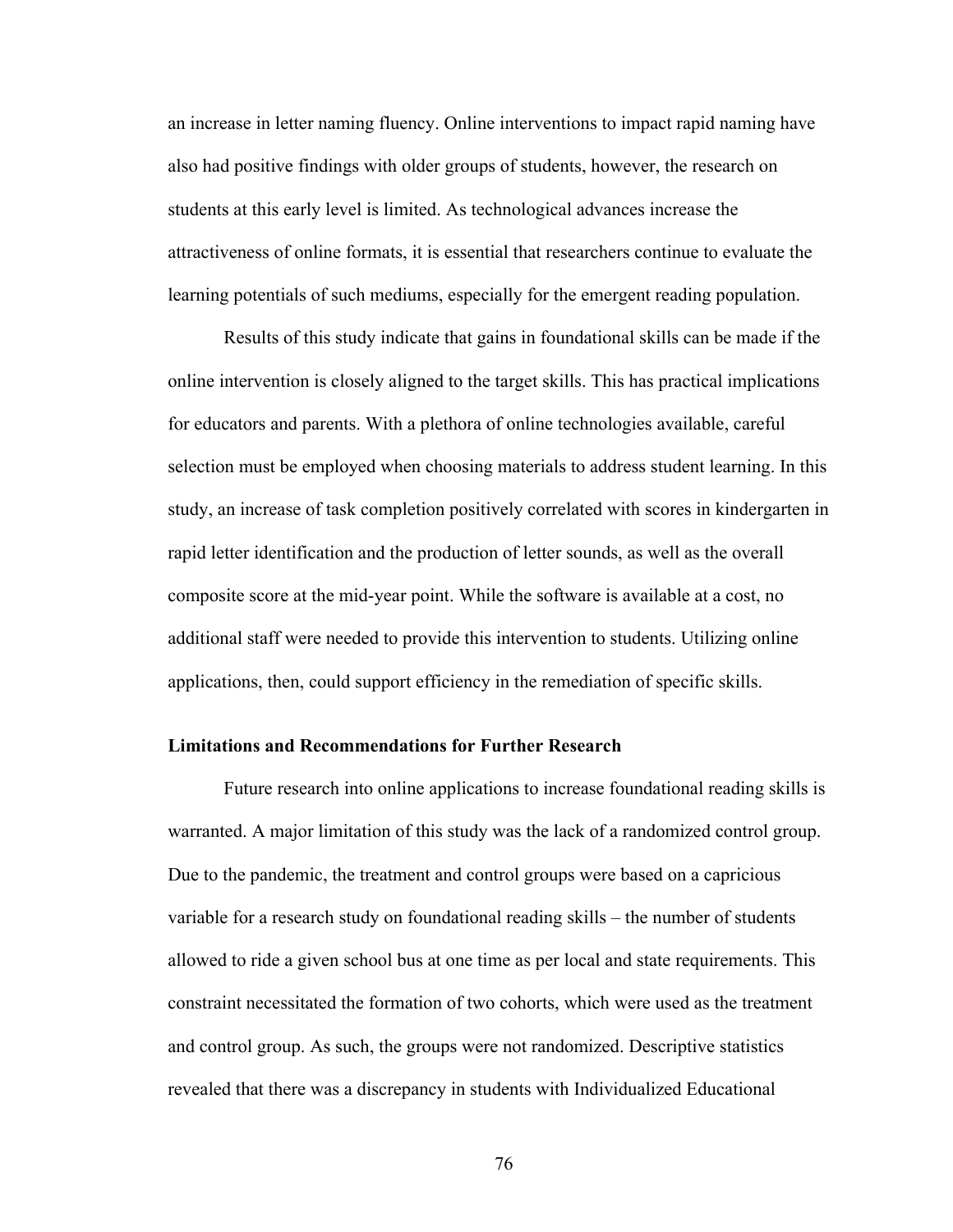Programs. In the kindergarten treatment group, 8.1% of the students had Individualized Educational Programs, while 19.5% of the control group had Individualized Educational Programs. In first grade, 7.1% of the treatment group and 10.8% of the control group had Individualized Educational Programs. This factor may have impacted the results, as students with disabilities may have benefitted from the intervention to a greater degree than students without documented disabilities. Further studies should carefully analyze impacts among such subgroups.

In addition, multiple regression was applied to analyze the activity completion levels of students with their outcome performances. Overall, however, activity completion levels were lower than expected. In kindergarten, only two students completed all 15 levels in Hop, Skip, & Jump. In first grade, only four students completed the Hop, Skip, & Jump program. According to Sound Reading Solutions, a block of 30 minutes is recommended for the program. This includes print-based activities. (Sound Reading Solutions, n.d.). This school already has a balanced reading program, including a phonemic awareness component. A boost in phonemic awareness and working memory practice during independent time, however, was desired. While gains in some areas were promising, greater gains may have been exhibited with more time devoted to the task.

Accurately identifying students who are at-risk early in their educational careers and determining the precise skills in which to remediate should be an area of great focus for researchers and practitioners. As children are starting to apply letter-sound associations to recode words, efficiency in these processes could have dramatic results for all readers, beginning at the earliest stages. While previous research analyzed the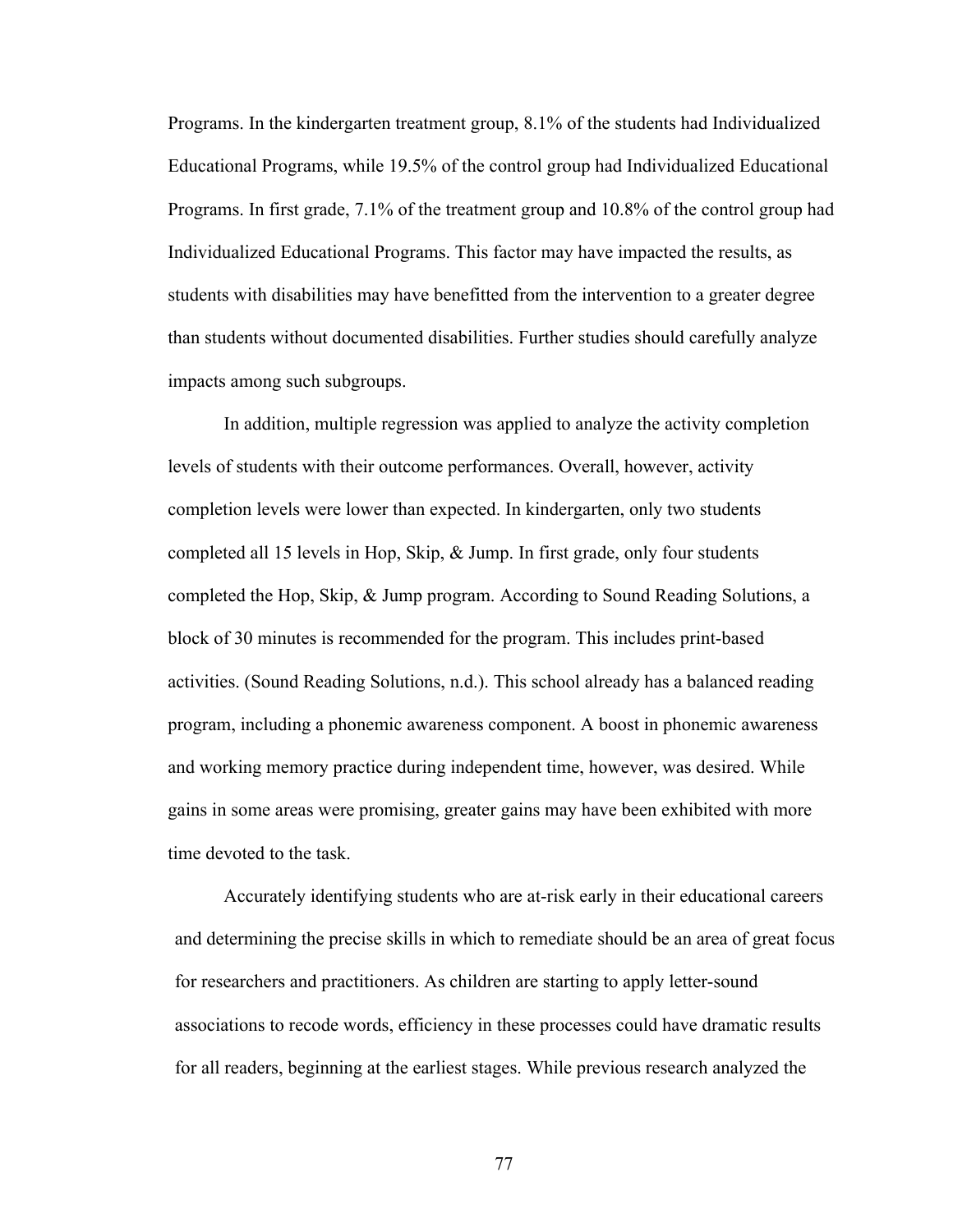impact of working memory interventions at later developmental stages (Dentz et al., 2017; Holmes et al., 2015; Loosli et al., 2012), this study addresses this skill before insurmountable gaps are formed. In addition, working memory and phonological awareness work together to support word reading (Knoop-van Campen et al., 2018), and both of these skills are targeted within the treatment. Finally, the provision of such skillbased practice through a software-based application increases the integrity of the exercises, as well as the efficiency of the intervention. These concerns are at the forefront of the minds of early educators, as they have grappled with providing highquality, effective interventions during the current pandemic crisis.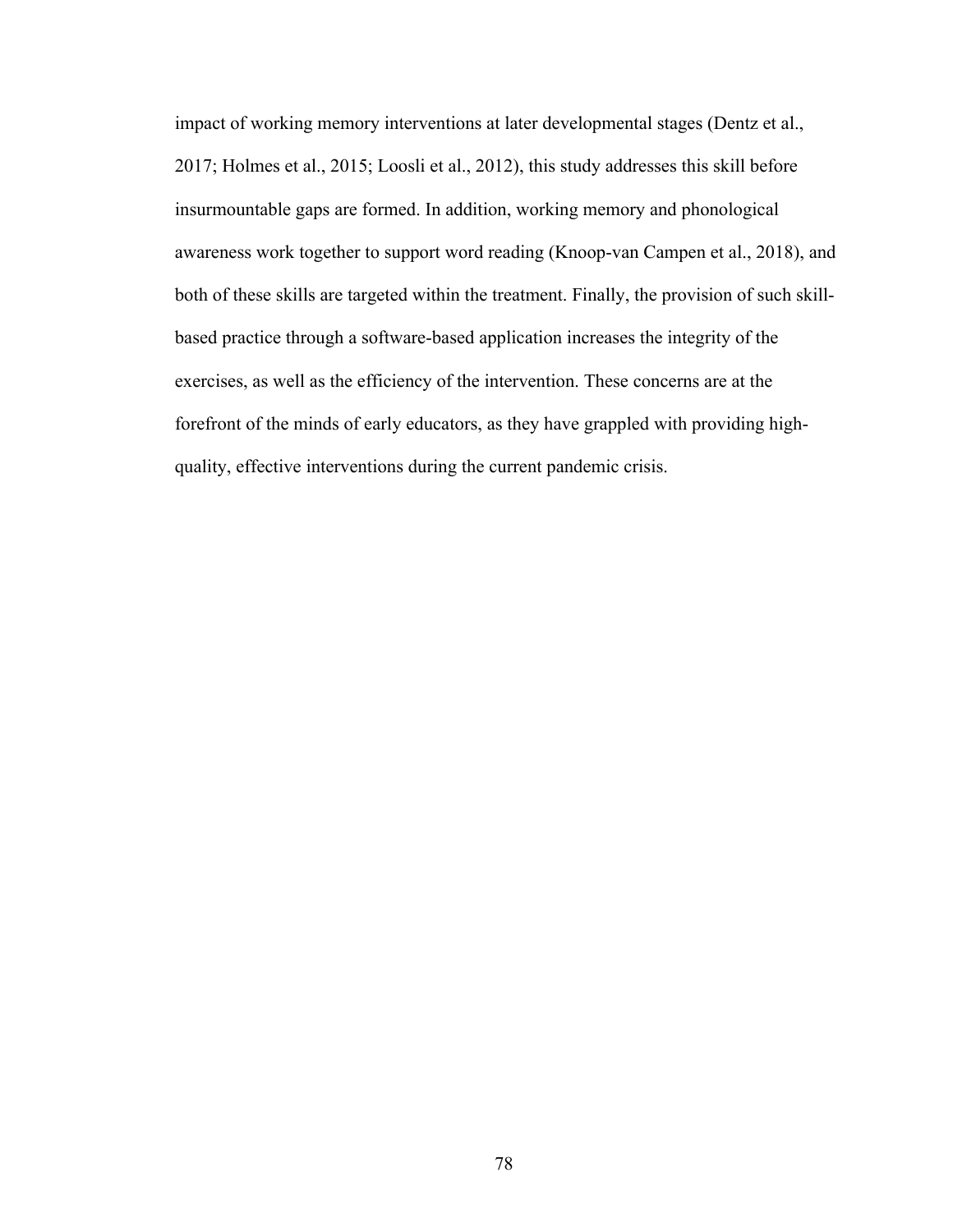#### **APPENDIX A: INSTITUTIONAL REVIEW BOARD APPROVAL**



Federal Wide Assurance: FWA00009066

Dec 17, 2020 10:34:22 AM EST

PI: Antoinette Halliday CO-PI: Clare Irwin Dept: Education Specialties

Re: Initial - IRB-FY2021-196 *STRENGTHENING PHONOLOGICAL PROCESSING AND WORKING MEMORY TO SUPPORT EARLY READING ACQUISITION*

Dear Antoinette Halliday:

The St John's University Institutional Review Board has rendered the decision below for *STRENGTHENING PHONOLOGICAL PROCESSING AND WORKING MEMORY TO SUPPORT EARLY READING ACQUISITION*.

Decision: Exempt

PLEASE NOTE: If you have collected any data prior to this approval date, the data must be discarded.

Selected Category: Category 4. Secondary research for which consent is not required: Secondary research uses of identifiable private information or identifiable biospecimens, if at least one of the following criteria is met:

(i) The identifiable private information or identifiable biospecimens are publicly available;

 (ii) Information, which may include information about biospecimens, is recorded by the investigator in such a manner that the identity of the human subjects cannot readily be ascertained directly or through identifiers linked to the subjects, the investigator does not contact the subjects, and the investigator will not re-identify subjects;

 (iii) The research involves only information collection and analysis involving the investigator's use of identifiable health information when that use is regulated under 45 CFR parts 160 and 164, subparts A and E, for the purposes of "health care operations" or "research" as those terms are defined at 45 CFR 164.501 or for "public health activities and purposes" as described under 45 CFR 164.512(b); or

 (iv) The research is conducted by, or on behalf of, a Federal department or agency using government-generated or government-collected information obtained for nonresearch activities, if the research generates identifiable private information that is or will be maintained on information technology that is subject to and in compliance with section 208(b) of the E-Government Act of 2002, 44 U.S.C. 3501 note, if all of the identifiable private information collected, used, or generated as part of the activity will be maintained in systems of records subject to the Privacy Act of 1974, 5 U.S.C. 552a, and, if applicable, the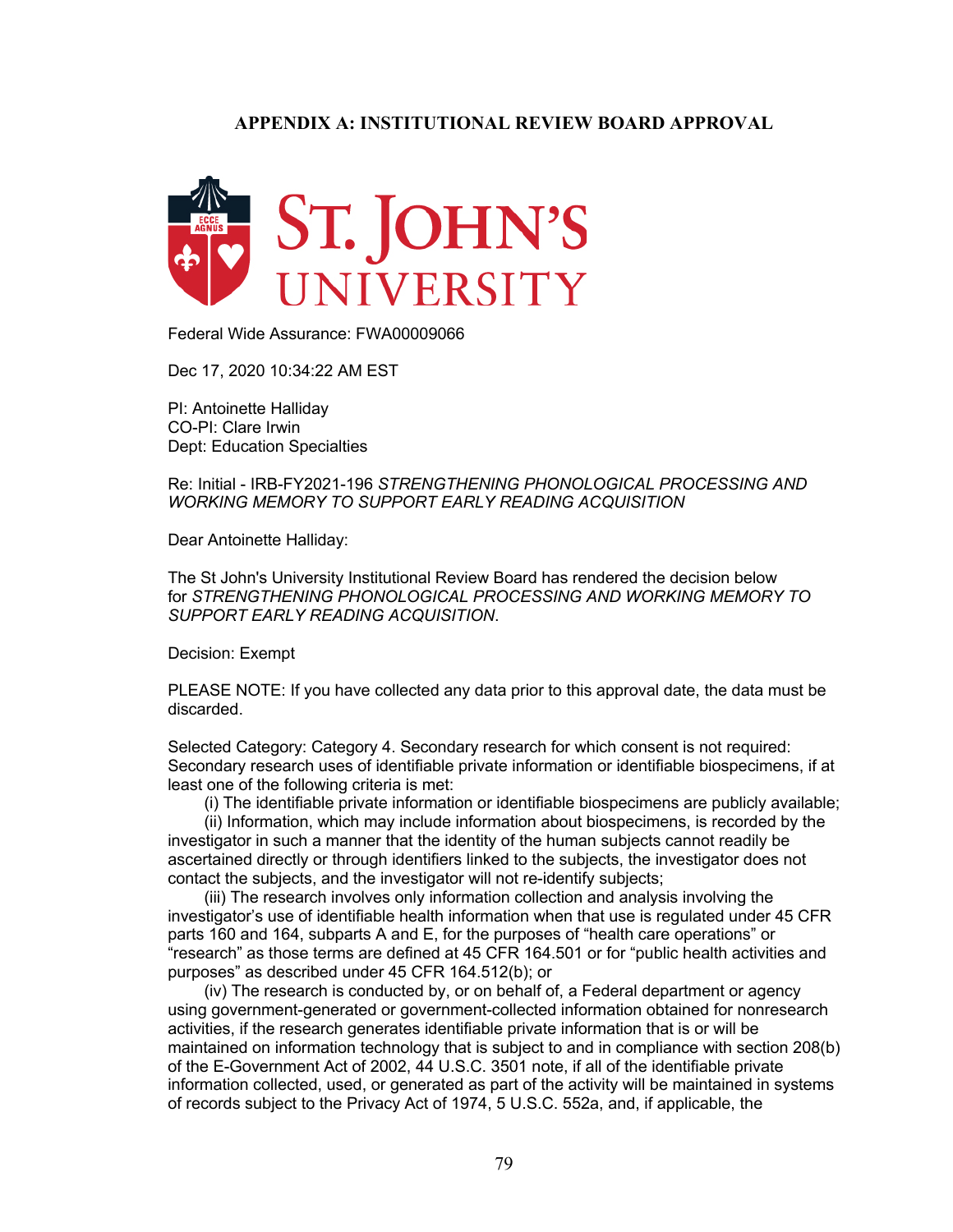information used in the research was collected subject to the Paperwork Reduction Act of 1995, 44 U.S.C. 3501 et seq.

Sincerely,

Raymond DiGiuseppe, PhD, ABPP Chair, Institutional Review Board Professor of Psychology

Marie Nitopi, Ed.D. IRB Coordinator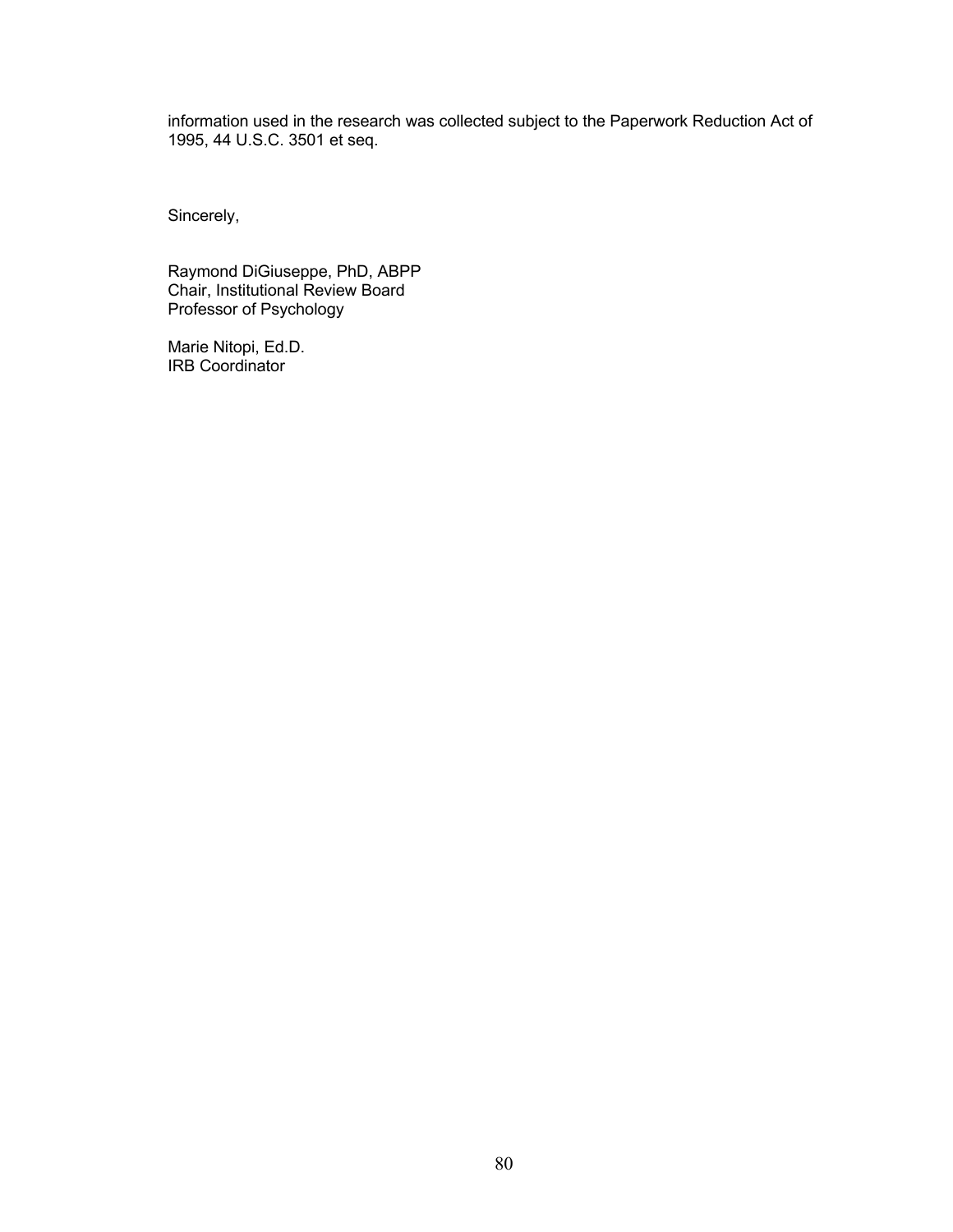#### **REFERENCES**

- Alloway, T.P. (2009). Working memory, but not IQ, predicts subsequent learning in students with learning difficulties. *European Journal of Psychological Assessment, 25*(2), 92-98.
- American Speech-Language-Hearing Association. (2005). *(Central) auditory processing disorders: Working group on auditory processing disorders* [Technical report]. https://www.asha.org/policy/TR2005-00043/
- Annie E. Casey Foundation. (2010). *Early warning!: Why reading by the end of third grade matters*. https://www.aecf.org/resources/early-warning-why-readingby-the-end-of-third-grade-matters/
- Baddeley, A.D. (2017). Modularity, working memory, and language acquisition. *Second Language Research, 33*(3), 299-311.
- Bailet, L.L., Repper, K., Murphy, S., Piasta, S., & Zettler-Greeley, C. (2011). Emergent literacy intervention for prekindergartners at risk for reading failure: Years 2 and 3 of a multiyear study. *Journal of Learning Disabilities, 46*(2), 133- 153.
- Baumgartner, S.E., Weeda, W.D., Heijden, L.L. & Huizinga, M. (2014). The relationship between media multitasking and executive function in early adolescents. *The Journal of Early Adolescence 34*(8), 1120-1144.

Brandenburg, J., Klesczewski, J., Schuchardt, K., Fischbach, A., Büttner, G., & Hasselhorn, M. (2017). Phonological processing in children with specific reading disorder versus typical learners: Factor structure and measurement invariance in a transparent orthography. *Journal of Educational Psychology, (109)*5, 709-726.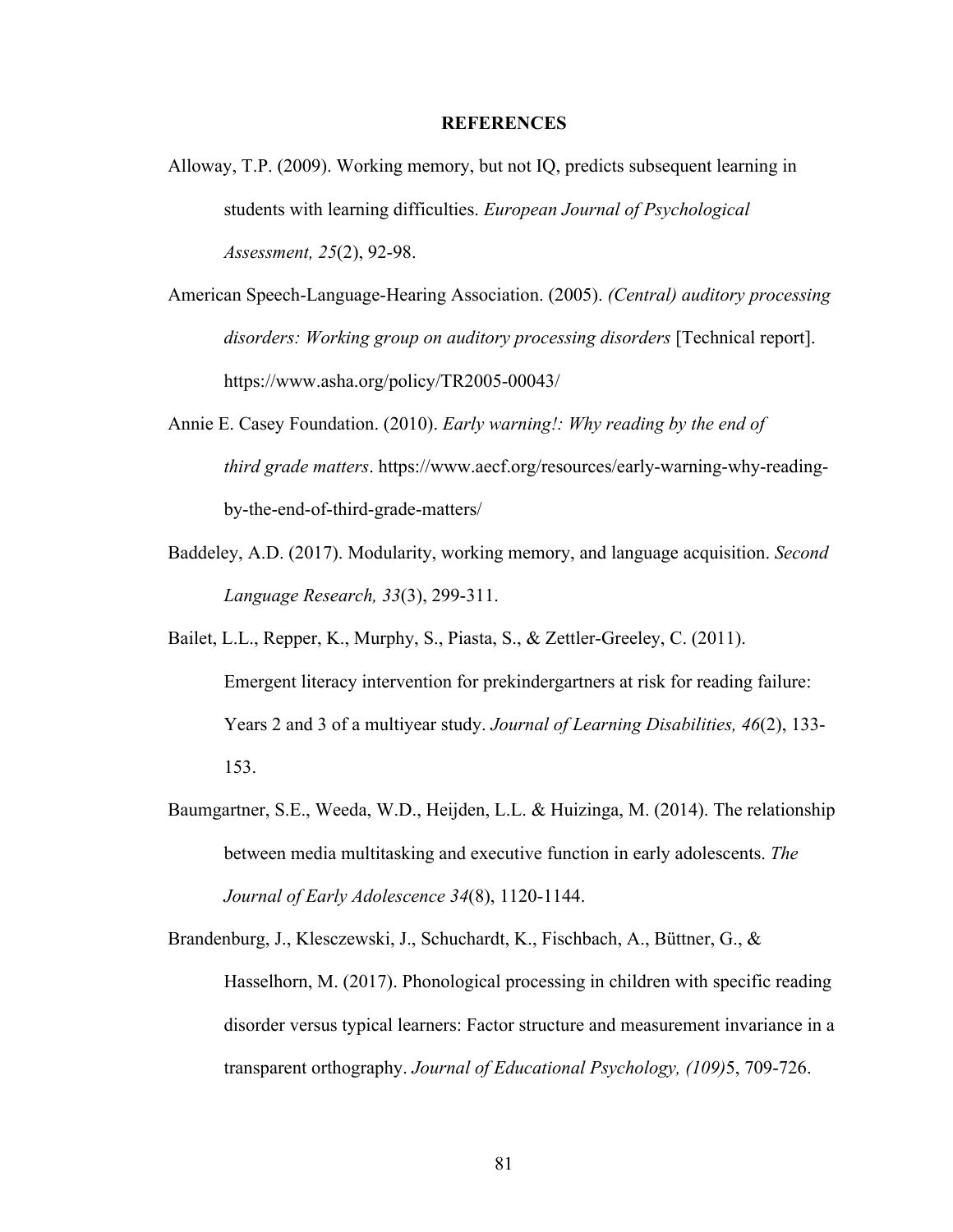- Clemens, N.H., Lai, M.H., Burke, M., & Wu, J. (2017). Interrelations of growth in letter naming and sound fluency in kindergarten and implications for subsequent reading fluency. *School Psychology Review, (46)*3, 272-287.
- Council for Exceptional Children. (n.d.). *A primer on the IDEA 2004 regulations.*  Retrieved from https://www.cec.sped.org/Policy-and-Advocacy/Current-Sped-Gifted-Issues/ Individuals-with-Disabilities-Education-Act/A-Primer-on-the-IDEA-2004-RegulationsIDEA
- Crompton, H., Burke, D., Jordan, K., & Wilson, S.W. (2021). Learning with technology during emergencies: A systematic review of K-12 education. *British Journal of Educational Technology, 52*, 1554-1575.
- Cunningham, A.E. & Stanovich, K.E. (1997). Early reading acquisition and its relation to reading experience and ability 10 years later. *Developmental Psychology, 33*(6), 934-945.
- Dentz, A., Guay, M., Parent, V., & Romo, L. (2017). Working memory training for adults with ADHD. *Journal of Attention Disorders*, 1-10. https://doi.org/10.1177/ 1087054717723987
- Ehri, L., Nunes, S., Willows, D., Schuster, B., Yaghoub-Zadeh, Z., & Shanahan, T. (2001). Phonemic awareness instruction helps children learn to read: Evidence from the national reading panel's meta-analysis. *Reading Research Quarterly, 36*, 250-287.
- El-Hage, W., Gaillard, P., Isingrini, M., & Belzung, C. (2006). Trauma-related deficits in working memory. *Cognitive Neuropsychiatry, 11*(1), 33-46.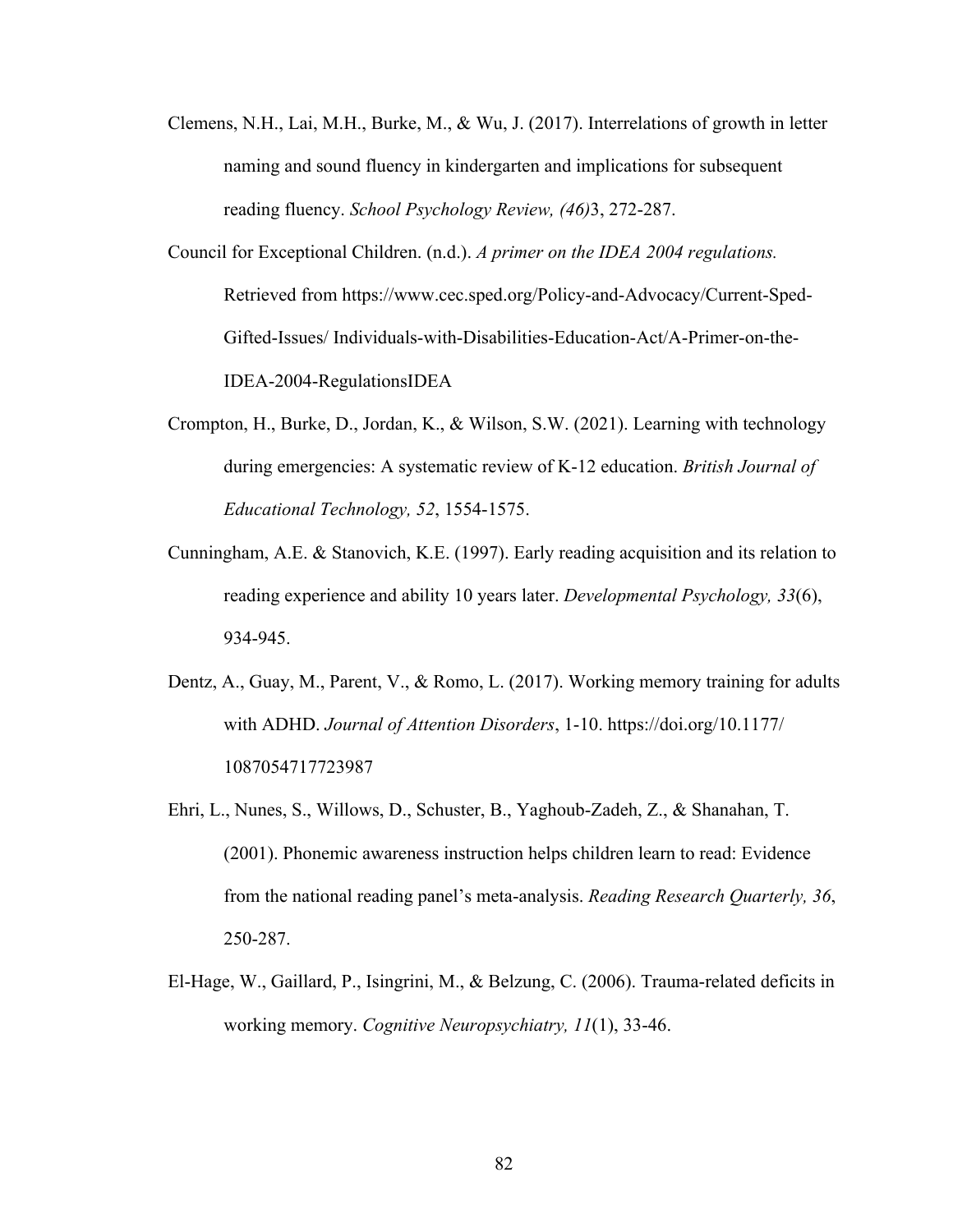- Engzell, P., Frey, A., & Verhagen, M.D. (2021). Learning loss due to school closures during the COVID-19 pandemic. *Proceedings of the National Academy of Sciences, 118*(17). https://doi.org/10.1073/pnas.2022376118
- Fletcher, J.M., Molfese, D.L., Simos, P.G., Papanicolaou, A.C., & Denton, C. (2011). Neuroimaging. In N.K. Duke & M.H. Mallette (Eds.), *Literacy Research Methodologies* (2<sup>nd</sup> ed., pp. 353-382). The Guilford Press.
- Fletcher, J.M. & Grigorenko, E.L. (2017). Neuropsychology of learning disabilities: The past and the future. *Journal of the International Neuropsychological Society, 23*, 930-940.
- Gathercole, S.E., Woolgar, F., Kievit, R., Astle, D., Manly, T., & Holmes, J. (2016). How common are WM deficits in children with difficulties in reading and mathematics? *Journal of Applied Research in Memory and Cognition, 5*, 384-394.
- Gokula, R., Sharma, M., Cupples, & Valderrama, J.T., (2019). Comorbidity of auditory processing, attention, and memory in children with word reading difficulties. *Frontiers in Psychology, 10,* https://doi.org/10.3389/fpsyg.2019.02383
- Goldstein, H., Olszewski, A., Haring, C., Greenwood, C. R., McCune, L., Carta, J., Atwater, J., Guerrero, G., Schneider, N., McCarthy, T., & Kelley, E. S. (2017). Efficacy of a supplemental phonemic awareness curriculum to instruct preschoolers with delays in early literacy development. *Journal of Speech, Language, and Hearing Research 60*(1), 89–103. https://doi.org/ 10.1044/2016\_JSLHR-L-15-0451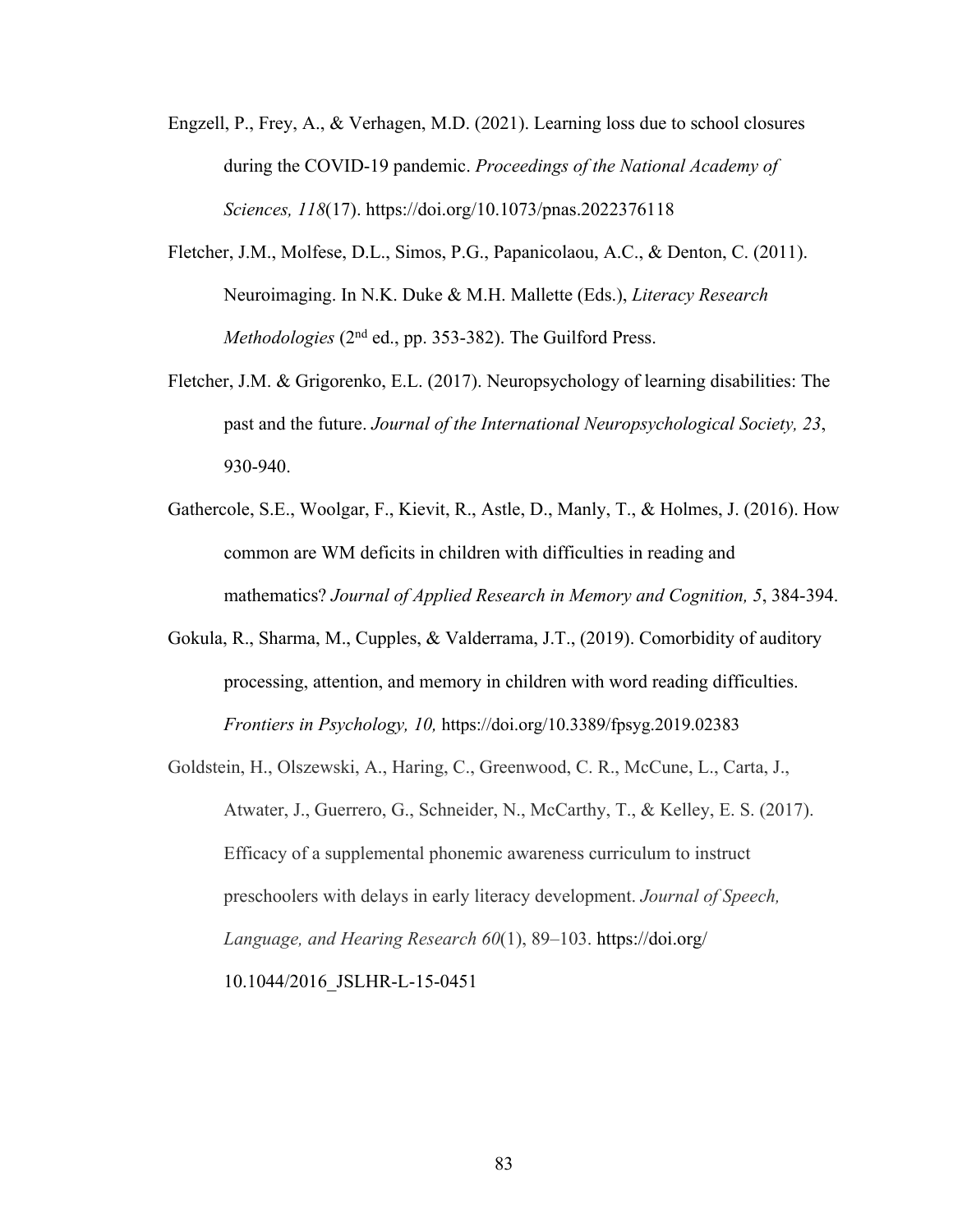- Good, R.H., Kaminski, R.A., Dewey, E.N., Wallin, J., Powell-Smith, K.A., & Latimer, R. (2019). Acadience Reading K-6: Technical manual. https://acadiencelearning.org/wp-content/uploads/2020/01/ Acadience Reading K-6 Technical Manual.pdf
- Goodrich, J.M., Lonigan, C.J., & Farver, J.M. (2017). Impacts of a literacy-focused preschool curriculum on the early literacy skills of language-minority children. *Early Childhood Research Quarterly 40*(3), 13-24.

Gunning, T. G. (2020). *Creating literacy instruction for all students* (10<sup>th</sup> ed.). Pearson.

- Hall, M.S. & Burns, M.K. (2018). Meta-analysis of targeted small-group reading interventions. *Journal of School Psychology, 66*, 54-66.
- Hathaway, B. (2020, April 17). Researchers to measure 'coronavirus slide' in kids' reading skills*. Yale News*. https://news.yale.edu/2020/04/17/researchers-measurecoronavirus-slide-kids-reading-skills
- Hernandez, D.J. (2012). Double jeopardy: How third-grade reading skills and poverty influence high school graduation*. The Annie E. Casey Foundation*. https://www.aecf.org/ resources/double-jeopardy/
- Holmes, J., Butterfield, S., Cormack, F., van Loenhoud, A., Ruggero, L., Kashikar, L., & Gathercole, S. (2015). Improving working memory in children with low language abilities. *Frontiers in psychology*, *6*, 519. https://doi.org/10.3389/ fpsyg.2015.00519
- Jutras, B., Loubert, M., Dupuis, J., Marcoux, C., Dumont, V., & Baril, M. (2007). Applicability of central auditory processing disorder models. *American Journal of Audiology, 16*, 100-106.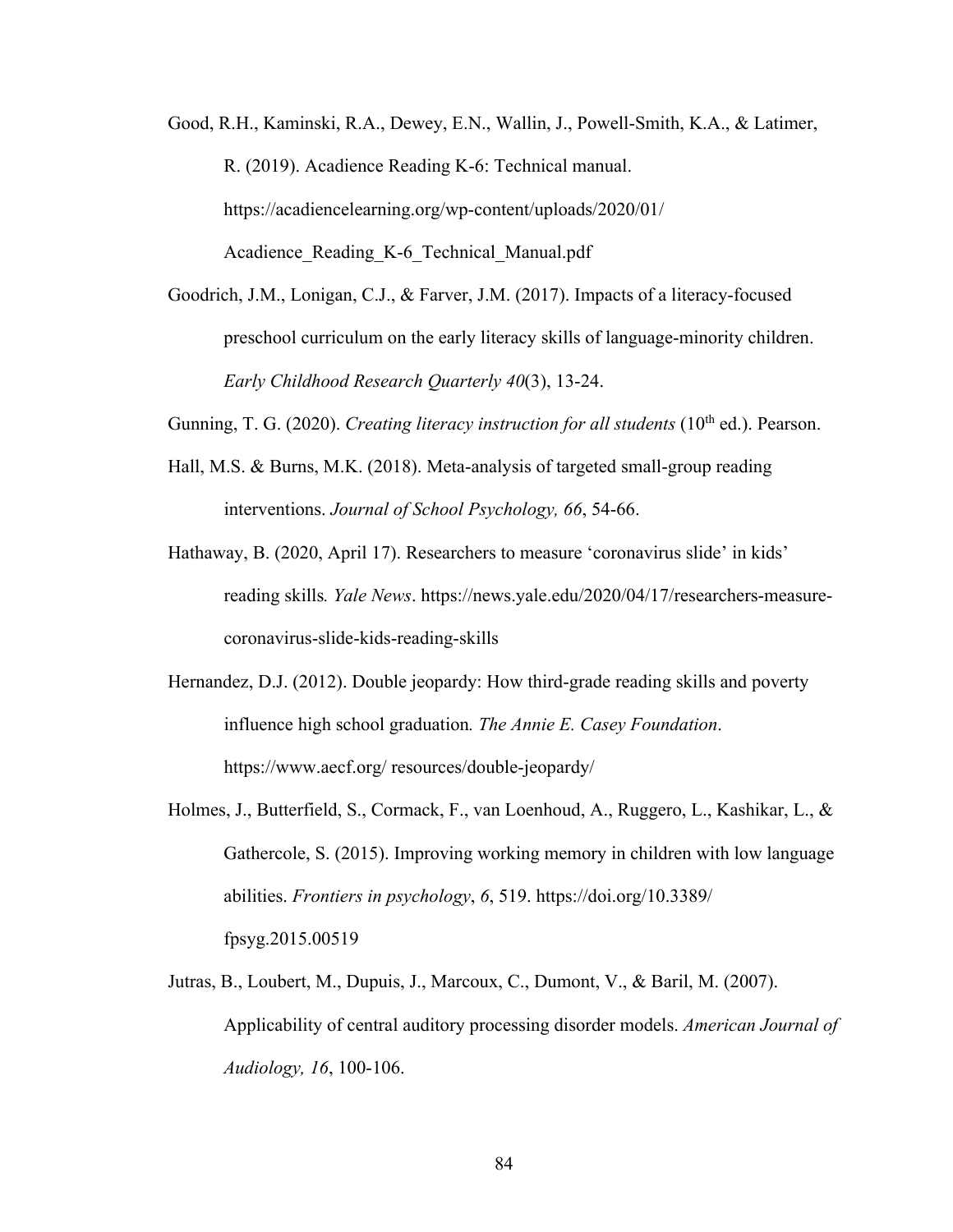- Katz, J. (2007, May 14). *APD evaluation to therapy: The Buffalo Model*. Audiology online. https://www.audiologyonline.com/articles/apd-evaluation-to-therapybuffalo-945
- Keengwe, J. & Bhargava, M. (2013). Mobile learning and integration of mobile technologies in education. *Education and Information Technologies, 19*(4), 737- 746.
- Klingberg, T., Fernell, E., Olesen, P., Johnson, M., Gustafsson, P., Dahlström, K., Gillberg, C.G., Forssberg, H., & Westerberg, H. (2005). Computerized training of working memory in children with ADHD-A randomized, controlled trial. *Journal of American Academy of Child and Adolescent Psychiatry, 44*(2). 177-186.
- Knoop-van Campen, C.A., Segers, E., & Verhoeven, L. (2018). How phonological awareness mediates the relation between working memory and word reading efficiency in children with dyslexia. *Dyslexia, 24*, 156-169.
- Learning Disabilities Association of America. (n.d.). *New to LD.* https://ldaamerica.org/ support/new-to-ld/
- Loosli, S.V., Buschkuehl, M., Perrig, W.J., & Jaeggi, S.M. (2012). Working memory training improves reading processes in typically developing children. *Child Neuropsychology, 18*(1), 62-78.

Lovett, M.W., Frijters, J.C., Wolf, M., Steinbach, K.A., Sevcik, R.A., & Morris, R.D. (2017). Early intervention for children at risk for reading disabilities: The impact of grade at intervention and individual differences on intervention outcomes. *Journal of Educational Psychology, 109*(7), 889-914.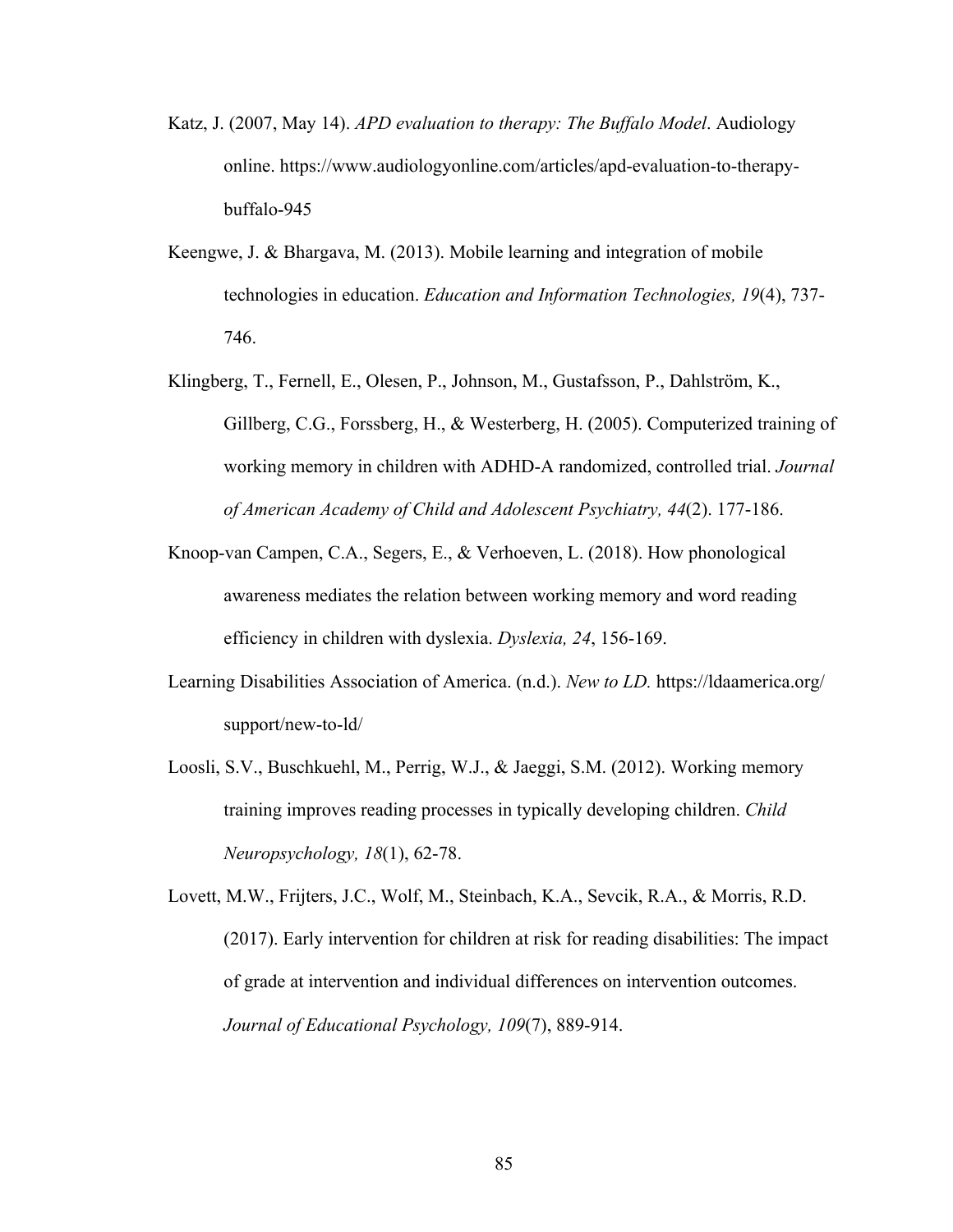- Ludvik, M.B. The neuroscience of learning and development: What does this mean for assessment and evaluation? *Assessment Update, 30*(4), 3-26.
- Magimairaj, B.M. & Nagaraj, N.K. (2018). Working memory and auditory processing in school- age children. *Language, Speech, and Hearing Services in Schools, 49,*  409-423.
- McCoy, D.C., Cuartas, J., Behrman, J., Cappa, C., Heymann, J., Bóo, F.L., Lu, C., Raikes, A., Richter, L., Stein, A., Fink, G. (2021). Global estimates of the implications of COVID-19-related preprimary school closures, for children's access, development, learning, and economic wellbeing. *Child Development, 92,*  883-899.
- McTigue, E.M., Solheim, O.J., Zimmer, W.K., & Uppstad, P.H. (2019). Critically reviewing GraphoGame across the world: Recommendations and cautions for research and implementation of computer-assisted instruction for word-reading acquisition. *Reading Research Quarterly, 55*(1), 45-73.
- Mehringer, H., Fraga-González, G., Pleisch, G., Röthlisberger, M., Aepli, F., Keller, V., Karipidis, I.I., & Brem, S. (2020). (Swiss) GraphoLearn: An app-based tool to support beginning readers. *Research and Practice in Technology Enhance Learning, 15*(5), NA. https://www.ncbi.nlm.nih.gov/pubmed/32175013
- National Center for Learning Disabilities. (2014). The state of learning disabilities. https://www.ncld.org/wp-content/uploads/2014/11/2014-State-of-LD.pdf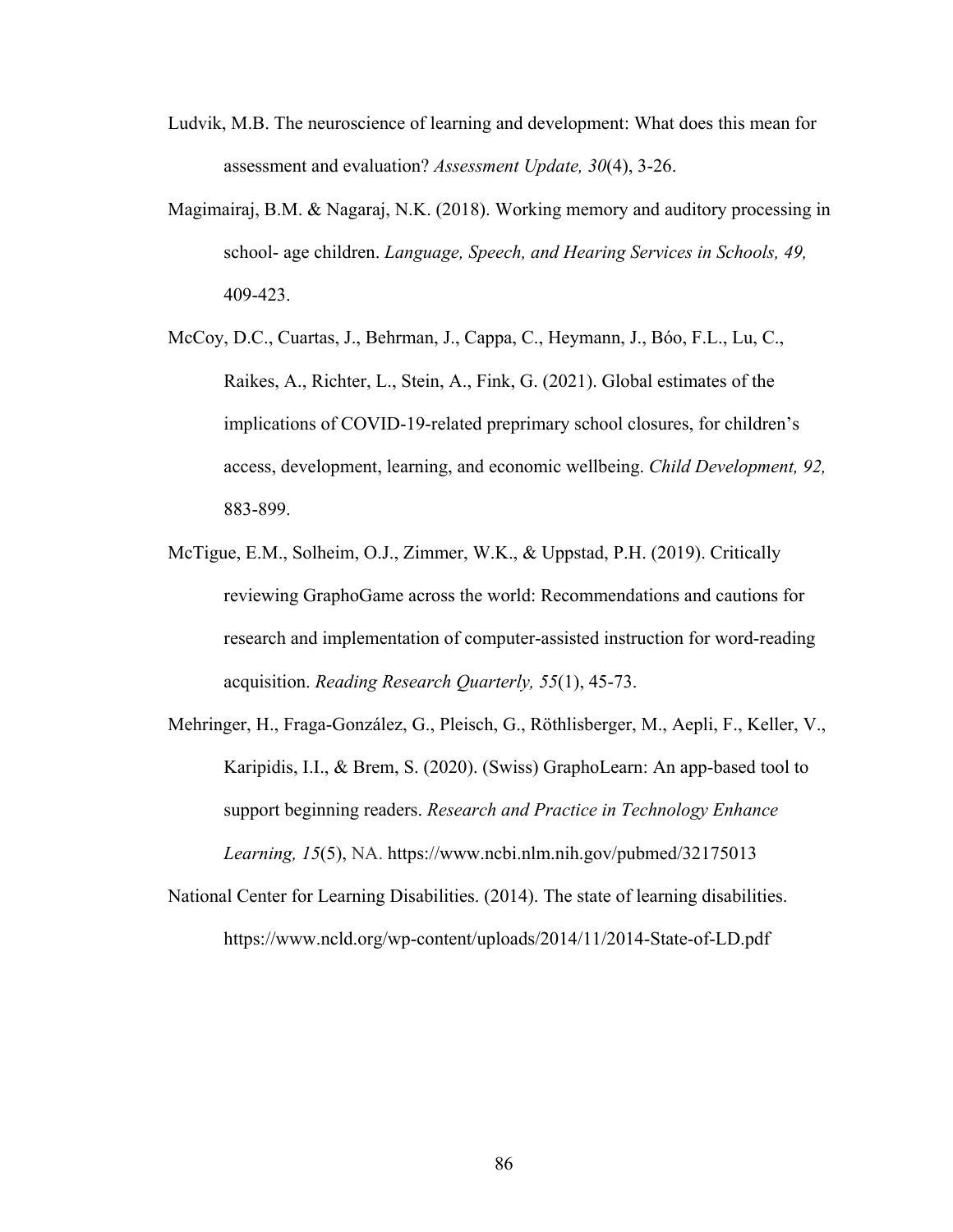National Early Literacy Panel (U.S.) & National Center for Family Literacy (U.S.). (2008). *Developing early literacy: Report of the National Early Literacy Panel.* National Institute for Literacy.

National Governors Association/Council of Chief State School Officers. (2010). Common Core State Standards for English language arts & literacy in history/social studies, science, and technical subjects. Retrieved April 20, 2020, from http://www.corestandards.org/assets/CCSSI\_ELA%20Standards.pdf

National Reading Panel (U.S.) & National Institute of Child Health and Human Development (U.S.). (2000). *Report of the National Reading Panel: Teaching children to read: an evidence-based assessment of the scientific research literature on reading and its implications for reading instruction.* U.S. Dept. of Health and Human Services, Public Health Service, National Institutes of Health, National Institute of Child Health and Human Development.

- Nevo, E. & Breznitz, Z. (2011). Assessment of working memory components at 6 years of age as predictors of reading achievements a year later. *Journal of Experimental Child Psychology, 109*(1), 73-90.
- New York State Education Department. (n.d.). *Next Generation English Language Arts Learning Standards.* http://www.nysed.gov/curriculum-instruction/new-yorkstate-next-generation-english-language-arts-learning-standards
- Paratore, J.R., Cassano, C.M., & Schickedanz, J.A. (2011). Supporting early (and later) literacy development at home and at school. In M.L. Kamil., P.D. Pearson., E.B. Moje & P.P. Afflerbach (Eds.), *Handbook of Reading Research, Volume IV* (pp. 107-135). Routledge.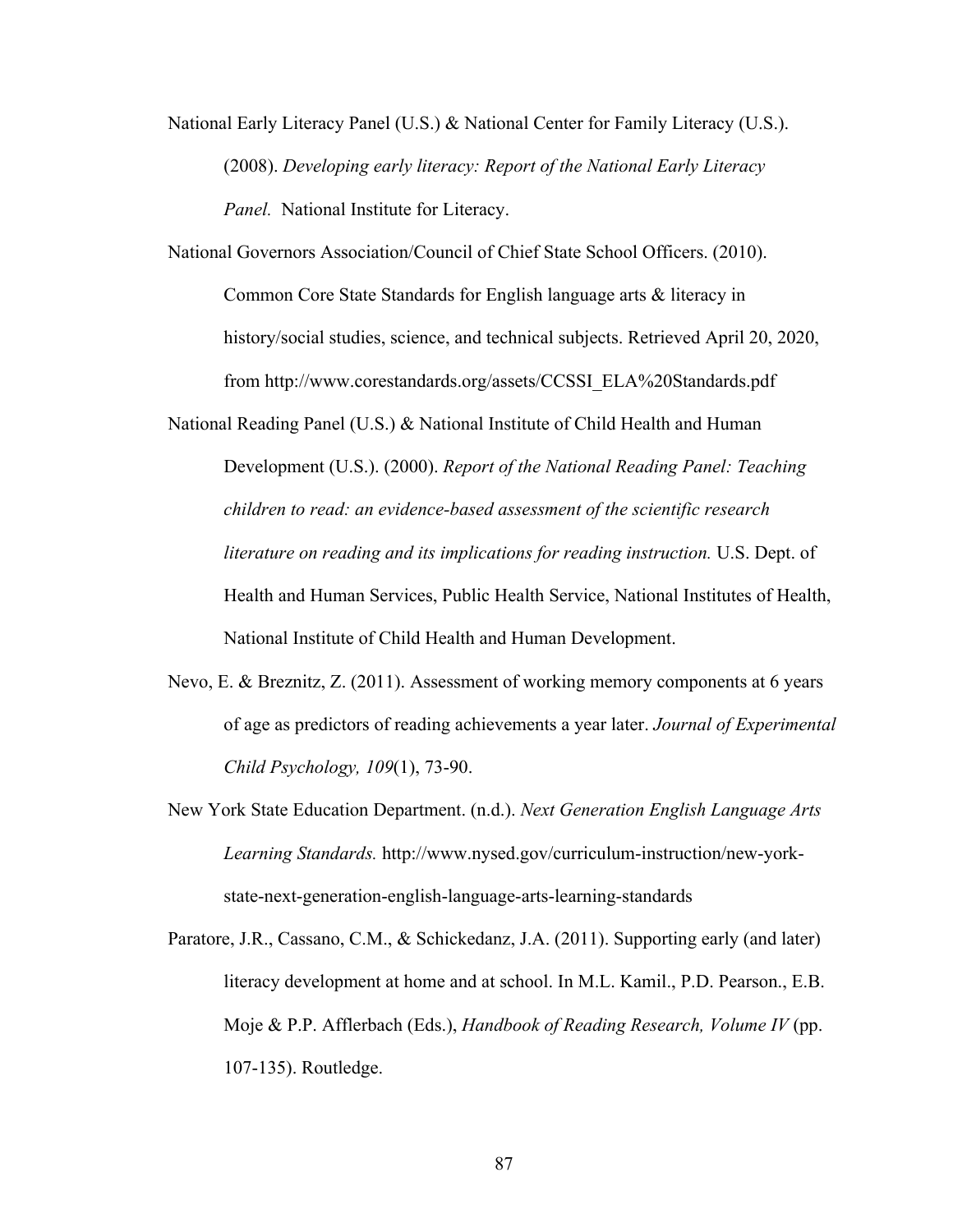- Rasinski, T.V. & Mraz, M. (2008). Fluency: traversing a rocky road of research and practice. In M.J. Fresch (Ed.), *An essential history of current reading practices* (pp 106-119). International Reading Association.
- Rogus, S., Guthrie, J., & Ralston, K. (2018). Characteristics of school districts offering free school meals to all students through the Community Eligibility Program of the National School Lunch Program. *United States Department of Agriculture.*  https://www.ers.usda.gov/publications/pub-details/?pubid=89947
- Rumelhart, D.E. (2013). Toward an interactive model of reading. In D.E Alvermann, N.J. Unrau & R.B. Ruddell (Eds.), *Theoretical models and processes of reading* (pp. 719-747). International Reading Association.
- Samuels, S.J. (2013). Toward a theory of automatic information processing in reading, revisited. In D.E Alvermann, N.J. Unrau & R.B. Ruddell (Eds.), *Theoretical models and processes of reading* (pp. 698-718). International Reading Association.
- Slentz, K. (2013, October 18). Use of Response to Intervention (RtI) and Academic Intervention Services (AIS). www.p12.nysed.gov/docs/ais-rti.html
- Sound Reading. (n.d.). *Learn to Read.* https://soundreading.com/parents/

Sousa, D.A. (2017). *How the brain learns*. Corwin.

Spear-Swerling, L. (2013). A road map for understanding reading disabilities and other reading problems, redux. In Alvermann, D.E., Unrau, N.J., & Ruddell, R.B. (Eds.), *Theoretical models and processes of reading* (pp. 412 – 436). DE: International Reading Association.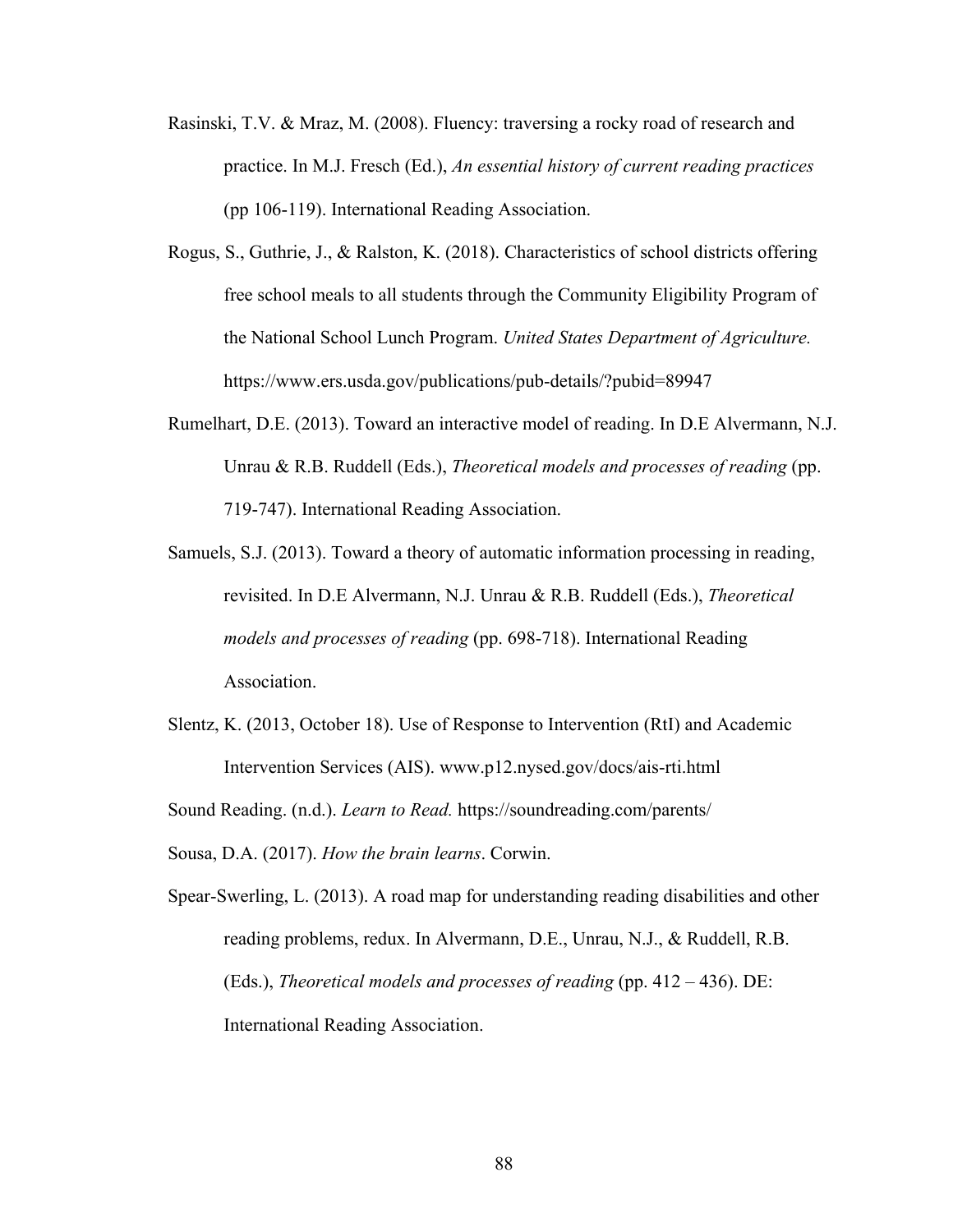- U.S. Department of Education, Institute of Education Sciences, National Center for Education Statistics, National Assessment of Educational Progress. (2017). *Reading Report Card.* https://www.nationsreportcard.gov/reading\_2017/ #/nation/scores?grade=4
- University of Oregon Center on Teaching and Learning. (n.d.). *DIBELS Next Measures.* https://dibels.uoregon.edu/assessment/dibels/dibels-next#timeline
- Unrau, N.J. & Alvermann, D.E. (2013). Literacies and their investigation through theories and models. In D.E Alvermann, N.J. Unrau & R.B. Ruddell (Eds.), *Theoretical models and processes of reading* (pp. 47-90). International Reading Association.
- United States Department of Agriculture. (2021, September 9). *National School Lunch Program.* https://www.ers.usda.gov/topics/food-nutrition-assistance/childnutrition-programs/national-school-lunch-program/
- Vander Stappen, C., & Reybroeck, M. V. (2018). Phonological Awareness and Rapid Automatized Naming Are Independent Phonological Competencies with Specific Impacts on Word Reading and Spelling: An Intervention Study. *Frontiers in psychology*, *9*, 320. https://doi.org/10.3389/fpsyg.2018.00320
- Wagner, R.K. & Torgesen, J.K. (1987). The nature of phonological processing and its causal role in the acquisition of reading skills. *Psychological Bulletin, 101*(2), 192-212.
- Ward, N.S. (2013). Neurological rehabilitation. In M.P. Barnes & D.C. Good (Eds.), *Handbook of clinical neurology* (pp. 121-130). Elsevier.